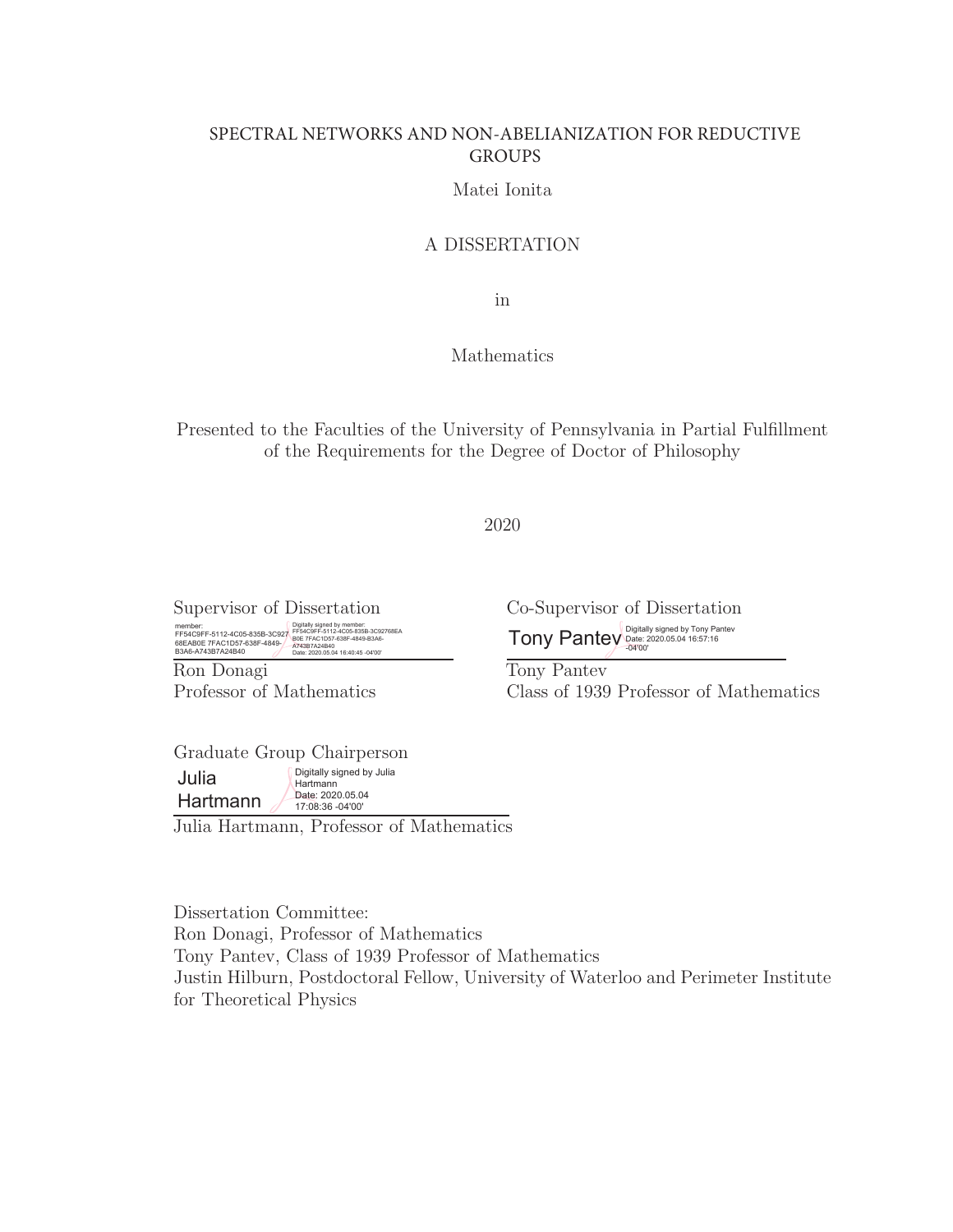# **Acknowledgments**

I am heavily indebted and immensely grateful to many people, whose direct or indirect contributions influenced this work, and my mathematical progress in general.

My advisors Ron and Tony introduced me to many fascinating mathematical objects and questions, but also gave me the freedom to choose what to work on. Ron's insistence that I understand explicit examples before attempting to make sweeping statements led to significant corrections, simplifications, and sometimes falsification of said statements.

I thank my collaborator Benedict for his work on our joint project, and more generally for sharing his ideas about mathematics. He evangelized the benefits of cameral covers to the rest of us (sometimes obstinate and reactionary) Penn math students; cameral covers then turned out to be the essential starting point of our joint work. Benedict also taught me that no moduli stack is too difficult to define, if you just use enough fiber products.

Most of the mathematics that I learned at Penn was in the seminars that I attended, in which, aside from the nutritious mathematical content, I also learned to give talks which were, I hope, progressively less disastruous. As postdocs, Mauro and Justin organized the first of these seminars, and set a high bar for the next ones. Benedict and Sukjoo, as my office-mates and the recurrent characters in all seminars, heavily influenced the way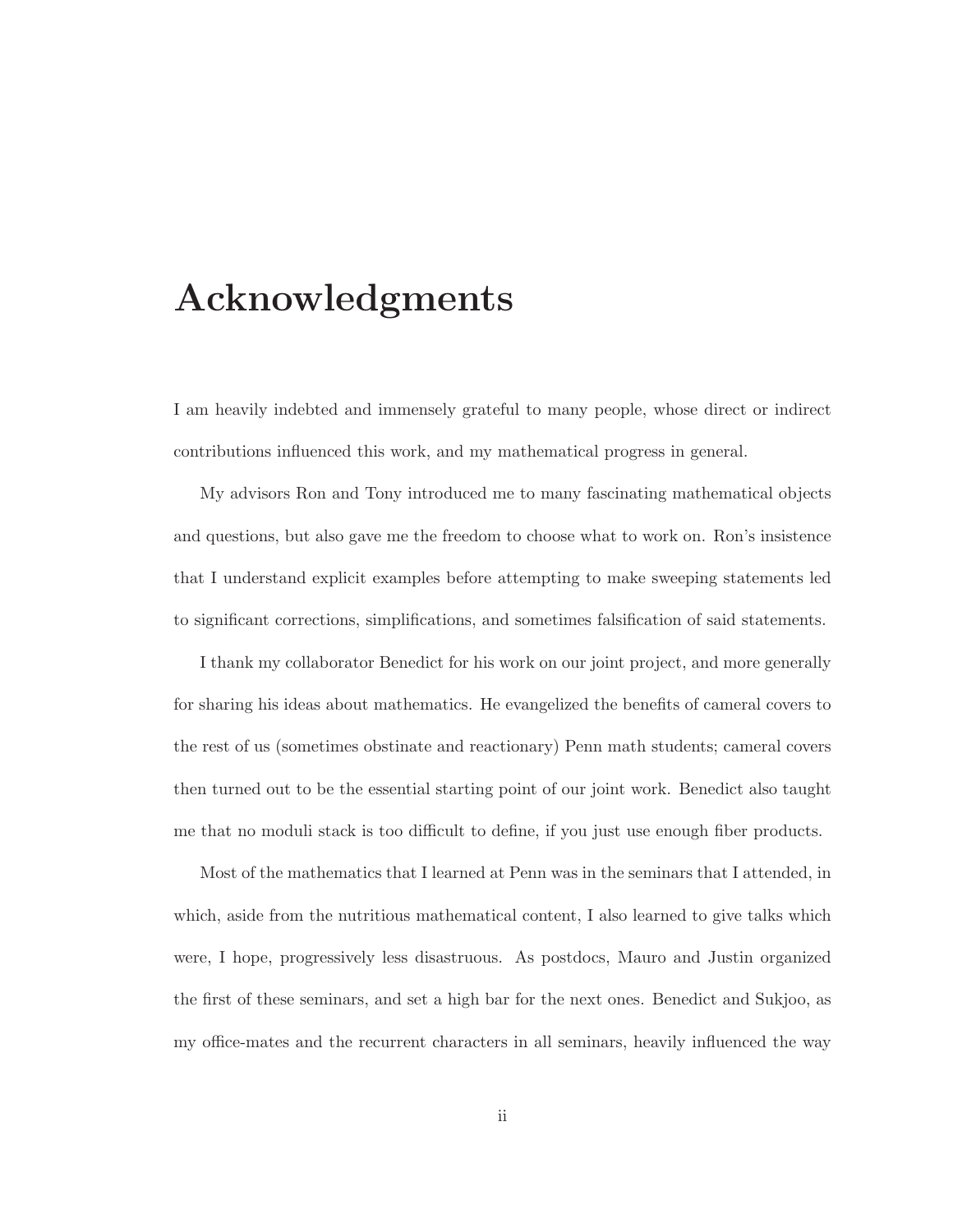I think about mathematics. Other members of our group, such as Rodrigo, Michail, Jia Choon, Ziqi and Marielle, contributed to my knowledge and enjoyment of math.

I would also like to thank the administrative staff in the Penn mathematics department for their support and goodwill; Reshma, Monica, Paula and Robin have been constantly helpful and kind.

My very decision to major in mathematics was influenced by the collective of students with whom I studied at Columbia. My fate was sealed by two chance events: sitting near Nilay and Yifei in an E&M class in first year, and then drawing a winning lot and becoming Leo's room-mate in second year. Ever since, I've been hoping that their fun and proactive attitude towards math would rub off on me, if we hang out for long enough.

Whatever intellectual rigor and ambition I may have is due to my parents Diana and Sorin. By explicit encouragement, and also by practicing what they preach, they taught me the benefits of consistent, efficient work.

I thank my partner Andreea for embarking on the double adventure of a PhD and a life abroad with me. Living with her and watching her work taught me how lazy I am by comparison, and motivated me to do more. I'm grateful for her perennial curiosity about my work, despite the fact that it contains even more technical mumbo-jumbo than the average PhD thesis. Aside from Andreea's unquantifiable emotional support, I benefitted from her advice on structuring my thesis, delivering a good presentation, constructing morphisms of Lie algebras, understanding positive roots in root systems of type A, choosing a soundtrack for many frustrating hours of work, and much else.

Finally, I thank Andreea, Benedict and Nilay for the grunt work of reading an early draft of this thesis and giving helpful suggestions.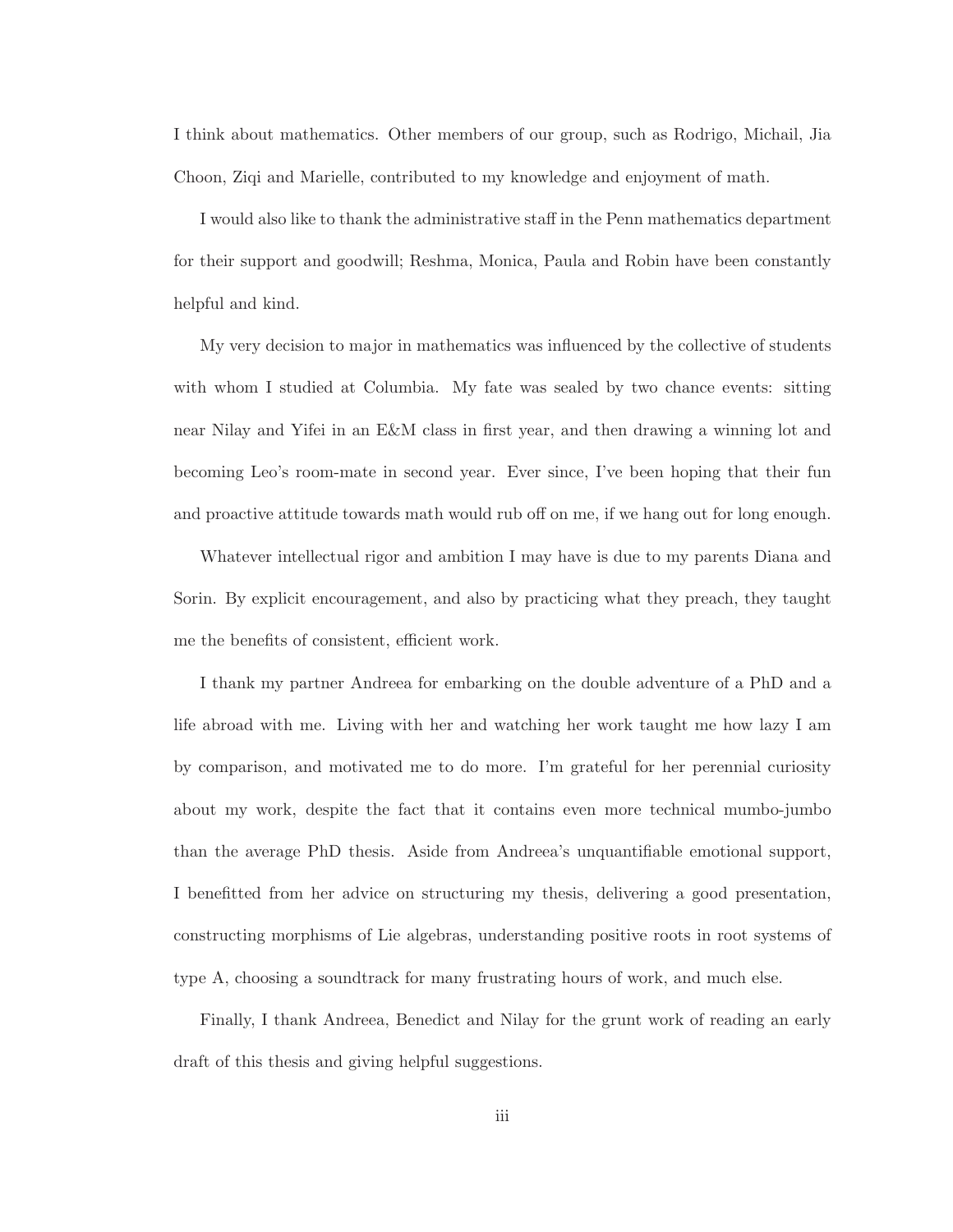#### ABSTRACT

#### Spectral Networks and Non-Abelianization for Reductive Groups

#### Matei Ionita

#### Ron Donagi and Tony Pantev, Advisors

Non-abelianization was introduced in [16] as a way to study the moduli space of local systems of *n*-dimensional vector spaces on a Riemann surface  $X$ . This thesis, which is based on the forthcoming paper  $[23]$ , explains how to generalize non-abelianization to the setting of  $G$ -local systems, for any reductive Lie group  $G$ . The main tool used to achieve this goal is a graph on  $X$  called a spectral network. These graphs have been introduced in [16] for groups of type A, and extended in [27] to groups of type ADE. We construct spectral networks for all reductive  $G$ , using a branched cover of  $X$  called a cameral cover, which is, in general, different from the spectral cover used in previous work on the subject. Our framework emphasizes the relationship between spectral networks and the trajectories of quadratic differentials, which provides a strategy to prove genericity results about spectral networks. Finally, we show how to associate, in an equivariant fashion, unipotent automorphisms called Stokes factors to edges of a spectral network. We define non-abelianization as a "cut and reglue" construction: we cut along the spectral network and reglue using the Stokes factors. Our construction, unlike the one in  $[16]$ , does not rely on choices of trivializations for the local systems or for the branched cover.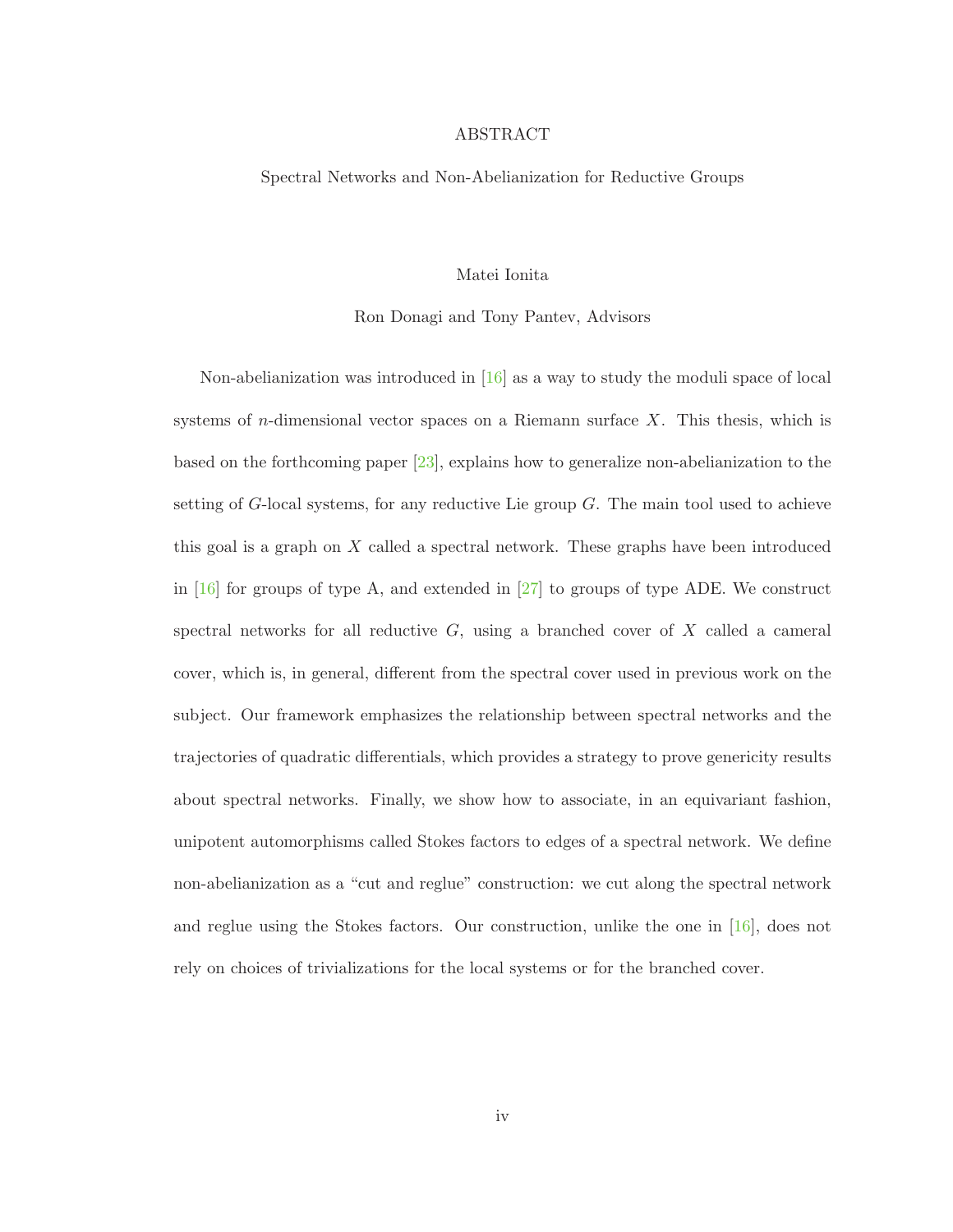# **Contents**

| $\mathbf{1}$ |                              | Introduction                                                                  | $\mathbf 1$ |  |  |  |
|--------------|------------------------------|-------------------------------------------------------------------------------|-------------|--|--|--|
|              | 1.1                          |                                                                               | 1           |  |  |  |
|              | 1.2                          | Quadratic differentials and spectral networks $\dots \dots \dots \dots \dots$ | 9           |  |  |  |
|              | 1.3                          |                                                                               | 17          |  |  |  |
|              | 1.4                          |                                                                               | 18          |  |  |  |
| $\bf{2}$     | Geometric background         |                                                                               |             |  |  |  |
|              |                              |                                                                               | 20          |  |  |  |
|              | 2.1                          |                                                                               | <b>20</b>   |  |  |  |
|              | 2.2                          |                                                                               | 22          |  |  |  |
|              | 2.3                          |                                                                               | 26          |  |  |  |
| 3            | Lie theoretic technicalities |                                                                               |             |  |  |  |
|              | 3.1                          |                                                                               | 32          |  |  |  |
|              | 3.2                          |                                                                               | 39          |  |  |  |
|              | 3.3                          | Explicit calculations for planar root systems                                 | 57          |  |  |  |
|              |                              |                                                                               |             |  |  |  |
| 4            |                              | Cameral and spectral networks                                                 | 64          |  |  |  |
|              | 4.1                          |                                                                               | 64          |  |  |  |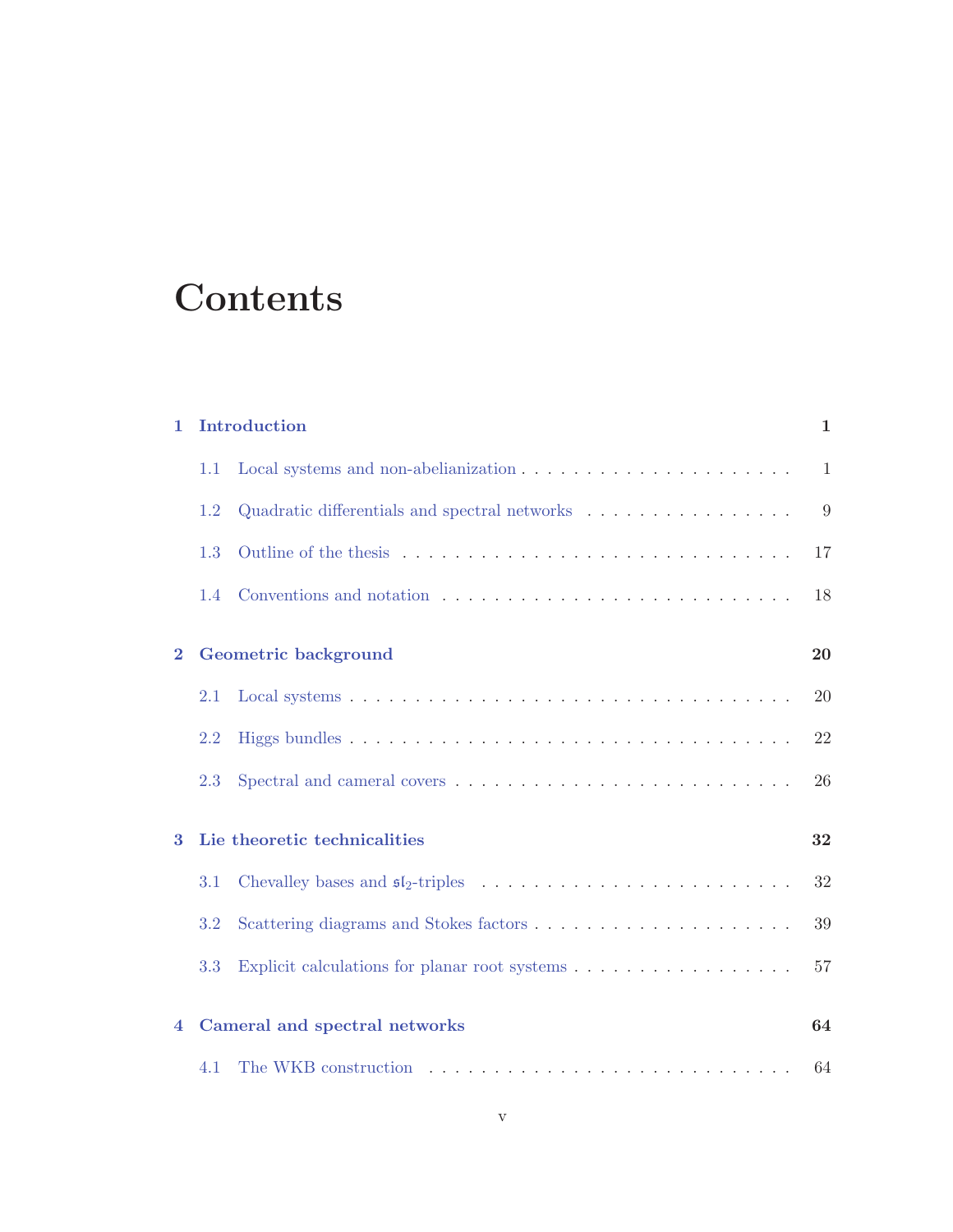|     | 4.2 How generic are WKB cameral networks? 81          |    |
|-----|-------------------------------------------------------|----|
|     |                                                       |    |
|     | 5 The non-abelianization map                          | 94 |
| 5.1 |                                                       |    |
|     |                                                       |    |
| 5.3 |                                                       |    |
|     | Equivariant assignment of Stokes factors 111<br>5.3.1 |    |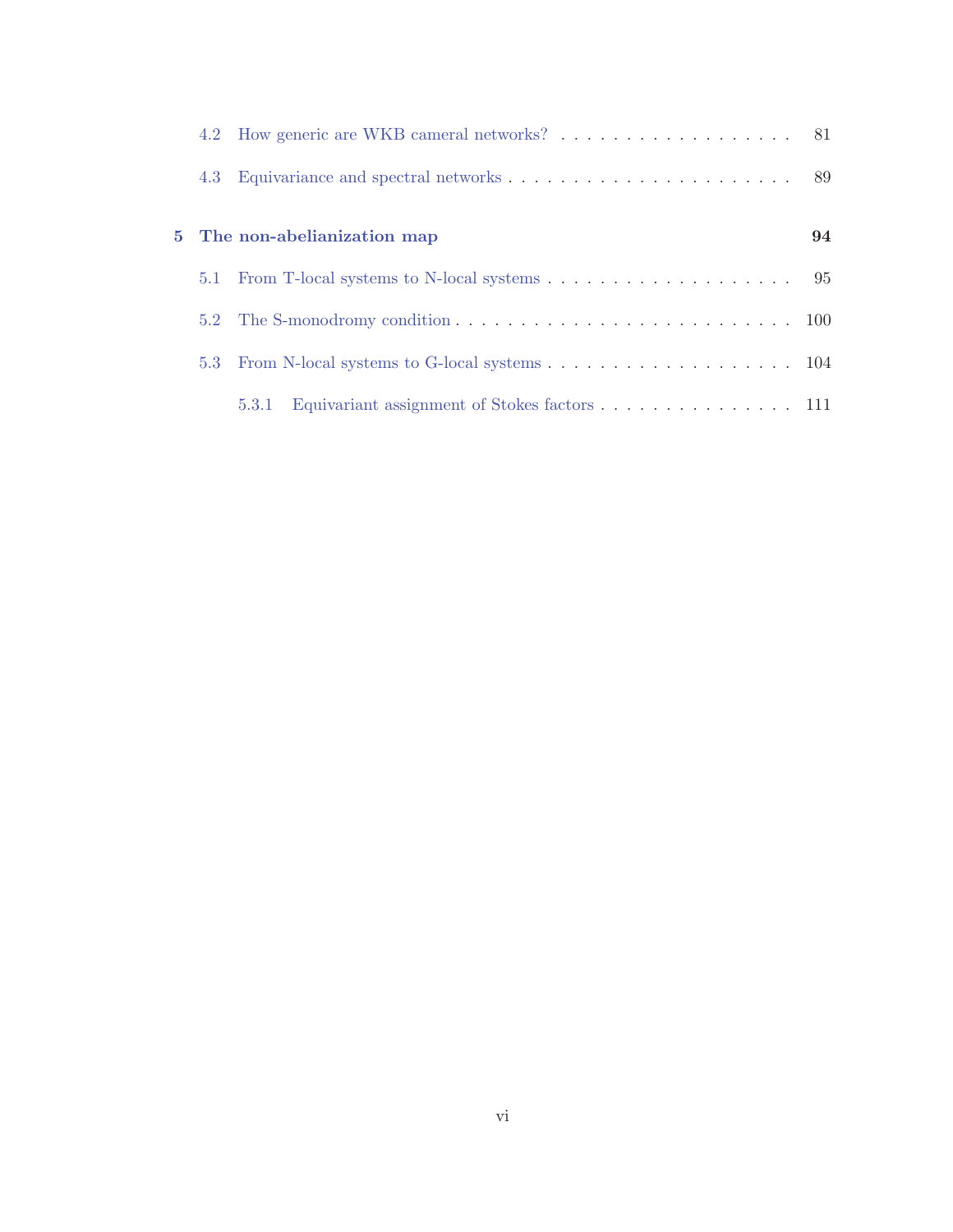## **Chapter 1**

# **Introduction**

### **1.1 Local systems and non-abelianization**

Given a Riemann surface  $X$  and a reductive Lie group  $G$ , the moduli space of local systems  $Loc<sub>G</sub>(X)$  is an important topological invariant of X, widely used in geometry and physics. For example, if X is hyperbolic and  $G = PSL_2(\mathbb{R})$ , a certain subset of  $Loc_G(X)$ can be identified with Teichmüller space, which parametrizes complex structures on  $X$ , up to homeomorphisms isotopic to the identity. Moreover,  $Loc_G(X)$  can be identified complex-analytically with the moduli space of principal G-bundles with flat connection. In this guise they arise in physics, for example as classical solutions to Chern-Simons theory.

Fixing a basepoint  $x \in X$ , we can regard  $\text{Loc}_G(X)$  as the space of group homomorphisms from the fundamental group of  $X$  to  $G$ , modulo conjugation by  $G$ :

$$
Loc_G(X) \cong Hom(\pi_1(X, x), G)/G.
$$
\n(1.1.1)

In the case of abelian groups, such as a torus  $T \cong (\mathbb{C}^*)^n,$  the conjugation action of  $T$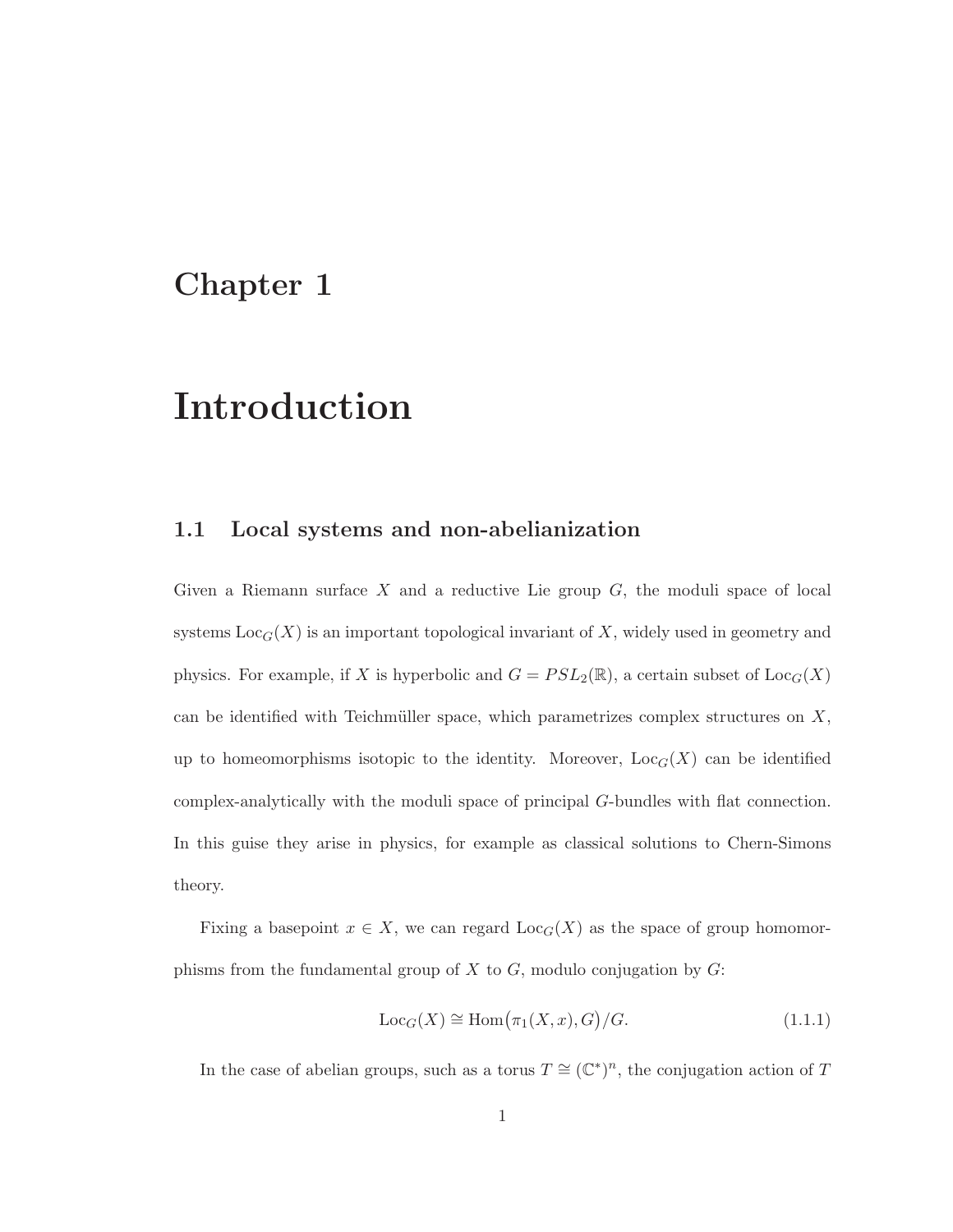is trivial, and  $\text{Loc}_T(X)$  is a quotient of a product of copies of T by this trivial action.

For non-abelian  $G$ , it is harder to describe the effect of the quotient by the adjoint action, and, consequently, the structure of  $Loc<sub>G</sub>(X)$ . The purpose of this thesis is to construct "non-abelianization maps", which, modulo some details, are morphisms from a moduli space of T-local systems on a branched cover of X to  $\text{Loc}_G(X)$ . Since T is abelian, the structure of the source space is well understood, and we can use the non-abelianization maps to probe the structure of the target space  $Loc_G(X)$ .

Gaiotto, Moore and Neitzke first introduced non-abelianization for the cases  $G =$  $GL(n,\mathbb{C}), G = SL(n,\mathbb{C})$  in the paper [16], which builds up on their work on the  $n=2$ case in [17]. They further explored this topic in [18], where they also made a connection with the coordinates on  $Loc_G(X)$  constructed by Fock and Goncharov in [15]. Subsequently, other authors gave detailed constructions and new results in the cases  $G = SL(2,\mathbb{C}), SL(2,\mathbb{R});$  see [14], [21], [29]. The author of this thesis, in joint work with Morrissey, generalize non-abelianization to arbitrary reductive  $G$  in the forthcoming paper [23]. The results we present in this thesis are based on sections 3-5 of loc. cit.

The main results are theorems 1.1.4 and 1.1.5 below. Before stating them, we discuss an example of non-abelianization in the case of  $GL(2,\mathbb{C})$ , to provide the reader with some intuition. For ease of exposition, in this example we work with the associated rank 2 vector bundles, rather than the  $GL(2,\mathbb{C})$ -principal bundles.

Example 1.1.1. Consider the double cover of the punctured affine line with a branch point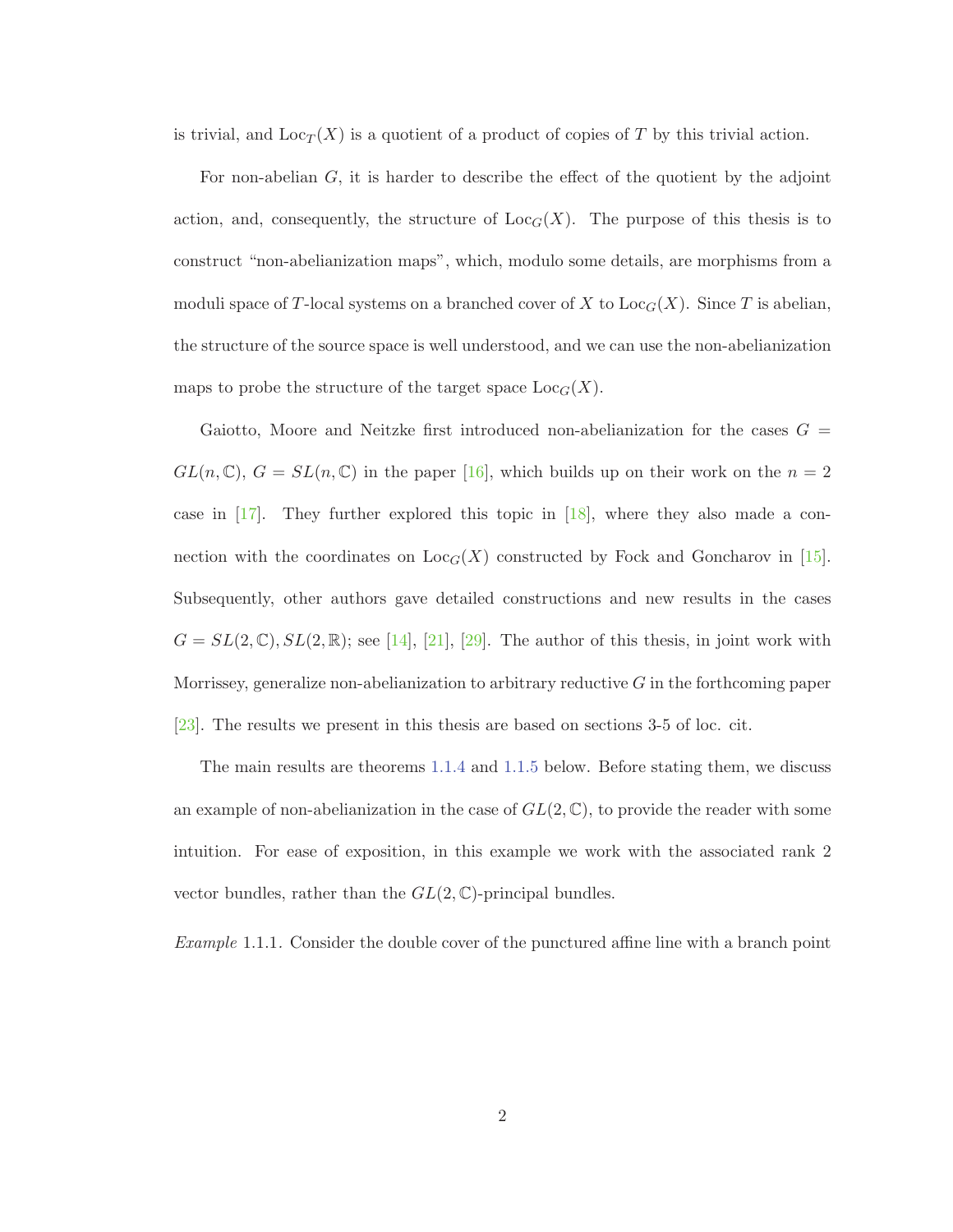at the origin:

$$
\mathbb{A}_z^1 \setminus \{0\} \xrightarrow{\pi} \mathbb{A}_x^1 \setminus \{0\},
$$
  

$$
z \longmapsto z^2.
$$
 (1.1.2)

Let  $\mathcal L$  be a local system of 1d vector spaces on  $\mathbb A_z^1 \setminus \{0\}$ , with monodromy  $m \in \mathbb C^*$  around the origin. The pushforward  $\pi_*\mathcal{L}$  is a local system of 2d vector spaces on  $\mathbb{A}_x^1 \setminus \{0\}$ , with fiber at  $x \in \mathbb{A}^1_x \setminus \{0\}$  given by:

$$
(\pi_* \mathcal{L})_x = \mathcal{L}_{\sqrt{x}} \oplus \mathcal{L}_{-\sqrt{x}}.\tag{1.1.3}
$$

As we travel along a loop around  $x = 0$ , the two sheets of the covering map  $\pi$  are exchanged, so the monodromy of  $\pi_*\mathcal{L}$  around this loop can be represented as a matrix:

$$
M = \left(\begin{array}{cc} 0 & a \\ b & 0 \end{array}\right),\tag{1.1.4}
$$

where  $ab = m$ . This matrix representation is only well-defined up to the action by conjugation of  $N_{GL(2)}$ , the normalizer of the maximal torus of  $GL(2)$ . Indeed,  $\pi_*\mathcal{L}$  has a natural action of  $GL(2)$ , and  $N_{GL(2)} \subset GL(2)$  preserves the local decomposition of  $\pi_*\mathcal{L}$  into line sub-bundles, as in equation 1.1.3. Each factor of  $T_{GL(2)} \cong (\mathbb{C}^*)^2$  acts by scaling on one of the sub-bundles, and elements in the non-trivial  $T_{GL(2)}$ -coset of  $N_{GL(2)}$ also exchange the two sub-bundles. The  $N_{GL(2)}$ -conjugacy class of M contains a unique representative of the form:

$$
M' = \left(\begin{array}{cc} 0 & 1 \\ m & 0 \end{array}\right). \tag{1.1.5}
$$

The idea of non-abelianization is to modify the monodromy of  $\pi_*\mathcal{L}$  around  $x = 0$ , in the hope of obtaining a local system with trivial monodromy around  $x = 0$ , which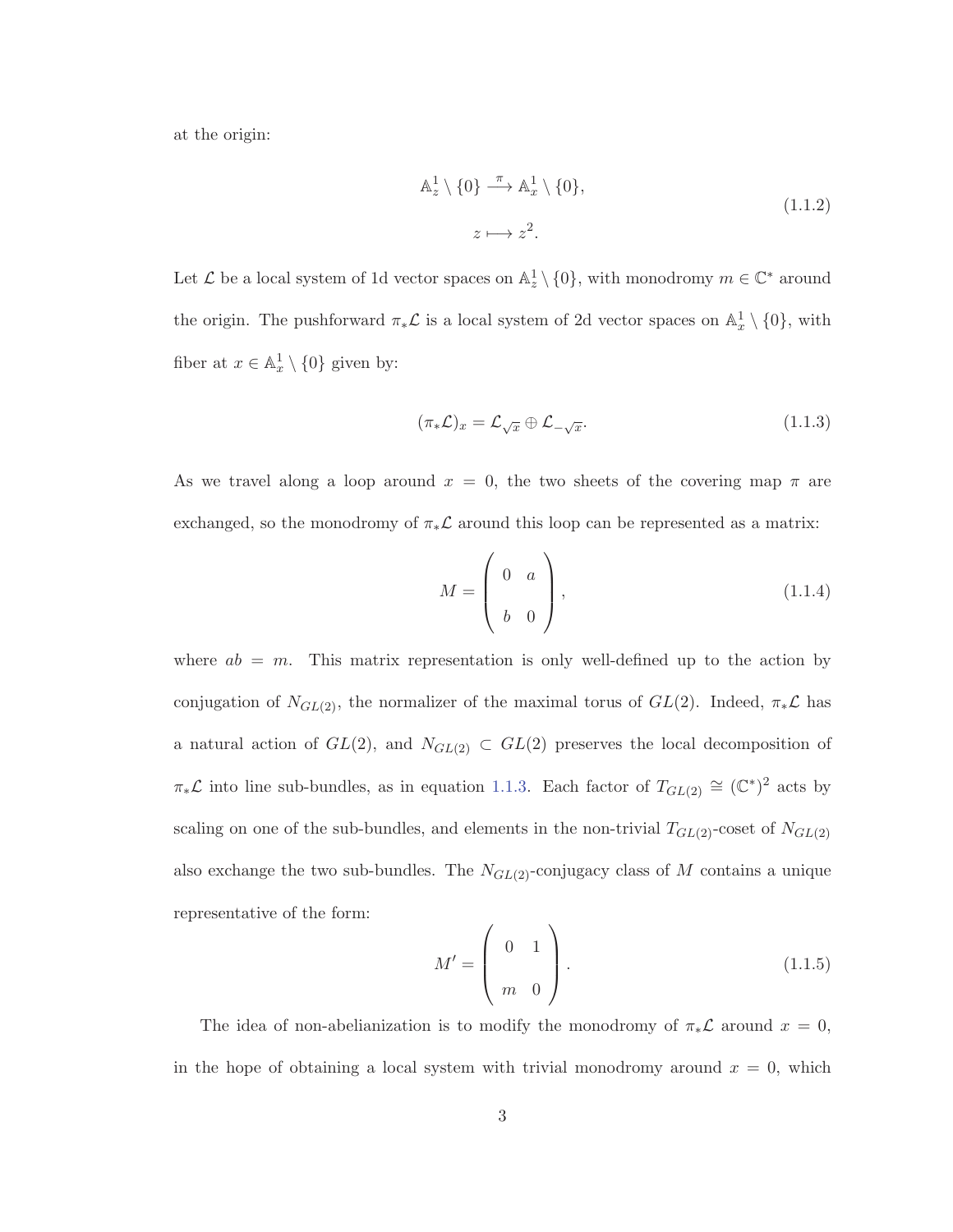

Figure 1.1: Trivalent graph with a unipotent automorphism associated to each edge. would therefore extend to a local system on  $\mathbb{A}^1_x$ . The modification is done by cutting and re-gluing the local system along the edges of the trivalent graph  $W$  pictured in Figure

- 1.1. Concretely:
	- consider the restriction  $\pi_* \mathcal{L}|_{\mathbb{A}^1_x \setminus \mathcal{W}};$
	- re-glue this restriction across the edges of  $W$ , using an unipotent automorphism called Stokes factor associated to each edge, as in Figure 1.1.

The resulting local system has monodromy around the origin:

$$
M'u_{+}u_{-}u_{+} = \begin{pmatrix} 0 & 1 \\ m & 0 \end{pmatrix} \begin{pmatrix} 1 & 1 \\ 0 & 1 \end{pmatrix} \begin{pmatrix} 1 & 0 \\ -1 & 1 \end{pmatrix} \begin{pmatrix} 1 & 1 \\ 0 & 1 \end{pmatrix}
$$

$$
= \begin{pmatrix} 0 & 1 \\ m & 0 \end{pmatrix} \begin{pmatrix} 0 & -1 \\ 1 & 0 \end{pmatrix}
$$

$$
= \begin{pmatrix} 1 & 0 \\ 0 & -m \end{pmatrix}.
$$
(1.1.6)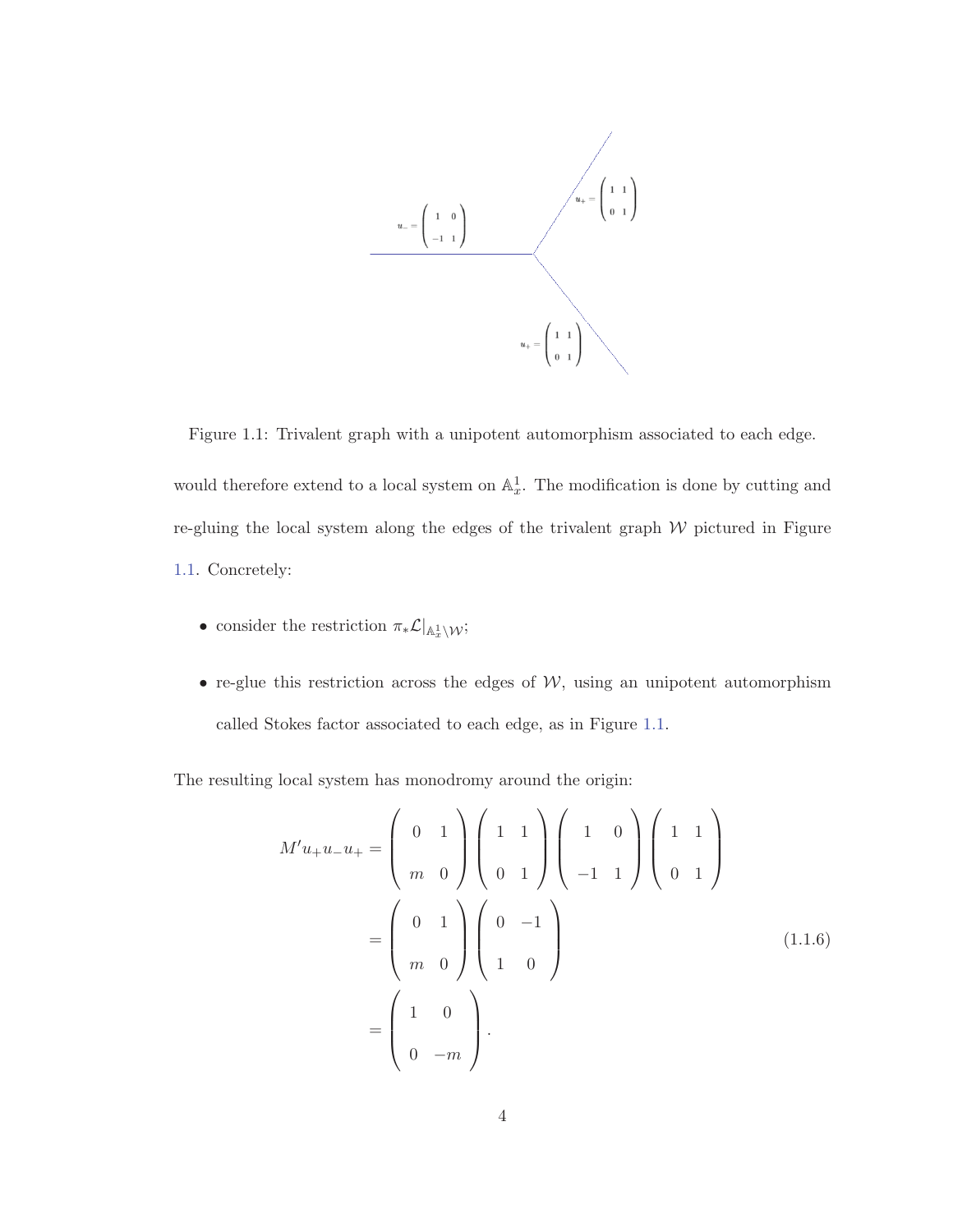In the particular case  $m = -1$ , we obtain a local system which extends to all of  $\mathbb{A}_x^1$ ; we call this the non-abelianization nonab $(\mathcal{L})$  of the original  $\mathcal{L}$ . The terminology is motivated by the passage from the abelian structure group  $GL(1,\mathbb{C})$  to the non-abelian structure group  $GL(2,\mathbb{C})$ . The situation is summarized in the following diagram.

$$
\text{Loc}_{\text{Vect}_{1d}}(\mathbb{A}_{z}^{1} \setminus \{0\}) \xrightarrow{\pi_{*}} \text{Loc}_{\text{Vect}_{2d}}(\mathbb{A}_{x}^{1} \setminus \{0\}) \xrightarrow{\text{reglue}} \text{Loc}_{\text{Vect}_{2d}}(\mathbb{A}_{x}^{1} \setminus \{0\})
$$
\n
$$
\uparrow \qquad \qquad \uparrow \qquad \qquad \uparrow \qquad (1.1.7)
$$
\n
$$
\text{Loc}_{\text{Vect}_{1d}}^{\text{m}=-1}(\mathbb{A}_{z}^{1} \setminus \{0\}) \xrightarrow{\text{nonabs}} \text{Loc}_{\text{Vect}_{2d}}(\mathbb{A}_{x}^{1})
$$

Remark 1.1.2. Equation 1.1.6 above is a calculation performed with matrices, but a more rigorous approach would involve working with  $N_{GL(2)}$ -conjugacy classes. In section 5.3.1, we will show how to map the monodromy of  $N$ -local systems to Stokes factors in an  $N$ equivariant way, which gives a morphism between conjugacy classes modulo the adjoint action of N.

Remark 1.1.3. It may seem pointless to study rank 2 vector bundles on  $\mathbb{A}^1$ , as we did in Example 1.1.1, because all of them are equivalent to the trivial bundle. The point is that this example is a local model for computations we will do later, using Riemann surfaces X with more complicated topology.

We generalize the calculation done in Example 1.1.1 in two ways:

- rather than local systems on the affine line, we work with local systems on  $X^{\circ D}$ , where  $X$  is a compact Riemann surface,  $D$  is a nonzero, reduced, effective divisor on X, and  $X^{\circ p}$  is the oriented real blowup of X at D;
- rather than local systems of 2-dimensional vector spaces, we work with local systems of principal G-bundles, for any reductive algebraic group G.

We need appropriate generalizations of the tools used in Example 1.1.1: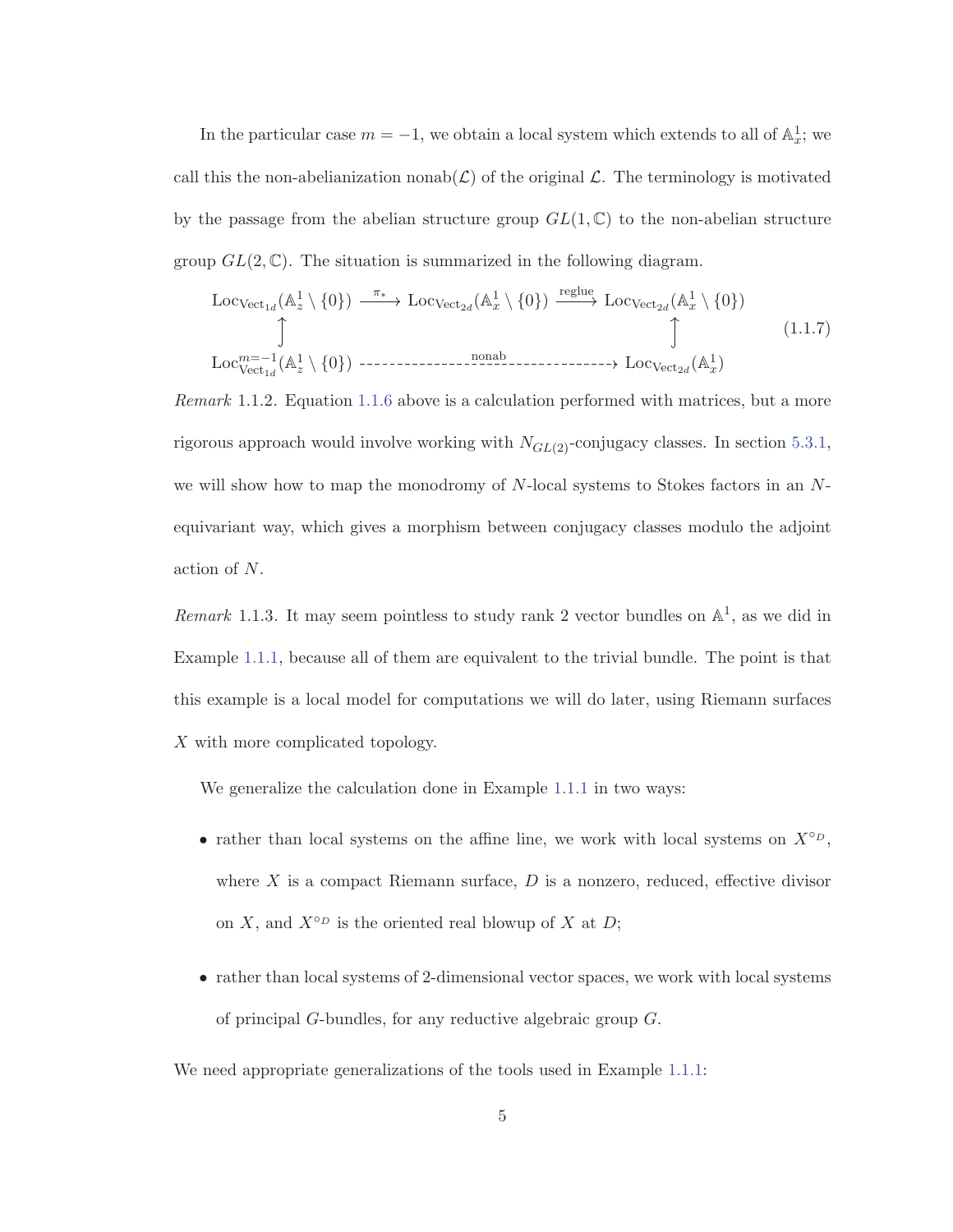- The double cover is generalized to a cameral cover  $\pi : \tilde{X} \to X$  (Definition 2.3.5).
- The restriction of  $\pi$  away from 0 and  $\infty$  is generalized by replacing  $\pi$  with the map induced on the oriented real blowup at the branch divisor  $P$ , the ramification divisor  $R$ , and the divisor at infinity  $D$ . The result is an unbranched covering  $\pi^{\circ} : \tilde{X}^{\circ_{D+R}} \to X^{\circ_{D+P}};$
- the trivalent graph W is generalized to a spectral network (Definition 4.1.10, 4.3.2);
- the condition  $m = -1$  from diagram 1.1.7 is generalized to the S-monodromy condition (Section 5.2).

Let T denote a fixed choice of maximal torus of  $G, N$  the normalizer of T in  $G$ , and W the Weyl group. Pending precise definitions of the moduli spaces being used, we state the main theorems of this work. The first theorem relates certain T-local systems on  $\tilde{X}^{\circ D+R}$ with certain N-local systems on  $X^{\circ}_{D+P}$ . It is a straightforward adaptation of (a special case of) the work of Donagi and Gaitsgory in [12].

**Theorem 1.1.4.** There is an isomorphism of algebraic stacks:

$$
\operatorname{Loc}_{T}^{N,S}(\tilde{X}^{\circ D+R}) \xrightarrow{\cong} \operatorname{Loc}_{N}^{\tilde{X},S}(X^{\circ D+P}).
$$
\n(1.1.8)

The second theorem is a generalization of the re-gluing construction from Example 1.1.1.

**Theorem 1.1.5.** The data of a spectral network on X provides a morphism of algebraic stacks:

$$
\operatorname{Loc}_{N}^{\tilde{X},S}(X^{\circ p+p}) \xrightarrow{\text{nonab}} \operatorname{Loc}_{G}(X^{\circ p}).\tag{1.1.9}
$$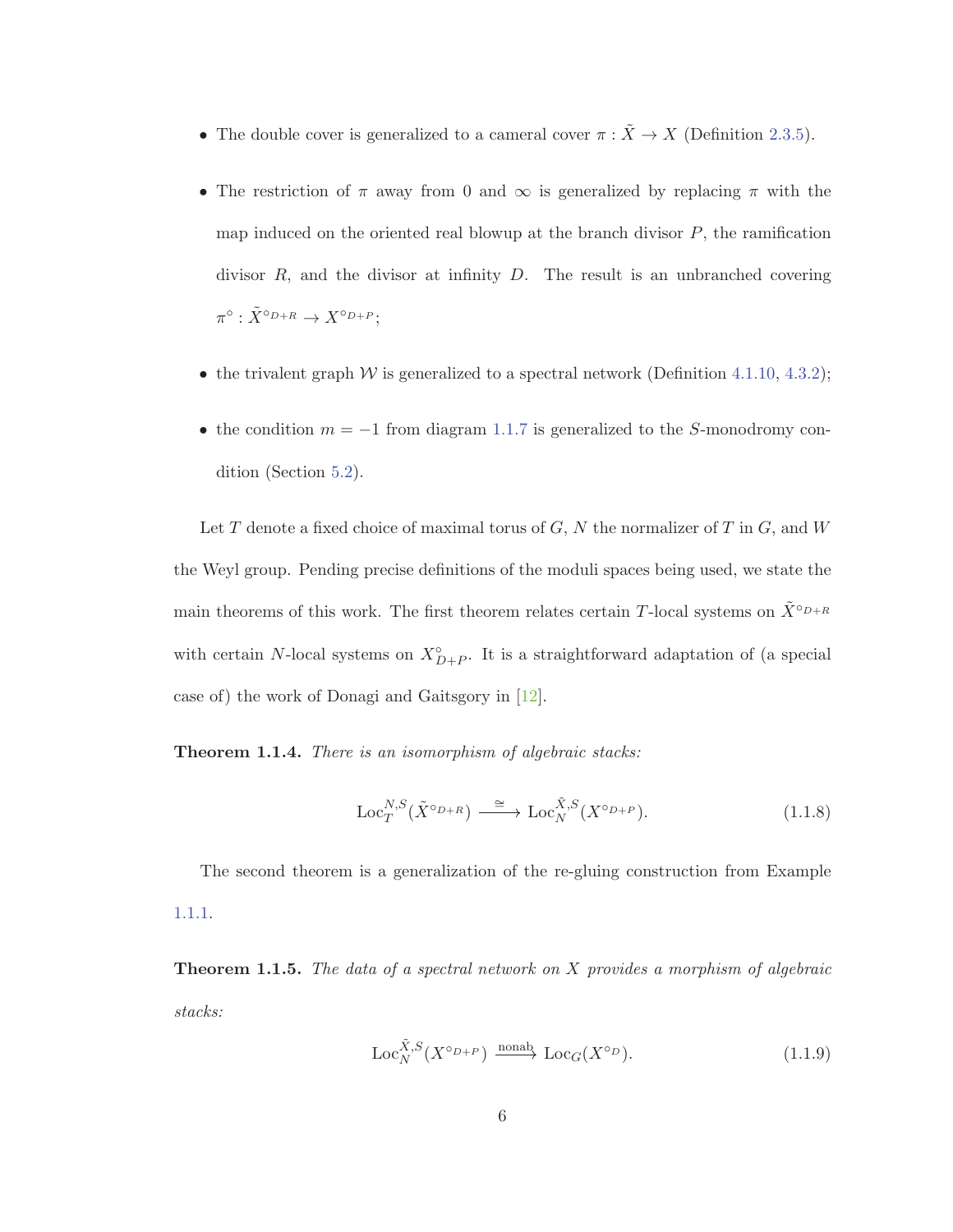Note that, in the codomain of the non-abelianization map,  $X$  is punctured only at the divisor at infinity D. The non-abelianized local systems extend to the branch divisor P of the covering map.

Remark 1.1.6. The composition of the maps in the two theorems provides a map:

$$
\operatorname{Loc}_{T}^{N,S}(\tilde{X}^{\circ_{D+R}}) \longrightarrow \operatorname{Loc}_{G}(X^{\circ_{D}}). \tag{1.1.10}
$$

The left-hand side is a moduli space of abelian objects, while the right hand-side is a moduli space of non-abelian objects. This justifies the terminology "non-abelianization". Moreover, let us choose a basepoint  $z$  and generators for the fundamental group:

$$
\pi_1(\tilde{X}^{\circ_{D+R}}, z) \cong \left\langle a_1, b_1, \dots, a_{2g}, b_{2g}, c_1, \dots, c_d \middle| \prod_{i=1}^g (a_i b_i a_i^{-1} b_i^{-1}) \prod_{j=1}^d c_j \right\rangle, \tag{1.1.11}
$$

where g is the genus of  $\tilde{X}$  and d the degree of the divisor  $D + R$ . Then sending each local system to its monodromy around  $a_i, b_i, c_j$  gives an isomorphism:

$$
\operatorname{Loc}_T(\tilde{X}) \cong T^{2g+d-1}/T,
$$
\n(1.1.12)

where the quotient is by the (trivial) diagonal action of  $T$  by conjugation.

Then the map in equation 1.1.10 relates a modified version (to account for N-shifting and the S-monodromy condition) of the explicit stack  $T^{2g+d-1}/T$  from 1.1.12 to the a priori complicated  $\text{Loc}_G(X^{\circ D})$ .

As further motivation for the study of non-abelianization, we mention a few conjectures related to the map in equation 1.1.10.

**Conjecture 1.1.7.** The map nonab from Theorem 1.1.5, and consequently the composition in equation 1.1.10, is a local isomorphism.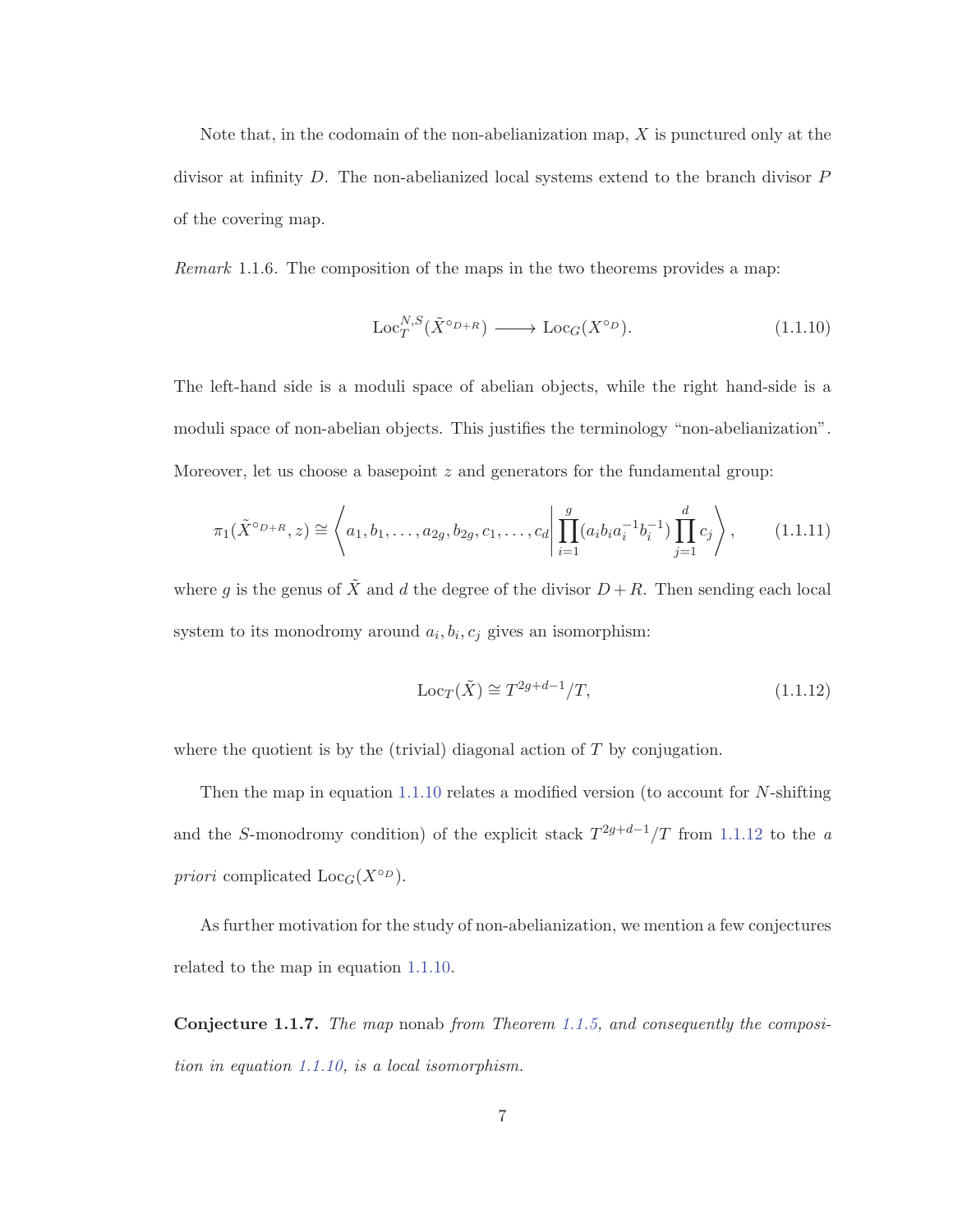The paper [16] presents evidence for this conjecture in the case  $G = GL(n, \mathbb{C})$ , at the physical level of rigor. Their strategy is to show that:

- 1. the two moduli spaces have the same dimension;
- 2. the map nonab preserves a symplectic form that both moduli spaces are naturally equipped with; consequently, the maps induced by nonab on tangent spaces must be injective.

We attempted to follow this strategy in our setting, using shifted symplectic structures in derived geometry, but were not yet successful in carrying out the second step.

Conjecture 1.1.7 is known to be true for  $G = SL(2, \mathbb{C})$ , at the level of coarse moduli spaces, due to work such as  $[15]$ ,  $[17]$ ,  $[21]$ ,  $[14]$ . Whenever the conjecture holds, nonab can be seen as giving an étale coordinate chart on  $Loc<sub>G</sub>(X<sup>o</sup>D)$ .

The next conjectures are about the relation between coordinate charts obtained from different non-abelianization maps. We will show in chapter 4 how to associate a graph  $\mathcal{W}_b$ on X to each point in a dense open subset of the Hitchin base  $\mathcal{B}(X, G, K_X(D))$  (Definition  $(2.2.5).$ 

**Conjecture 1.1.8.** There is a dense open susbet  $U \subset \mathcal{B}(X, G, K_X(D))$ , such that for each  $b \in U$ , the graph  $W_b$  is a spectral network, hence gives rise to a non-abelianization map.

We give some evidence for this conjecture in section 4.2. In fact, the non-abelianization map only depends on the topology of  $W$ , which is locally constant as b varies in the subset U.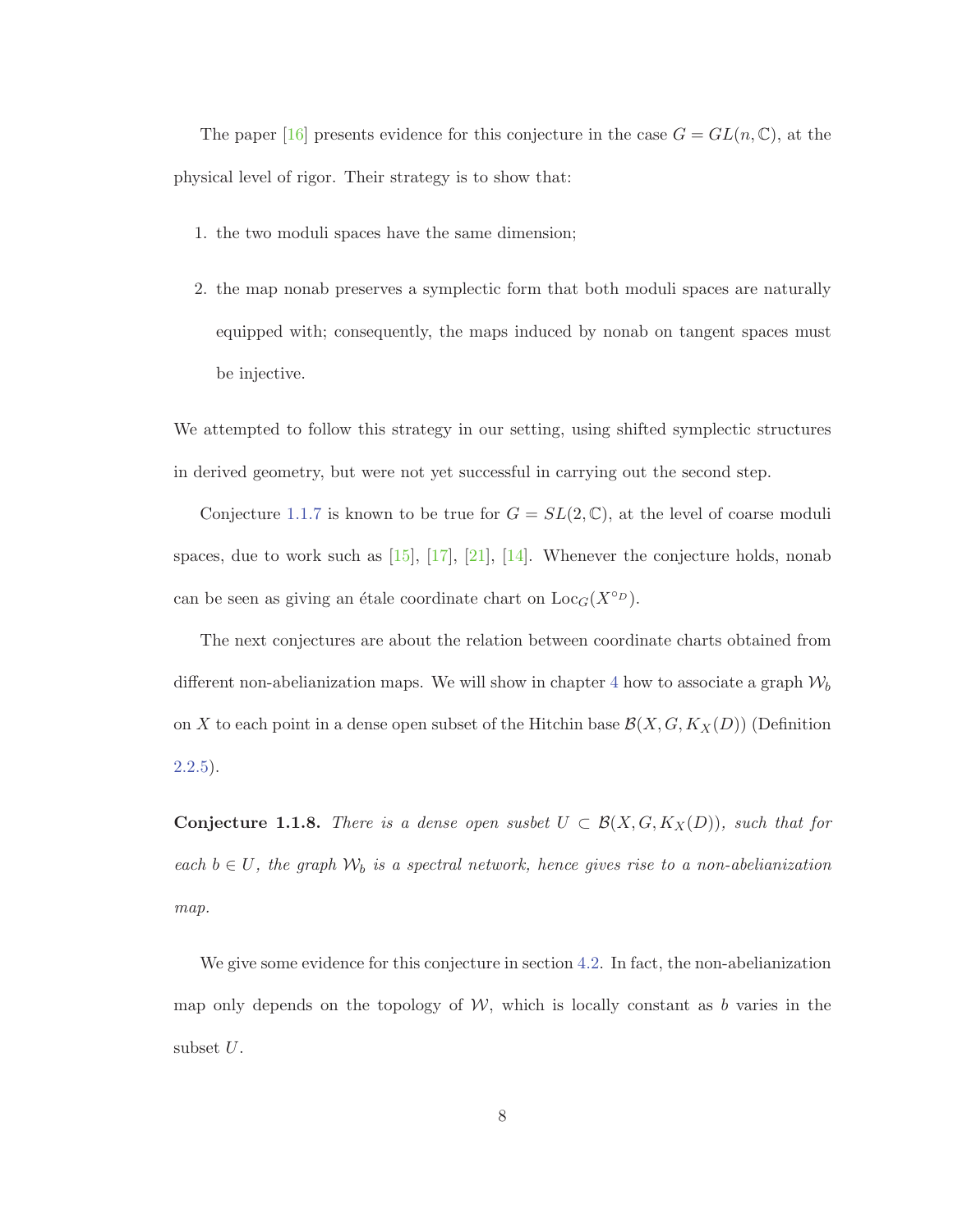**Conjecture 1.1.9.** Upon traversing appropriate real codimension 1 loci in the Hitchin base, the coordinate charts on the coarse moduli space corresponding to  $Loc_G(X^{\circ D})$ , induced by the non-abelianization maps, undergo a cluster mutation.

Conjecture 1.1.9 is proved in the case of  $G = SL(2,\mathbb{C})$ . In this case, the spectral networks are related to ideal triangulations of X. Crossing codimension 1 loci in  $\mathcal{B}(X, SL(2,\mathbb{C}), K_X(D))$  then corresponds to "flips" and "pops" of these triangulations, which corresponds to cluster transformations of the coordinate charts. Different portions of this story are worked out in  $[17]$ ,  $[21]$ ,  $[8]$ ; also in  $[24]$ ,  $[25]$  from the point of view of exact WKB analysis.

Moreover, the work of Fock and Goncharov in  $[15]$  provides étale coordinate charts for framed moduli spaces of  $G$ -local systems, for  $G$  a semisimple group with trivial center, using configurations of flags on ideal triangulations. Their coordinates agree with the ones coming from spectral networks under special circumstances (e.g. the "minimal spectral networks" of [18]). For more general spectral networks, we don't expect the coordinate charts to be of Fock-Goncharov type.

### **1.2 Quadratic differentials and spectral networks**

Spectral networks are certain directed graphs on  $X$ , whose edges are labeled by extra data. They generalize the trivalent graph which was used in Example 1.1.1 to cut and re-glue local systems.

The easiest examples of spectral networks are in the case  $G = SL(2, \mathbb{C})$ , where, up to orientation and labels, they coincide with the critical trajectories of quadratic differentials.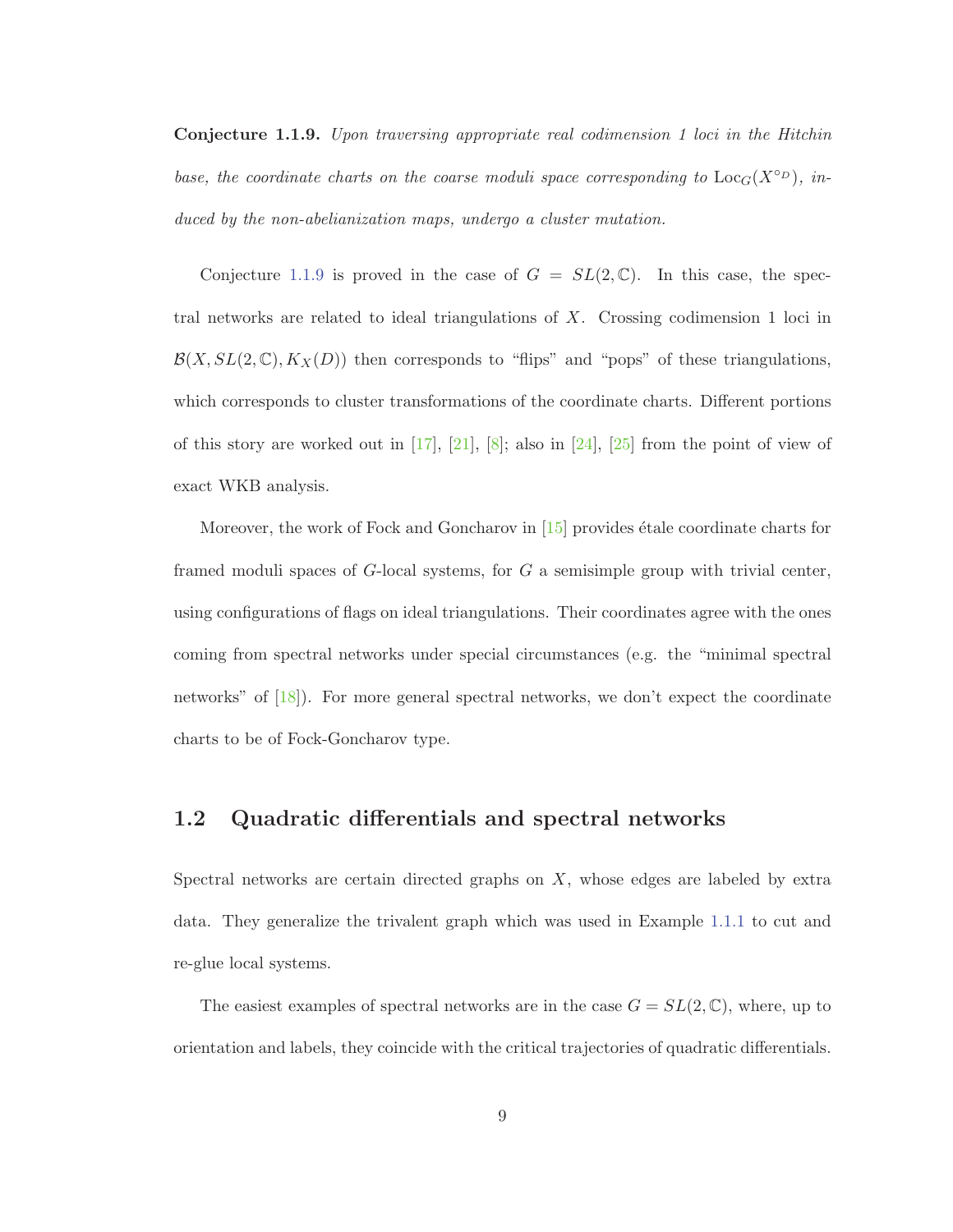(See [35] for the definitive classical text on quadratic differentials, or [8], [24] for modern points of view.)

**Definition 1.2.1.** Let X be a compact Riemann surface, and D an effective divisor. A **meromorphic quadratic differential** on X is a section  $\omega$  of  $(K_X(D))^{\otimes 2}$ .

**Definition 1.2.2.** Let Crit $(\omega)$  denote the critical points (zeros and poles) of  $\omega$ . Then  $\omega$ determines a real projective vector field  $V_\omega$  on  $X \setminus \mathrm{Crit}(\omega)$ , which is defined by  $\pm \sqrt{\omega}(V_\omega) \in$ R. The choice of square root of  $\omega$  in this condition does not matter. The integral curves  $\gamma : \mathbb{R} \to X \setminus \mathrm{Crit}(\omega)$ , of this vector field satisfy:

$$
\int_{t_0}^{t_1} \pm \sqrt{\omega(\gamma(s))} \in \mathbb{R}
$$
\n(1.2.1)

for all  $t_0 < t_1 \in \mathbb{R}$ . The **trajectories of the quadratic differential**  $\omega$  are the maximal leaves of this foliation.

Remark 1.2.3. Strictly speaking, the trajectories that we use in this paper are horizontal trajectories. For each  $\theta \in [0, \pi)$ , we could also consider trajectories with angle  $\theta$ , defined by:

$$
\int_{t_0}^{t_1} \pm \sqrt{\omega(\gamma(s))} \in e^{i\theta} \mathbb{R}.
$$
\n(1.2.2)

Since we are only interested in the case  $\theta = 0$ , we omit the word "horizontal" without fear of confusion.

Example 1.2.4. Let  $X = \mathbb{P}^1$ ,  $D = \{3 \cdot \infty\}$ , and  $\omega(x) = x dx \otimes dx$ . Then equation 1.2.1 becomes:

$$
\int_{x_0}^{x_1} \pm \sqrt{x} dx = \pm \frac{2}{3} \left( x_1^{3/2} - x_0^{3/2} \right) \in \mathbb{R}.
$$
 (1.2.3)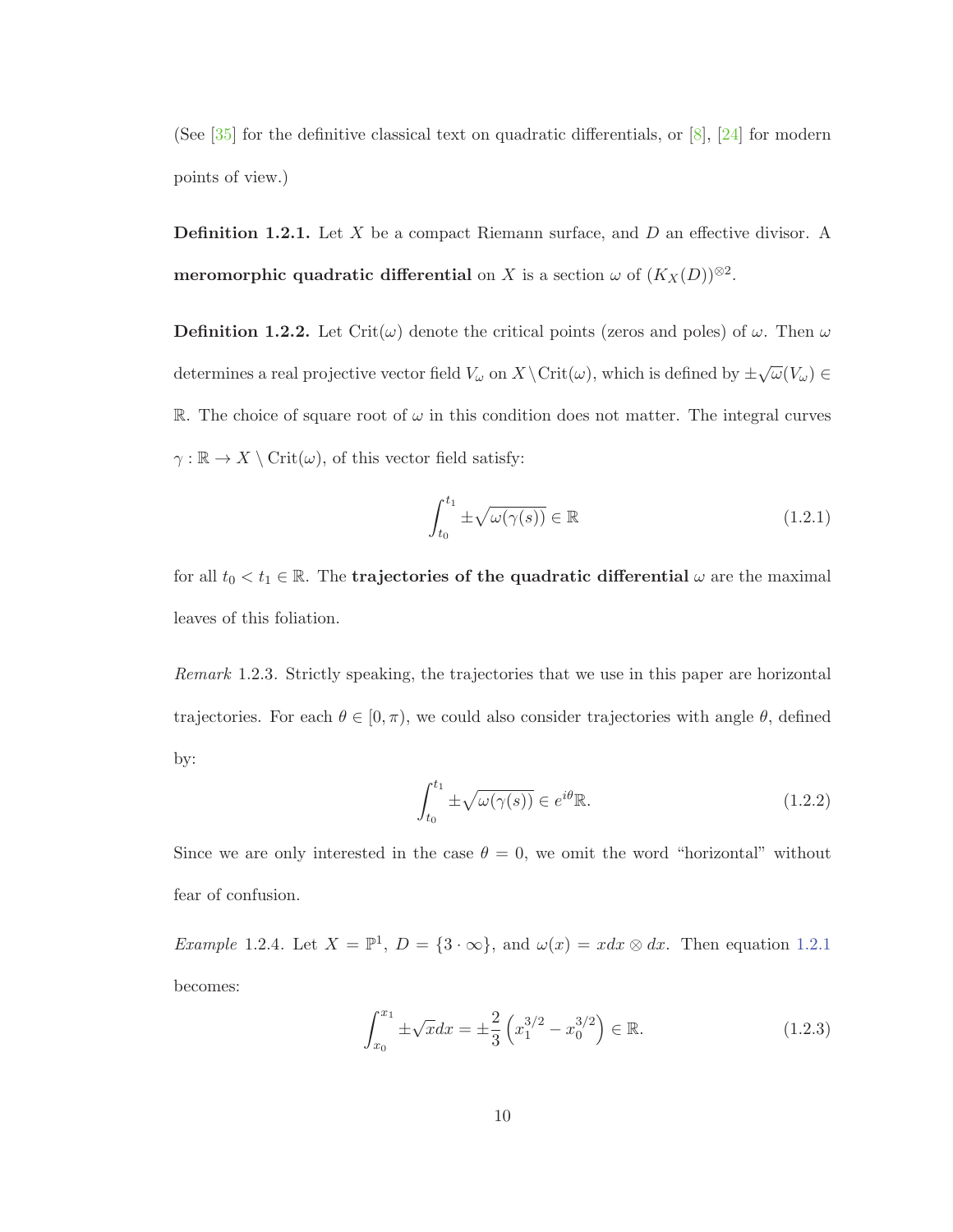Assume, first, that  $x_0 \neq 0$ . Then there exists a neighborhood  $U \ni x_0$  such that the restriction to U of the map  $x_1 \mapsto x_1^{3/2}$  is injective, for either choice of branch of the square root function. This means that U contains a unique trajectory of  $\omega$  passing through  $x_0$ ; this trajectory can be parametrized by:

$$
x_1(t) = \left(x_0^{3/2} + t\right)^{2/3}, \ t \in \mathbb{R}.\tag{1.2.4}
$$

On the other hand, if  $x_0 = 0$ , any neighborhood  $U \ni 0$  contains three trajectories which start at 0. These can be parametrized by:

$$
x_{1,k}(t) = t e^{2\pi i k/3}, \ t \in \mathbb{R}_+, \ k \in \{0, 1, 2\}.
$$
 (1.2.5)

Therefore, in a neighborhood of  $x = 0$ , the trajectories of  $\omega$  are as shown in Figure 1.2.



Figure 1.2: Trajectories in a neighborhood of  $x = 0$ . Figure 1.3: Trajectories in a neighborhood of  $x = \infty$ .

Finally, in a neighborhood of  $x = \infty$ , and using the local coordinate  $y = x^{-1}$ , the quadratic differential has a pole of order five:

$$
\omega(y) = y^{-1}d(y^{-1}) \otimes d(y^{-1}) = y^{-5}dy \otimes dy.
$$
 (1.2.6)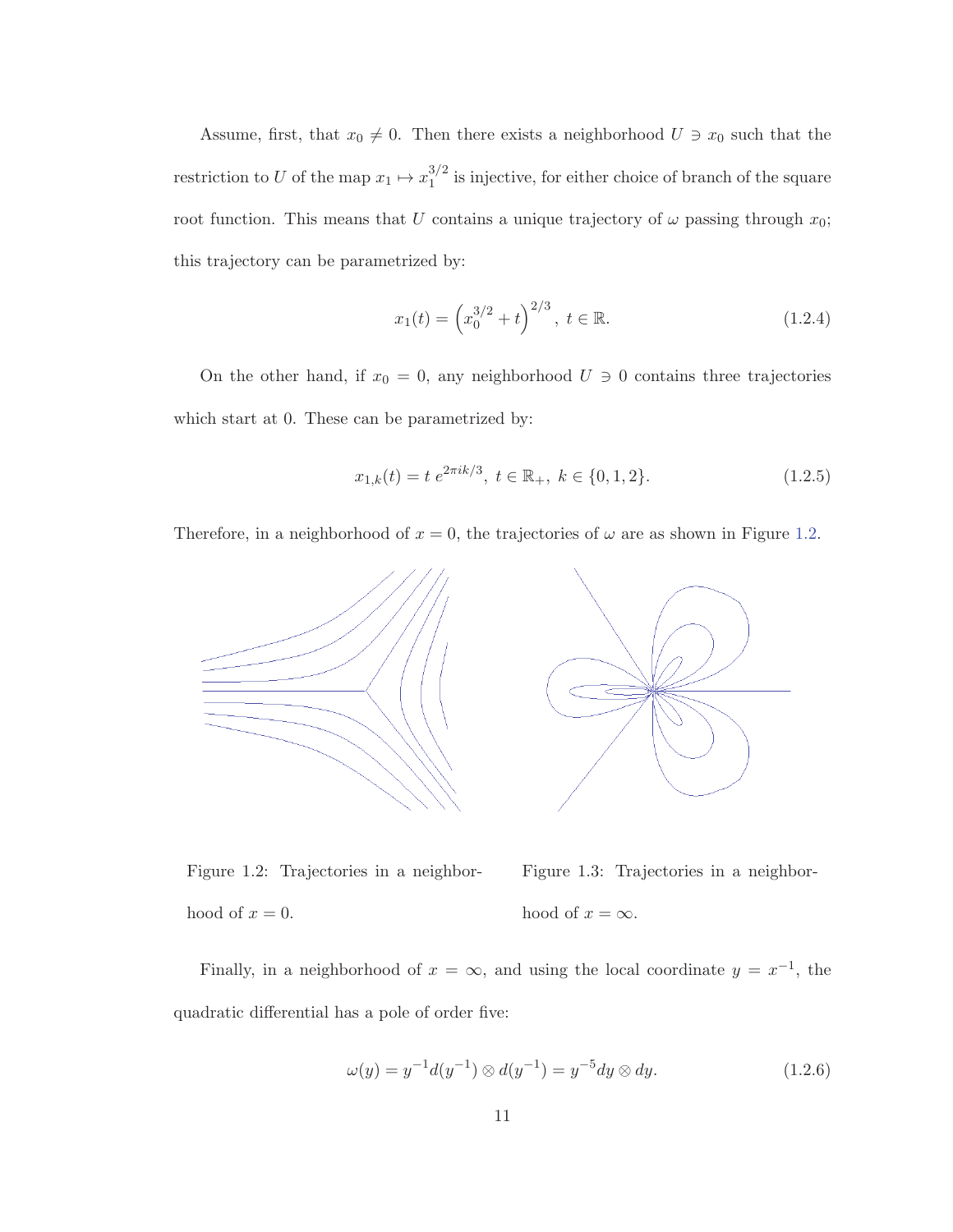The trajectory structure around  $x = \infty$  is shown in Figure 1.3. However, in Chapters 4 and 5 we will work with quadratic differentials which only have poles of order two. The trajectory structure around poles of order two is described in Lemma 4.1.13.

Remark 1.2.5. Two trajectories of a given quadratic differential  $\omega$  can only intersect at a zero or pole of  $\omega$ . Indeed, equation 1.2.1 can be interpreted, up to scaling by  $\mathbb{R}_+$ , as a first order ODE for the integral curve  $\gamma$ . The Picard-Lindelöf theorem guarantees the existence and uniqueness of  $\gamma$  passing through a regular point of  $\omega$ , up to reparametrization.

Of particular importance are the **critical trajectories**, which are, by definition, those starting from zeros of the quadratic differential.<sup>1</sup> The trivalent graph which was used for cutting and re-gluing local systems in Example 1.1.1 consists of the critical trajectories of the quadratic differential from Example 1.2.4. It turns out that the critical trajectories from Example 1.2.4 provide a local model for the critical trajectories of all quadratic differentials, around zeros whose multiplicity is 1. For example, in Figures 1.4 - 1.6, we use  $X = \mathbb{P}^1$ ,  $D = \{3 \cdot \infty\}$ , and the quadratic differential is  $\omega_-(x) = e^{-i\pi/5}(1-x^2)dx^{\otimes 2}$ ,  $\omega_0(x) = (1-x^2)dx^{\otimes 2}, \ \omega_+(x) = e^{+i\pi/5}(1-x^2)dx^{\otimes 2}$ , respectively. See Figure 3 in [24] for more examples of critical trajectories.



<sup>1</sup>The set of critical trajectories is called "Stokes graph" in the literature on exact WKB analysis. We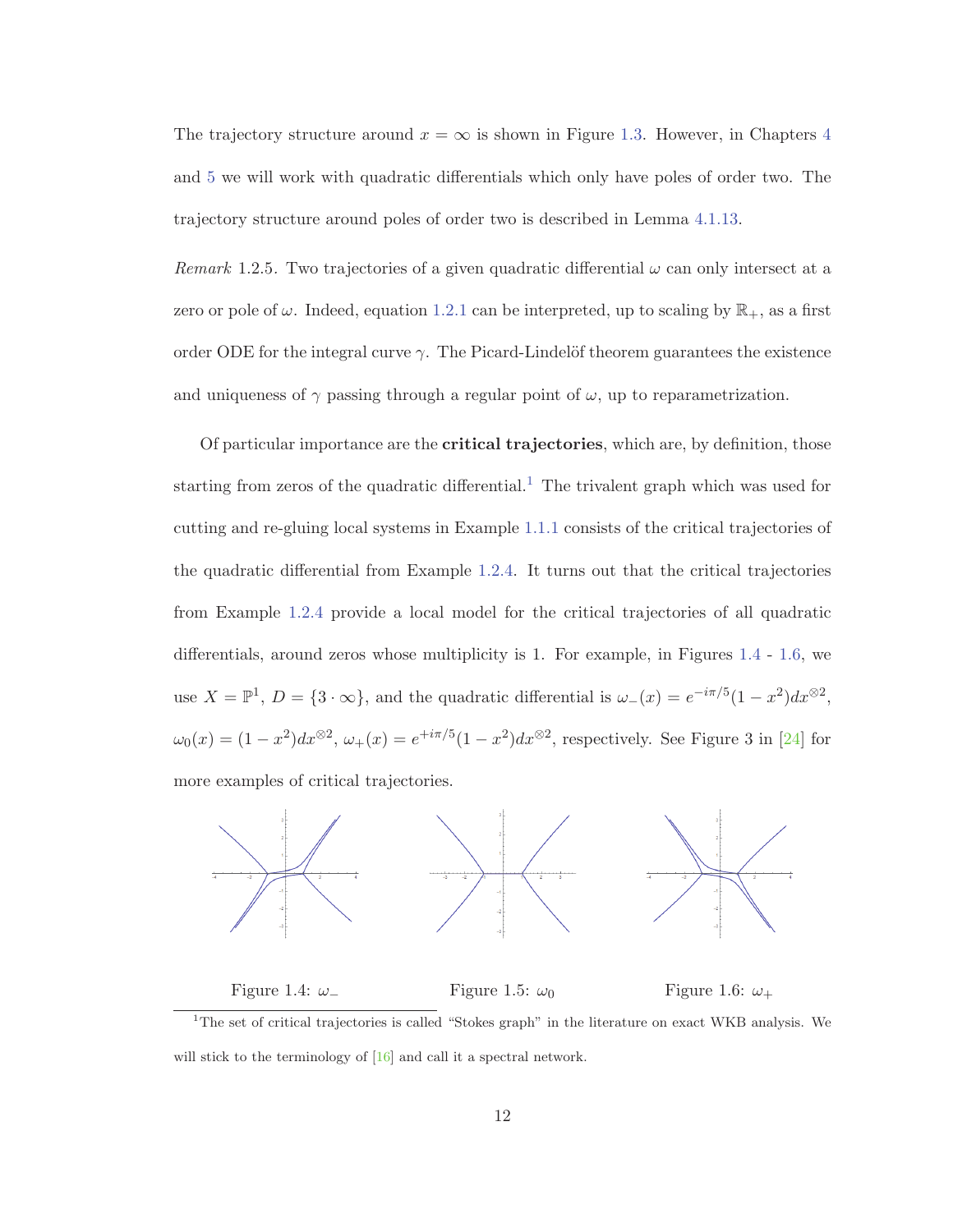Remark 1.2.6. For reasons that will be clear later, we are interested in endowing trajectories with an orientation. Equation 1.2.1 doesn't seem to allow this, because any choice of square root of  $\omega$  changes branch as we travel around a zero of  $\omega$ , and the sign of the integral changes as a result.

To address this, let  $\pi : \tilde{X} \to X$  be a double cover branched at the simple zeros of  $\omega$ . This determines a global section  $\sqrt{\omega} \in \Gamma(\tilde{X}, K_{\tilde{X}}(\pi^*D))$ , such that  $\sqrt{\omega} \otimes \sqrt{\omega} = \pi^*(\omega).^2$ Then we can modify the RHS of equation 1.2.1 to  $\mathbb{R}_+$  instead of  $\mathbb{R}$ , and obtain a foliation of  $\tilde{X}$  by unparametrized, oriented curves  $\gamma: \mathbb{R} \to \tilde{X}$  satisfying:

$$
\int_{t_0}^{t_1} \sqrt{\omega(\gamma(s))} \in \mathbb{R}_+.
$$
\n(1.2.7)

Example 1.2.7. In the situation of Example 1.2.4, where  $\omega = x dx \otimes dx$ , the covering map  $\pi : \tilde{X} \to X$  can be written in coordinates as  $\pi(z) = z^2$ . Then:

$$
\pi^*(\omega)(z) = 4z^4 dz \otimes dz,\tag{1.2.8}
$$

and  $\sqrt{\omega}$  is:

$$
\sqrt{\omega}(z) = 2z^2 dz. \tag{1.2.9}
$$

Then, using the same reasoning as in Example 1.2.4, the oriented foliation determined by equation 1.2.7 is, in a neighborhood of 0, as in Figure 1.7.

Using the lessons learned in the previous discussion, we give an informal introduction to spectral networks. Precise definitions can be found in Chapter 4.

Previous work on spectral networks, such as the papers [16], [27], starts from a spectral curve (Definition 2.3.1), associated to a generic point  $b \in \mathcal{B}(X, G, K_X(D))$  in the Hitchin

<sup>&</sup>lt;sup>2</sup>In fact, there exist two such sections, corresponding to the two choices of square root. Each of them is globally defined on  $\tilde{X}$ .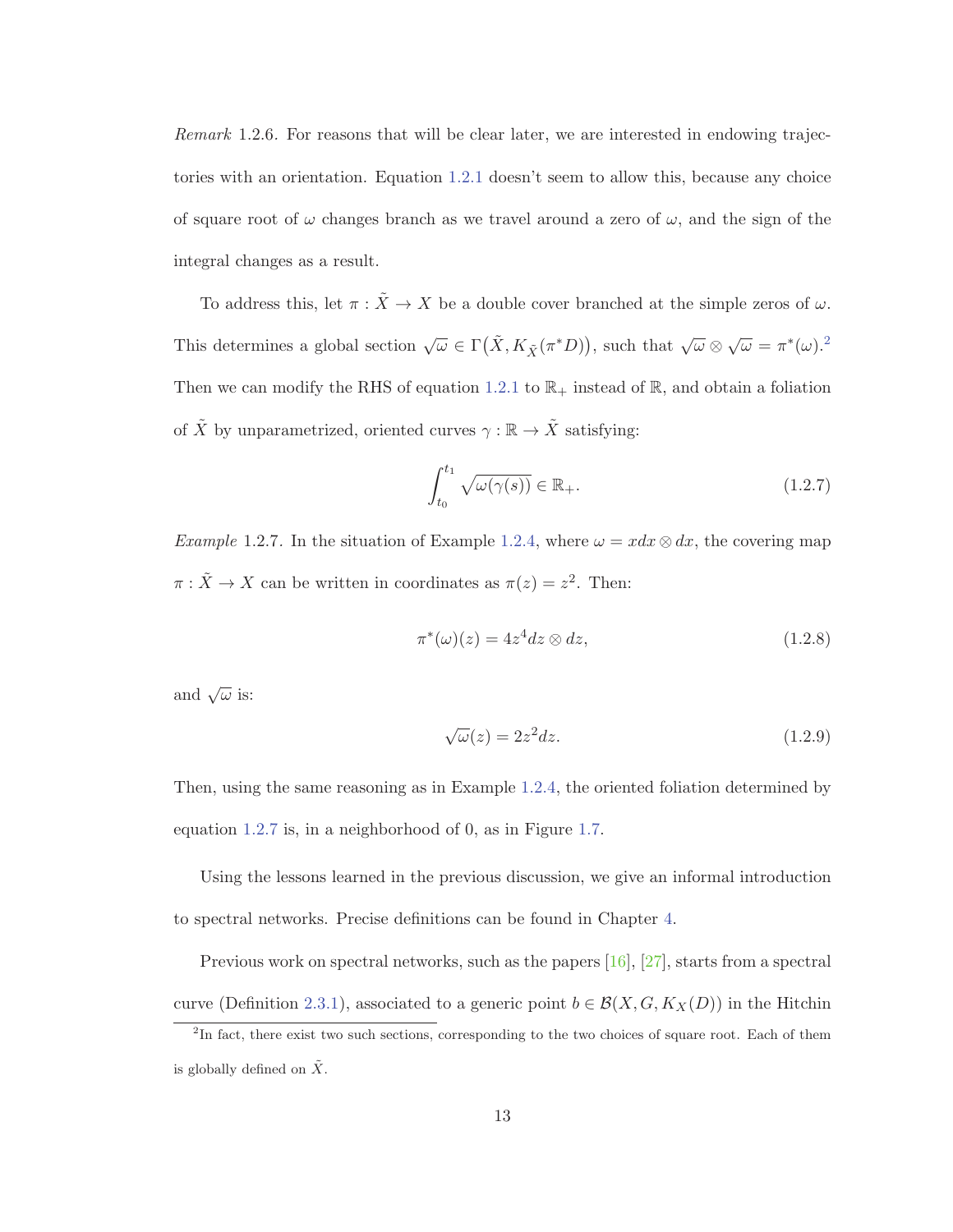

Figure 1.7: The oriented foliation determined by the quadratic differential  $\omega(x) = x dx \otimes dx$ on the branched cover; compare to Figure 1.2.

base (Definition 2.2.5). We take a different approach and use a cameral curve (Definition 2.3.5) associated to b; this is a branched cover  $\pi$  :  $\tilde{X}_b \to X$  equipped with a fiberwise action of the Weyl group W, which is free and transitive away from the ramification points. For every root  $\alpha$  of  $\mathfrak{g}$ , denote by  $s_{\alpha} \in W$  the reflection about the root hyperplane  $H_{\alpha}$ .

**Proposition 1.2.8** (See Proposition 4.1.3 for more precise version and proof). Let  $b \in \mathbb{R}$  $\mathcal{B}_R^{\diamond}(X, G, K_X(D))$  and  $\pi : \tilde{X}_b \to X$  the associated cameral curve, which is smooth (Proposition 2.3.6). For every root  $\alpha$  of the Lie algebra g, we factor the projection  $\pi$  as:

$$
\tilde{X} \xrightarrow{\pi} \tilde{X}/\langle s_{\alpha} \rangle \xrightarrow{p_{\alpha}} X. \tag{1.2.10}
$$

Then b determines a quadratic differential  $\omega_{b,\alpha}$  on  $\tilde{X}/\langle s_\alpha \rangle$ .

Therefore, for every root  $\alpha$ , we obtain a foliation on  $\tilde{X}/\langle s_{\alpha} \rangle$ , by trajectories of  $\omega_{b,\alpha}$ . Pulling back the trajectories via  $\pi_{\alpha}$ , we obtain an oriented foliation on X. A cameral network arises from the interplay of these oriented foliations as  $\alpha$  varies.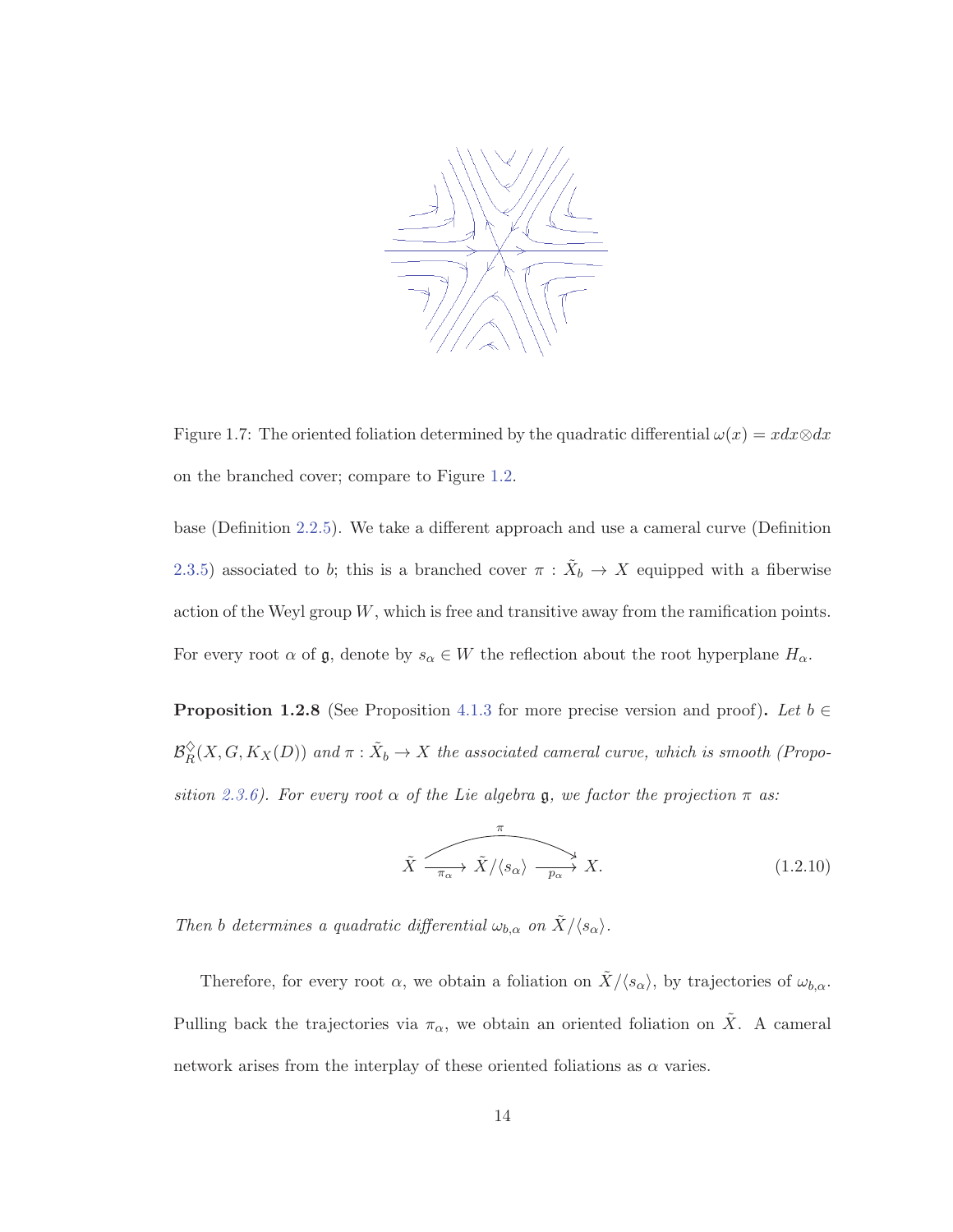**Definition 1.2.9** (Important details ignored for now; see Definition 4.1.6)**.** The **WKB construction**  $\tilde{W}_b$  associated to  $b \in \mathcal{B}_R^{\lozenge}(X, G, K_X(D))$  consists of Stokes curves, which are oriented curve segments on  $\tilde{X}$ , each labeled by a root of  $\mathfrak{g}$ , produced by the following algorithm.

- A primary Stokes curve is a critical oriented trajectory of one of the  $\omega_{b,\alpha}$ ; its label is  $\alpha$ .
- As mentioned in Remark 1.2.5, two distinct primary Stokes curves with the same label never intersect away from critical points. However, intersections between Stokes curves labeled by  $\alpha \neq \pm \beta$  at some  $x \in \tilde{X}$  do occur. In this case, for each  $\gamma \in \Phi$ which is a linear combination of  $\alpha$ ,  $\beta$  with positive, integral coefficients, a secondary Stokes curve  $\ell_{\gamma}$  starts at x; it is the unique leaf outgoing from x of the oriented foliation determined by  $\omega_{b,\gamma}$ . See Figure 4.1 for a local model of the intersection.
- Secondary Stokes curves are recursively created every time two or more of the existing Stokes curves intersect.

If  $\tilde{\mathcal{W}}_b$  satisfies some acyclicity and finiteness conditions (Definitions 4.1.6, 4.1.10), we call it a **WKB cameral network**.

The Stokes curves are equivariant with respect to the W action on the covering  $\pi$ :  $\tilde{X} \to X$ , so they descend to a set of oriented curves on X. We call the resulting oriented graph on X the **spectral network**.

Remark 1.2.10. Our non-abelianization construction in Chapter 5 uses a recursive definition of Stokes factors associated to curves in the spectral network. For this recursive definition to make sense, our spectral networks are more restricted than those of Gaiotto,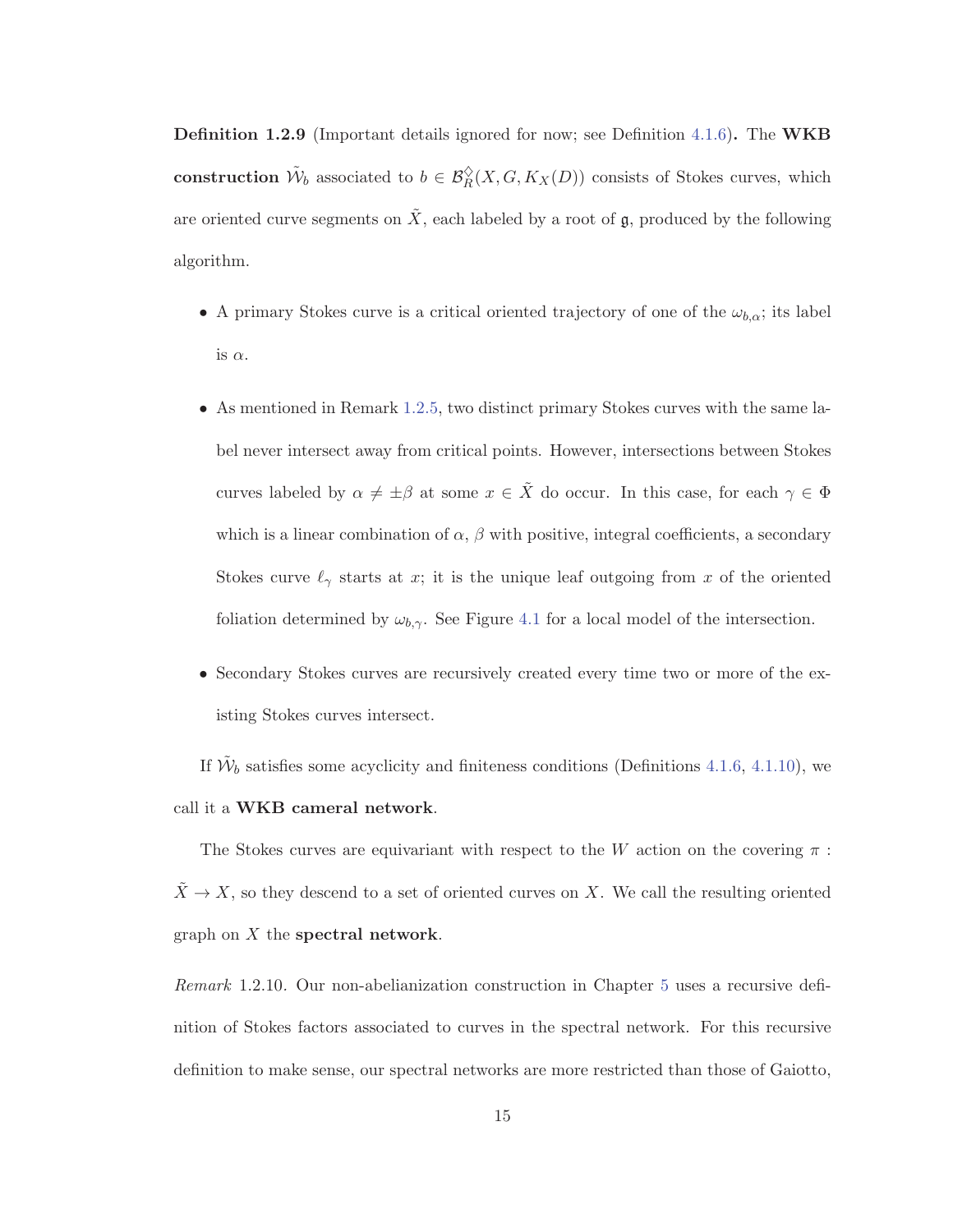Moore and Neitzke. The restrictions we impose forbid, among other things, double walls such as the finite trajectory in Figure 1.5, or finite webs such as those in Figure 31 of [16]. In the particular case of  $G = SL(2, \mathbb{C})$ , a spectral network is the set of critical trajectories of a quadratic differential, together with some discrete data; our restrictions correspond to saddle-free differentials (Definition 4.2.5).

In Section 4.2, we prove some partial results in the direction of conjecture 1.1.8, which claims that our restrictions are satisfied for a subset of the Hitchin base which is open and dense in the classical topology. Our results, which rely on the relationship between quadratic differentials and WKB cameral networks, are:

- There is a dense, open subset of the Hitchin base, for which the WKB construction is saddle-free, i.e. lacks certain types of double walls. (Proposition 4.2.9)
- A saddle-free WKB construction has no dense Stokes curves, i.e. each Stokes curves ends at some  $d \in D$ . (Proposition 4.2.11.)
- Under the assumption that joints of the network accumulate only at points of  $D$ , the restriction of the WKB construction away from contractible neighborhoods of each  $d \in D$  consists of finitely many Stokes curves. (Proposition 4.2.13.)

Remark 1.2.11. Apart from non-abelianization, physicists use WKB networks to understand the BPS spectrum of  $N = 2$ ,  $d = 4$  field theories of class S; see Section 3 of [16] and references therein. In particular, "finite webs" in WKB networks should correspond to BPS states in these theories. In the case of  $G = SL(2, \mathbb{C})$ , Theorem 1.4 in the paper [8] describes this more mathematically as a correspondence between finite-length trajectories of quadratic differentials and stable objects in a category of quiver representations.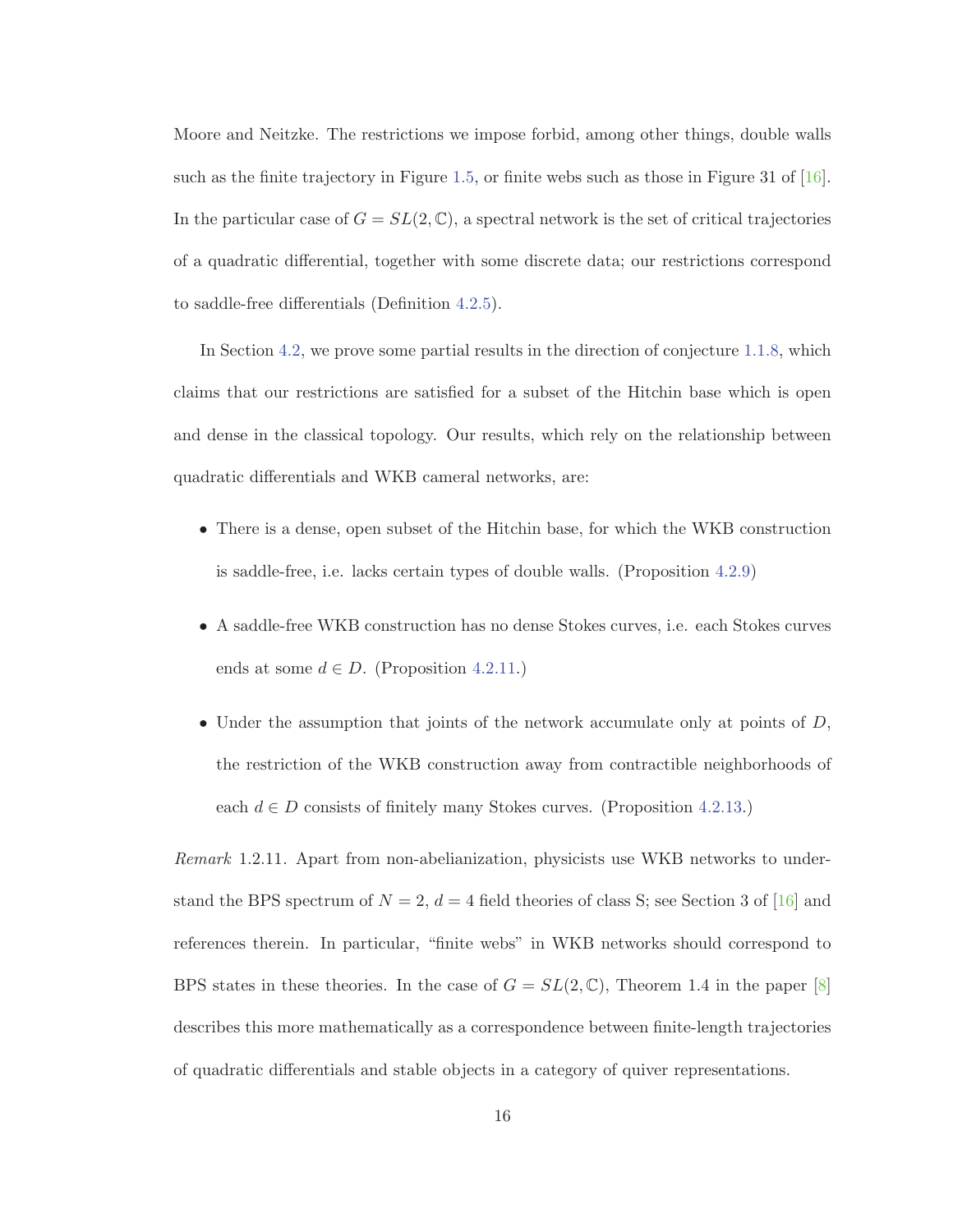### **1.3 Outline of the thesis**

Chapter 2 provides background on local systems and Higgs bundles. The latter are strictly speaking not necessary for understanding non-abelianization – but they are important motivationally, and they offer a good setting to introduce cameral covers (Definition 2.3.5), which are essential for the rest of the paper.

Chapter 3 is devoted to statements about Lie groups that are useful for non-abelianization. We summarize some results about simple Lie groups and  $\mathfrak{sl}_2$ -triples. Then we address the construction of Stokes factors, which are generalizations of the unipotent automorphisms used for re-gluing in Example 1.1.1. For each Stokes curve labeled by a root  $\alpha$ , the Stokes factor is an element of the 1-parameter subgroup  $\exp(\mathfrak{g}_{\alpha}) \subset G$ . In section 3.1 we state some technical lemmas which will evantually allow us to map the monodromy of a local system to Stokes factors of primary curves, in an equivariant fahsion. In section 3.2 we define 2d scattering diagrams (Definition 3.2.11), which are local models for cameral networks around intersections of Stokes curves. We use this framework to construct a map from Stokes factors of incoming curves to Stokes factors of outgoing curves (Theorem 3.2.21).

In chapter 4 we define cameral and spectral networks and discuss their properties. In section 4.1, we introduce the WKB construction (Definition 4.1.6), which draws a graph on the cameral cover  $\tilde{X}_b$ , using the data of a point in the Hitchin base  $\mathcal{B}(X, G, \mathcal{L})$ . We call the resulting graph a WKB cameral network (Definition 4.1.10) if it satisfies some acyclicity and finiteness conditions. In section 4.2 we conjecture (Conjecture 4.2.10) that these conditions are satisfied for a locus of  $\mathcal{B}(X, G, \mathcal{L})$  which is dense and open in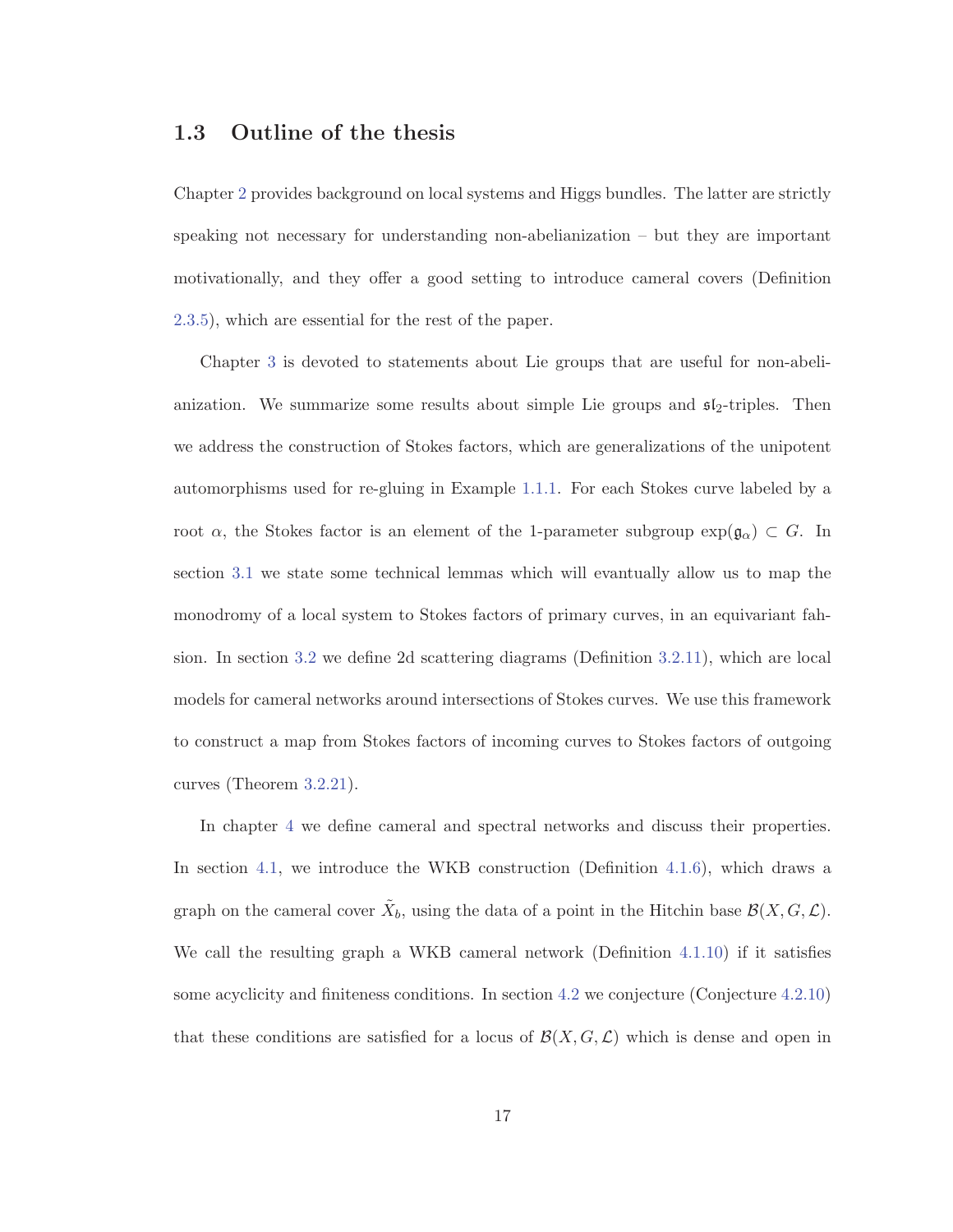the classical topology. We provide some evidence in Proposition 4.2.9 and Proposition 4.2.13. Section 4.3 deals with the passage from cameral networks, which are objects on the cameral cover  $\tilde{X}_b$ , to spectral networks, which are objects on X.

With all the preliminary work in place, in Chapter 5 we state and prove the main results. Section 5.1 follows in the footsetps of Donagi and Gaitsgory, who gave in [12] a correspondence between certain T-bundles on the cameral cover and certain N-bundles on the base curve. We recall their definitions, and make the observation that their correspondence<sup>3</sup> goes through in the case of local systems. The result is a proof of Theorem 1.1.4. Section 5.3 then gives a construction of the non-abelianization map, hence a proof of Theorem 1.1.5. Leveraging the results of the previous chapters, this proof is a reasonably straightforward generalization of diagram 1.1.7 from Example 1.1.1. The main complication are the secondary Stokes curves, whose presence requires a recursive construction (Construction 5.3.6). Due to finiteness results for WKB cameral networks (Proposition 4.2.13), the recursion finishes after finitely many steps.

### **1.4 Conventions and notation**

Lie theory: G is a reductive algebraic group over  $\mathbb C$ . We fix a maximal torus T, and let N denote its normalizer in G.  $W \cong N/T$  is the Weyl group. The Lie algebras of G and T are  $\mathfrak g$ , t, respectively. The lower-case greek letters  $\alpha, \beta, \gamma, \delta$  denote roots of  $\mathfrak g$ , and  $\Phi$ the set of all roots.  $\mathfrak u$  and  $U$  denote a nilpotent Lie subalgebra of  $\mathfrak g$ , and a unipotent Lie subgroup of  $G$ , respectively.

**Geometry:** X is a compact, closed Riemann surface, and D a reduced, effective,

<sup>&</sup>lt;sup>3</sup>Specifically, we only need the unramified case of their corresponence.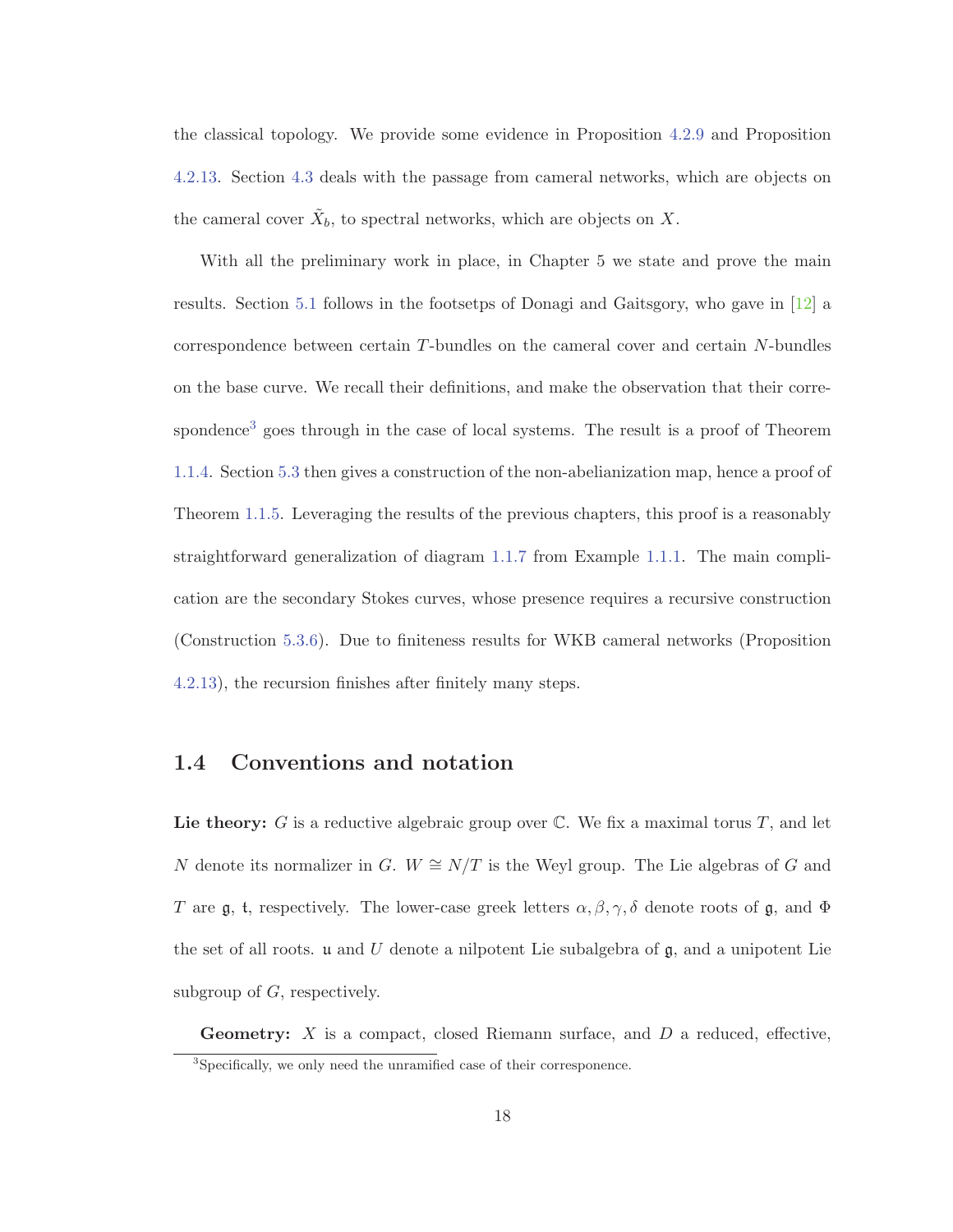non-zero divisor.  $b \in \mathcal{B}(X, G, \mathcal{L})$  denotes a point in the Hitchin base for the group G and a line bundle  $\mathcal{L}$ ; in Chapters 4 and 5, we are only interested in the case of meromorphic differential forms,  $\mathcal{L} \cong K_X(D)$ .  $\pi : \tilde{X}_b \to X$  denotes the associated cameral cover. We denote by  $P \subset X$ ,  $R \subset \tilde{X}_b$  the branch and ramification divisor of  $\pi$ , respectively.

For E a reduced, effective divisor on X, we denote by  $X^{\circ_E}$  the oriented real blowup of X at every point in the support of E.  $\tilde{X}^{\circ_E}$  is defined analogously.

Whenever we speak of trajectories of a quadratic differential, they are horizontal trajectories.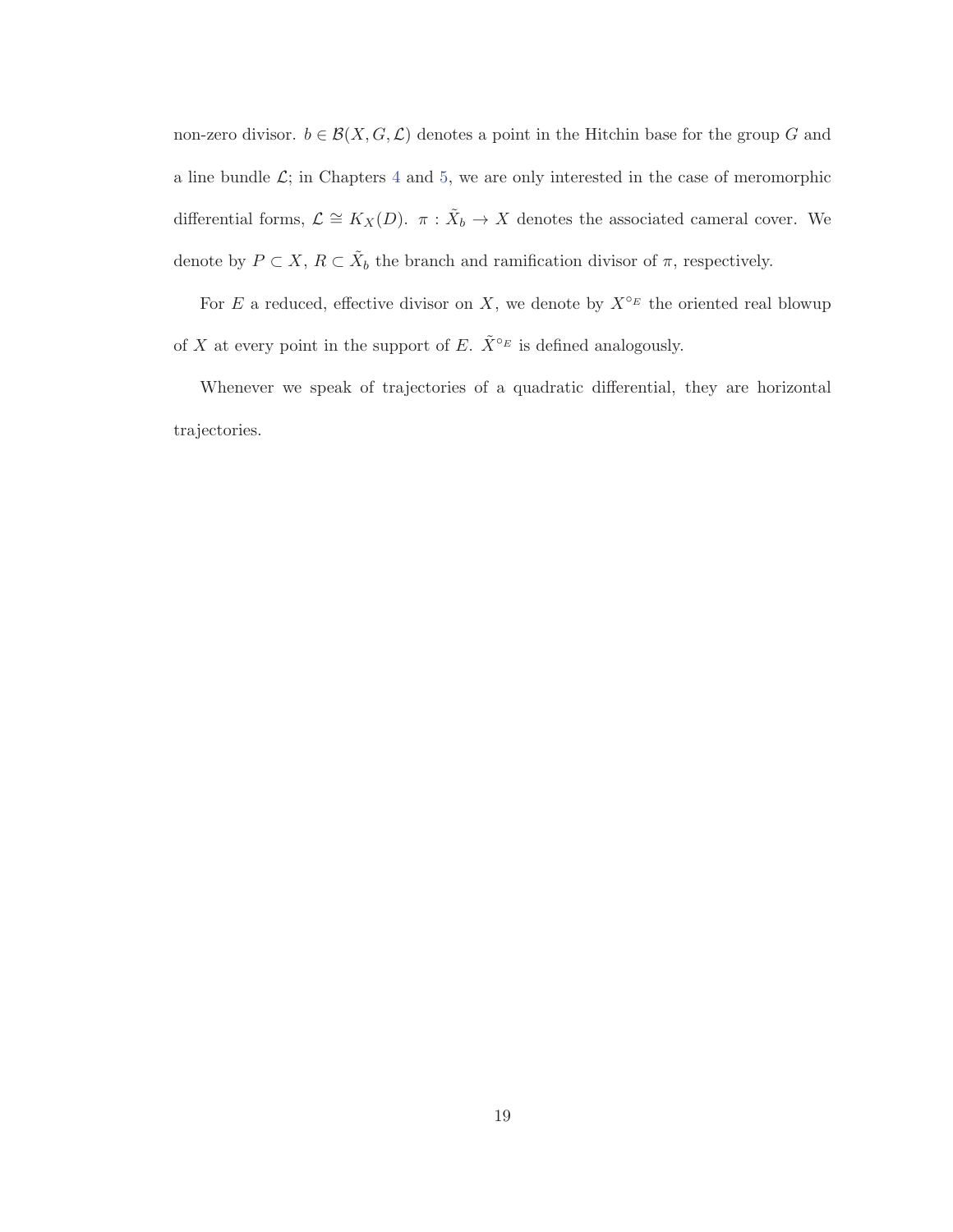## **Chapter 2**

# **Geometric background**

### **2.1 Local systems**

**Definition 2.1.1.** Let X be a Riemann surface, and G a reductive algebraic group over  $\mathbb C$ . A **G-local system**  $\mathcal E$  on  $X$  is a locally constant sheaf of sets on  $X$ , together with a free, transitive, right G action on the stalk  $\mathcal{E}_x$ , for every  $x \in X$ . A **morphism of** G-local **systems** is a morphism of sheaves, equivariant with respect to the G-action.

Remark 2.1.2. Let  $U \subset X$  be contractible, and let  $x \in U$ . Then, due to the locally constant requirement, the natural map  $\Gamma(U, \mathcal{E}) \to \mathcal{E}_x$  is an isomorphism. The G-action on stalks therefore induces G-actions on the space of sections over every contractible open set.

**Proposition 2.1.3.** Fix an effective, reduced (possibly zero) divisor D on X, and a basepoint  $x \in X \setminus D$ . Then there are equivalences of groupoids<sup>1</sup> between:

<sup>&</sup>lt;sup>1</sup>I.e. categories whose only morphisms are equivalences.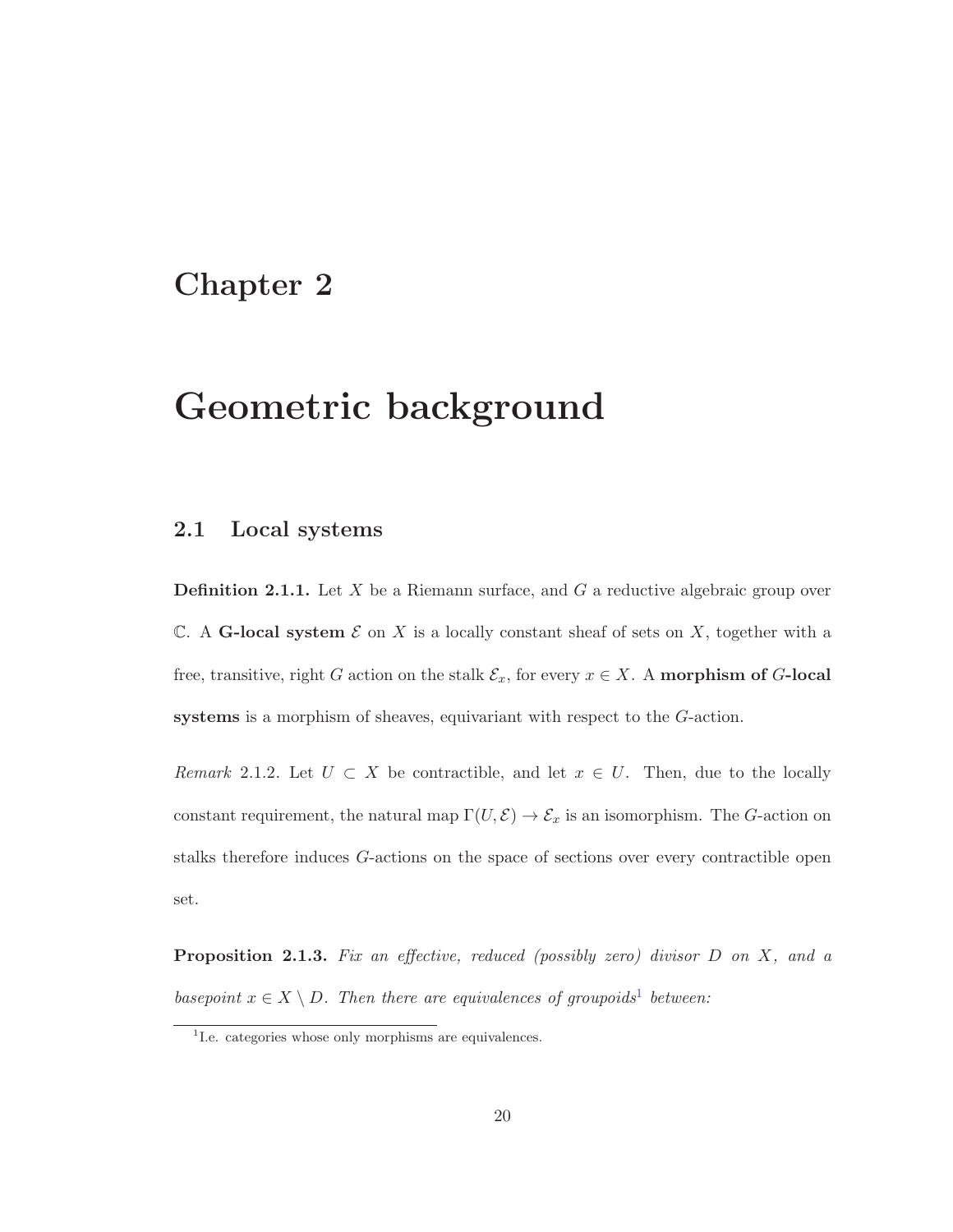- 1. for any fixed  $x \in X$ , homomorphisms  $\pi_1(X \setminus D, x) \to G$ , modulo the adjoint action  $of G;$
- 2. G-local systems on  $X \setminus D$ ;
- 3. principal G-bundles with flat connection on  $X \setminus D$ , which have tame singularities, in the sense that the connection has at most poles of order 1 at the punctures of  $X$ .

Proof. These equivalences are well-known, so we only give a sketch of the argument.

To get from 1 to 2, take the constant local system on the universal cover of  $X \setminus D$ , and quotient by the action of  $\pi_1(X \setminus D, x)$ . This action is by deck transformations on the universal cover, and by the right action of the image of  $\pi_1(X \setminus D, x)$  in G on the sections.

To get from 2 to 3, note that there exists a unique principal G-bundle on  $X \setminus D$  up to isomorphism, whose transition functions, seen as elements of  $G$ , are the same as those of the local system. There is then a unique flat connection whose flat sections are the sections of the local system.

To get from 3 to 1, send each homotopy class of loops in  $X \setminus D$  to the monodromy of the connection around the loop; this is well-defined up to the adjoint action of G.  $\Box$ 

Remark 2.1.4. Perspective 1 from Proposition 2.1.3 makes it clear that the categories in question only depend on the topology of  $X$ , and not on a smooth, complex or algebraic structure.

*Remark* 2.1.5. The correspondence between (2) and (3) in Proposition 2.1.3 can be generalized to flat connections with poles of order higher than 1. The local system side of the correspondence then requires some extra data around the singularities; see [5]. We will not be concerned with this generalization in the present work.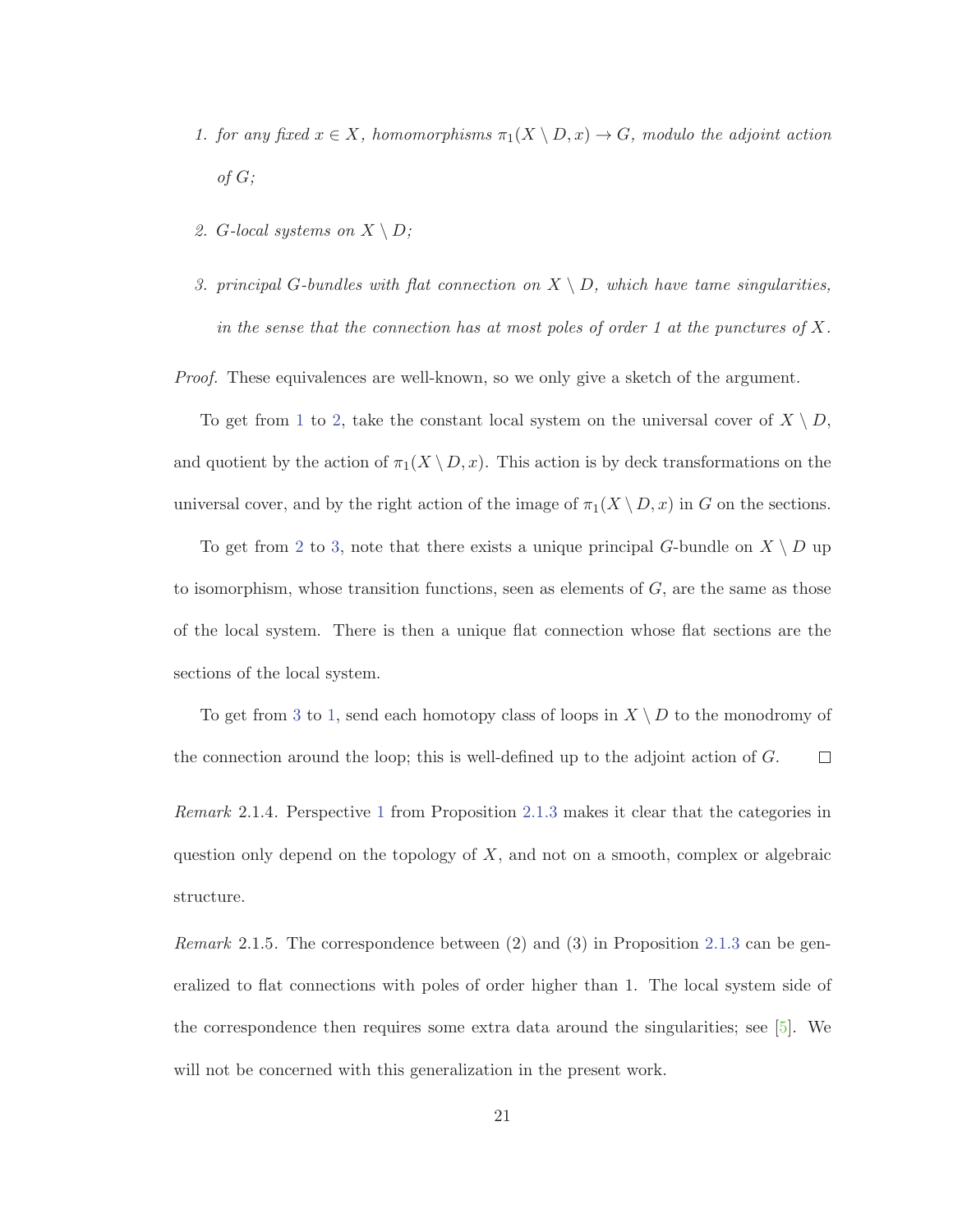For each of the three categories of Proposition 2.1.3 one can define a moduli stack of objects. (Or, by imposing an appropriate stability condition, a moduli space representable by a scheme.) The simplest construction is for homomorphisms from the fundamental group. Choose a basepoint  $x$  and generators for the fundamental group:

$$
\pi_1(X, x) = \left\langle a_1, b_1, \dots, a_g, b_g, c_1, \dots, c_r \middle| \prod_{i=1}^g (a_i b_i a_i^{-1} b_i^{-1}) \prod_{j=1}^r c_j = \text{id} \right\rangle. \tag{2.1.1}
$$

**Definition 2.1.6.** The **character variety**, or **rigidified character stack**, is the subvariety Char<sup>rig</sup> $(X, G) \subset G^{2g+r}$  cut out by the equation:

$$
\prod_{i=1}^{g} (a_i b_i a_i^{-1} b_i^{-1}) \prod_{j=1}^{r} c_j = \text{id}.
$$
\n(2.1.2)

The **character stack** is the quotient of the character variety by the action of  $G$ , induced from the diagonal action by conjugation on  $G^{2g+r}$ :

$$
Char(X, G) := [Charrig(X, G)/G].
$$
\n(2.1.3)

**Proposition 2.1.7.** There is an isomorphism of stacks:

$$
LocG(X) \cong Char(X, G).
$$
\n(2.1.4)

### **2.2 Higgs bundles**

This section gives an introduction to the Hitchin moduli space and the Hitchin integrable systsem; these were introduced by Hitchin in  $[19]$  for the case of rank 2 vector bundles, and in [20] for the classical Lie groups. We state all definitions and results in the more general setting of principal G bundles.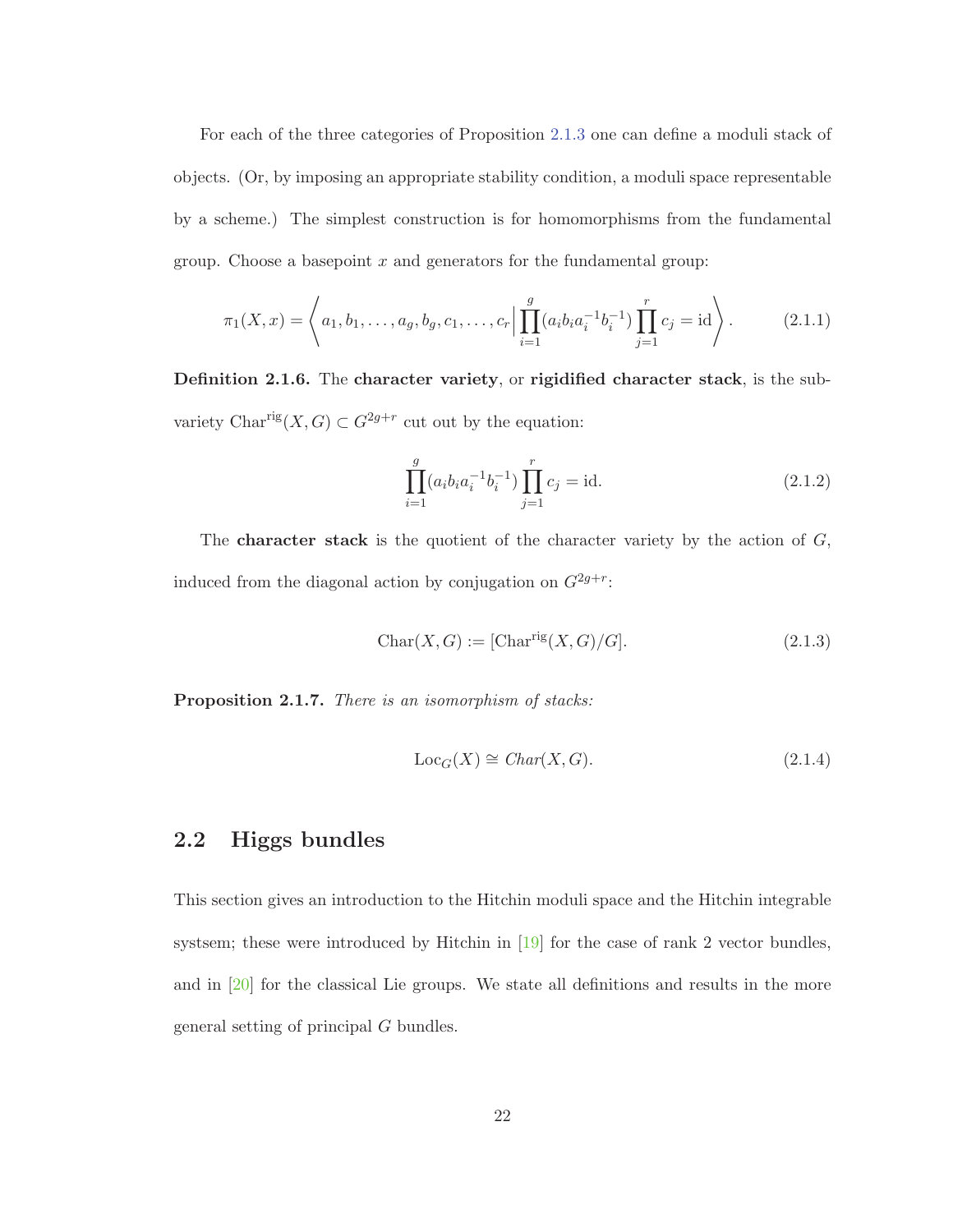**Definition 2.2.1.** For a principal G-bundle  $\mathcal{E}$ , the **adjoint bundle** is the vector bundle:

$$
ad(\mathcal{E}) := \mathcal{E} \times_G \mathfrak{g}.
$$
 (2.2.1)

Recall that the twisted product  $\mathcal{E} \times_G \mathfrak{g}$  is the quotient of the product  $\mathcal{E} \times \mathfrak{g}$  by the equivalence relation  $(e \cdot g, x) \sim (e, \text{ad}_g(x))$ , for all sections  $e$  of  $\mathcal{E}, g \in G$ ,  $x \in \mathfrak{g}$ .

**Definition 2.2.2.** Let X be a compact Riemann surface,  $\mathcal{L}$  a line bundle on X, and G a reductive algebraic group. (For applications in the subsequent chapters,  $\mathcal L$  will be a bundle of meromorphic 1-forms with prescribed pole divisor.) A **G-Higgs bundle** on X with values in L is pair  $(\mathcal{E}, \varphi)$ , where E is a principal G-bundle and  $\varphi$  is a section:

$$
\varphi \in \Gamma\big(X, \text{ad}(\mathcal{E}) \otimes \mathcal{L}\big). \tag{2.2.2}
$$

We call  $\varphi$  a **Higgs field**.

**Definition 2.2.3.** The **Hitchin moduli space** is the moduli stack of G-Higgs bundles on  $X$ , twisted by  $\mathcal L$ . Formally:

$$
\mathcal{M}_H(X, G, \mathcal{L}) := \text{Map}_{St/X}\left(X, [\mathfrak{g}_{\mathcal{L}}/G]\right),\tag{2.2.3}
$$

where  $\mathfrak{g}_{\mathcal{L}} := \mathfrak{g} \times_{\mathbb{C}^*} \mathcal{L}$ , the mapping stack is taken in the category of stacks over X, the square brackets denote a stack quotient, and this quotient is by the adjoint action of G on g.

Remark 2.2.4. We elaborate a bit on the formal definition 2.2.3. Consider the particular case of semisimple G, to avoid the posibility of infinite stabilizers. Post-composition with the map  $\mathfrak{g}_{\mathcal{L}}/G \to BG$  gives a morphism:

$$
\mathcal{M}_H(X, G, \mathcal{L}) \longrightarrow \text{Map}(X, BG) \cong \text{Bun}_G(X). \tag{2.2.4}
$$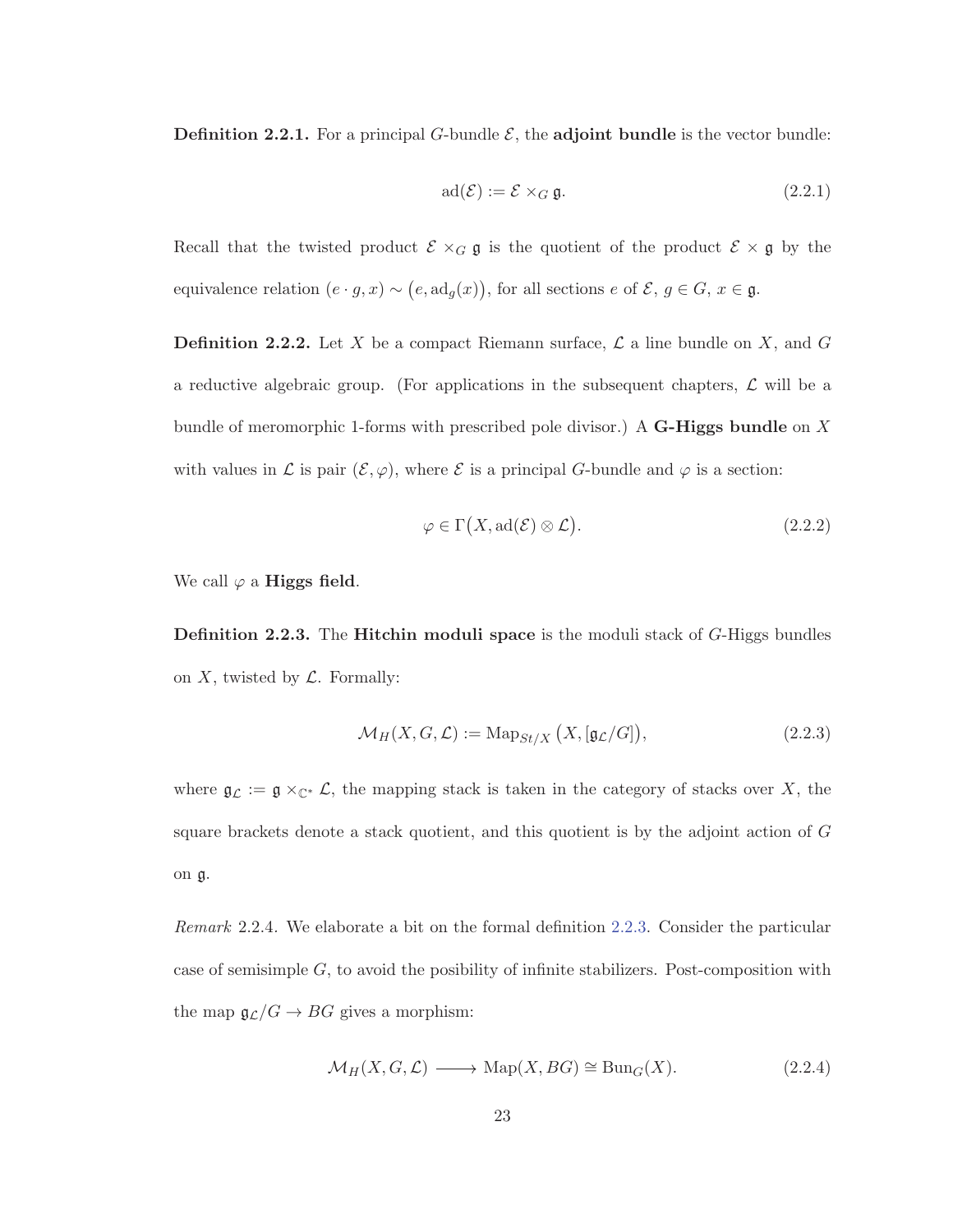This maps a Higgs bundle to the underlying principal G-bundle. The fiber of this map over a point  $\mathcal{E} \in \text{Bun}_G$  is an element of  $\Gamma(X, \text{ad}(\mathcal{E}) \otimes \mathcal{L})$ , i.e. a Higgs field. In the particular case  $\mathcal{L} = K_X$ , Serre duality provides a natural identification:

$$
\Gamma(X, \text{ad}(\mathcal{E}) \otimes K_X) \cong \left( H^1(X, \text{ad}(\mathcal{E})) \right)^{\vee} = T_{\mathcal{E}}^* \text{Bun}_G(X). \tag{2.2.5}
$$

This means that  $\mathcal{M}_H(X, G, K_X) \cong T^* \operatorname{Bun}_G(X)$ .

Consider now the natural map from the stacky quotient  $[g/G]$  to the categorical quotient  $\mathfrak{g}/G := \text{Spec}(\mathbb{C}[\mathfrak{g}]^G)$ , where the superscript denotes G-invariant polynomials. Due to the Chevalley restriction theorem,  $\mathbb{C}[\mathfrak{g}]^G \cong \mathbb{C}[\mathfrak{t}]^W$ . This gives a map  $[\mathfrak{g}/G] \to \mathfrak{t}/W$ .

**Definition 2.2.5.** The **Hitchin map** is the map induced by post-composition with  $\left[\mathfrak{g}/G\right]\to \mathfrak{t}/W$ :

$$
\mathcal{M}_H(X, G, \mathcal{L}) = \text{Map}_{St/X} \left( X, [\mathfrak{g}_{\mathcal{L}}/G] \right) \xrightarrow{\text{Hitch}} \Gamma(X, \mathfrak{t}_{\mathcal{L}}/W). \tag{2.2.6}
$$

We denote the right-hand side by  $\mathcal{B}(X, G, \mathcal{L})$  and call it the **Hitchin base**.

*Example 2.2.6.* Consider the case  $G = SL(2, \mathbb{C})$  and  $\mathcal{L} = K_X(D)$ , for an effective divisor D. Since  $W \cong \mathbb{Z}_2$ , any identification  $\mathfrak{t} \cong \mathbb{C}$  implies that:

$$
\mathcal{B}(X, SL(2,\mathbb{C}), K_X(D)) \cong \Gamma(X, K_X(D)/\mathbb{Z}_2) \cong \Gamma(X, (K_X(D))^{\otimes 2}).\tag{2.2.7}
$$

In other words, the Hitchin base is the space of meromorphic quadratic differentials with divisor of poles D.

*Example 2.2.7.* In the case  $G = GL(n, \mathbb{C})$ , we have  $W = S_n$ , and  $\mathbb{C}[\mathfrak{t}]^W$  is freely generated by the elementary symmetric polynomials of degrees  $1 \leq d \leq n$ . This identifies the Hitchin base:

$$
\mathcal{B}(X, G, \mathcal{L}) \cong \bigoplus_{d=1}^{n} \Gamma(X, \mathcal{L}^{\otimes d}).
$$
\n(2.2.8)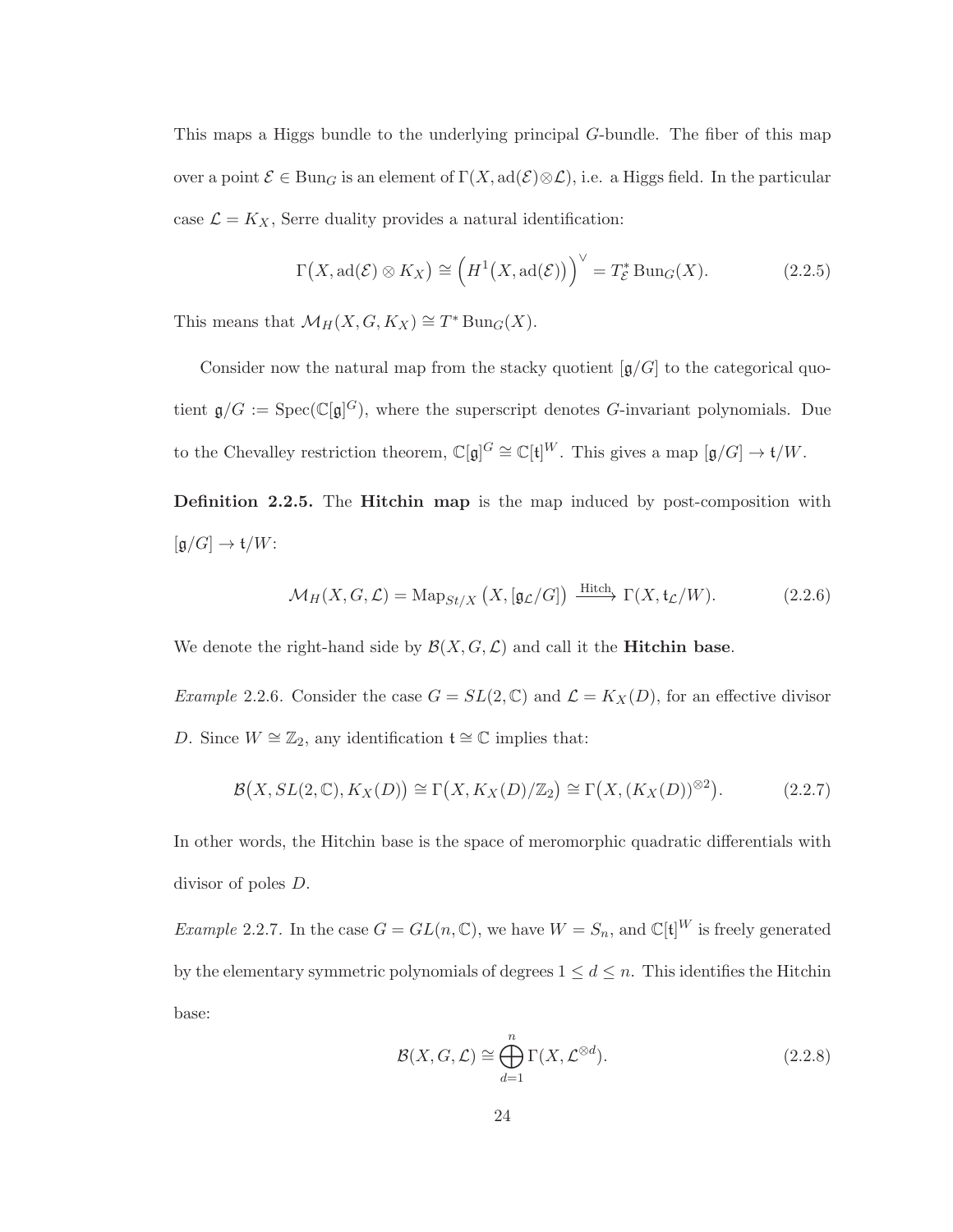A Higgs field is a section  $\varphi \in \text{ad}(\mathcal{E}) \otimes \mathcal{L}$ ; for  $x \in X$ ,  $\varphi(x) \in \mathfrak{gl}_n \otimes \mathcal{L}_x$ . The Hitchin map then sends a Higgs bundle to the coefficients of the characteristic polynomial of  $\varphi$ :

$$
(\mathcal{E}, \varphi) \longmapsto \left( \text{Tr}(\varphi^{\wedge d}) \right)_{d=1}^n. \tag{2.2.9}
$$

**Theorem 2.2.8** ([19], [20], [13]). In the case  $\mathcal{L} = K_X$ , the Hitchin map has the structure of an algebraically completely integrable system.

Remark 2.2.9. The meaning of "algebraically completely integrable system" is that the generic fibers of the Hitchin map are abelian varieties, which are Lagrangian with respect to the natural symplectic structure on  $\mathcal{M}_H(X, G, K_X) \cong T^* \text{Bun}_G(X)$ . The take-away is that the *a priori* complicated structure of the moduli stack  $\mathcal{M}_H(X, G, K_X)$  can be understood in terms of:

- The Hitchin base  $\mathcal{B}(X, G, \mathcal{L})$ , which is an affine space. This a consequence of the Chevalley-Shephard-Todd theorem, which states that the ring of invariant polynomials  $\mathbb{C}[\mathfrak{t}]^W$  is free over  $\mathbb{C}$ .
- The Hitchin fibers, which for generic  $b \in \mathcal{B}(X, G, \mathcal{L})$  are abelian varieties, in fact isomorphic to moduli spaces of  $T$ -bundles on a branched cover of  $X$ , with some extra data and conditions (see Theorem 2.3.9). The passage from the Hitchin fibers to these abelian moduli spaces is called "abelianization".

More generally, if the total space of  $\mathcal L$  has a Poisson structure (e.g. if  $\mathcal L = K_X(D)$ , the case of interest in our work), then  $\mathcal{M}_H(X, G, \mathcal{L})$  has a Poisson structure, and the generic fibers of the Hitchin map are still abelian variaties, which are Lagrangian with respect to this Poisson structure (i.e. each fiber is Lagrangian inside some symplectic leaf). The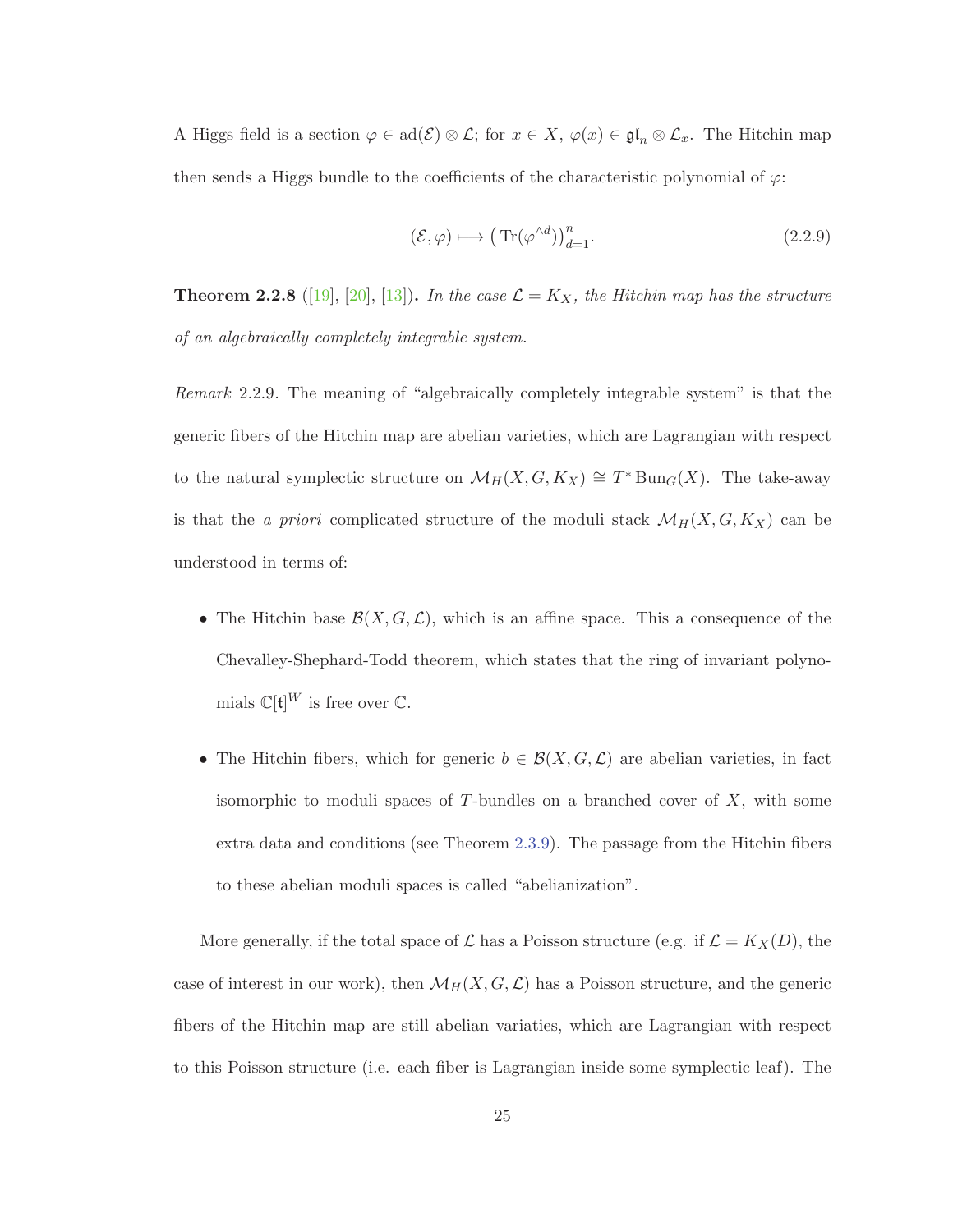discussion in Section 2.3 below will make this claim precise, and give the strategy of the proof. Before this, for the sake of completeness, we mention a result that relates the two moduli spaces discussed in this chapter.

**Theorem 2.2.10** (Non-abelian Hodge theorem, [33], [34], [32])**.** There is a real analytic diffeomorphism between the coarse moduli spaces of:

- G-local systems on  $X$ ,
- G-Higgs bundles on X with vanishing Chern class,

each satisfying a certain stability condition.

Note that Theorem 2.2.10 gives a diffeomorphism of coarse moduli spaces. In [32], Simpson leaves the stacky analogoue as an open question.

### **2.3 Spectral and cameral covers**

The main ingredient in the proof of Theorem 2.2.8 is the construction, for every  $b \in$  $\mathcal{B}(X, G, \mathcal{L})$ , of a branched cover of X, such that G-Higgs bundles in the fiber over b are related to either line bundles or T-bundles on the branched cover. For clarity, and following the historical order of events, we first introduce spectral curves for the case of  $G = GL(n, \mathbb{C})$ , and only afterwards cameral curves for general reductive G.

Recall from Example 2.2.7 that the Hitchin map for  $GL(n,\mathbb{C})$  sends a Higgs bundle  $(\mathcal{E}, \varphi)$  the coefficients of the characteristic polynomial of  $\varphi$ . Informally, a spectral curve parametrizes the eigenvalues of  $\varphi(x)$ , as  $x \in X$  varies.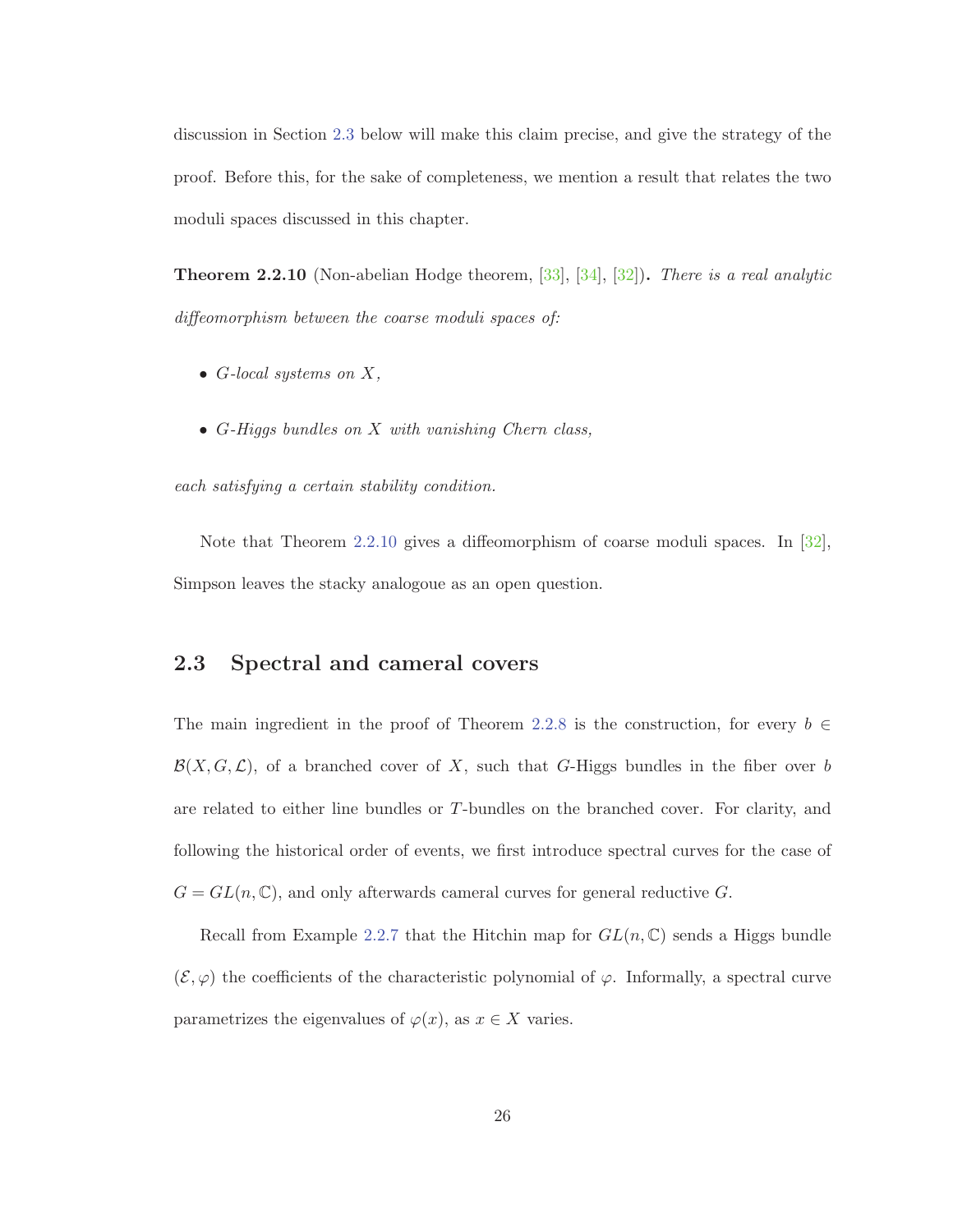**Definition 2.3.1** (Spectral curve, following [19], [20]). Let  $b \in \mathcal{B}(X, GL(n, \mathbb{C}), \mathcal{L})$ , and let  $f_b : \mathcal{L} \to \mathcal{L}^n$  be the corresponding characteristic polynomial:

$$
f_b(\lambda) = \lambda^n + \sum_{d=1}^n \lambda^{n-d} (-1)^d \operatorname{Tr}(\varphi^{\wedge d})
$$
 (2.3.1)

The **spectral curve**  $\bar{X}_b$  is the subspace of the total space of  $\mathcal{L}$ , defined as the kernel of f<sub>b</sub>. The projection  $\pi_{\mathcal{L}} : \mathcal{L} \subset X$  induces a projection  $\bar{\pi} : X_b \to X$ .

$$
\bar{X}_b \xrightarrow{\longrightarrow} \mathcal{L} \qquad \qquad (\text{2.3.2})
$$
\n
$$
\bar{\pi} \searrow \frac{1}{X}
$$

Moreover, the tautological section in  $\Gamma(\mathcal{L}, \pi_{\mathcal{L}}^*\mathcal{L})$  restricts to a section  $\lambda \in \Gamma(\bar{X}_b, \bar{\pi}^*\mathcal{L}),$ which we will also call a tautological section.

Remark 2.3.2. For  $x \in X$ , evaluating the characteristic polynomial  $f_b$  at x gives a degree n polynomial  $\mathcal{L}_x \to \mathcal{L}_x^{\otimes n}$ . The fiber  $\bar{\pi}^{-1}(x)$  consists of the distinct roots of this polynomial. For generic  $b \in \mathcal{B}$ , there are finitely many  $x \in X$  where the *n* roots fail to be distinct; these are the ramification points of  $\bar{\pi}$ .

**Proposition 2.3.3** ([3], section 3). There is a Zariski open subset  $\mathcal{B}^{int}(X, GL(n), \mathcal{L})$  of  $\mathcal{B}(X, GL(n), \mathcal{L})$  for which the spectral curve  $\bar{X}_b$  is irreducible and reduced. If  $\mathcal{L}^n$  admits a section whose divisor is not of the form  $mD$ , for m dividing n, then this open subset is nonempty.

**Proposition 2.3.4** ([3], Proposition 3.6)**.** For  $b \in \mathcal{B}^{int}(X, GL(n), \mathcal{L})$ , the Hitchin fiber over b is isomorphic to the moduli space of rank 1, torsion-free sheaves on  $\bar{X}_b$ .

For the smaller subset where  $\bar{X}_b$  is actually smooth, rank 1, torsion-free sheaves are just line bundles, and we obtain an isomorphism between the Hitchin fiber over b and the abelian variety  $Jac(X_b)$ . In this case, the Proposition is proved as follows.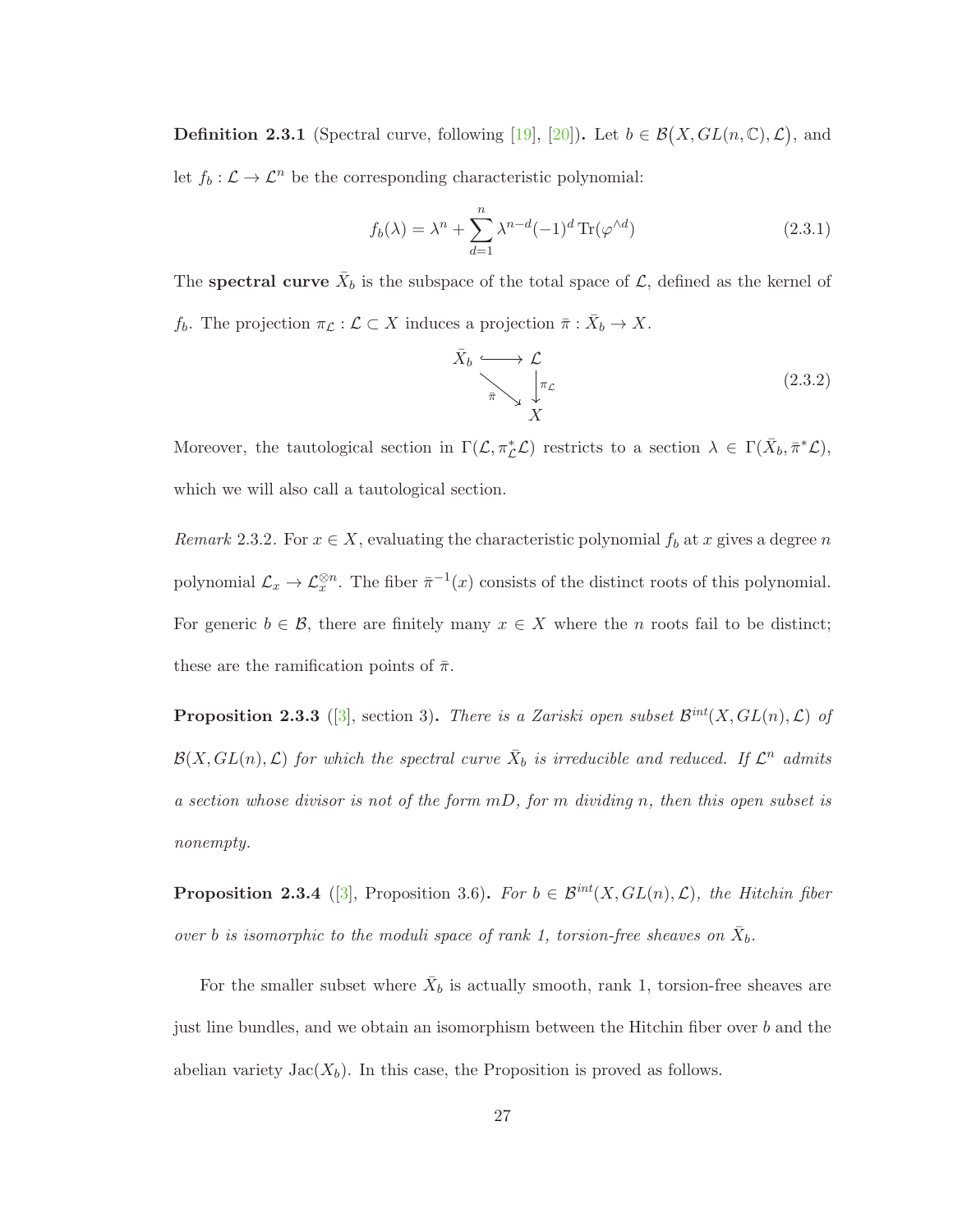Starting from a line bundle L on  $\bar{X}_b$ ,  $\bar{\pi}_*L$  is a rank n vector bundle on X, and the push-forward of the tautological section  $\bar{\pi}_*\lambda \in \Gamma(\bar{X}_b, \bar{\pi}^*\mathcal{L})$  is a Higgs field on  $\bar{\pi}_*L$ .

Conversely, starting from a Higgs bundle  $(E, \varphi)$  on X, we define an eigenline bundle L on  $\bar{X}_b$  as follows. Consider the sequence of vector bundles on  $\bar{X}_b$ :

$$
\bar{\pi}^* E \xrightarrow{\bar{\pi}^* \varphi - \lambda} \bar{\pi}^*(E \otimes \mathcal{L}). \tag{2.3.3}
$$

Then we define  $L := \text{Coker}(\bar{\pi}^*\varphi - \lambda) \otimes (\bar{\pi}^*\mathcal{L})^{-1}.$ 

The discussion of abelianization via spectral curves can be adapted to the setting of other classical groups  $SL(n, \mathbb{C}), Sp(2n, \mathbb{C}), SO(n, \mathbb{C})$ ; see [20]. For a general reductive group G, one can choose a representation  $\rho: G \to GL(n, \mathbb{C})$ , and use this to define a spectral construction as above. But this comes with several disadvantages:

- in order to prove a result which does not depend on  $\rho$ , it becomes necessary to understand the interplay between spectral curves associated to different representations;
- spectral curves come with various "accidental singularities", see [10].

Donagi proposed a different approach in [10] and [11]. He introduced cameral covers, which, in an appropriate sense, dominate spectral curves associated to all representations of G. (See also related work by Faltings in [13] and Scognamillo in [31].)

**Definition 2.3.5.** Let  $b \in \mathcal{B}(X, G, \mathcal{L})$ , which determines the bottom horizontal morphism in the diagram below. Let the right vertical morphism be the natural projection. Then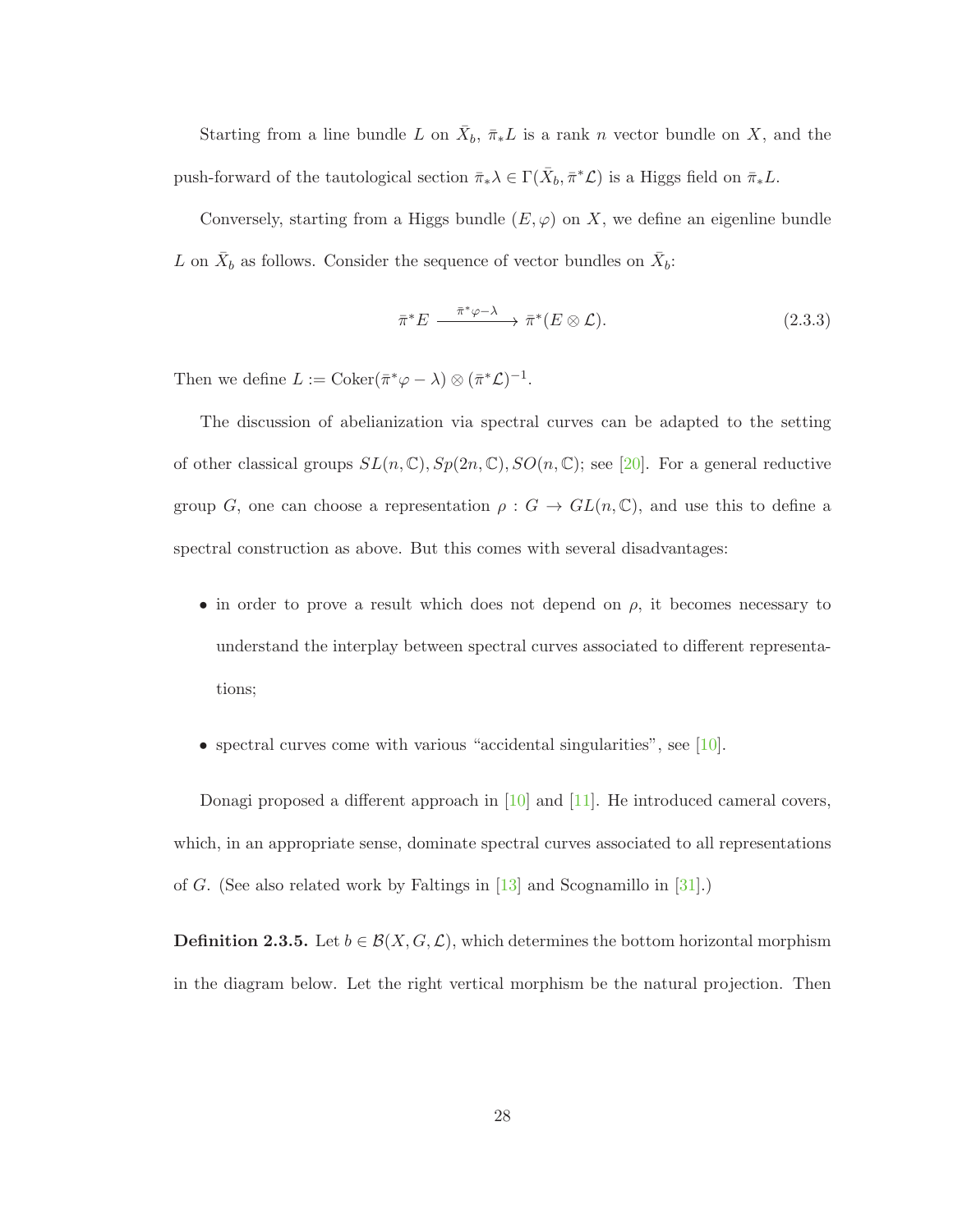the **cameral cover**  $\tilde{X}_b$  associated to b is the fiber product in the diagram.

$$
\tilde{X}_b \xrightarrow{\tilde{b}} t_{\mathcal{L}}
$$
\n
$$
\uparrow \qquad \qquad \downarrow
$$
\n
$$
X \xrightarrow{b} t_{\mathcal{L}} / W
$$
\n(2.3.4)

Away from the ramification locus  $\mathcal{R}$  of  $\pi : \tilde{X}_b \to X$ , the cameral cover is a principal W-bundle over  $X$ . We will exploit this W-action in the construction of cameral networks in Chapter 4. R is the locus in  $\tilde{X}_b$  which is mapped by  $\tilde{b}$  to the union of the root hyperplanes  $\cup_{\alpha\in\Phi}H_{\alpha}$ . (Since W acts with nontrivial stabilizer on this union.) Following Ngô in the paper [28], let  $\mathcal{B}^{\diamond}(X, G, \mathcal{L})$  denote the subset of the Hitchin base such that  $\tilde{b}(\tilde{X}_b)$  intersects  $\cup_{\alpha\in\Phi}H_\alpha\times_{\mathbb C^*}\mathcal L$  transversely. In other words, for all  $b\in\mathcal B^\diamondsuit(X,G,\mathcal L)$ , all ramification points have order two.

**Proposition 2.3.6** (Section 4.7 in [28]). The locus  $\mathcal{B}^{\diamond}(X, G, \mathcal{L})$  is Zariski open in the Hitchin base, and nonempty if  $deg(\mathcal{L}) > 2g$ . Moreover,  $b \in \mathcal{B}^{\diamond}(X, G, \mathcal{L})$  if and only if the cameral curve  $\tilde{X}_b$  is smooth.

The bound  $\deg(\mathcal{L}) > 2g$  is not tight: for example, the result holds for  $\mathcal{L} = K_X$ , even though  $\deg(K_X)=2g-2$ .

**Proposition 2.3.7** (Proposition 4.6.1 in [28]). Assume that  $\deg(\mathcal{L}) > 2g$ . Then, for all  $b \in \mathcal{B}^{\diamond}(X, G, \mathcal{L})$ , the cameral curve  $\tilde{X}_b$  is connected.

In fact, Ngô's Proposition 4.6.1 applies to a subset  $\mathcal{B}^{\heartsuit}(X, G, \mathcal{L})$  which is larger than  $\mathcal{B}^{\diamondsuit}(X,G,\mathcal{L}).$ 

Example 2.3.8. If  $G = GL(n, \mathbb{C})$ , then  $W = S_n$ , so the degree of the covers  $\tilde{X}_b \to X$  is n!; compare this to the degree n spectral covers  $\bar{X}_b \to X$ . Whereas  $\bar{X}_b$  parametrizes eigenvalues of the characteristic polynomial  $f_b$ ,  $\tilde{X}_b$  parametrizes orderings of the eigenvalues.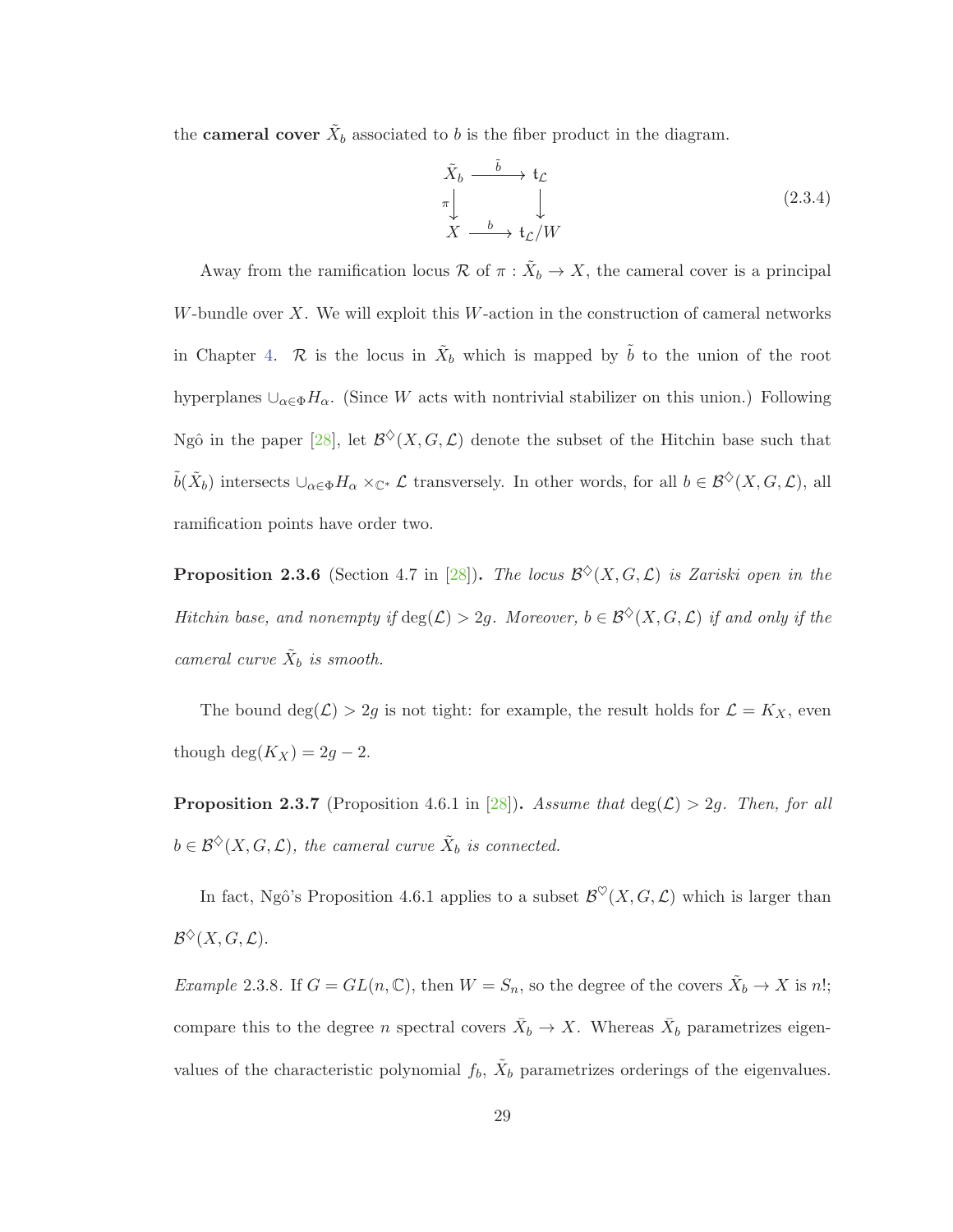For generic enough b, and letting  $S_{n-1}$  be the stabilizer of one of the eigenvalues, we have:

$$
\tilde{X}_b/S_{n-1} \cong \bar{X}_b. \tag{2.3.5}
$$

In particular, for  $n = 2$ , the spectral and cameral curves are isomorphic. More interestingly, if  $n = 3$  and two eigenvalues become equal at  $x \in X$ , then the local structure of the spectral and cameral curves are as in Figure 2.1. There is extra symmetry present in the cameral case.



Figure 2.1: Preimage of a branch point of order 2, in the spectral (left) and cameral (right) curves.

The following theorem gives an analogue of the abelianization statement of Proposition 2.3.4.

**Theorem 2.3.9** (Theorem 6.4 in [12]). The fiber of the Hitchin map over  $b \in \mathcal{B}^{\diamond}(X, G, \mathcal{L})$ is isomorphic to the moduli space of weakly W-equivariant, N-shifted, R-twisted T-bundles on  $\tilde{X}_b$ .

We do not define here the meaning of the terms "weakly  $W$ -equivariant", "N-shifted" or "R-twisted". The first two will be defined and used in Section 5.1; for the third, the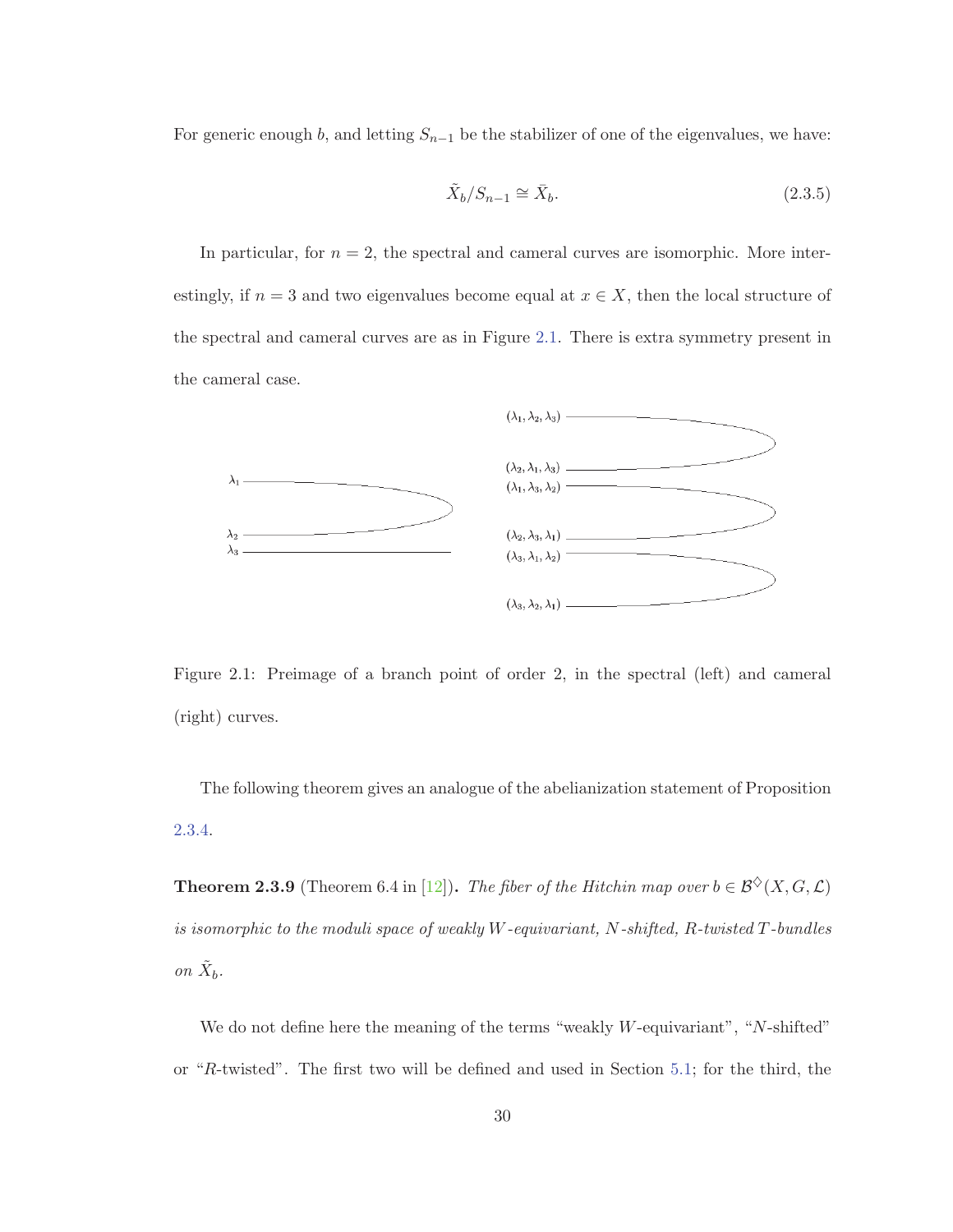reader can consult [12]. For the purposes of this section, the take-away is that there exists a moduli space of T-bundles on  $\tilde{X}_b$ , with appropriate extra data, which is isomorphic to the Hitchin fiber over  $b.$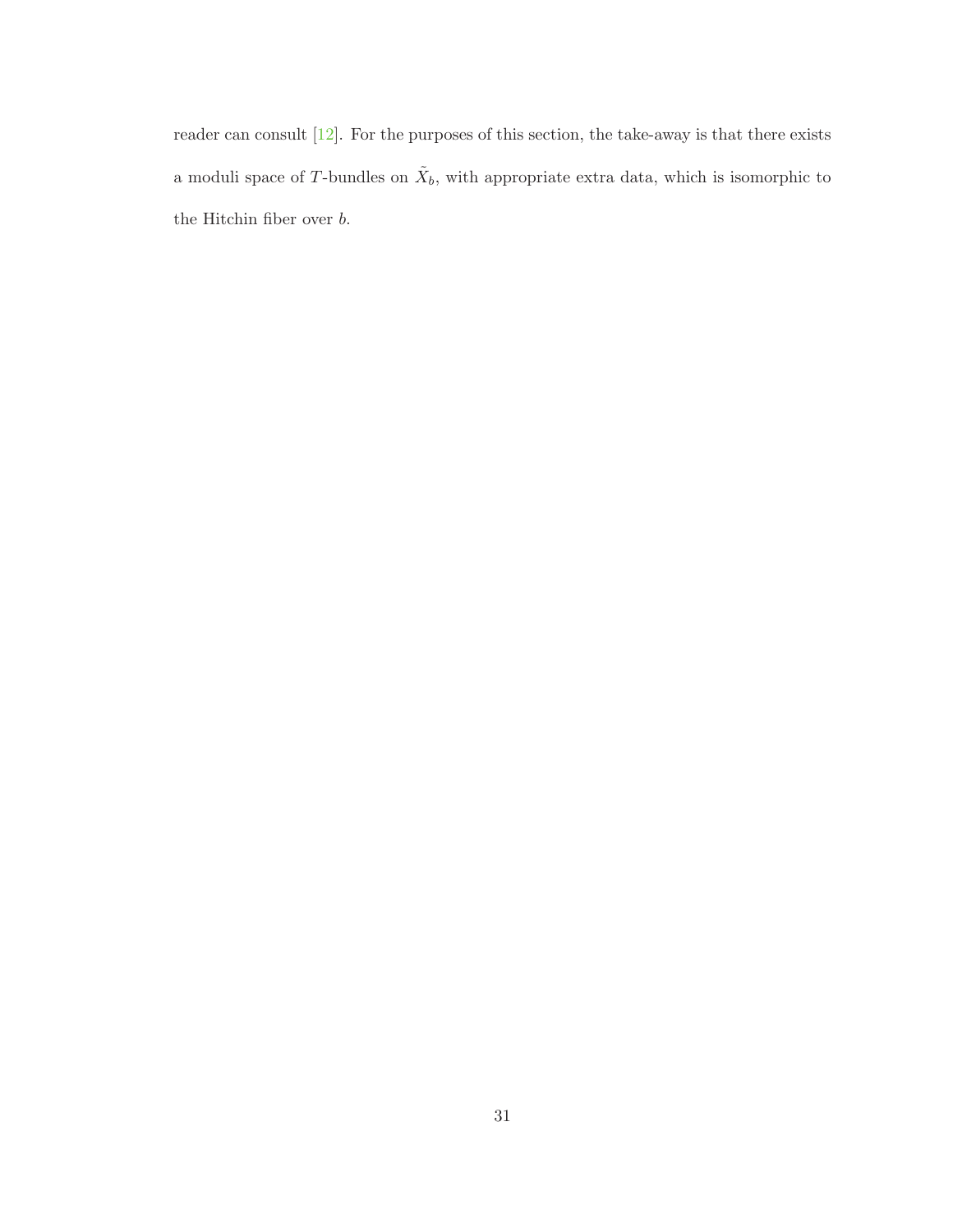## **Chapter 3**

# **Lie theoretic technicalities**

### **3.1** Chevalley bases and  $\mathfrak{sl}_2$ -triples

This section is a collection of unoriginal results about the structure of reductive Lie algebras. We present and organize the specific material from this subject area that will be necessary in other sections.

Let  $\mathfrak g$  be a simple Lie algebra. We fix a Cartan subalgebra t, and let  $\Phi$  denote the set of roots of g. This determines a root space decomposition:

$$
\mathfrak{g} = \mathfrak{t} \oplus \bigoplus_{\alpha \in \Phi} \mathfrak{u}_{\alpha}.\tag{3.1.1}
$$

Here the 1-dimensional root spaces  $\mathfrak{u}_{\alpha}$  are the  $\alpha$ -eigenspaces for the adjoint action of the  $Cartan.<sup>1</sup>$  We will make frequent use of the following relationship between root spaces and the Lie bracket.

<sup>&</sup>lt;sup>1</sup>The root spaces are commonly denoted  $\mathfrak{g}_{\alpha}$  in the literature. We use  $\mathfrak{u}_{\alpha}$  instead, for compatibility with the discussion of nilpotent Lie algebras and unipotent groups in Section 3.2.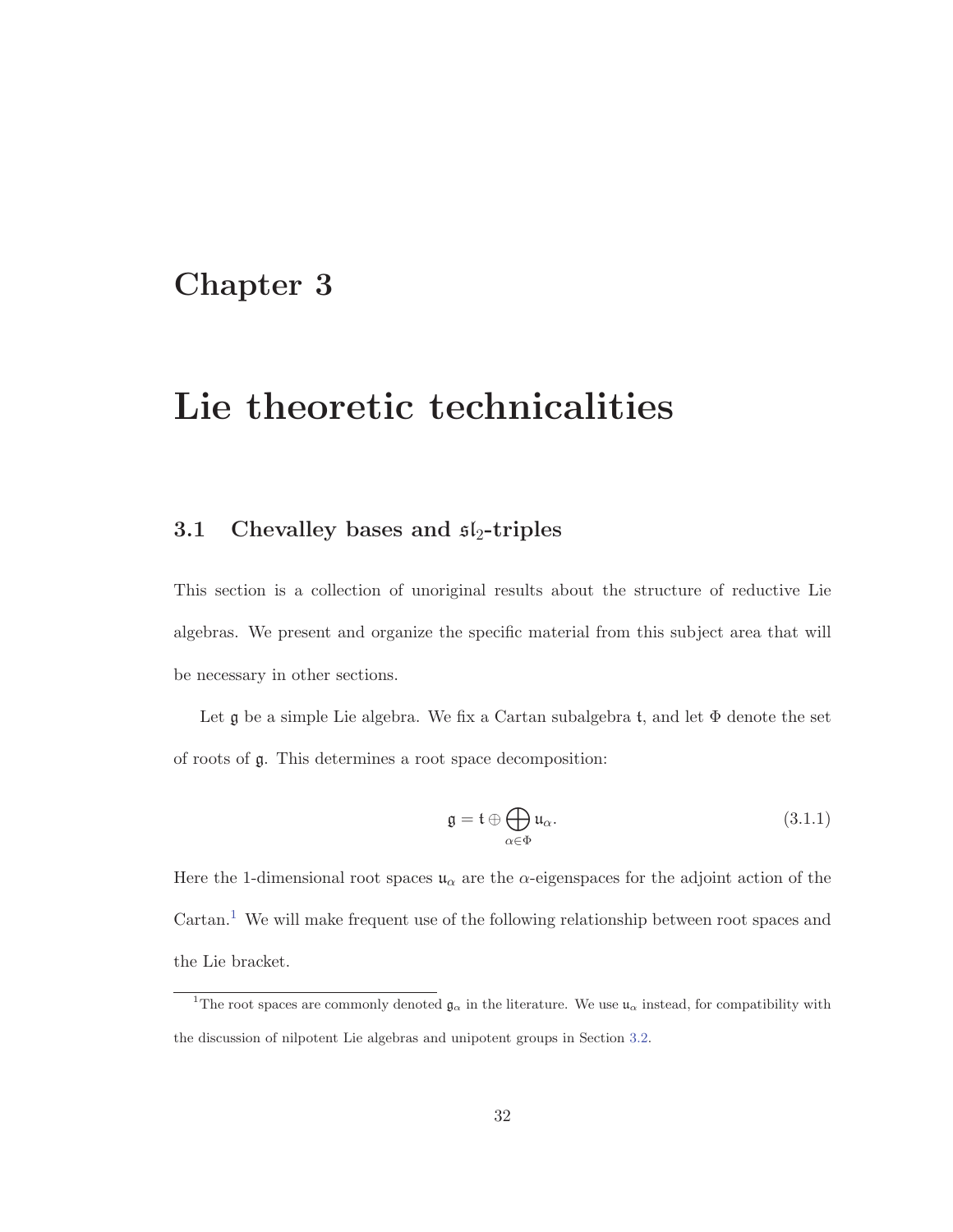**Lemma 3.1.1.** Let  $\alpha, \beta \in \Phi$  such that  $\alpha \neq -\beta$ . Then  $[\mathfrak{u}_{\alpha}, \mathfrak{u}_{\beta}] \subset \mathfrak{u}_{\alpha+\beta}$ . Moreover,  $[\mathfrak{u}_{\alpha}, \mathfrak{u}_{\beta}]=0$  if and only if  $\alpha + \beta \notin \Phi$ .

*Proof.* Since the root spaces are 1-dimensional, so it suffices to consider the bracket  $[e_{\alpha}, e_{\beta}]$ for some choice of nonzero  $e_{\alpha} \in \mathfrak{u}_{\alpha}$  and  $e_{\beta} \in \mathfrak{u}_{\beta}$ . The Jacobi identity implies that, for all  $h \in \mathfrak{t}:$ 

$$
[h, [e_{\alpha}, e_{\beta}]] = [[h, e_{\alpha}], e_{\beta}] + [e_{\alpha}, [h, e_{\beta}]]
$$

$$
= [\alpha(h) \cdot e_{\alpha}, e_{\beta}] + [e_{\alpha}, \beta(h) \cdot e_{\beta}]
$$

$$
= (\alpha + \beta)(h) \cdot [e_{\alpha}, e_{\beta}].
$$

Hence  $[\mathfrak{u}_\alpha,\mathfrak{u}_\beta]\subset\mathfrak{u}_{\alpha+\beta}.$ 

It's clear then that if  $\alpha + \beta \notin \Phi$ , then  $[\mathfrak{u}_{\alpha}, \mathfrak{u}_{\beta}] = 0$ . For the converse, see e.g. Theorem 6.44 in [26].  $\Box$ 

**Definition 3.1.2.** We say that a basis of **g** is **adapted to the root space decomposition** if it consists of a basis for t, together with one nonzero element from each of the root spaces  $\mathfrak{u}_{\alpha}$ .

In particular, there exist bases adapted to the root space decomposition, with respect to which the structure constants are particularly well behaved.

**Definition 3.1.3.** Choose a polarization  $\Phi = \Phi_+ \coprod \Phi_-$  of the root system; this determines a set  $\Phi_S \subset \Phi_+$  of simple roots. A **Chevalley basis** is a basis of  $\mathfrak{g}$  compatible with the root space decomposition, consisting of the data:

•  $\{h_{\alpha}\}_{{\alpha \in \Phi_S}}$ , which form a basis for t;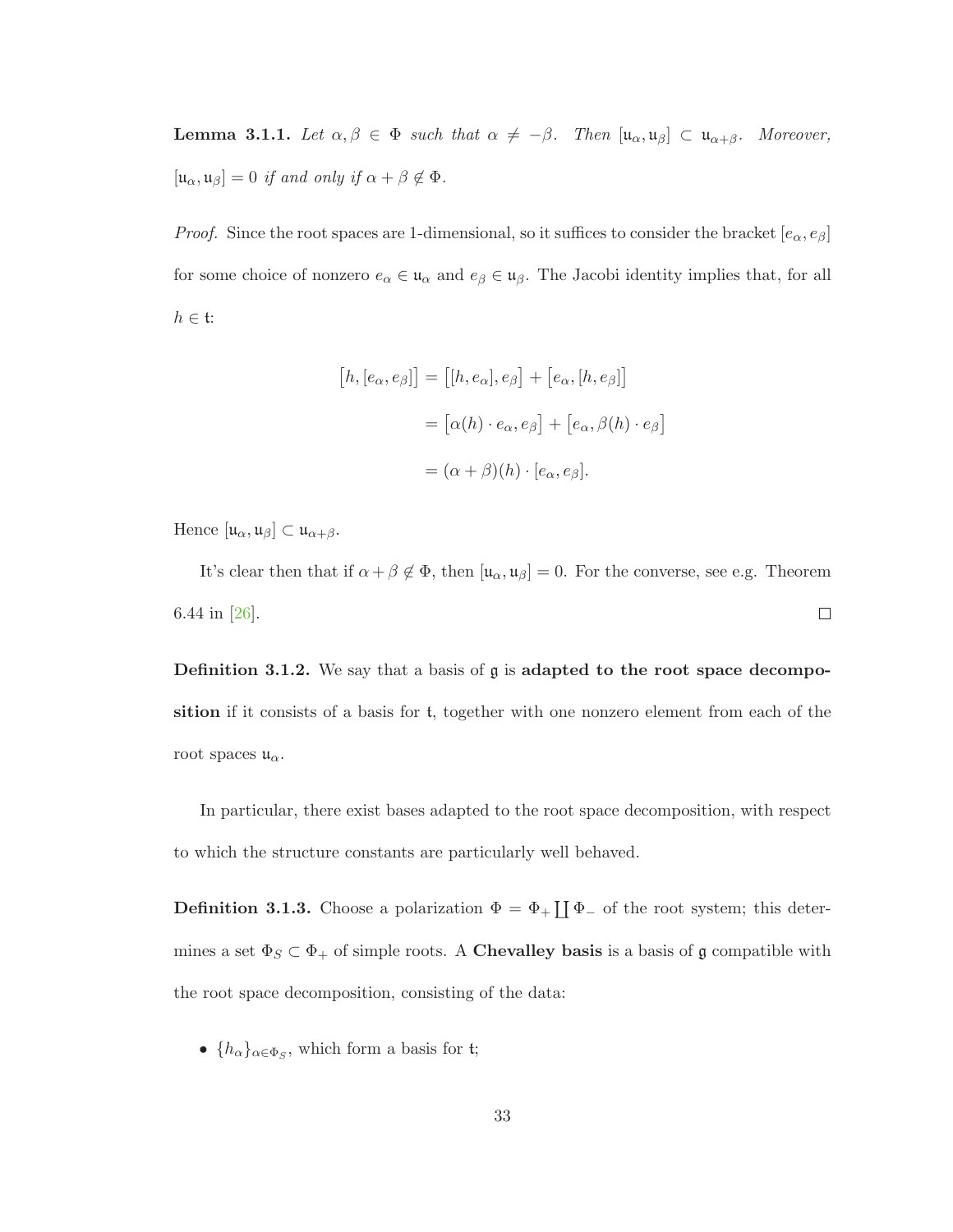•  $\{e_{\gamma}\}_{{\gamma\in\Phi}};$ 

such that the following conditions are satisfied. For all  $\gamma \in \Phi$ , write  $\gamma = \sum_{\alpha \in \Phi_S} n_{\alpha} \alpha$ , and define  $h_{\gamma} = \sum_{\alpha \in \Phi_S} n_{\alpha} h_{\alpha}$ . Then:

$$
[h_{\alpha}, e_{\gamma}] = 2 \frac{(\alpha, \gamma)}{(\alpha, \alpha)} e_{\gamma}, \tag{3.1.2}
$$

$$
[e_{\alpha}, e_{-\alpha}] = -h_{\alpha} \tag{3.1.3}
$$

$$
[e_{\alpha}, e_{\gamma}] = \begin{cases} 0 & \text{if } \alpha + \gamma \notin \Phi, \\ \pm (p_{\alpha, \gamma} + 1)e_{\alpha + \gamma} & \text{if } \alpha + \gamma \in \Phi. \end{cases}
$$
(3.1.4)

In condition 3.1.4,  $p_{\alpha,\gamma}$  is defined as the largest integer such that  $\alpha - p_{\alpha,\gamma} \gamma \in \Phi$ .

Remark 3.1.4. Conditions 3.1.2 and 3.1.3 imply that  $\{h_{\alpha}, e_{\alpha}, -e_{-\alpha}\}\$  is an  $\mathfrak{sl}_2$ -triple, for every  $\alpha \in \Phi$ . We are using an uncommon sign convention in equation 3.1.3, which, in other sources, is  $[e_{\alpha}, e_{-\alpha}] = h_{\alpha}$ . This would imply that  $\{h_{\alpha}, e_{\alpha}, e_{-\alpha}\}$  is an  $\mathfrak{sl}_2$ -triple, which looks like an aesthetically superior statement. However, we prefer our sign convention because it allows us to treat  $e_{\alpha}$  and  $e_{-\alpha}$  on an equal footing down the line.

Remark 3.1.5. According to Lemma 3.1.1, if  $\alpha + \gamma \in \Phi$ , then there must exist a constant  $C_{\alpha,\gamma} \in \mathbb{C}^*$  such that  $[e_\alpha, e_\gamma] = C_{\alpha,\gamma} \cdot e_{\alpha+\gamma}$ . Then it's not hard to show that the constants must satisfy  $C_{\alpha,\gamma}C_{-\alpha,-\gamma} = (p_{\alpha,\gamma} + 1)^2$ . The choice made in equation 3.1.4 is  $C_{\alpha,\gamma}$  =  $C_{-\alpha,-\gamma} = \pm (p_{\alpha,\gamma} + 1)$ , which preserves the most symmetry between opposite roots. In particular, the constants are small integers.

- For g of type ADE, the condition that  $\alpha + \gamma \in \Phi$  makes all  $p_{\alpha,\gamma} = 0$ . Therefore  $C_{\alpha,\gamma} = \pm 1.$
- For  $\mathfrak g$  of type BCF,  $p_{\alpha,\gamma} = 1$  if both roots are short, and 0 otherwise.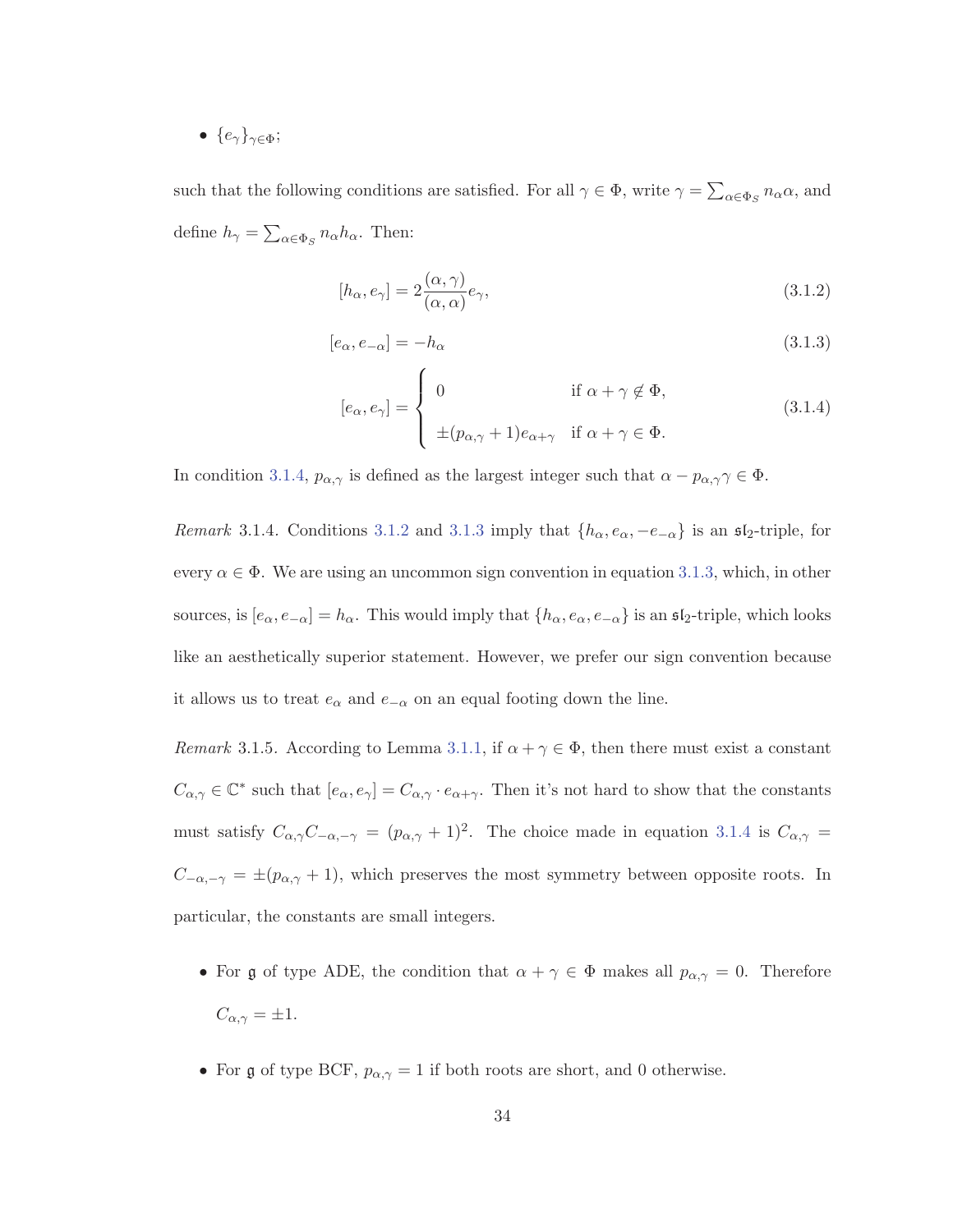• For g of type  $G_2$ ,  $p_{\alpha,\gamma} \in \{0,1,2\}$ , depending on the angle between the roots.

To summarize Remarks 3.1.4 and 3.1.5, a Chevalley basis consists of  $\mathfrak{sl}_2$ -triples whose brackets are as simple as possible.

The following existence result was originally proved by Chevalley in [9], and a good exposition is given by Tao in the blog post [37].

**Proposition 3.1.6** (Chevalley, [9]). Every complex simple g admits a Chevalley basis.

Example 3.1.7. Let  $\mathfrak{g} = \mathfrak{sl}_3$ , and  $\alpha, \beta \in \Phi_S$ . We construct a Chevalley basis from the following basis of the Cartan:

$$
h_{\alpha} = \begin{pmatrix} 1 & 0 & 0 \\ 0 & -1 & 0 \\ 0 & 0 & 0 \end{pmatrix} \qquad h_{\beta} = \begin{pmatrix} 0 & 0 & 0 \\ 0 & 1 & 0 \\ 0 & 0 & -1 \end{pmatrix}
$$
 (3.1.5)

and the following basis vectors for the root spaces:

$$
e_{\alpha} = \begin{pmatrix} 0 & 1 & 0 \\ 0 & 0 & 0 \\ 0 & 0 & 0 \end{pmatrix} \qquad e_{\beta} = \begin{pmatrix} 0 & 0 & 0 \\ 0 & 0 & 1 \\ 0 & 0 & 0 \end{pmatrix} \qquad e_{\alpha+\beta} = \begin{pmatrix} 0 & 0 & 1 \\ 0 & 0 & 0 \\ 0 & 0 & 0 \end{pmatrix} \qquad (3.1.6)
$$

$$
e_{-\alpha} = \begin{pmatrix} 0 & 0 & 0 \\ -1 & 0 & 0 \\ 0 & 0 & 0 \end{pmatrix} \qquad e_{-\beta} = \begin{pmatrix} 0 & 0 & 0 \\ 0 & 0 & 0 \\ 0 & -1 & 0 \end{pmatrix} \qquad e_{-\alpha-\beta} = \begin{pmatrix} 0 & 0 & 0 \\ 0 & 0 & 0 \\ -1 & 0 & 0 \end{pmatrix} \qquad (3.1.7)
$$

The set of Chevalley bases for  $\mathfrak{sl}_3$  is a torsor over the maximal torus  $T_{SL(3,\mathbb{C})} \cong (\mathbb{C}^*)^2$ . For any re-scaling of  $e_{\alpha}, e_{\beta}$  by  $A, B \in \mathbb{C}^*$ , it is possible to re-scale  $e_{\alpha+\beta}$  by  $AB$ , and  $e_{-\alpha}, e_{-\beta}, e_{-\alpha-\beta}$  by  $A^{-1}, B^{-1}, A^{-1}B^{-1}$ , respectively, so that relations 3.1.2 – 3.1.4 are preserved.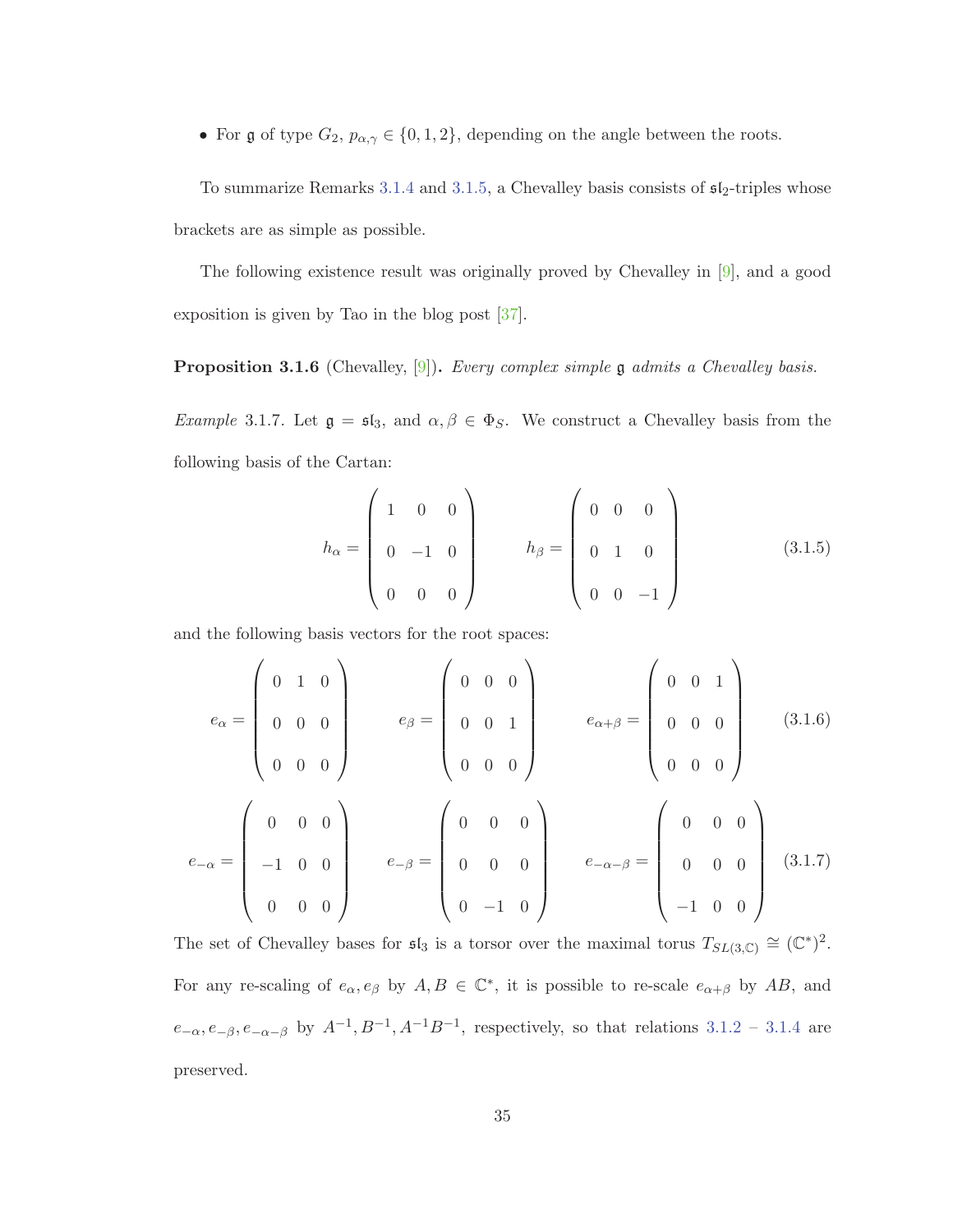**Definition 3.1.8.** Recall that a reductive Lie algebra g is the direct sum of its simple sub-algebras and its abelian center. A Chevalley basis for  $g$  is the data of a Chevalley basis for each simple summand, and an arbitrary basis for the center.

For the rest of the section, let  $\mathfrak g$  be complex reductive and fix a Chevalley basis for  $\mathfrak g$ . Then each  $\alpha \in \Phi$  determines an  $\mathfrak{sl}_2$ -triple, or equivalently a Lie algebra homomorphism  $i_{\alpha}: \mathfrak{sl}_2 \to \mathfrak{g}$ . Because  $SL(2,\mathbb{C})$  is simply connected, Lie's theorems (Theorem 3.41 in [26]) provide a group homomorphism  $I_{\alpha}$  such that the following diagram commutes.

$$
SL(2, \mathbb{C}) \xrightarrow{I_{\alpha}} G
$$
  
\n
$$
\exp \uparrow \qquad \qquad \downarrow \qquad \qquad \downarrow \qquad \qquad \downarrow \qquad \downarrow \qquad \qquad \downarrow \qquad \downarrow \qquad \downarrow \qquad \downarrow \qquad \downarrow \qquad \downarrow \qquad \downarrow \qquad \downarrow \qquad \downarrow \qquad \downarrow \qquad \downarrow \qquad \downarrow \qquad \downarrow \qquad \downarrow \qquad \downarrow \qquad \downarrow \qquad \downarrow \qquad \downarrow \qquad \downarrow \qquad \downarrow \qquad \downarrow \qquad \downarrow \qquad \downarrow \qquad \downarrow \qquad \downarrow \qquad \downarrow \qquad \downarrow \qquad \downarrow \qquad \downarrow \qquad \downarrow \qquad \downarrow \qquad \downarrow \qquad \downarrow \qquad \downarrow \qquad \downarrow \qquad \downarrow \qquad \downarrow \qquad \downarrow \qquad \downarrow \qquad \downarrow \qquad \downarrow \qquad \downarrow \qquad \downarrow \qquad \downarrow \qquad \downarrow \qquad \downarrow \qquad \downarrow \qquad \downarrow \qquad \downarrow \qquad \downarrow \qquad \downarrow \qquad \downarrow \qquad \downarrow \qquad \downarrow \qquad \downarrow \qquad \downarrow \qquad \downarrow \qquad \downarrow \qquad \downarrow \qquad \downarrow \qquad \downarrow \qquad \downarrow \qquad \downarrow \qquad \downarrow \qquad \downarrow \qquad \downarrow \qquad \downarrow \qquad \downarrow \qquad \downarrow \qquad \downarrow \qquad \downarrow \qquad \downarrow \qquad \downarrow \qquad \downarrow \qquad \downarrow \qquad \downarrow \qquad \downarrow \qquad \downarrow \qquad \downarrow \qquad \downarrow \qquad \downarrow \qquad \downarrow \qquad \downarrow \qquad \downarrow \qquad \downarrow \qquad \downarrow \qquad \downarrow \qquad \downarrow \qquad \downarrow \qquad \downarrow \qquad \downarrow \qquad \downarrow \qquad \downarrow \qquad \downarrow \qquad \downarrow \qquad \downarrow \qquad \downarrow \qquad \downarrow \qquad \downarrow \qquad \downarrow \qquad \downarrow \qquad \downarrow \qquad \downarrow \qquad \downarrow \qquad \downarrow \qquad \downarrow \qquad \downarrow \qquad \downarrow \qquad \downarrow \qquad \downarrow \qquad \downarrow \qquad \downarrow \qquad \downarrow \qquad \downarrow \qquad
$$

Let  $s_{\alpha} \in W$  denote the reflection about the root hyperplane  $H_{\alpha}$ , and denote by p the quotient map  $N \to T$ . The Chevalley basis determines, for each  $\alpha \in \Phi$ , an element  $n_{\alpha} \in N$ ; Lemma 3.1.11 below proves that  $n_{\alpha} \in p^{-1}(s_{\alpha})$ .

$$
n_{\alpha} := \exp\left[\frac{\pi}{2}(e_{\alpha} + e_{-\alpha})\right].
$$
\n(3.1.9)

*Example* 3.1.9. For  $\mathfrak{g} = \mathfrak{sl}_2$ , and the Chevalley basis:

$$
h = \begin{pmatrix} 1 & 0 \\ 0 & -1 \end{pmatrix} \qquad e = \begin{pmatrix} 0 & 1 \\ 0 & 0 \end{pmatrix} \qquad -f = \begin{pmatrix} 0 & 0 \\ -1 & 0 \end{pmatrix}, \qquad (3.1.10)
$$

we have:

$$
n_{SL(2,\mathbb{C})} = \exp\left[\frac{\pi}{2}(e-f)\right] = \begin{pmatrix} 0 & 1 \\ -1 & 0 \end{pmatrix}.
$$
 (3.1.11)

Due to diagram 3.1.8,  $n_{\alpha} = I_{\alpha}(n_{SL(2,\mathbb{C})})$  is a characterization of  $n_{\alpha}$ .

Remark 3.1.10. Sending  $s_{\alpha} \mapsto n_{\alpha}$  does not, in general, give a section of the projection  $p: N \to W$ . Even in the case of  $SL(2,\mathbb{C})$ , we have  $n_{\alpha}^2 = -id$ . For certain groups,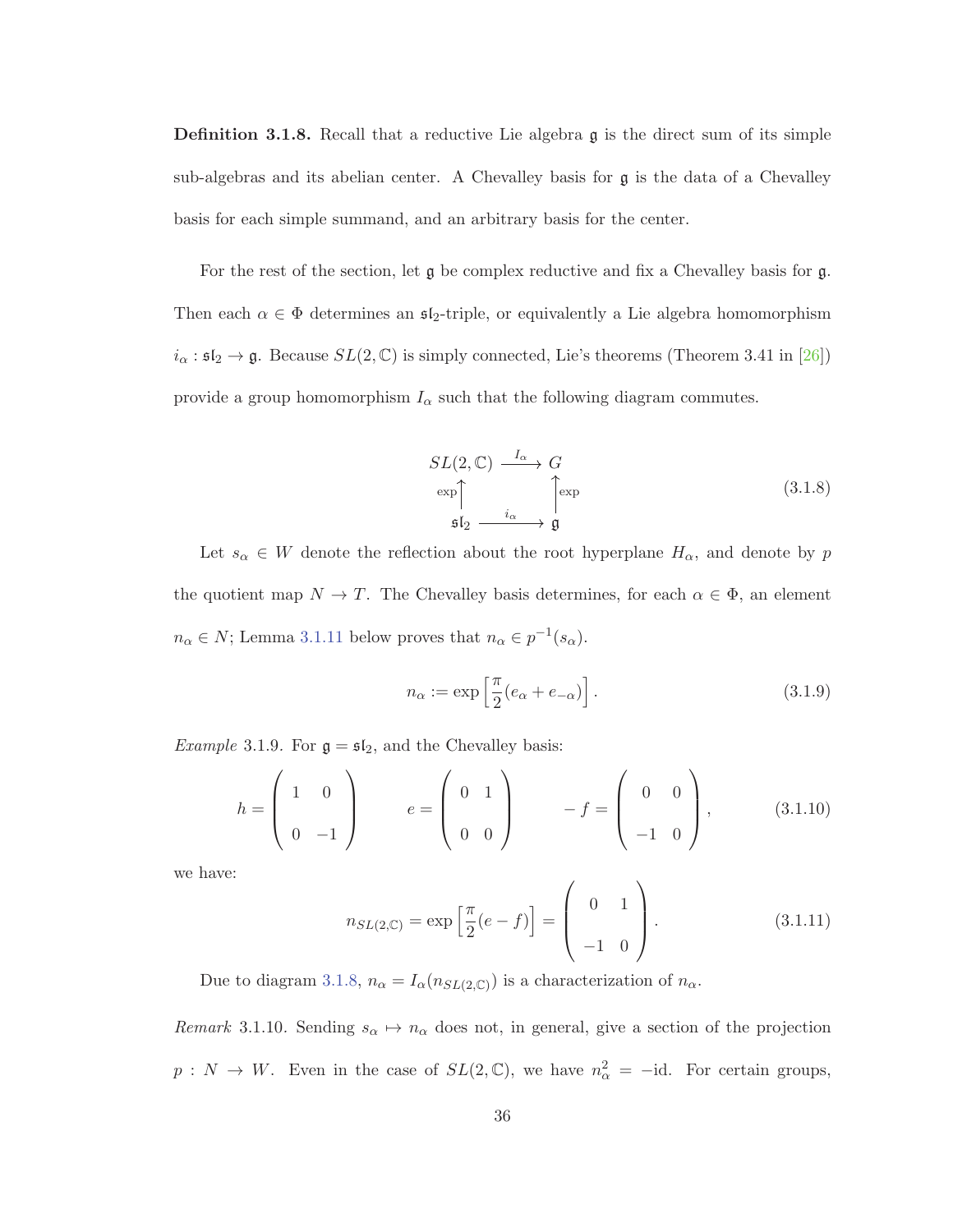including  $SL(2,\mathbb{C})$ , the normalizer short exact sequence below is not split.

$$
1 \longrightarrow T \longrightarrow N \xrightarrow{p} W \longrightarrow 1 \tag{3.1.12}
$$

**Lemma 3.1.11.**  $n_{\alpha}$  is an element of the T-coset  $p^{-1}(s_{\alpha})$ .

Proof. This follows from two observations:

- 1.  $ad_{n_{\alpha}}(h_{\alpha}) = -h_{\alpha}$ . This is proved by an easy computation in the case of  $\mathfrak{sl}_2$ ; then the general case follows by applying  $i_{\alpha}$ . Note that  $I_{\alpha}$  commutes with adjoint actions, by virtue of being a homomorphism. Taking a differential, we obtain that  $i_{\alpha}$  also does.
- 2.  $ad_{n_{\alpha}}(h) = h$  for  $h \in H_{\alpha}$ . This is because of definition 3.1.9 and the fact that:

$$
[h, e_{\pm\alpha}] = \pm \alpha(h)e_{\pm\alpha} = 0.
$$
\n(3.1.13)

$$
\overline{a}
$$

The next result is a generalization of equation 1.1.10, and will similarly be used to "cancel out" the monodromy of local systems around branch points.

**Lemma 3.1.12.** The following identity holds in G:

$$
\exp(e_{\alpha}) \exp(e_{-\alpha}) \exp(e_{\alpha}) = n_{\alpha}.
$$
\n(3.1.14)

*Proof.* Apply the homomorphism  $I_{\alpha}$  to:

$$
\left(\begin{array}{cc} 1 & 1 \\ 0 & 1 \end{array}\right) \left(\begin{array}{cc} 1 & 0 \\ -1 & 1 \end{array}\right) \left(\begin{array}{cc} 1 & 1 \\ 0 & 1 \end{array}\right) = \left(\begin{array}{cc} 0 & 1 \\ -1 & 0 \end{array}\right). \tag{3.1.15}
$$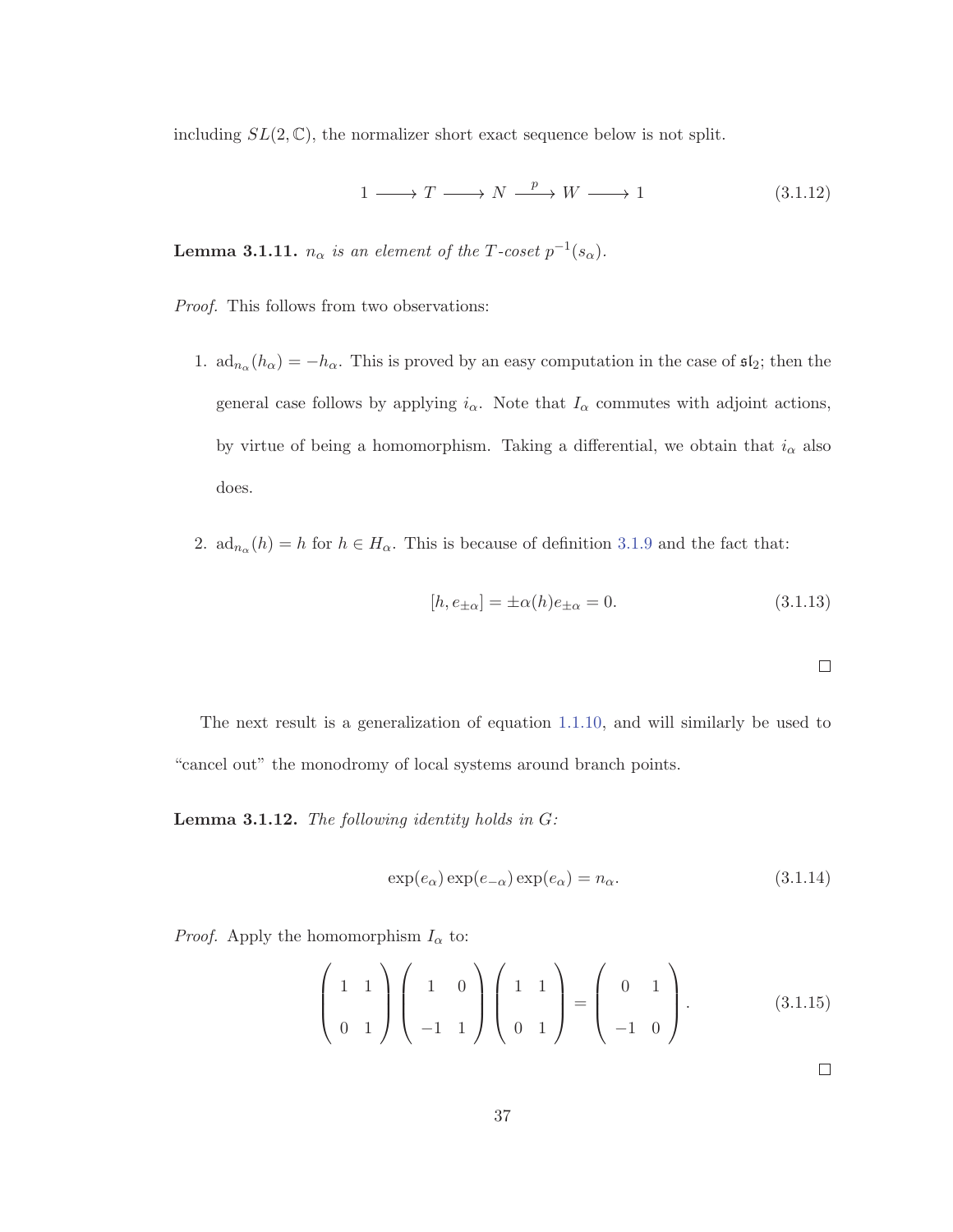For every  $\alpha \in \Phi$ , the Killing form determines an orthogonal decomposition:

$$
\mathfrak{t} = \mathfrak{t}_{\alpha} \oplus H_{\alpha},\tag{3.1.16}
$$

where  $\mathfrak{t}_{\alpha}$  is a 1-dimensional subspace generated by the co-root  $\alpha^{\vee}$ , and  $H_{\alpha}$  is the root hyperplane satisfying  $\alpha(H_{\alpha}) = 0$ .

Let  $T_{\alpha} = \exp(t_{\alpha})$  and  $T_{H_{\alpha}} = \exp(H_{\alpha})$ .  $T_{\alpha}$  is characterized as  $I_{\alpha}(T_{SL(2)})$ .

**Lemma 3.1.13.** The multiplication homomorphism:

$$
T_{\alpha} \times T_{H_{\alpha}} \longrightarrow T \tag{3.1.17}
$$

is surjective. Its kernel is trivial if  $I_{\alpha}$  factors through  $PSL(2, \mathbb{C})$ , otherwise it is:

$$
\{(id, id), (I_{\alpha}(-id_{SL(2)}), I_{\alpha}(-id_{SL(2)}))\}.
$$
\n(3.1.18)

Proof. Due to the orthogonal decomposition 3.1.16 at the Lie algebra level, multiplication  $T_{\alpha} \times T_{H_{\alpha}} \to T$  is surjective. Its finite kernel is the intersection  $T_{\alpha} \cap T_{H_{\alpha}}$  in T. Since  $T_{\alpha} = I_{\alpha}(T_{SL(2,\mathbb{C})})$ , and  $T_{H_{\alpha}}$  is in the kernel of the character  $\exp(\alpha)$ , we need only analyze the diagram:

$$
T_{SL(2)} \xrightarrow{I_{\alpha}} T \xrightarrow{\exp(\alpha)} \mathbb{C}^{\times}.
$$
\n(3.1.19)

It follows that:

$$
T_{\alpha} \cap T_{H_{\alpha}} = I_{\alpha} \big( \text{Ker}(\exp(\alpha) \circ I_{\alpha}) \big). \tag{3.1.20}
$$

Denote  $\exp(\alpha_{SL(2)}) = \exp(\alpha) \circ I_\alpha$ ; so it suffices to show that  $\text{Ker}(\exp(\alpha_{SL(2)})) =$  ${\{\pm \text{id}_{SL(2)}\}}$ . Ker(exp( $\alpha_{SL(2)}$ )) consists of the elements of  $T_{SL(2)}$  whose adjoint action fixes  $e_{\alpha_{SL(2)}}$ ; the latter is either:

$$
\left(\begin{array}{cc}0&1\\0&0\end{array}\right)
$$
 or 
$$
\left(\begin{array}{cc}0&0\\-1&0\end{array}\right).
$$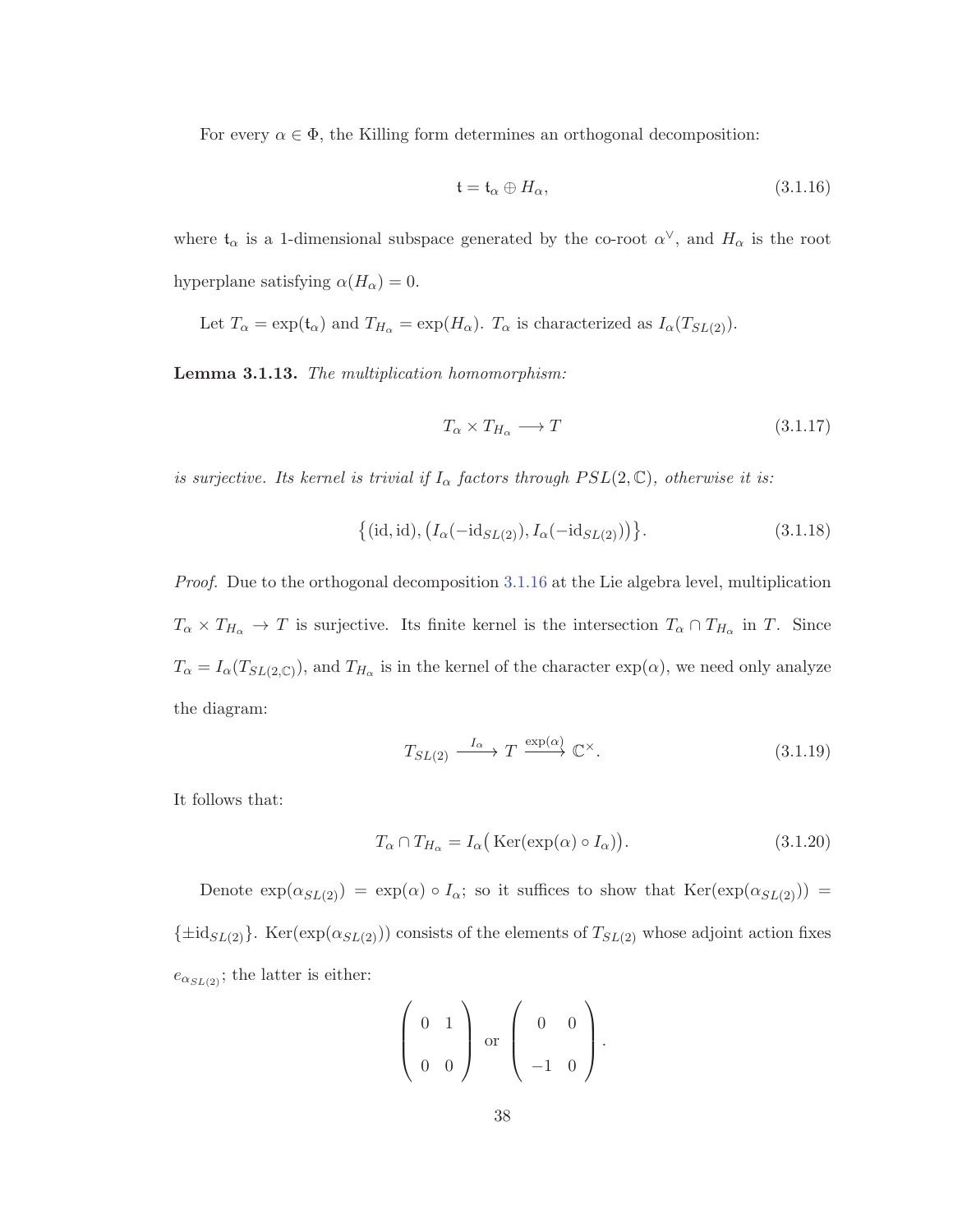Either way,  $\{\pm id_{SL(2)}\}$  are the only elements of  $T_{SL_2}$  whose adjoint action fixes it.  $\Box$ 

**Lemma 3.1.14.** The adjoint action of  $n_{\alpha}$  satisfies:

- 1. For every  $t \in T_\alpha$ ,  $n_\alpha t n_\alpha^{-1} = t^{-1}$ .
- 2. For every  $t \in T_{H_\alpha}$ ,  $n_\alpha t n_\alpha^{-1} = t$ .

Proof. An immediate consequence of Lemma 3.1.11.

 $\Box$ 

We state two more results which are necessary in section 5.3.1. Their elementary proofs can be found in [23].

**Lemma 3.1.15.** For all  $t \in T$ ,  $ad_t(e_\alpha)$  is a scalar multiple of  $e_\alpha$ . Moreover, all scalar multiples of  $e_{\alpha}$  arise in this way.

**Lemma 3.1.16.** Let  $n \in N$ , and  $[n] \in W$  its image in the Weyl group. Define  $\alpha' = [n](\alpha)$ . Then there exists some  $t \in T_{\alpha'}$  such that:

- $\mathrm{ad}_n(e_{+\alpha}) = \mathrm{ad}_t(e_{+\alpha'})$ ;
- $\operatorname{Ad}_n(n_\alpha) = \operatorname{Ad}_t(n_{\alpha'})$ .

#### **3.2 Scattering diagrams and Stokes factors**

In this section we introduce 2D scattering diagrams (Definition 3.2.11), which are a local model for the intersections of Stokes curves that will appear in Chapters 4 and 5. Each ray in the scattering diagram is labeled by a root  $\alpha$  of  $\mathfrak{g}$ , and decorated by an element of  $\exp(\mathfrak{u}_{\alpha})$  called a Stokes factor. The main goal of the section is to prove, in as much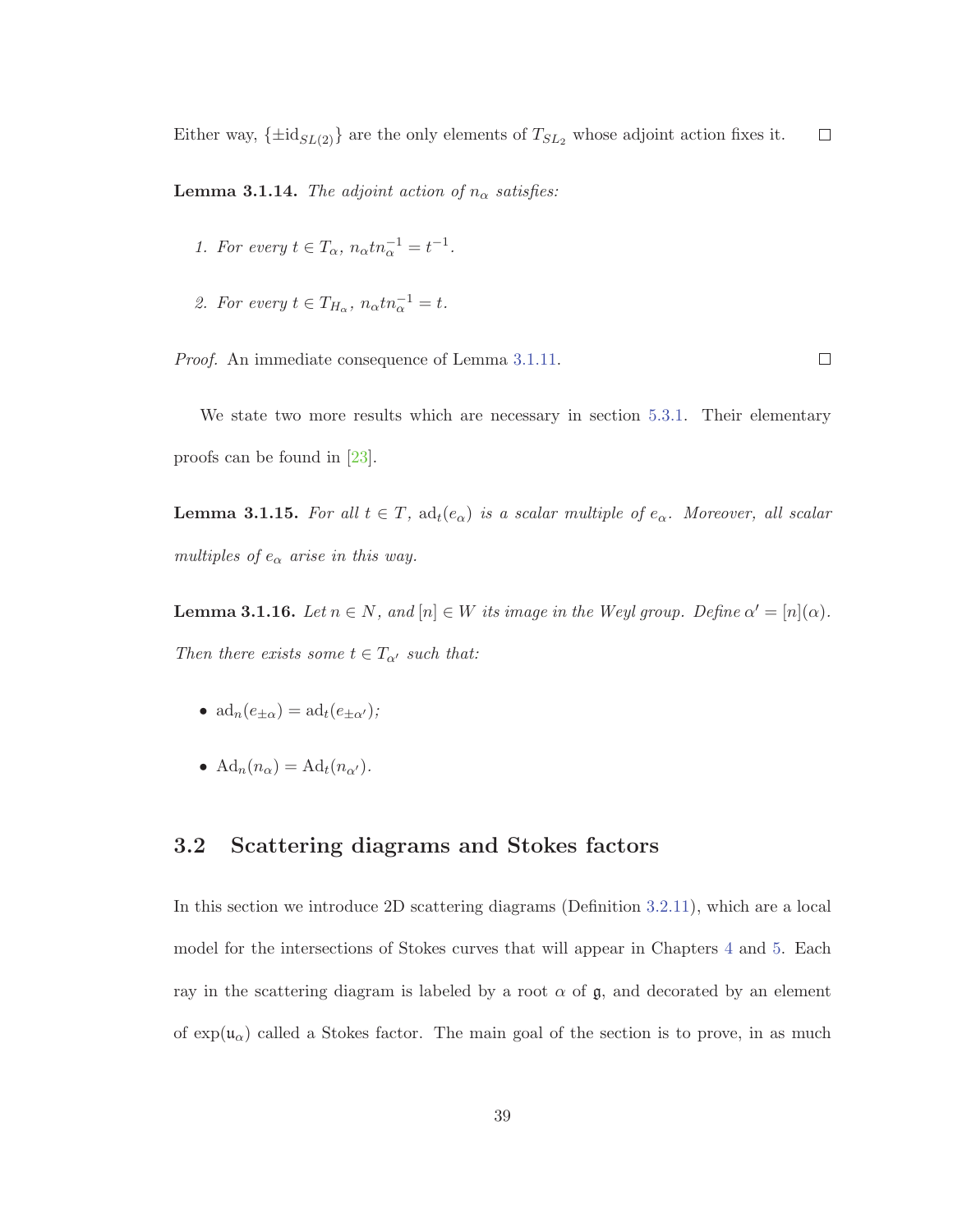generality as possible, that the Stokes factors for incoming rays uniquely determine the Stokes factors for outgoing rays (Theorem 3.2.21).

We first make some definitions related to sets of roots.

**Definition 3.2.1.** We say that a set of roots  $C \subset \Phi$  is **convex** if there exists a polarization  $\Phi = \Phi_+ \coprod \Phi_-$  such that  $C \subset \Phi_+$ .

Equivalently, C is convex if it is contained in a strictly convex cone in  $\mathfrak{t}^*$  with vertex at the origin.

**Definition 3.2.2.** Let  $\{\alpha_1, \ldots, \alpha_j\}$  be a convex set of roots. Their **restricted convex hull** is the subset:

$$
Conv_{\alpha_1,\dots,\alpha_j}^{\mathbb{N}} := \left\{ \gamma \in \Phi \middle| \gamma = \sum_{i=1}^{j} n_i \alpha_i, \ n_i \in \mathbb{N} \right\}.
$$
 (3.2.1)

For comparison, their **convex hull** is:

$$
Conv_{\alpha_1,\dots,\alpha_j} := \left\{ \gamma \in \Phi \middle| \gamma = \sum_{i=1}^j n_i \alpha_i, \ n_i \in \mathbb{R}_+ \right\}.
$$
 (3.2.2)

In this paper we will mostly need the restricted convex hull.

The restricted convex hull is motivated by the following reformulation of Lemma 3.1.1.

**Lemma 3.2.3.** Let  $\alpha, \beta \in \Phi$ , such that  $\alpha \neq \pm \beta$ . Then the Lie subalgebra of g generated by  $\mathfrak{u}_{\alpha}$  and  $\mathfrak{u}_{\beta}$  is spanned, as a vector space, by  $\mathfrak{u}_{\gamma}$  with  $\gamma$  ranging over Conv $_{\alpha,\beta}^{\mathbb{N}}$ .

*Proof.* Due to Lemma 3.1.1,  $[\mathfrak{u}_{\alpha}, \mathfrak{u}_{\beta}] = \mathfrak{u}_{\alpha+\beta}$  if  $\alpha + \beta \in \Phi$ , and  $[\mathfrak{u}_{\alpha}, \mathfrak{u}_{\beta}] = 0$  otherwise. By recursive application of this result, we obtain that  $\langle \mu_{\alpha}, \mu_{\beta} \rangle$  contains  $\mu_{\gamma}$  if and only if  $\gamma \in \text{Conv}^{\mathbb{N}}_{\alpha,\beta}.$  $\Box$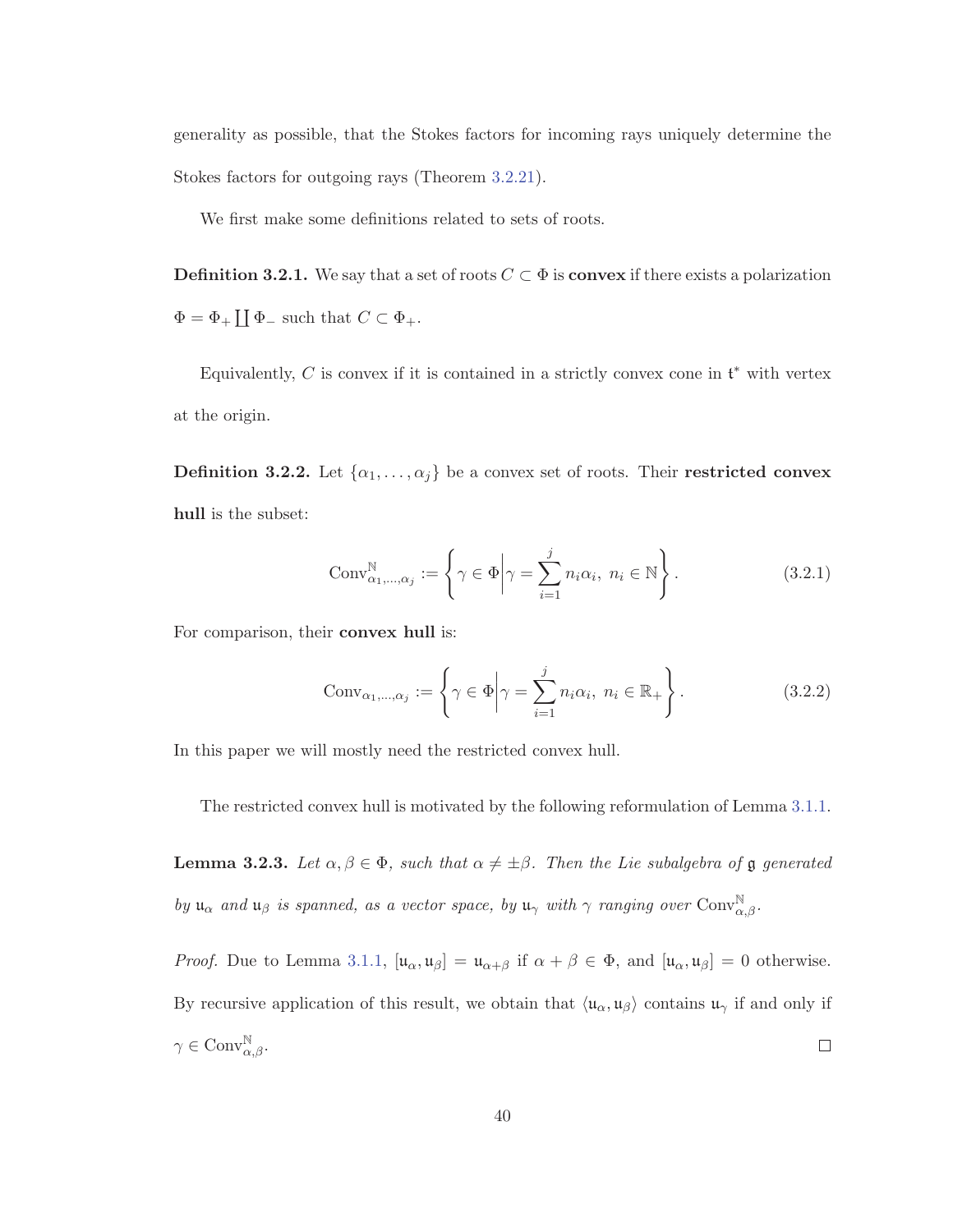*Example* 3.2.4. In root systems of type ADE, for every convex pair of roots  $\{\alpha_1, \alpha_2\}$ , Conv<sub> $\alpha_1,\alpha_2$ </sub> = Conv<sub> $\alpha_1,\alpha_2$ </sub>. To see this, note that the restriction of the root system to the plane spanned by  $\alpha_1$  and  $\alpha_2$  is a root system of type  $A_1 \times A_1$  or  $A_2$ . In both cases, the claim is obvious. (See Figures 3.1 and 3.2.)



Figure 3.1: The root system  $A_1\times A_1$ 

Figure 3.2: The root system  $\mathcal{A}_2$ 

Example 3.2.5. In a root system of type B2 (see Figure 3.3), let  $\alpha_1, \alpha_2$  be orthogonal long roots. Then:

$$
Conv_{\alpha_1, \alpha_2} = {\alpha_1, (\alpha_1 + \alpha_2)/2, \alpha_2},
$$
  
\n
$$
Conv_{\alpha_1, \alpha_2}^{\mathbb{N}} = {\alpha_1, \alpha_2}.
$$

In Section 3.3 we give other explicit examples and computations, in the case of the planar root systems of Figures 3.1–3.4. In the meantime, we comment on the difference between  $Conv_C$  and  $Conv_C^{\mathbb{N}}$  for non-planar root systems.

**Lemma 3.2.6.** For  $\mathfrak{g}$  a simple Lie algebra of type A, and  $C \subset \Phi_+$ , Conv $_C = \text{Conv}_C^{\mathbb{N}}$ .

*Proof.* Let  $\Pi = {\alpha_1, ..., \alpha_n}$  be the set of simple roots determined by the polarization  $\Phi_+$ , and recall that  $\Pi$  is a basis for the root system; in particular, for any  $\gamma \in \Phi_+$ , there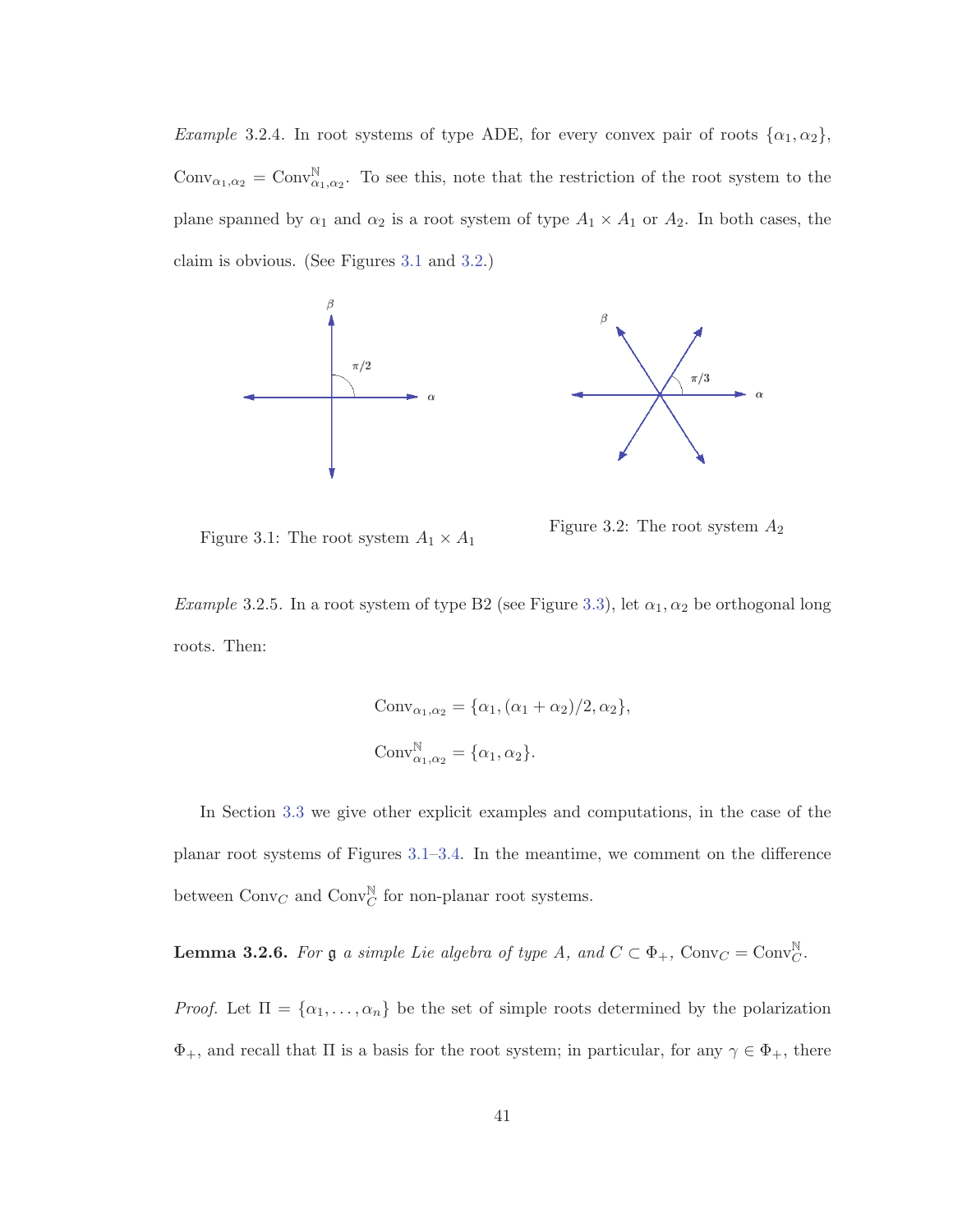



Figure 3.3: The root system  $B_2$ 

Figure 3.4: The root system  $G_2$ 

is a unique expression:

$$
\gamma = \sum_{k=1}^{n} a_k \alpha_k, \ a_k \in \mathbb{N}.
$$
\n(3.2.3)

We need some facts about positive roots:

- 1. For any simple g, the support of  $\gamma \in \Phi_+$ , defined as those  $\alpha_k$  for which the coefficient  $a_k$  in equation  $3.2.3$  is nonzero, is a connected subset of the Dynkin diagram. (See corollary 3 to Proposition VI.1.6.19 of [6].)
- 2. For g of type A, all nonzero coefficients in 3.2.3 are equal to 1. To see this, we assume without loss of generality that  $\Phi_+$  corresponds to upper-triangular matrices in  $\mathfrak{sl}_n$ , so that the simple roots correspond to the entries immediately above the diagonal:

$$
\begin{pmatrix}\n\alpha_1 \\
\vdots \\
\alpha_n\n\end{pmatrix}
$$
\n(3.2.4)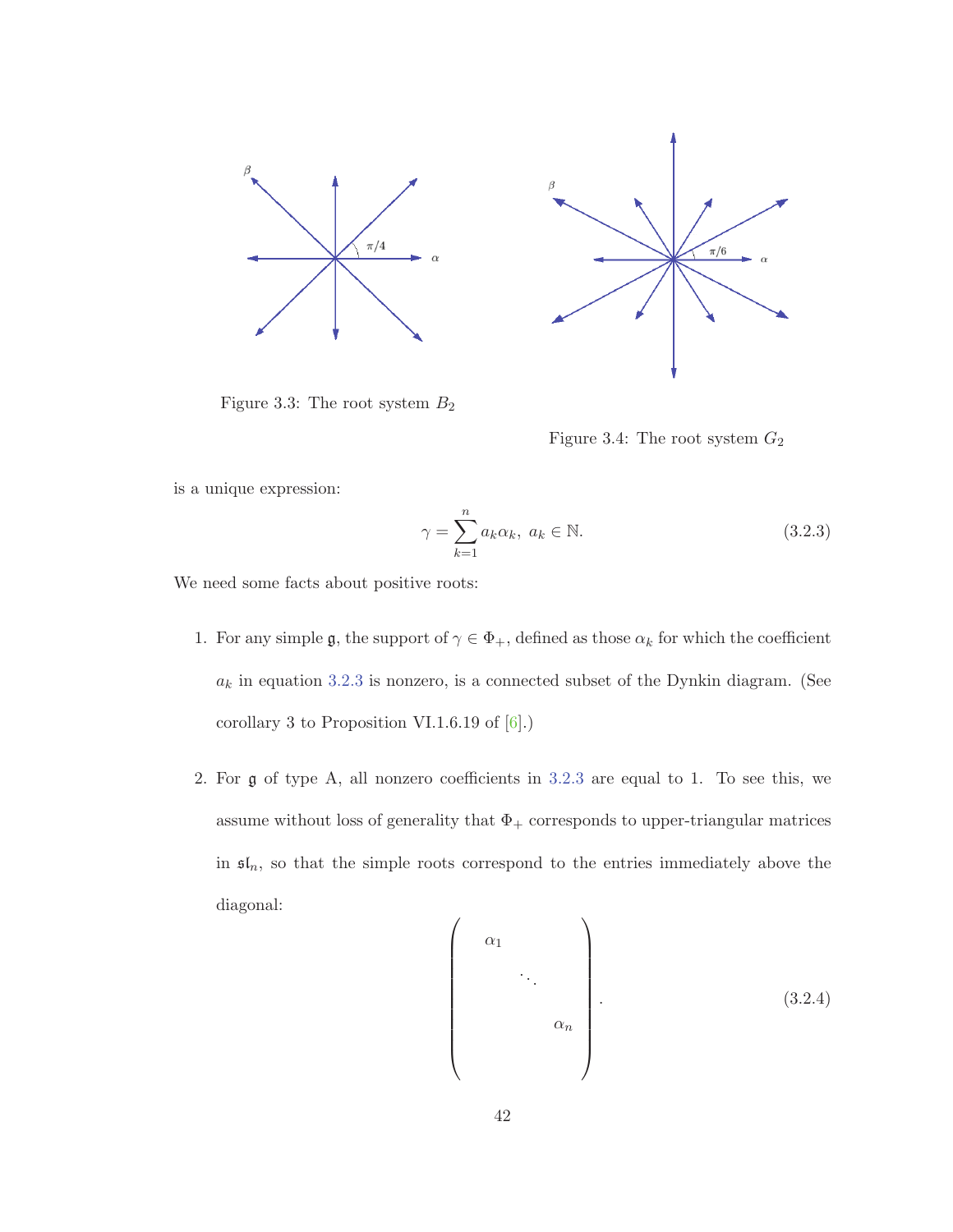Then the positive root  $\gamma_{ij}$ , corresponding to the root space of the elementary matrix

$$
E_{ij}
$$
, for  $i < j$ , satisfies  $\gamma_{ij} = \sum_{k=i}^{j-1} \alpha_k$ .

By the above facts, in the case of  $\mathfrak g$  of type A, sending a positive root to its support gives a bijection between  $\Phi_+$  and discrete intervals  $\overline{\{i,j\}} \subset \overline{\{1,n\}}$ , where we define:

$$
\overline{\{i,j\}} := [i,j] \cap \mathbb{Z}.
$$
\n(3.2.5)

Moreover, this bijection maps the sum of roots to the union of discrete intervals.

Assume, then, that  $C = {\gamma_1, ..., \gamma_d} \subset \Phi_+$ , and  $\gamma_0 \in Conv_C$ , i.e.:

$$
\gamma_0 = \sum_{i=1}^d c_i \gamma_i, \ c_i \in [0, \infty).
$$
 (3.2.6)

For every i, let  $I_i \subset \overline{\{1,n\}}$  denote the support of  $\gamma_i$ ; then  $I_i \subset I_0$ , for every  $i > 0$ . We assume without loss of generality that  $I_0 = \{1, n\}$ , otherwise we could restrict to the sub-root system generated by the support of  $\gamma_0$ .

We claim that there exist  $\{i_j\}_{j=1}^l$  such that  $I_0 = \coprod_{j=1}^l I_{i_j}$ , from which it follows that  $\gamma_0 = \sum_{j=1}^l \gamma_{i_j}$ , so in particular  $\gamma_0 \in \text{Conv}_{C}^{\mathbb{N}}$ . We prove this claim as follows.

- Choose  $i_1$  be such that  $1 \in I_{i_1}$  and  $c_{i_1} \neq 0$ . Such an index must exist, otherwise the simple root  $\alpha_1$  wouldn't be in the support of  $\gamma_0$ .
- Let end<sub>1</sub> denote the endpoint of  $I_{i_1}$ . Choose  $i_2$  such that  $I_{i_2}$  starts at end<sub>1</sub> + 1, and  $c_{i_2} \neq 0$ . Such an index must exist, otherwise the coefficient of  $\alpha_1$  in the basis expansion of  $\gamma_0$  would be greater than the coefficient of  $\alpha_2$ , contradicting the fact that both coefficients are equal to 1.
- Continue this process, terminating at step  $l$ , when the discrete interval  $I_{i_l}$  ends at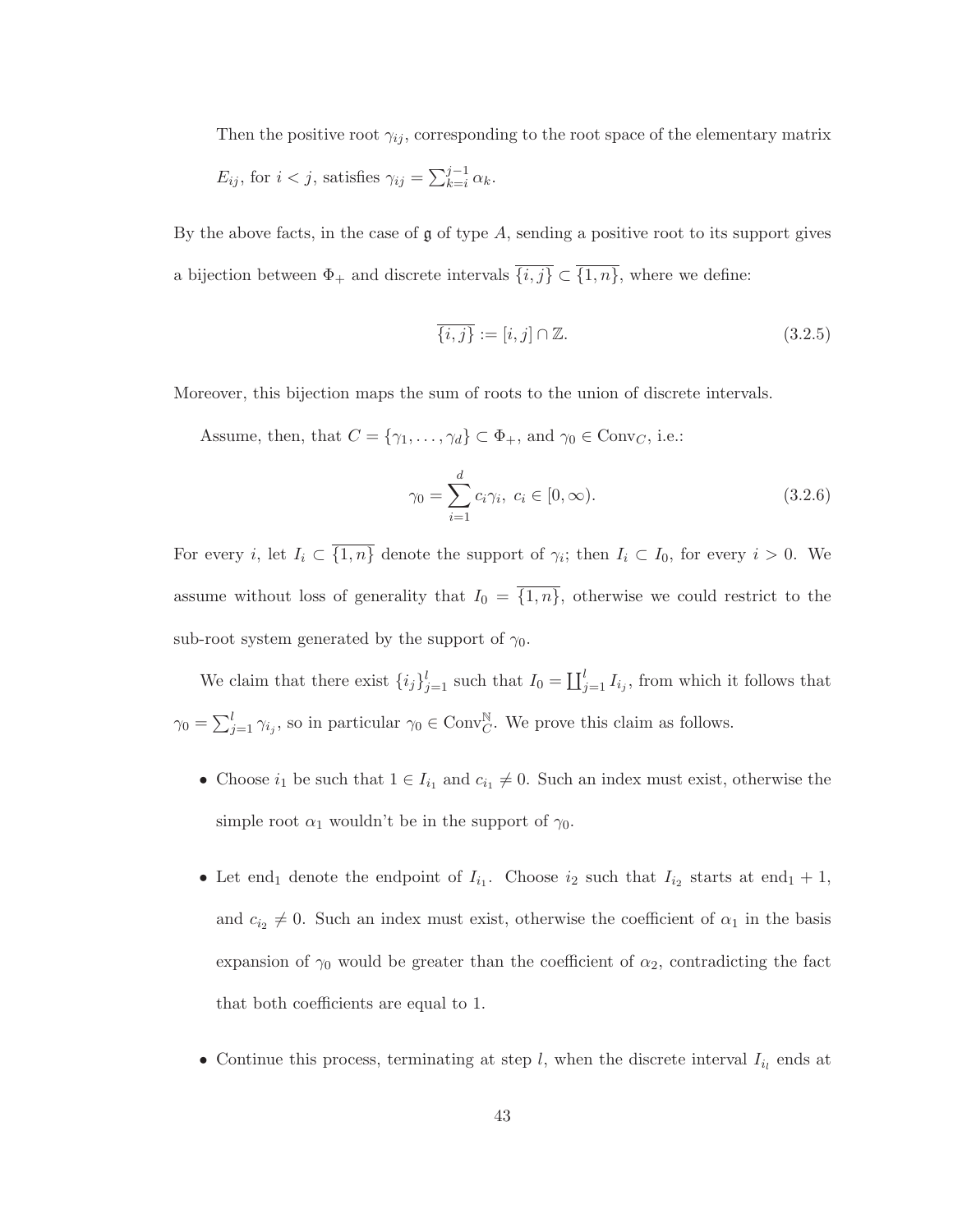n. This must happen eventually, otherwise the simple root  $\alpha_n$  wouldn't be in the support of  $\gamma_0$ .

It might be tempting, based on Lemma 3.2.6 and the previous examples, to conjecture that  $\text{Conv}_C = \text{Conv}_C^{\mathbb{N}}$  for Lie algebras of type ADE. However, this is false as soon as we leave type A, as the following example shows.

Example 3.2.7. Consider the reduced root system of type D4, whose Dynkin diagram is shown in figure 3.5.



Figure 3.5: Dynkin diagram for D4, with simple roots labeled.

Beyond type A, fact 1 from the proof of Lemma 3.2.6 is still true, but fact 2 is not, i.e. supports of positive roots are still connected subsets of the Dynkin diagram, but the coefficients can be greater than 1. Consider the positive roots:

$$
\gamma_0 = \alpha + \beta + \gamma + \delta,
$$
  
\n
$$
\gamma_1 = \alpha,
$$
  
\n
$$
\gamma_2 = \gamma,
$$
  
\n
$$
\gamma_3 = \delta,
$$
  
\n
$$
\gamma_4 = \alpha + 2\beta + \gamma + \delta,
$$
  
\n(3.2.7)

 $\Box$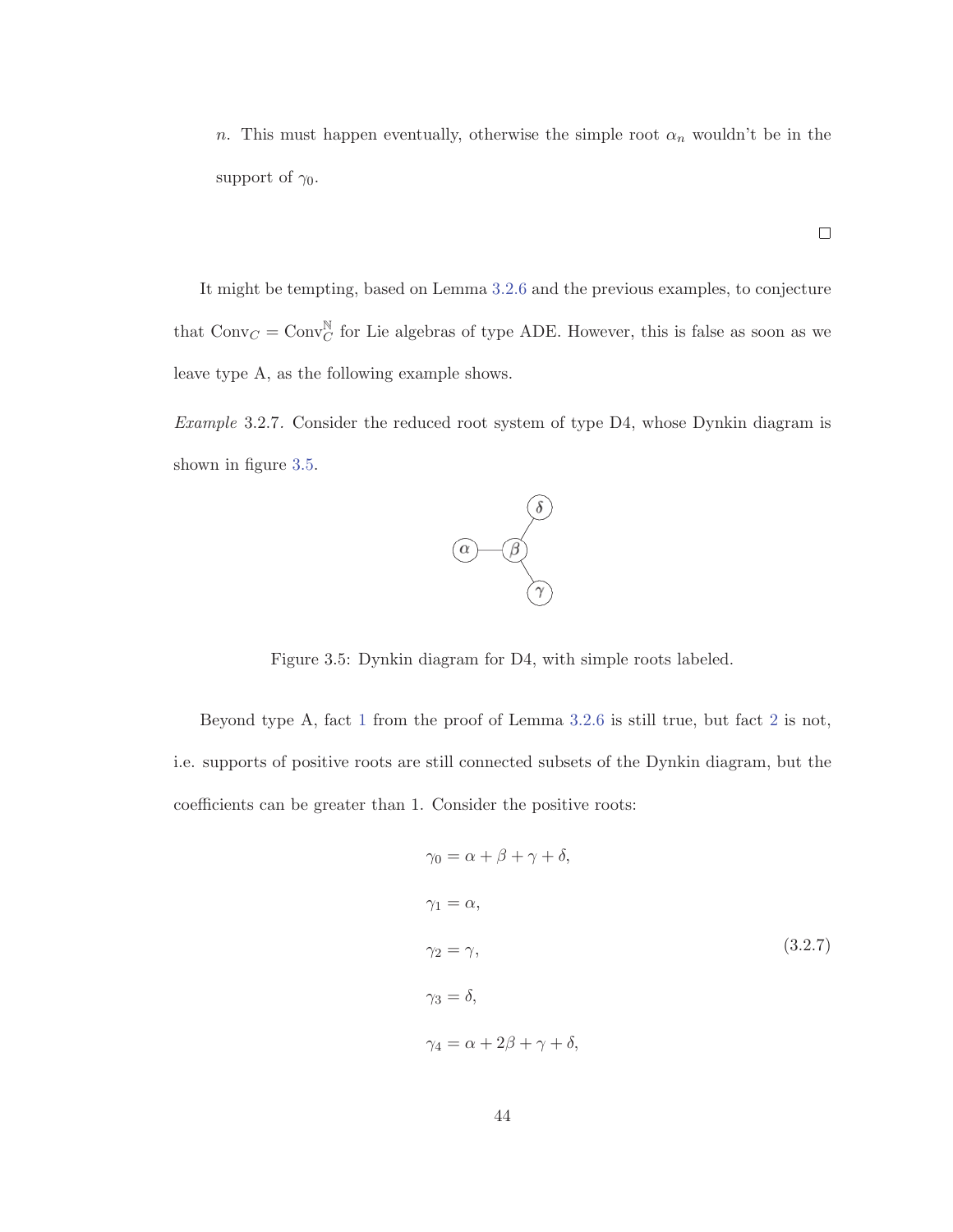and let  $C = {\gamma_1, \gamma_2, \gamma_3, \gamma_4}$ . Then:

$$
\gamma_0 = \frac{1}{2}(\gamma_1 + \gamma_2 + \gamma_3 + \gamma_4),\tag{3.2.8}
$$

which shows that  $\gamma_0 \in \text{Conv}_C$ , but  $\gamma_0 \notin \text{Conv}_C^{\mathbb{N}}$ .

Before we define 2D scattering diagrams, we associate unipotent groups to certain convex subsets of Φ.

**Lemma 3.2.8.** Let  $C \subset \Phi$  be a convex subset, closed under addition. (Equivalently,  $C = Conv_C^{\mathbb{N}}$ .) Consider the Lie sub-algebra of  $\mathfrak{g}$ , spanned as a vector space by:

$$
\mathfrak{u}_C := \bigoplus_{\gamma \in C} \mathfrak{u}_\gamma. \tag{3.2.9}
$$

Then  $\mathfrak{u}_C$  is nilpotent.

*Proof.* Due to the convexity assumption, there exists a polarization  $\Phi = \Phi_+ \coprod \Phi_-$  of the root system, such that  $C \subset \Phi_+$ . Recall that the Lie algebra:

$$
\mathfrak{n}_{+} = \bigoplus_{\alpha \in \Phi_{+}} \mathfrak{g}_{\alpha} \tag{3.2.10}
$$

is nilpotent. Since  $\mathfrak{u}_C \subset \mathfrak{n}_+$ , and Lie subalgebras of nilpotent Lie algebras are nilpotent, the claim follows.  $\Box$ 

**Definition 3.2.9.** For any  $C \subset \Phi_+$  closed under addition, let  $U_C := \exp(\mathfrak{u}_C)$  be the associated unipotent subgroup of G.

Remark 3.2.10. For any nilpotent Lie algebra u, the exponential map  $\exp: \mathfrak{u} \to U$  is algebraic, because the Taylor series of the exponential is finite in this case. Therefore, all constructions in this section that involve the exponential map makes sense in the setting of algebraic groups. Moreover, for u nilpotent,  $\exp: \mathfrak{u} \to U$  is an isomorphism of schemes.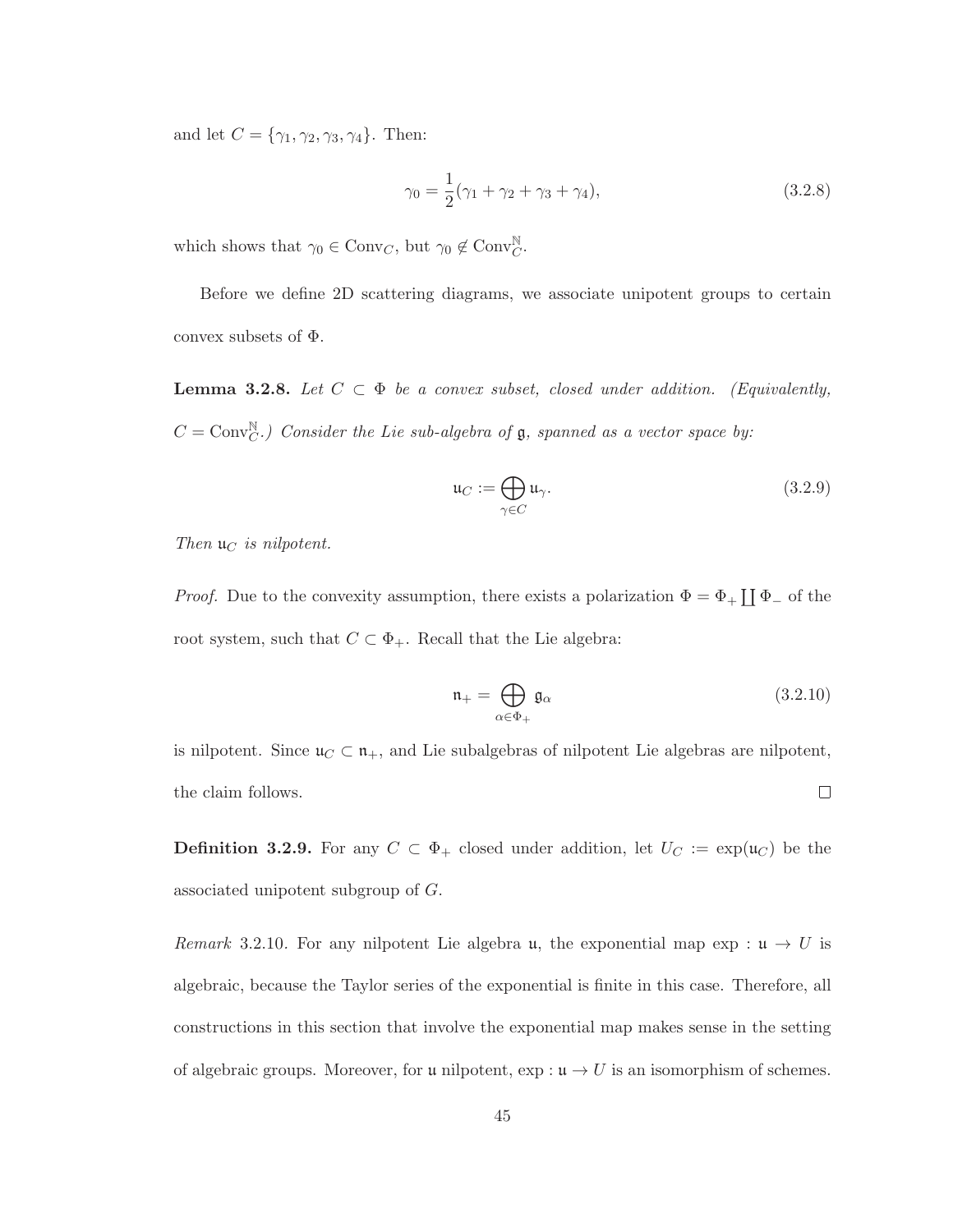**Definition 3.2.11.** Let  $C_{in} \subset \Phi$  be a convex set, and set  $C_{out} = \text{Conv}_{C_{in}}^{\mathbb{N}}$ . An **undecorated 2D scattering diagram** is a finite collection of oriented rays in  $\mathbb{R}^2$ , starting or ending at  $\{0\} \in \mathbb{R}^2$ , together with the data of:

- a bijection between the set of incoming rays and  $C_{in}$  (we say that incoming rays are **labeled** by elements of  $C_{in}$ );
- a bijection between the set of outgoing rays and  $C_{out}$ .

A **decorated 2D scattering diagram** is an undecorated 2d scattering diagram together with:

• For every ray with label  $\alpha$ , an element  $u_{\alpha} \in U_{\alpha}$  called the **Stokes factor**.

The Stokes factors are required to satisfy a constraint. The product taken over both incoming and outgoing Stokes factors, in clockwise order around the intersection point, is the identity:

$$
\overrightarrow{\prod}_{\alpha \in C_{in}} \prod_{C_{out}} u_{\alpha}^{\pm 1} = \text{id.}
$$
\n(3.2.11)

Here  $\overrightarrow{1}$  denotes the clockwise-ordered product, and the exponent accounts for orientation: it is −1 for incoming rays, and +1 for outgoing rays.

**Definition 3.2.12.** A **solution to an (undecorated) 2D scattering diagram** is a way to assign Stokes factors  $u_{\gamma} \in U_{\gamma}$  to the outgoing half-lines, given arbitrary Stokes factors on the incoming rays, such that the result is a decorated 2D scattering diagram. Concretely, it is a morphism of schemes:

$$
\prod_{\alpha \in C_{in}} U_{\alpha} \to \prod_{\gamma \in C_{out}} U_{\gamma},\tag{3.2.12}
$$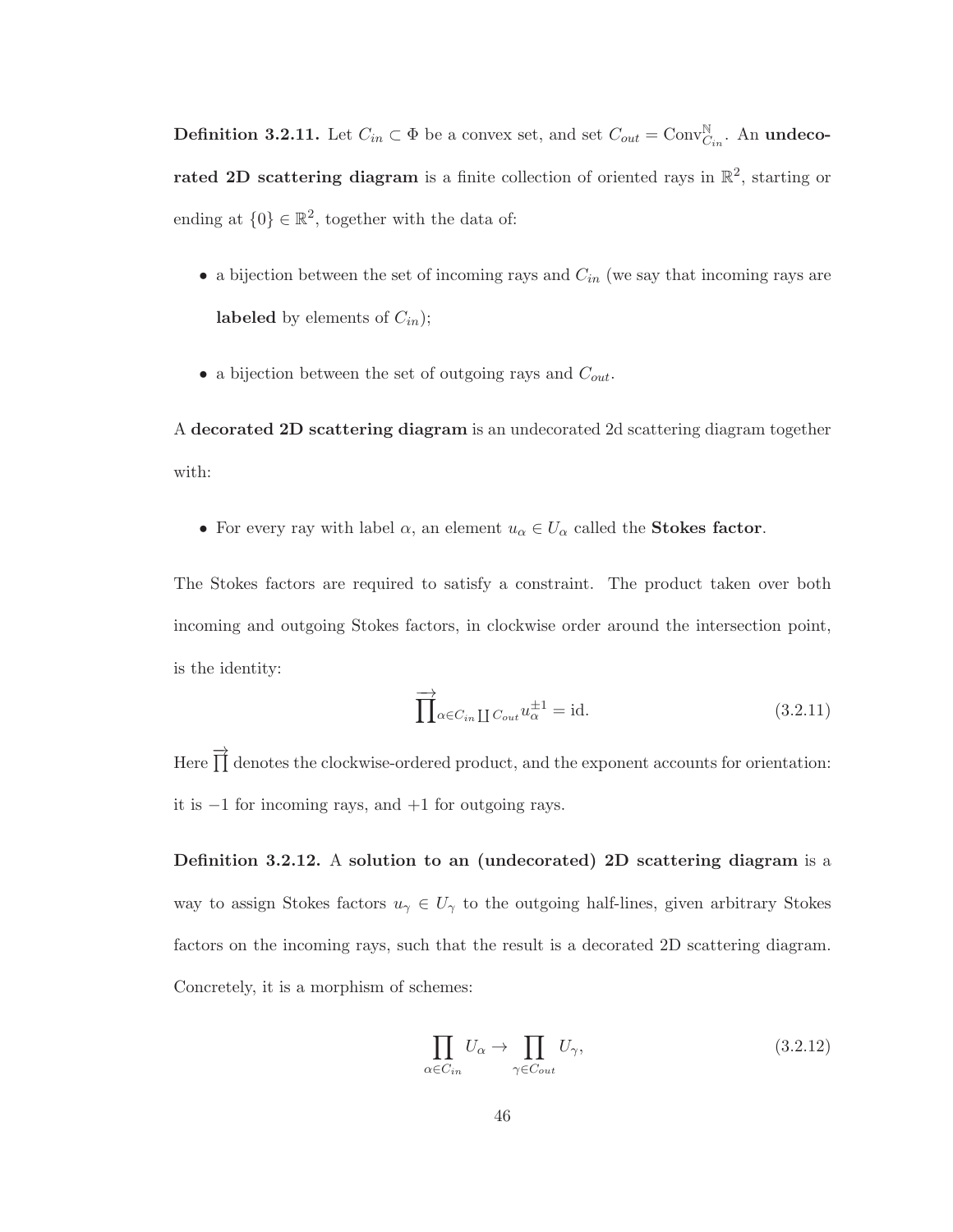such that the product in 3.2.11, taken over the inputs and outputs of the morphism, is the identity.

Example 3.2.13. Let  $\mathfrak{g} = \mathfrak{sl}_3$ , and  $\alpha, \beta$  be a choice of simple roots such that the root spaces are:

$$
\begin{pmatrix}\n u_{\alpha} & u_{\alpha+\beta} \\
 u_{-\alpha} & u_{\beta} \\
 u_{-\alpha-\beta} & u_{-\beta}\n\end{pmatrix}.
$$
\n(3.2.13)

Figure 3.6 depicts an undecorated 2D scattering diagram, with incoming rays labeled by  $\alpha, \beta$  and outgoing rays labeled by  $\alpha, \alpha+\beta, \beta.$ 



Figure 3.6: A 2D scattering diagram.

A solution for this 2D scattering diagram is a morphism:

$$
U_{\alpha} \times U_{\beta} \longrightarrow U_{\beta} \times U_{\alpha+\beta} \times U_{\alpha}
$$
  
( $u_{\alpha}, u_{\beta}$ )  $\longmapsto$  ( $u'_{\beta}, u'_{\alpha+\beta}, u'_{\alpha}$ ), (3.2.14)

such that:

$$
u'_{\alpha}u'_{\alpha+\beta}u'_{\beta}u_{\alpha}^{-1}u_{\beta}^{-1} = id.
$$
\n(3.2.15)

Equivalently, we need to produce  $u'_\alpha, u'_\beta, u'_{\alpha+\beta}$  such that  $u'_\alpha u'_{\alpha+\beta} u'_\beta = u_\beta u_\alpha$ . With the Chevalley basis for  $\mathfrak{sl}_3$  from Example 3.1.7, let  $u_\alpha = \exp(xe_\alpha)$ ,  $u_\beta = \exp(ye_\beta)$ ,  $u'_\alpha =$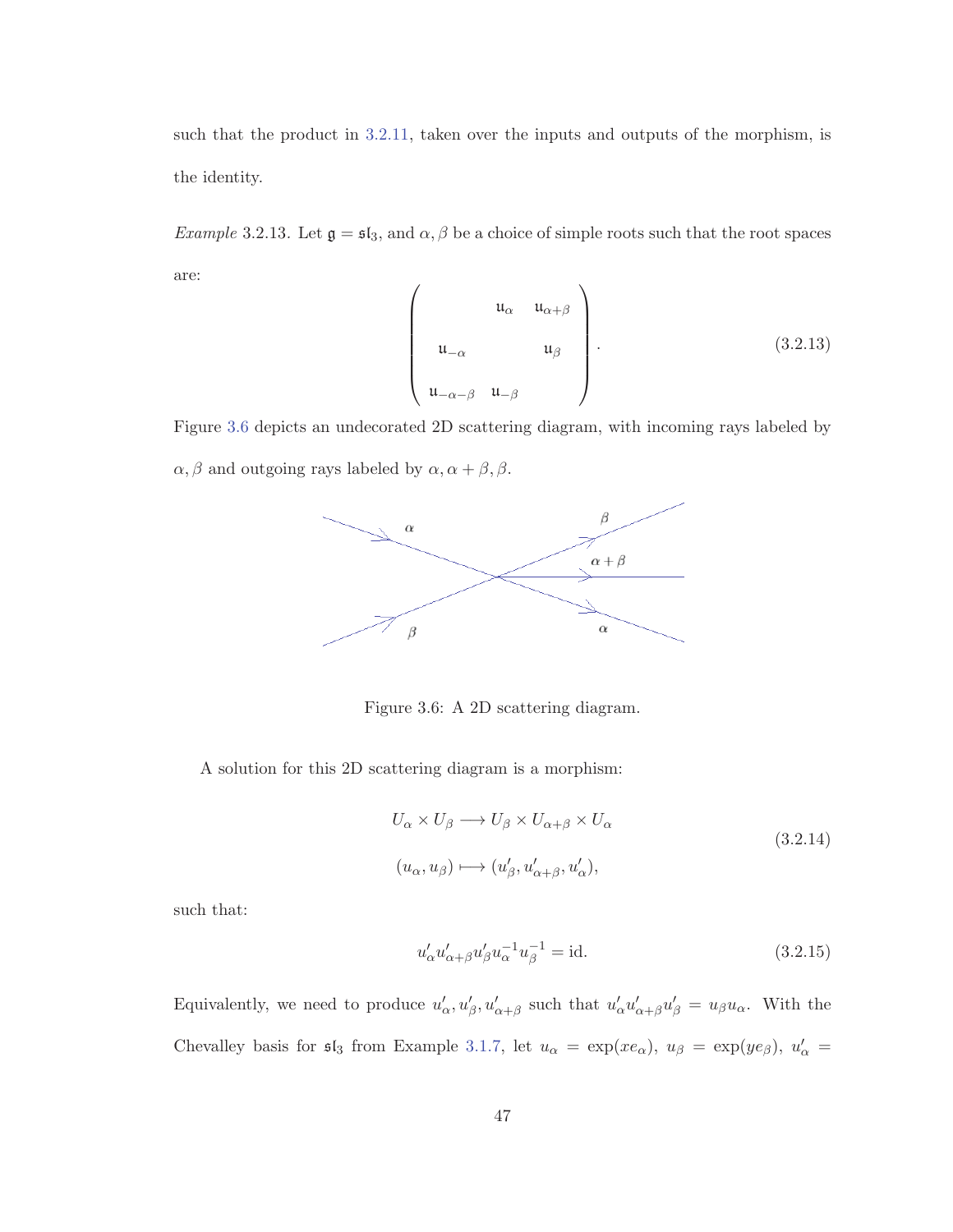$\exp(x' e_{\alpha})$ ,  $u'_{\beta} = \exp(y' e_{\beta})$ ,  $u'_{\alpha+\beta} = \exp(z' e_{\alpha+\beta})$ . Then:

$$
u_{\beta}u_{\alpha} = \begin{pmatrix} 1 & 0 & 0 \\ 0 & 1 & y \\ 0 & 0 & 1 \end{pmatrix} \begin{pmatrix} 1 & x & 0 \\ 0 & 1 & 0 \\ 0 & 0 & 1 \end{pmatrix} = \begin{pmatrix} 1 & x & 0 \\ 0 & 1 & y \\ 0 & 0 & 1 \end{pmatrix}, \qquad (3.2.16)
$$

$$
u'_{\alpha}u'_{\alpha+\beta}u'_{\beta} = \begin{pmatrix} 1 & x' & 0 \\ 0 & 1 & 0 \\ 0 & 0 & 1 \end{pmatrix} \begin{pmatrix} 1 & 0 & z' \\ 0 & 1 & 0 \\ 0 & 0 & 1 \end{pmatrix} \begin{pmatrix} 1 & 0 & 0 \\ 0 & 1 & y' \\ 0 & 0 & 1 \end{pmatrix} = \begin{pmatrix} 1 & x' & z' + x'y' \\ 0 & 1 & y' \\ 0 & 0 & 1 \end{pmatrix}, \qquad (3.2.17)
$$

whence we read off  $x' = x$ ,  $y' = y$ ,  $z' = -xy$ . In other words, the unique solution is:

$$
u'_{\alpha} = u_{\alpha},\tag{3.2.18}
$$

$$
u'_{\beta} = u_{\beta},\tag{3.2.19}
$$

$$
u'_{\alpha+\beta} = u_{\alpha}^{-1} u_{\beta} u_{\alpha} u_{\beta}^{-1}.
$$
\n(3.2.20)

In the rest of this section, we work towards a proof of existence and uniqueness of solutions to 2D scattering diagrams, which does not rely on explicit computations such as the ones in Example 3.2.13. The final result is Theorem 3.2.21.

**Proposition 3.2.14.** Let  $C \subset \Phi$  be a convex subset such that  $C = \text{Conv}_{C}^{\mathbb{N}}$ . Then multiplication gives an isomorphism of schemes:

$$
\prod_{\gamma \in C} U_{\gamma} \xrightarrow{M} U_C, \tag{3.2.21}
$$

for any ordering of the product on the left hand side.

Proof. We use the Baker-Campbell-Hausdorff formula:

$$
\exp(X)\exp(Y) = \exp\left(X + Y + \frac{1}{2}[X, Y] + \dots\right),
$$
\n(3.2.22)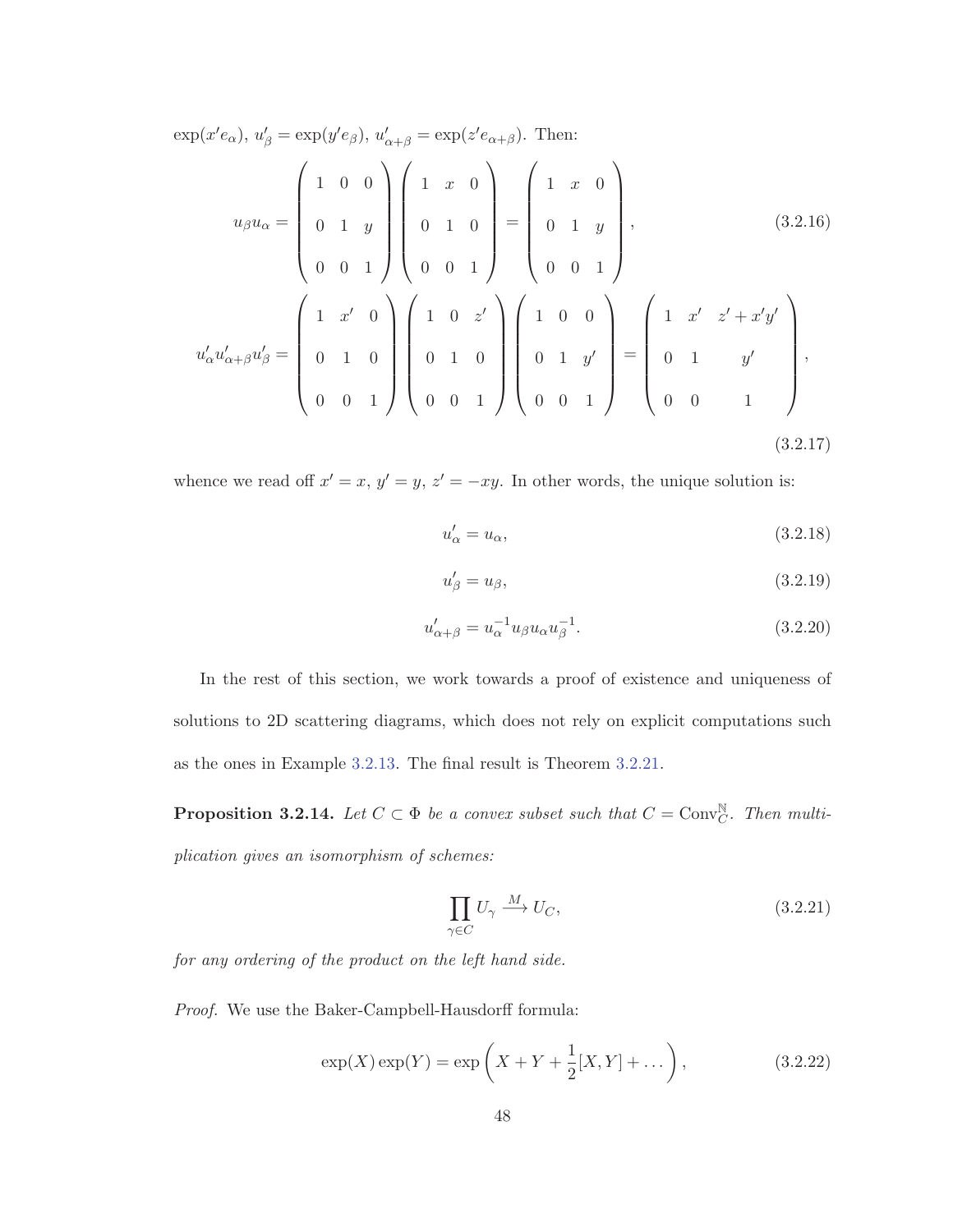where the dots indicate higher order iterated Lie brackets of  $X$  and  $Y$ . We only need this formula for the case when each of  $X, Y$  spans a root space of  $\mathfrak{g}$ . Due to Lemma 3.1.1 and the convexity assumption, there are only finitely many nonzero iterated Lie brackets in this case.

For all  $\gamma \in C$ , let  $X_{\gamma} \in \mathfrak{u}_{\gamma}$ . Applying the Baker-Campbell-Hausdorff formula iteratively, we obtain:

$$
\prod_{\gamma \in C} \exp(X_{\gamma}) = \exp\left(\sum_{\gamma \in C} (X_{\gamma} + junk_{\gamma})\right),\tag{3.2.23}
$$

where junk<sub>γ</sub> is the sum of all iterated Lie brackets which belong to the root space  $\mathfrak{u}_{\gamma}$ .

It follows that we have a commutative diagram of schemes:

$$
\Pi_{\gamma \in C} U_{\gamma} \xrightarrow{M} U_C
$$
\n
$$
\Pi_{\gamma \in C} \exp \Biggl\uparrow_{\gamma \in C} \mathfrak{u}_{\gamma} \xrightarrow{m} \mathfrak{u}_{C},
$$
\n(3.2.24)

where  $m$  is the map:

$$
(X_{\gamma})_{\gamma \in C} \longmapsto \sum_{\gamma \in C} X_{\gamma} + \text{junk}_{\gamma}.
$$
 (3.2.25)

The vertical arrows are isomorphisms of schemes (because the Lie groups are unipotent), so it suffices to prove that  $m$  is invertible. Because we can compose  $m$  with the projections  $\mathfrak{u}_C \to \mathfrak{u}_\gamma$ , invertibility means recovering the input tuple  $(X_\gamma)_{\gamma \in C}$  from the output tuple  $(X_{\gamma}+junk_{\gamma})_{\gamma\in C}$ . We will argue by induction on the height of  $\gamma\in C$ , so let us recall the concept of height of a root.

Since C is convex, there exists a polarization  $\Phi = \Phi_+ \coprod \Phi_-$  such that  $C \subset \Phi_+$ . Let  $\{\alpha_1,\ldots,\alpha_d\}$  denote the simple roots with respect to this polarization, and recall that the simple roots are a basis for the root system. Then all  $\gamma \in C$  can be written uniquely as:

$$
\gamma = \sum_{i=1}^{d} n_i \alpha_i, \ n_i \in \mathbb{N}.
$$
\n(3.2.26)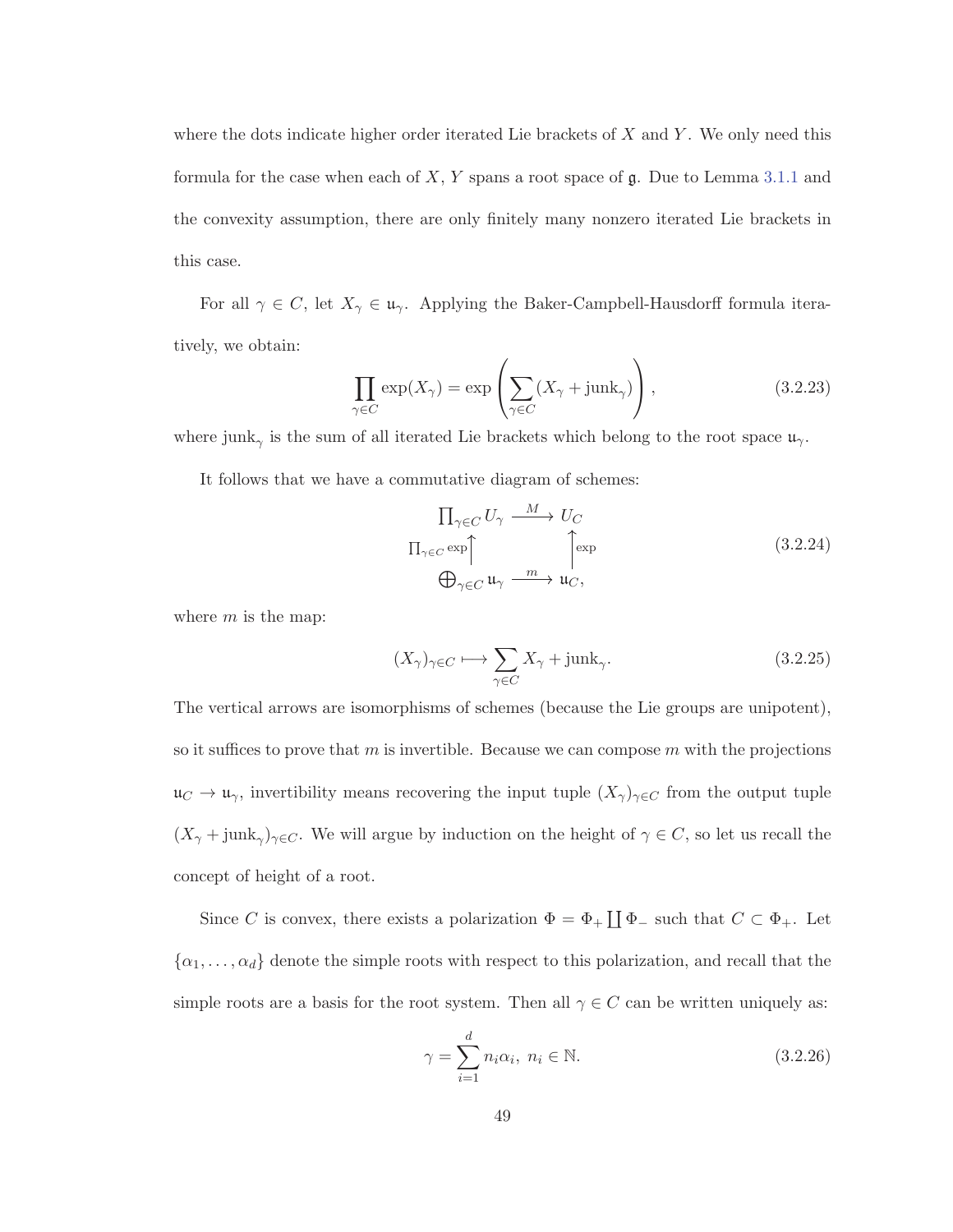Then we define the height of  $\gamma$  as  $ht(\gamma) = \sum_{i=1}^d n_i$ . In particular,  $ht(\gamma_1) + ht(\gamma_2) =$  $ht(\gamma_1 + \gamma_2).$ 

Using Lemma 3.1.1, we obtain that, if  $[X_\beta, X_\delta] \in \mathfrak{u}_\gamma$ , then  $ht(\beta)$ ,  $ht(\delta) < ht(\gamma)$ . Generalizing, if an iterated Lie bracket involving  $X_\beta$  belongs to  $\mathfrak{u}_{\gamma}$ , then  $ht(\beta) < ht(\gamma)$ . In other words, junk<sub> $\gamma$ </sub> only depends on those  $X_{\beta}$  with  $ht(\beta) < ht(\gamma)$ .

The inductive argument is as follows. The base case is given by all  $\gamma$  of minimal height: for these, junk<sub> $\gamma$ </sub> = 0, and the composition of m with the projection  $\mathfrak{u}_C \to \mathfrak{u}_\gamma$  recovers  $X_\gamma$ . For the inductive step, assume we know  $X_{\beta}$  for all  $\beta \in C$  such that  $ht(\beta) < ht(\gamma)$ . These  $\Box$ determine junk<sub>γ</sub>, so we can recover  $X_{\gamma}$  uniquely from the output of 3.2.25.

*Example* 3.2.15. For  $\mathfrak{g} = \mathfrak{sl}_3$ , choose a polarization so that the positive root spaces correspond to upper-triangular matrices. We have the explicit formula:

$$
\begin{pmatrix}\n1 & a & 0 \\
0 & 1 & 0 \\
0 & 0 & 1\n\end{pmatrix}\n\begin{pmatrix}\n1 & 0 & c \\
0 & 1 & 0 \\
0 & 0 & 1\n\end{pmatrix}\n\begin{pmatrix}\n1 & 0 & 0 \\
0 & 1 & b \\
0 & 0 & 1\n\end{pmatrix}\n=\n\begin{pmatrix}\n1 & a & c + ab \\
0 & 1 & b \\
0 & 0 & 1\n\end{pmatrix}
$$
\n
$$
= \exp \begin{pmatrix}\n0 & a & c + ab/2 \\
0 & 0 & b \\
0 & 0 & 0\n\end{pmatrix}
$$

The map  $(a, b, c) \mapsto (a, b, c + ab/2)$  is clearly invertible.

Proposition 3.2.14 is really a statement about root spaces. If we use a basis for  $\mathfrak g$  that is not adapted to the root space decomposition, then the result need not be true.

*Example* 3.2.16. Let  $\mathfrak{g} = \mathfrak{sl}_3$ , and choose the following basis for the Lie subalgebra of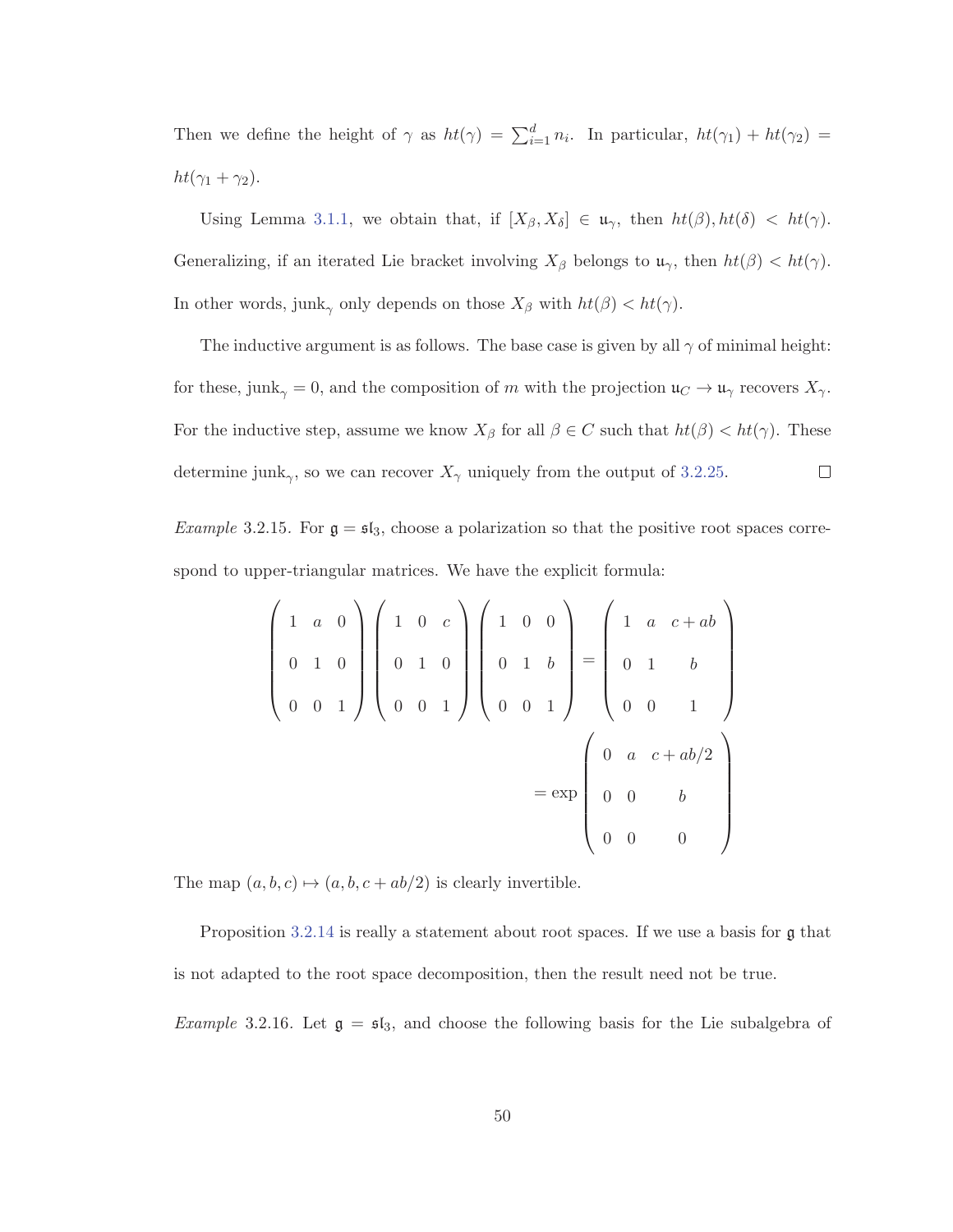strictly upper triangular matrices:

$$
\left(\begin{array}{ccc} 0 & 1 & 1 \\ 0 & 0 & 0 \\ 0 & 0 & 0 \end{array}\right), \left(\begin{array}{ccc} 0 & 0 & 0 \\ 0 & 0 & 1 \\ 0 & 0 & 0 \end{array}\right), \left(\begin{array}{ccc} 0 & 1 & -1 \\ 0 & 0 & 0 \\ 0 & 0 & 0 \end{array}\right).
$$
 (3.2.27)

Then:

$$
\begin{pmatrix} 1 & a & a \ 0 & 1 & 0 \ 0 & 0 & 1 \end{pmatrix} \begin{pmatrix} 1 & 0 & 0 \ 0 & 1 & b \ 0 & 0 & 1 \end{pmatrix} \begin{pmatrix} 1 & c & -c \ 0 & 1 & 0 \ 0 & 0 & 1 \end{pmatrix} = \begin{pmatrix} 1 & a+c & a-c+ab \ 0 & 1 & b \ 0 & 0 & 1 \end{pmatrix}.
$$

Elements of the form:

$$
\begin{pmatrix}\n1 & x & z \\
0 & 1 & y \\
0 & 0 & 1\n\end{pmatrix}
$$
\n(3.2.28)

with  $y = -2$  and  $x \neq -z$  form a codimension 1 locus not in the image of the multiplication map.

**Corollary 3.2.17.** Consider a 2D scattering diagram where incoming rays are constrained to a sector of the plane with central angle  $\lt \pi$ , and the outgoing rays are constrained to the opposite sector. The situation is depicted in Figure 3.7. Then the scattering diagram has a unique solution.

Proof. Due to the assumption about separation of incoming and outgoing rays, equation 3.2.11 has the form:

$$
\overrightarrow{\prod}_{\alpha \in C_{in}} u_{\alpha}^{-1} \overrightarrow{\prod}_{\gamma \in C_{out}} u_{\gamma} = id. \qquad (3.2.29)
$$

All factors in the first product are known, and all factors in the second product must be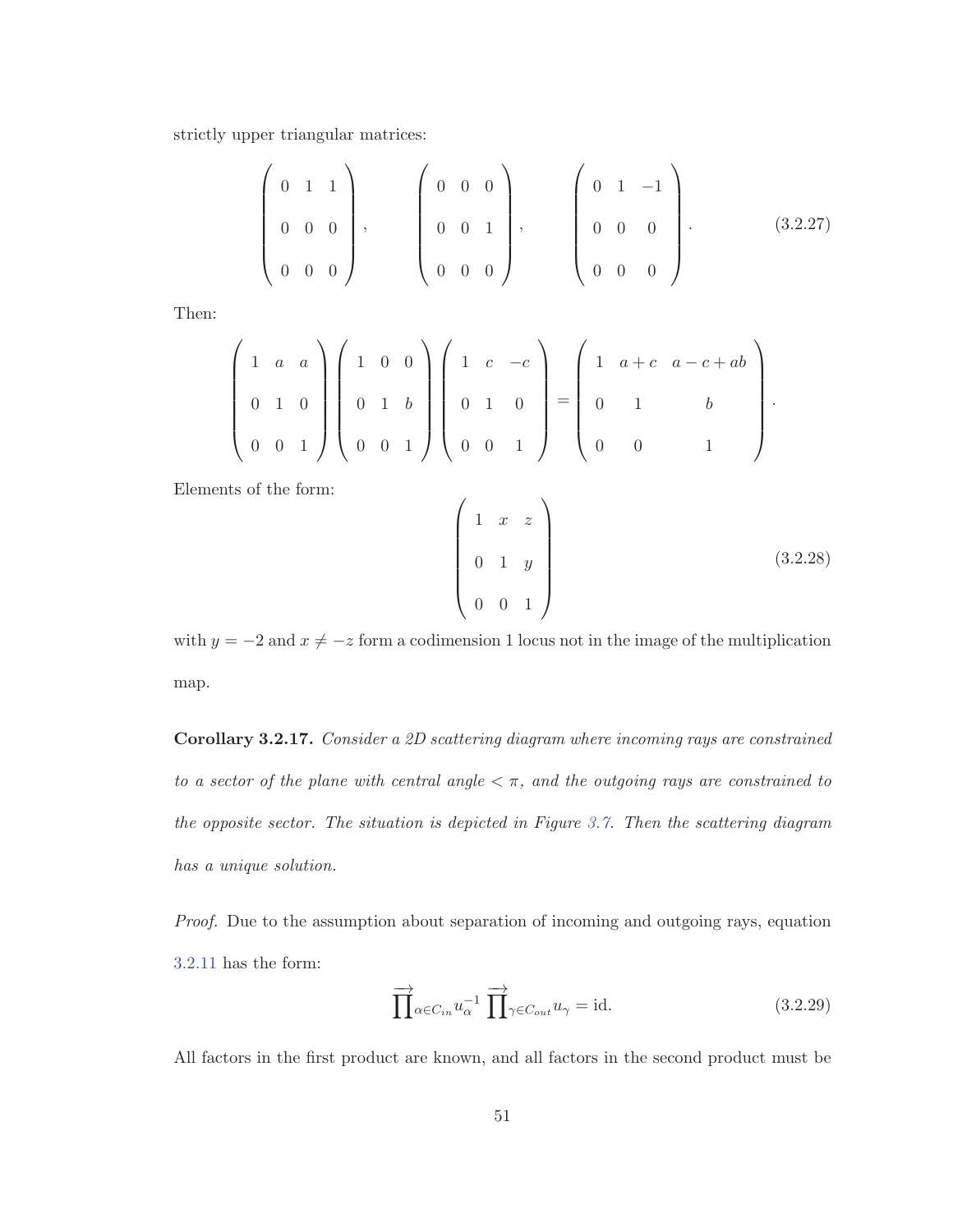

Figure 3.7: A 2D scattering diagram in which incoming and outgoing curves are restricted to opposite sectors.

determined. Let:

$$
m_{in} : \overleftarrow{\prod}_{\alpha \in C_{in}} U_{\alpha} \to U_{C_{out}},
$$

$$
m_{out} : \overrightarrow{\prod}_{\gamma \in C_{out}} U_{\gamma} \to U_{C_{out}},
$$

be the multiplication maps, where  $\overrightarrow{||}$  denotes a clockwise-ordered product, and  $\overleftarrow{||}$  a counterclockwise-ordered product. Then the solution to the 2D scattering diagram is the composition:

$$
\overleftarrow{\prod}_{\alpha \in C_{in}} U_{\alpha} \xrightarrow{m_{in}} U_{C_{out}} \xrightarrow{m_{out}^{-1}} \overrightarrow{\prod}_{\gamma \in C_{out}} U_{\gamma}.
$$
 (3.2.30)

 $\Box$ 

The map  $m_{out}^{-1}$  exists because of Proposition 3.2.14.

In Section 3.3, we will give explicit formulas for the composition  $m_{out}^{-1} \circ m_{in}$ , in the

case of planar root systems.

It remains to generalize Corollary 3.2.17 by allowing incoming and outgoing rays in the 2D scattering diagram to be interspersed, as in Example 3.2.19. Note that the subset  $\sum_{\gamma \in C_{out}} \mathbb{R}_+ \cdot \gamma \subset \mathfrak{t}^*$  is a cone with vertex at the origin. We define a face of the finite set  $C_{out}$  to be the intersection of  $C_{out}$  with a face of the cone  $\sum_{\gamma \in C_{out}} \mathbb{R}_+ \cdot \gamma$ , of any dimension between 1 and the dimension of the cone. We will prove the generalization of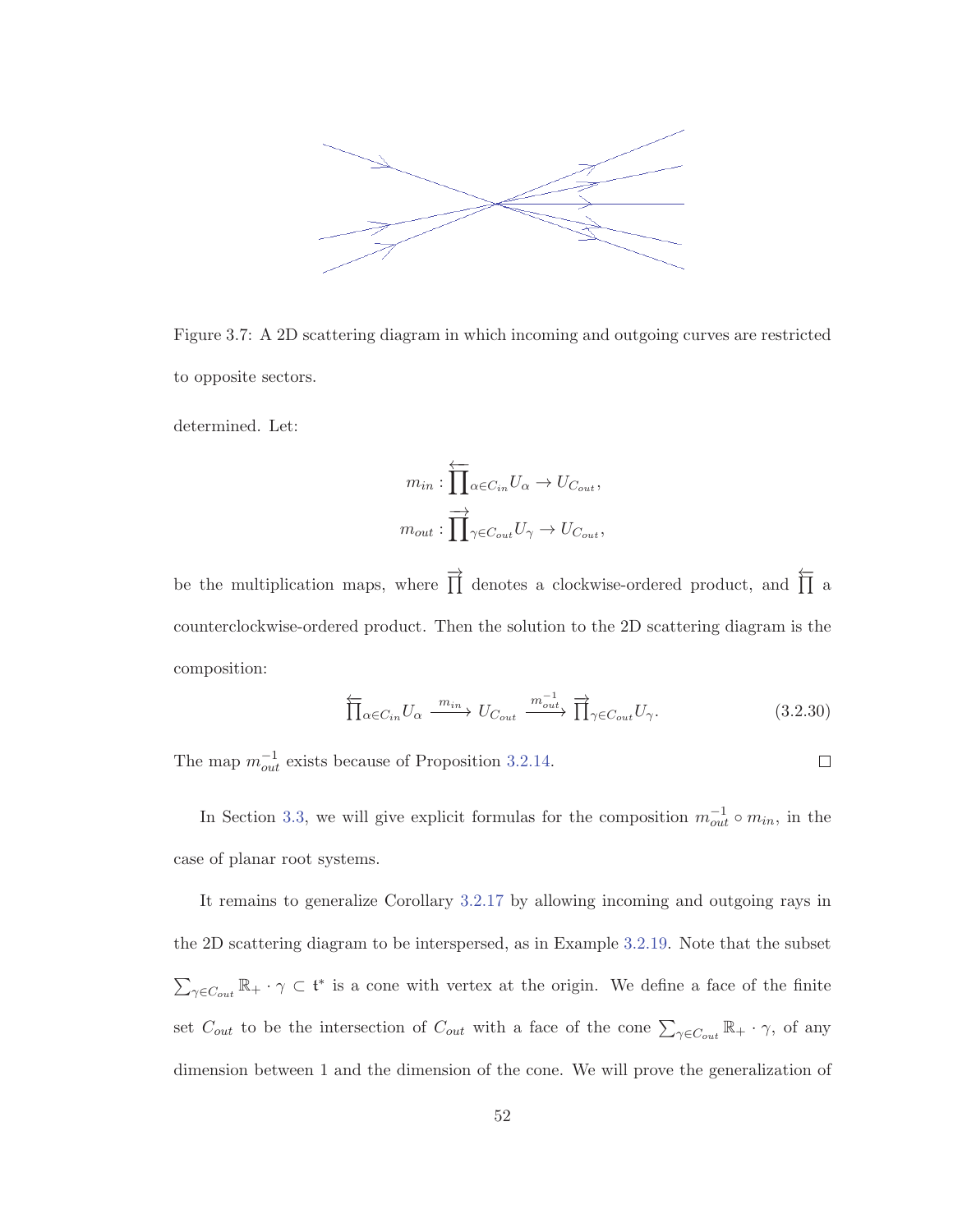Corollary 3.2.17 by induction on the dimension of the faces of  $C_{out}$ . Throughout, we use the notation  $\Delta \subset C_{out}$  to denote a face of  $C_{out}$ .

**Lemma 3.2.18.** Let  $\Delta_f \subset \Delta$  be a face. The projection  $p_f : \mathfrak{u}_{\Delta} \to \mathfrak{u}_{\Delta_f}$  with kernel  $\oplus_{\gamma \in C_{\Delta} \setminus C_{\Delta_f}} \mathfrak{u}_{\gamma}$  is a morphism of Lie algebras.

Consequently, there is a group homomorphism  $U_{\Delta} \to U_{\Delta_f}$ , which acts as the identity on  $U_{\Delta_f}$  and sends every element of the form  $\exp(X_\gamma)$   $(X_\gamma \in \mathfrak{u}_\gamma)$ , for  $\gamma \notin \Delta_f$ , to  $\mathrm{id}_{U_{\Delta_f}}$ .

*Proof.* We need to prove that  $p_f([X_1, X_2]) = [p_f(X_1), p_f(X_2)]$ , for all  $X_1, X_2 \in \mathfrak{u}_\Delta$ . We analyze two cases.

- If  $X_1, X_2 \in \mathfrak{u}_{\Delta_f}$ , then  $[X_1, X_2] \in \mathfrak{u}_{\Delta_f}$ , due to Lemma 3.1.1. So  $p_f$  leaves each of  $X_1, X_2, [X_1, X_2]$  unchanged.
- If at least one of  $X_1, X_2$  is not in  $\mathfrak{u}_{\Delta_f}$ , then, using Lemma 3.1.1 and the assumption that  $\Delta_f$  is a face, either  $[X_1, X_2] = 0$  or  $[X_1, X_2] \notin \mathfrak{u}_{\Delta_f}$ . The equality  $p_f([X_1, X_2]) =$  $[p_f(X_1), p_f(X_2)]$  holds with both sides equal to 0.

$$
\Box
$$

The following easy example demonstrates our strategy for assigning Stokes factors to outgoing rays in 2D scattering diagrams, making use of Lemma 3.2.18. We then generalize and formalize this strategy in Theorem 3.2.21.

*Example* 3.2.19. Let  $\mathfrak{g} = \mathfrak{sl}_4$ , and consider the polarization such that the positive roots correspond to strictly upper triangular matrices. Let  $\alpha, \beta, \gamma$  denote the simple roots.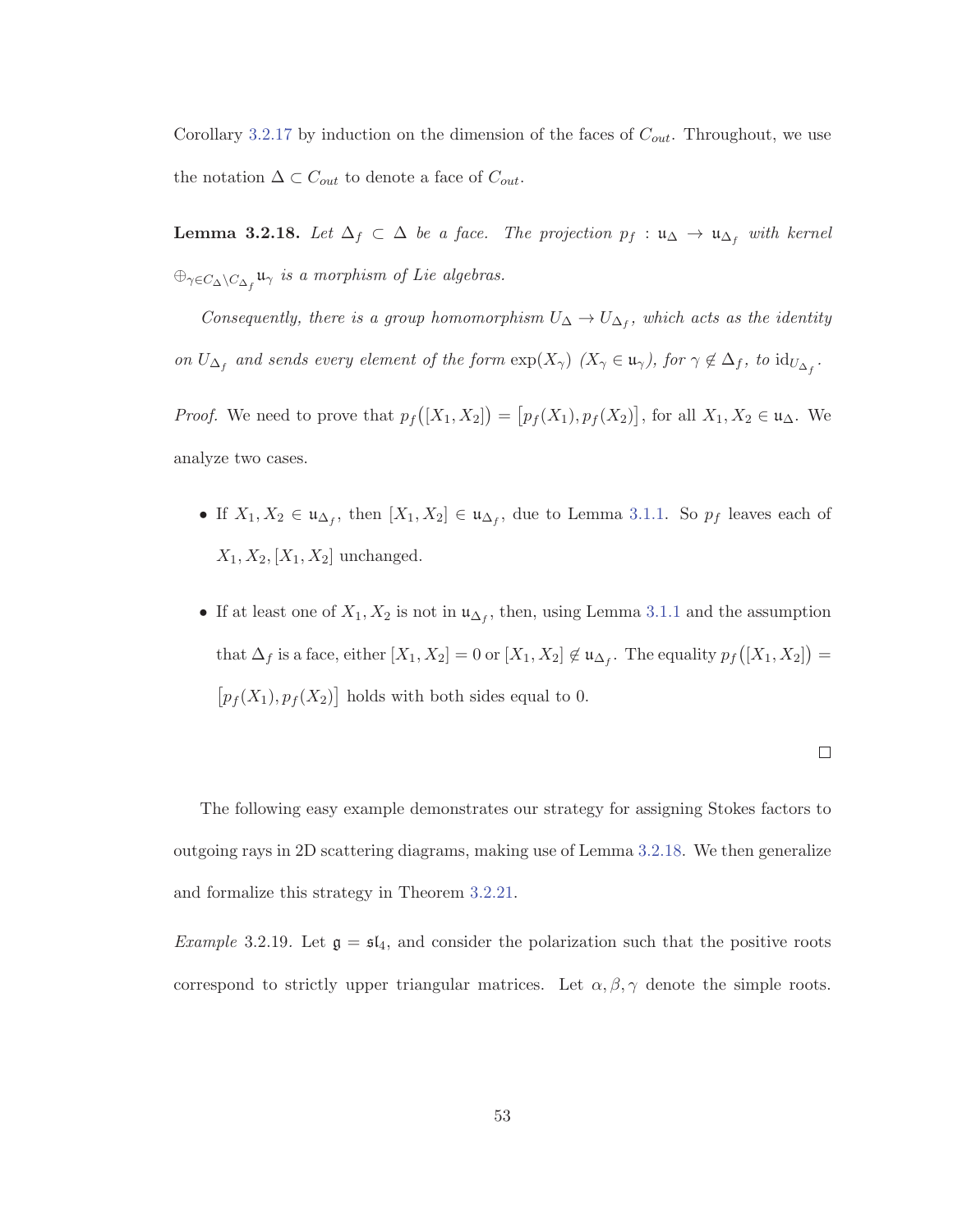Then the positive roots and their root spaces are:

$$
\begin{pmatrix}\n0 & u_{\alpha} & u_{\alpha+\beta} & u_{\alpha+\beta+\gamma} \\
0 & 0 & u_{\beta} & u_{\beta+\gamma} \\
0 & 0 & 0 & u_{\gamma} \\
0 & 0 & 0 & 0\n\end{pmatrix}.
$$
\n(3.2.31)

We consider the 2D scattering diagram pictured in Figure 3.8, with three incoming rays, labeled by the simple roots  $\alpha, \beta, \gamma$ . Then  $C_{out} = \text{Conv}^{\mathbb{N}}_{\alpha, \beta, \gamma} = \Phi_+$ .<sup>2</sup>



Figure 3.8: A 2D scattering diagram labeled by positive roots of A3.

Equation 3.2.11, which expresses the fact that the clockwise-ordered product of Stokes factors around the intersection is the identity, has the explicit form:

$$
u_{\alpha}^{-1}u'_{\gamma}u_{\beta}^{-1}u'_{\alpha}u'_{\alpha+\beta+\gamma}u'_{\alpha+\beta}u_{\gamma}^{-1}u'_{\beta}u'_{\beta+\gamma} = id,
$$
\n(3.2.32)

where  $u_{\alpha}, u_{\beta}, u_{\gamma}$  are the known incoming Stokes factors, and the elements with a prime are the outgoing Stokes factors which need to be determined.

<sup>&</sup>lt;sup>2</sup>This is a toy example; we have not obtained it from a WKB construction.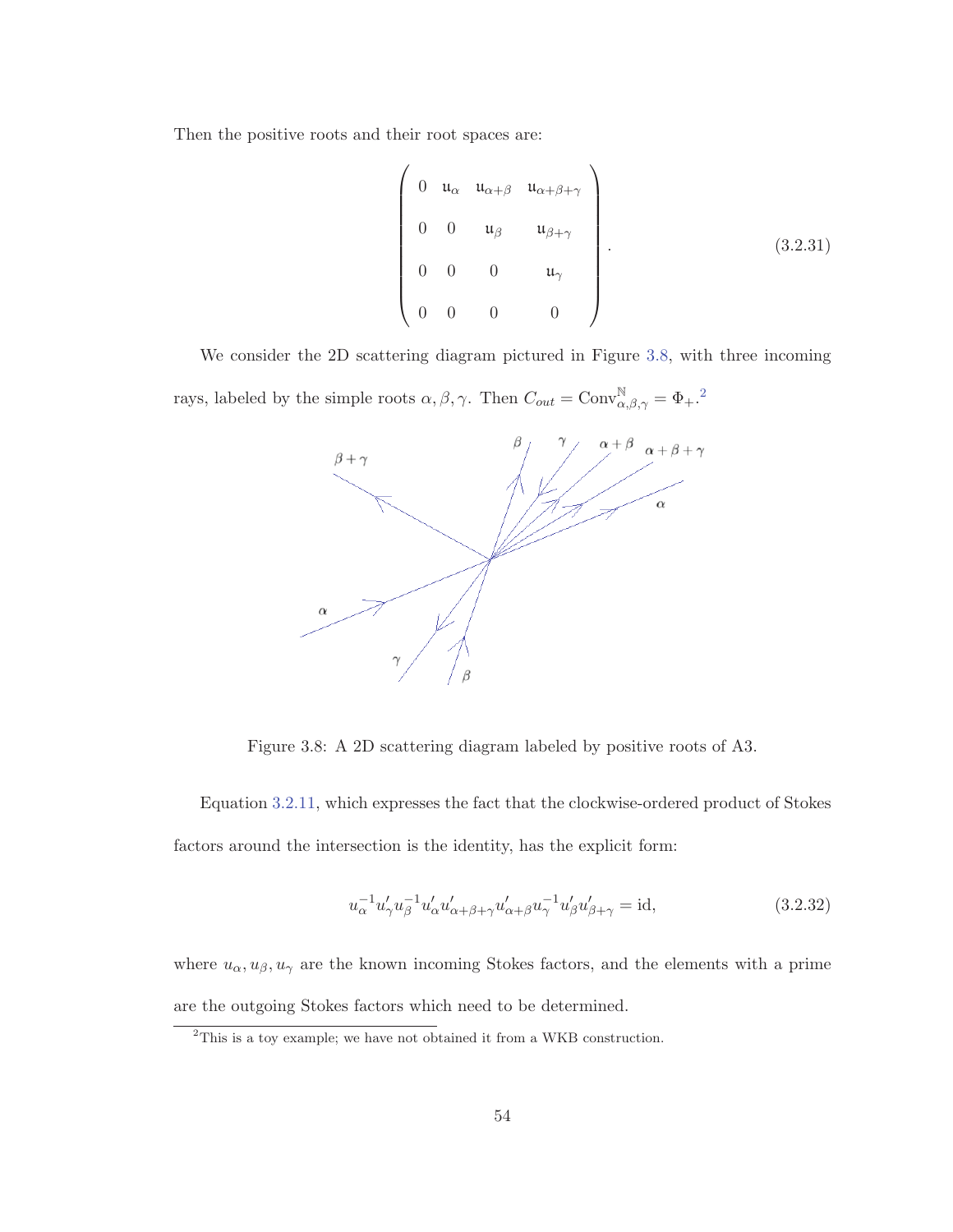

Figure 3.9: A cross-section of the cone  $\Phi_+$  in the root system A3.

Figure 3.9 shows a cross-section of the cone structure on  $C_{out}$ , with labels indicating 1dimensional faces. Let  $\Delta$  denote the 2D face spanned by  $\alpha$  and  $\beta$ . The image of equation 3.2.32 under the projection  $U_{C_{out}} \to U_{\Delta}$  is:

$$
u_{\alpha}^{-1}u_{\beta}^{-1}u'_{\alpha}u'_{\alpha+\beta}u'_{\beta} = id.
$$
\n(3.2.33)

Projecting further to the 1-dimensional face spanned by  $\alpha$ , we obtain  $u_{\alpha} = u'_{\alpha}$ . Analogously, we obtain  $u_{\beta} = u'_{\beta}$ . Plugging these back into 3.2.33 gives:

$$
u'_{\alpha+\beta} = u_{\alpha}^{-1} u_{\beta} u_{\alpha} u_{\beta}^{-1}.
$$
\n(3.2.34)

As a sanity check, we would like to have  $u'_{\alpha+\beta} \in U_{\alpha+\beta}$ . The RHS of equation 3.2.34 is in the kernel of both projections  $U_{\Delta} \to U_{\alpha}$  and  $U_{\Delta} \to U_{\beta}$ . The intersection of the two kernels is precisely  $U_{\alpha+\beta}$ .

The elements  $u'_\gamma$ ,  $u'_{\beta+\gamma}$  are determined analogously. Then  $u'_{\alpha+\beta+\gamma}$  is the only remaining unknown in 3.2.32, so it is uniquely determined:

$$
u'_{\alpha+\beta+\gamma} = u_{\alpha}^{-1} u_{\beta} u_{\gamma}^{-1} u_{\alpha} (u_{\beta}^{-1} u_{\gamma} u_{\beta} u_{\gamma}^{-1}) u_{\beta}^{-1} u_{\gamma} (u_{\beta} u_{\alpha}^{-1} u_{\beta}^{-1} u_{\alpha}).
$$
 (3.2.35)

Again, this element is in the intersection of the kernels of all face projections, which is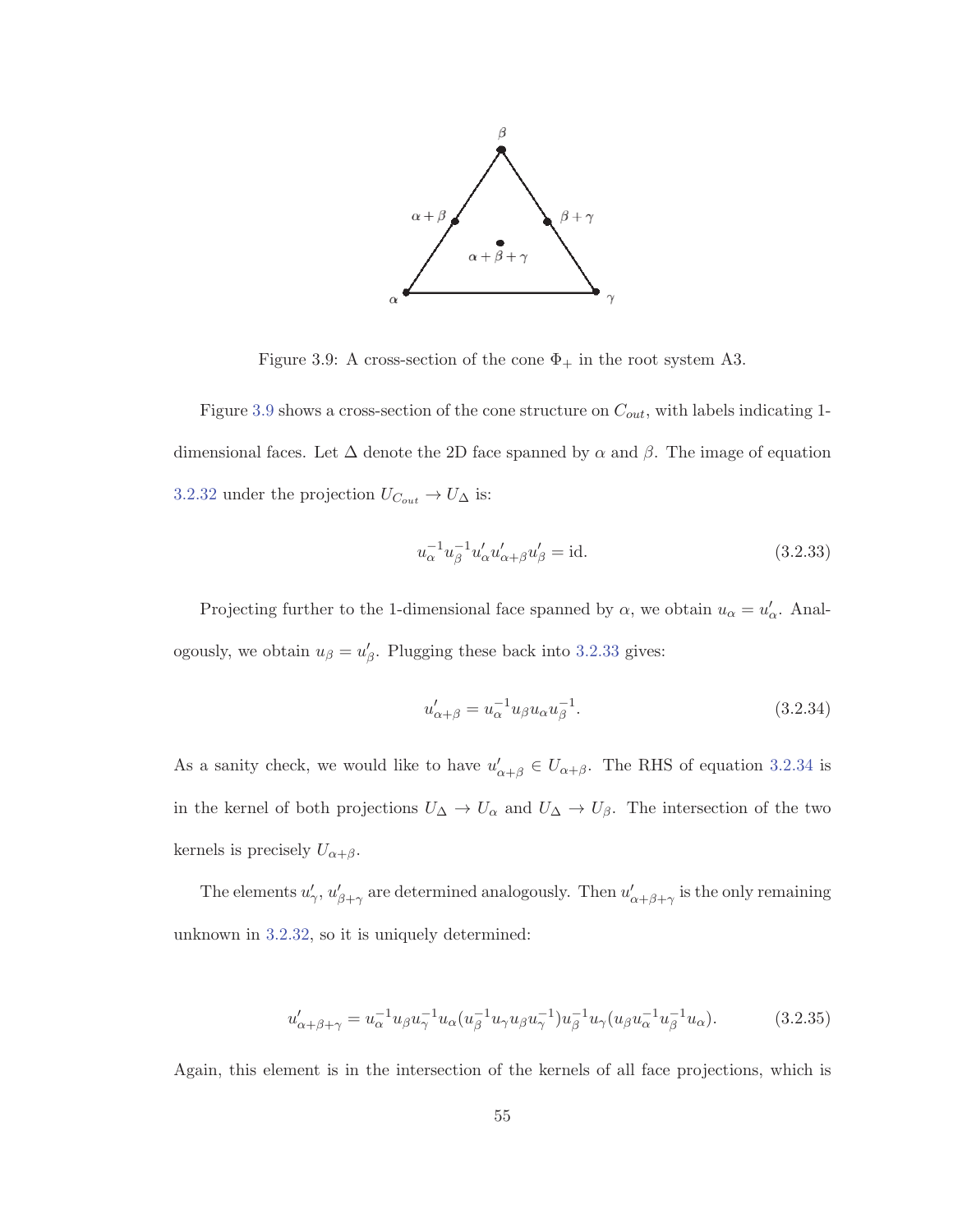$U_{\alpha+\beta+\gamma}$ .

Example 3.2.19 was made easy by the fact that, at every stage, there is at most a single root which doesn't lie on one of the faces. Clearly, we cannot expect this simplification in general: figures 3.3, 3.4 show that this fails for the root systems B2 and G2, respectively. In fact, it even fails for simply laced root systems beyond type A, as the following example shows.

Example 3.2.20. Consider the root system D4, with simple roots  $\{\alpha, \beta, \gamma, \delta\}$  as labeled on the Dynkin diagram in Figure 3.5. The positive roots, ordered by the dimension of the smallest-dimensional face they lie on, are:

1: 
$$
\alpha
$$
,  $\beta$ ,  $\delta$ ,  $\gamma$ ,  
\n2:  $\alpha + \beta$ ,  $\beta + \gamma$ ,  $\beta + \delta$ ,  
\n3:  $\alpha + \beta + \gamma$ ,  $\alpha + \beta + \delta$ ,  $\beta + \gamma + \delta$ ,  
\n4:  $\alpha + \beta + \gamma + \delta$ ,  $\alpha + 2\beta + \gamma + \delta$ .

There are two roots in the interior of the 4-dimensional cone.

The following result generalizes the strategy of Example 3.2.19 appropriately. For convenience, we introduce some notation for an ordered product of unipotent elements. Let  $\Delta$  be a face of  $C_{out}$  of arbitrary dimension. Then we define:

$$
u_{\Delta} := \prod_{\gamma \in (C_{in} \cap \Delta)} \prod_{(C_{out} \cap \Delta)} (u_{\gamma})^{\pm 1}
$$
\n(3.2.36)

as a product over all Stokes factors corresponding to roots  $\gamma \in \Delta$ , taken in clockwise order around the intersection, where the exponent is +1 for outgoing curves, and −1 for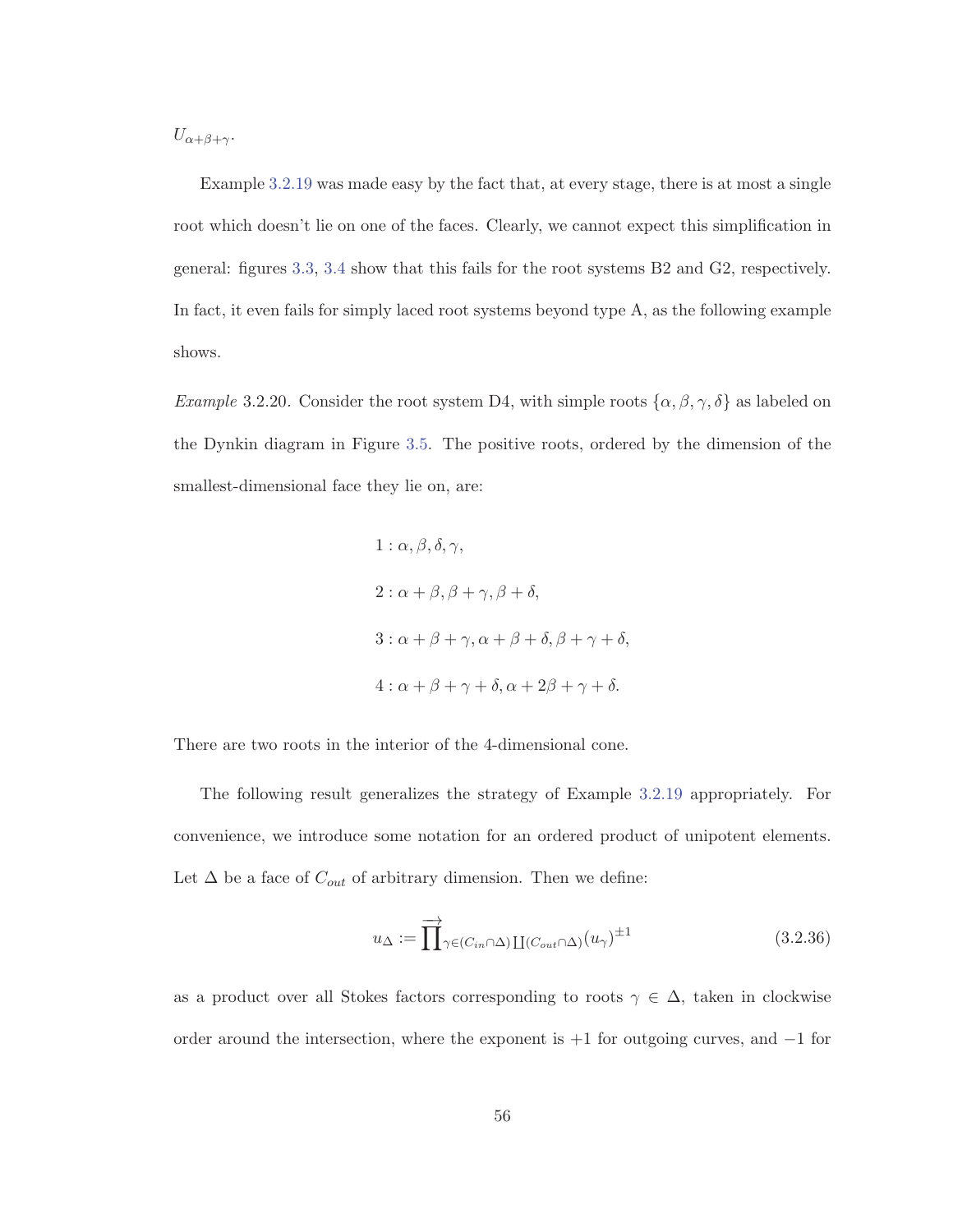incoming curves. Note that equation 3.2.11, expressing the constraint that a solution to a 2D scattering diagram must satisfy, can be rewritten as  $u_{C_{out}} = id$ .

**Theorem 3.2.21.** Every 2D scattering diagram has a unique solution. Concretely, this means that there is a unique morphism of schemes:

$$
\prod_{\gamma \in C_{in}} U_{\gamma} \longrightarrow \prod_{\gamma \in C_{out}} U_{\gamma}
$$

$$
(u_{\gamma})_{\gamma \in C_{in}} \longmapsto (u_{\gamma}')_{\gamma \in C_{out}}
$$

such that  $u_{C_{out}} = id$ , using the notation of equation 3.2.36. Moreover, for every input tuple  $(u_{\gamma})_{\gamma \in C_{in}}$ ,  $(u'_{\gamma})_{\gamma \in C_{out}}$  is the unique output tuple such that  $u_{C_{out}} = id$ .

*Proof.* The proof is by induction on the dimension of the faces  $\Delta$  of  $C_{out}$ , and can be found in [23].

#### **3.3 Explicit calculations for planar root systems**

In this section we list a few explicit calculations, which exemplify the results of Section 3.2 in the case of planar root systems. Recall that there are only four planar root systems; they are depicted in Figures 3.1-3.4.

**Lemma 3.3.1.** Choose a polarization of the planar root system, and let  $\alpha, \beta$  be the simple roots determined by the polarization. If their lengths differ, let  $\alpha$  be the shorter root. Then the restricted convex hull (see Definition 3.2.2) coincides with the convex hull, and is explicitly given by:

1. Conv<sub> $\alpha,\beta$ </sub> = { $\alpha,\beta$ } in the  $A_1 \times A_1$  case;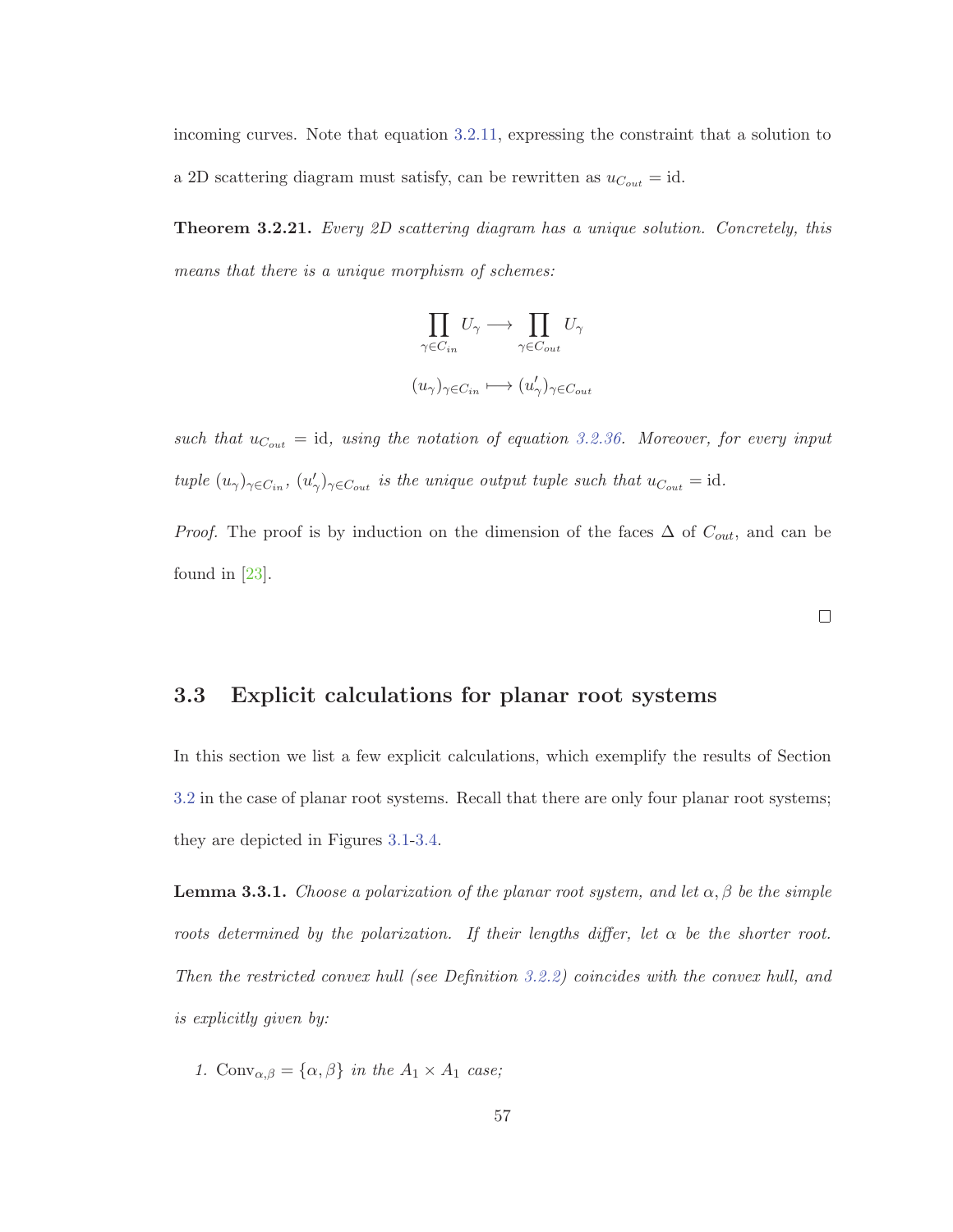- 2. Conv $\alpha, \beta = {\alpha, \alpha + \beta, \beta}$  in the  $A_2$  case;
- 3. Conv $\alpha, \beta = {\alpha, 2\alpha + \beta, \alpha + \beta, \beta}$  in the  $B_2$  case;
- 4. Conv<sub>α,β</sub> = { $\alpha$ , 3 $\alpha + \beta$ , 2 $\alpha + \beta$ , 3 $\alpha + 2\beta$ ,  $\alpha + \beta$ ,  $\beta$ } in the  $G_2$  case.

*Proof.* Obvious from Figures 3.1-3.4; our convention on  $\alpha$  and  $\beta$  agrees with the notation in the figures.  $\Box$ 

Consequently, when two Stokes curves labeled by  $\alpha$  and  $\beta$  intersect, the number of new Stokes curves produced is 0, 1, 2, 4, respectively.

**Lemma 3.3.2.** In the setting of Lemma 3.3.1, let two Stokes curves labeled by  $\alpha$  and  $\beta$ intersect, and consider the morphism of Corollary 3.2.17, which maps incoming Stokes factors to outgoing Stokes factors:

$$
U_{\alpha} \times U_{\beta} \longrightarrow \prod_{\gamma \in \text{Conv}_{\alpha,\beta}^{\mathbb{N}}} U_{\gamma}.
$$
 (3.3.1)

Then, letting  $x \in \mathfrak{u}_{\alpha}, y \in \mathfrak{u}_{\beta}$ , and using the short-hand notation:

$$
[x,y]^{[n]} := [x,[x,\ldots,[x,y]]],
$$

the morphism has the following explicit form.

1. In the  $A_1 \times A_1$  case:

$$
(e^x, e^y) \longmapsto (e^y, e^x). \tag{3.3.2}
$$

2. In the  $A_2$  case:

$$
(e^x, e^y) \longmapsto (e^y, \exp[x, y], e^x). \tag{3.3.3}
$$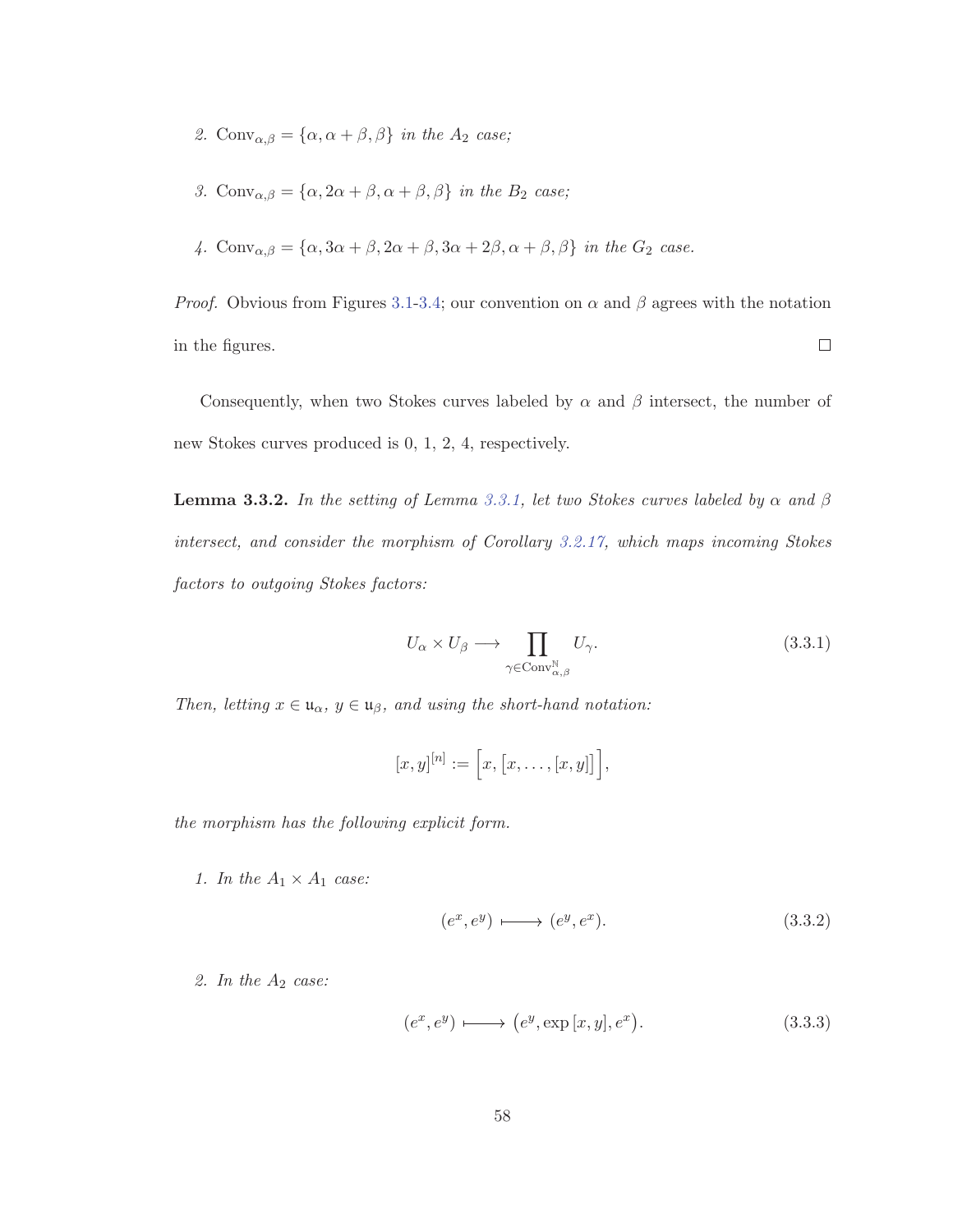3. In the  $B_2$  case:

$$
(e^x, e^y) \longmapsto \left(e^y, \exp\left[x, y\right], \exp\left(\frac{1}{2}[x, y]^{[2]}\right), e^x\right). \tag{3.3.4}
$$

 $4.$  In the  $G_2$  case:

$$
(e^x, e^y)
$$
\n
$$
\downarrow
$$
\n
$$
\left(e^y, \exp\left[x, y\right], \exp\left(\frac{1}{6}\left[ [x, y]^{[2]}, [x, y] \right]\right), \exp\left(\frac{1}{2} [x, y]^{[2]}\right), \exp\left(\frac{1}{6} [x, y]^{[3]}\right), e^x\right).
$$
\n
$$
(3.3.5)
$$

*Proof.* Using Lemma 3.1.1, and the explicit description of  $Conv_{\alpha,\beta}^{\mathbb{N}}$  from Lemma 3.3.1, it's clear that the given elements live in the correct one-parameter subgroups  $U_{\gamma}$ , for  $\gamma \in \text{Conv}^{\mathbb{N}}_{\alpha,\beta}$ . It suffices, then, to prove that:

$$
e^{x}e^{y} = e^{y}\exp\left[x,y\right]\exp\left(\frac{1}{6}\left[[x,y]^{[2]},[x,y]\right]\right)\exp\left(\frac{1}{2}[x,y]^{[2]}\right)\exp\left(\frac{1}{6}[x,y]^{[3]}\right)e^{x}, \quad (3.3.6)
$$

where we allow the possibility that some of the exponents are zero, in order to treat all four cases simultaneously.

Up to order 5 in  $x, y \in \mathfrak{g}$ , the Baker-Campbell-Hausdorff formula gives:

$$
\log(e^{x}e^{y}) = x + y + \frac{1}{2}[x, y] + \frac{1}{12} ([x, [x, y]] + [y, [y, x]]) - \frac{1}{24}[x, [y, [x, y]]] - \frac{1}{720} ([y, [y, [y, [y, x]]]] + [x, [x, [x, [x, y]]]] + \frac{1}{360} ([y, [x, [x, [x, y]]]] + [x, [y, [y, [y, x]]]] + \frac{1}{720} ([y, [x, [y, [x, y]]]] + [x, [y, [x, [y, x]]]] + \dots
$$
\n(3.3.7)

See, for example, Theorem 2 in II.6.6 of  $[6]$  for the general combinatorial formula, originally due to Dynkin.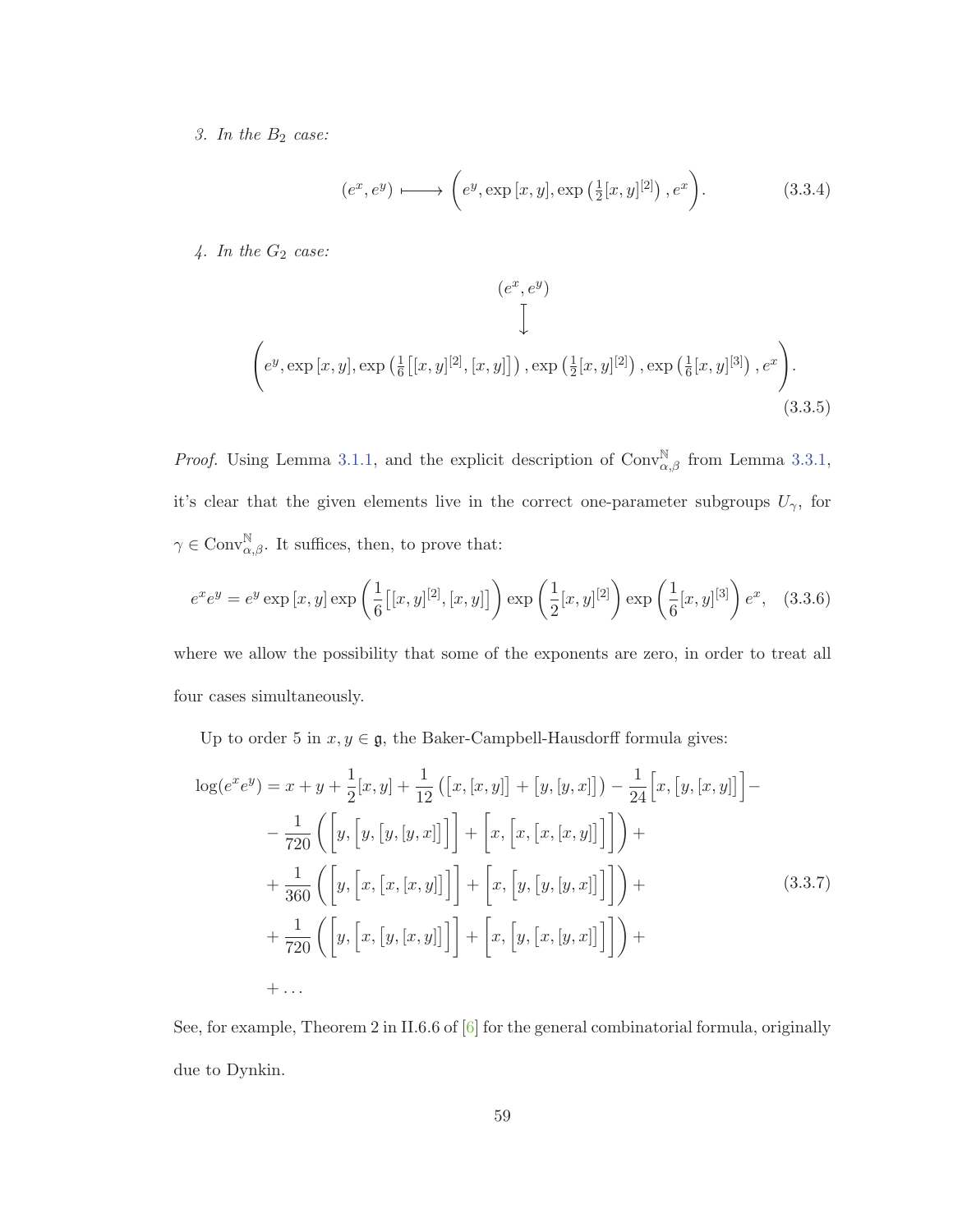Now let  $x \in \mathfrak{u}_{\alpha}, y \in \mathfrak{u}_{\beta}$ . Lemma 3.3.1 ensures that the only nonzero terms are:

$$
\log(e^x e^y) = x + y + \frac{1}{2}[x, y] + \frac{1}{12}[x, y]^{[2]} + \frac{1}{360}[[x, y]^{[2]}, [x, y]].
$$
 (3.3.8)

Similarly:

$$
\log\left(e^{y}\exp\left[x,y\right]\exp\left(\frac{1}{6}\left[[x,y]^{[2]},[x,y]\right]\right)\right) = y + [x,y] + \frac{1}{6}\left[[x,y]^{[2]},[x,y]\right],\qquad(3.3.9)
$$

$$
\log\left(\exp\left(\frac{1}{2}[x,y]^{[2]}\right)\exp\left(\frac{1}{6}[x,y]^{[3]}\right)e^{x}\right) = \frac{1}{2}[x,y]^{[2]} + \frac{1}{6}[x,y]^{[3]} + x + \frac{1}{4}\left[[x,y]^{[2]},x\right]
$$

$$
= x + \frac{1}{2}[x,y]^{[2]} - \frac{1}{12}[x,y]^{[3]}.
$$
(3.3.10)

Let  $z$ ,  $w$  denote the right-hand sides of 3.3.9 and 3.3.10, respectively. Then we need to prove that  $e^x e^y = e^z e^w$ . The nonzero iterated Lie brackets of  $z, w$  are:

$$
[z, w] = -[x, y] - [x, y]^{[2]} - \frac{7}{12} [[x, y]^{[2]}, [x, y]],
$$

$$
[z, w]^{[2]} = [[x, y]^{[2]}, [x, y]],
$$

$$
[w, z]^{[2]} = [x, y]^{[2]} + [x, y]^{[3]} + \frac{1}{2} [[x, y]^{[2]}, [x, y]],
$$

$$
[[w, z]^{[2]}, [w, z]] = [[x, y]^{[2]}, [x, y]].
$$

Then:

$$
\log(e^z e^w) = z + w + \frac{1}{2}[z, w] + \frac{1}{12}[z, w]^{[2]} + \frac{1}{12}[w, z]^{[2]} + \frac{1}{360}[[w, z]^{[2]}, [w, z]]
$$
  
=  $x + y + \frac{1}{2}[x, y] + \frac{1}{12}[x, y]^{[2]} + \frac{1}{360}[[x, y]^{[2]}, [x, y]].$ 

This agrees with  $log(e^xe^y)$ , as computed in 3.3.8.

Consider an intersection of  $k$  curves, labeled by a maximal planar, convex, set of roots, as in Figure 3.10.

 $\Box$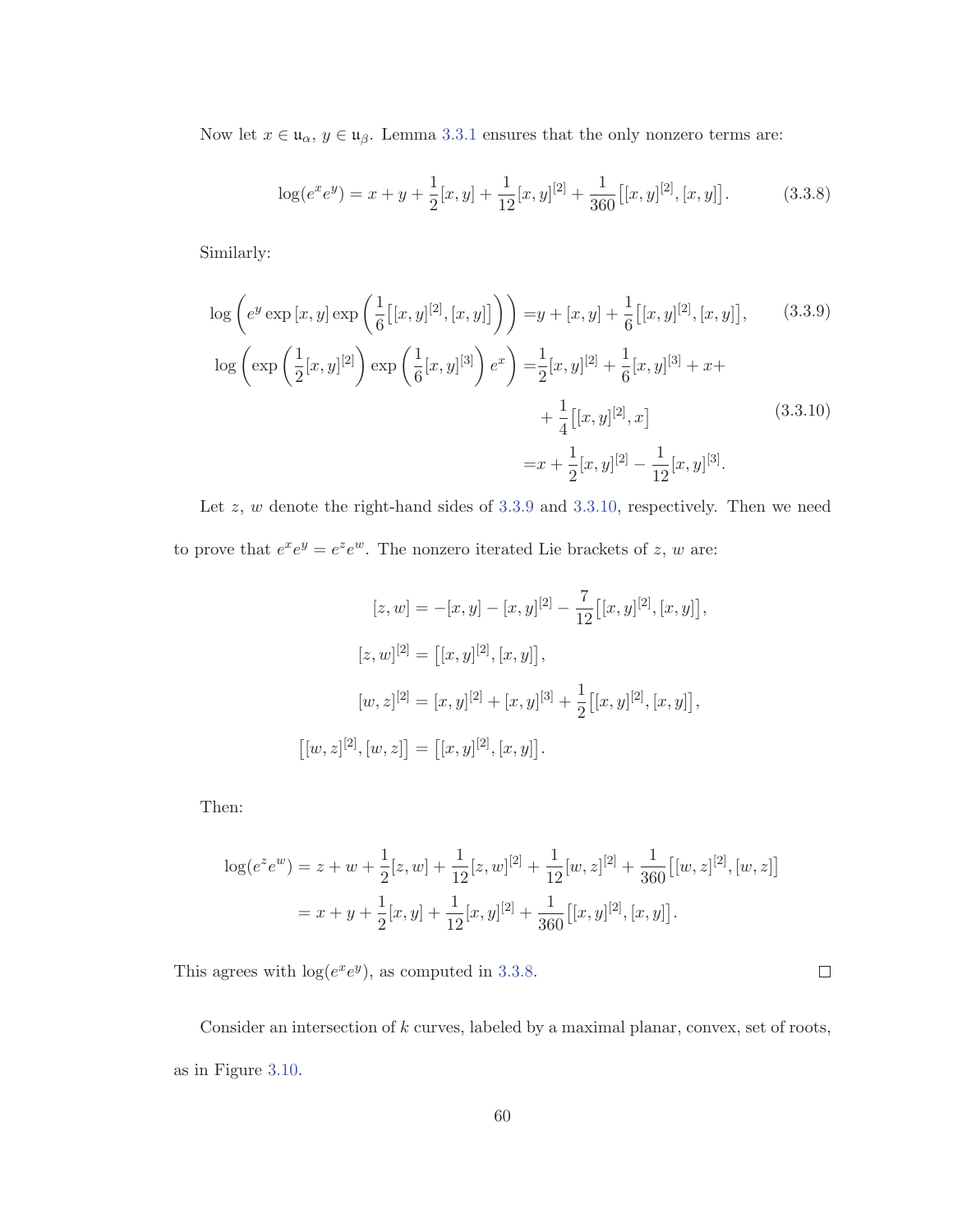

Figure 3.10: Intersection corresponding to maximal planar, convex set of roots.

Let  $\gamma_1,\ldots,\gamma_k$  denote the order on  $\mathrm{Conv}_{\alpha,\beta}^{\mathbb{N}}$  induced by the order of the incoming Stokes curves. Then the outgoing curves have the reverse order. So, in this case, Corollary 3.2.17 gives a morphism which commutes with the multiplication maps:

$$
U_{\gamma_1} \times \cdots \times U_{\gamma_k} \longrightarrow U_{\text{Conv}_{\alpha,\beta}^{\mathbb{N}}}
$$
  
reverse  

$$
U_{\gamma_k} \times \cdots \times U_{\gamma_1}
$$
 (3.3.11)

We now explain how to obtain explicit formulas for the morphism reverse, by repeated application of Lemma 3.3.2.

We use the fact that, in the planar case we are dealing with, the order on outgoing Stokes curves is convex. This means that, if there are three outgoing curves labeled by  $\gamma$ ,  $\delta$ ,  $\gamma + \delta$ , then the one labeled by  $\gamma + \delta$  lies within the sector bounded by the curves labeled by  $\gamma$  and  $\delta$ . (See Lemma 4.1.17.) There are only two total orders on  $\text{Conv}_{\alpha,\beta}^{\mathbb{N}}$ satisfying this convexity property: they are  $\{\gamma_1,\ldots,\gamma_k\}$  and its reverse  $\{\gamma_k,\ldots,\gamma_1\}$ , both considered in diagram 3.3.11. Since the order on  $\text{Conv}_{\alpha,\beta}^{\mathbb{N}}$  used on the RHS of Lemma 3.3.2 is convex, it must coincide with one of these two. We assume that it is  $\{\gamma_k, \ldots, \gamma_1\};$ otherwise, we would describe reverse−<sup>1</sup> instead.

We build the morphism reverse as a composition of "twisted transpositions" and "con-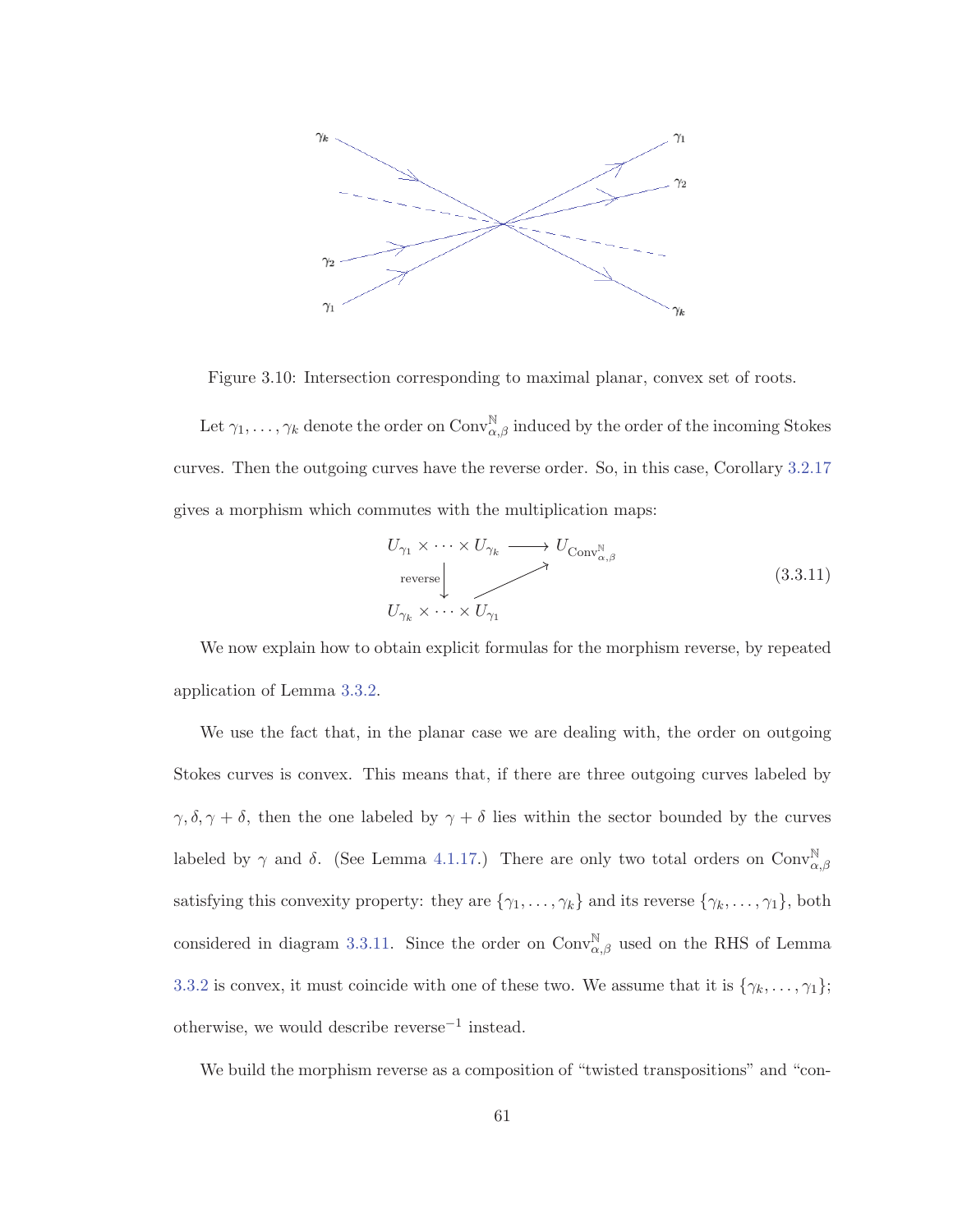tractions", as defined below.

We define a **twisted transposition** to be an application of Lemma 3.3.2: we replace an element of a product of two neighboring factors,  $U_{\gamma_i} \times U_{\gamma_j}$  such that  $i < j$ , with the tuple provided by the RHS of Lemma 3.3.2. The requirement that  $i < j$  ensures that the resulting tuple is ordered correctly.

We define a **contraction** to be a multiplication map:

$$
U_{\gamma_i} \times U_{\gamma_i} \to U_{\gamma_i}.\tag{3.3.12}
$$

It is clear that, using finitely many twisted transpositions and contractions, we obtain a morphism which commutes with the multiplication maps as in diagram 3.3.11. This must agree with reverse, due to the uniqueness statement in Corollary 3.2.17.

Example 3.3.3 (Cecotti–Vafa Wall Crossing Formula). Consider a Lie algebra g of ADE type. The restriction of the root system to the plane spanned by  $\alpha$  and  $\beta$  is a root system of type  $A_1 \times A_1$  or  $A_2$ . In the first case,  $k = 2$ , and we have reverse $(e^{X_{\alpha}}, e^{X_{\beta}}) = (e^{X_{\beta}}, e^{X_{\alpha}})$ , an honest transposition. In the second case,  $k = 3$  and the commutativity of the diagram 3.3.11 is expressed by:

$$
\exp(X_{\alpha})\exp(X_{\alpha+\beta})\exp(X_{\beta}) = \exp(X_{\beta})\exp(X_{\alpha+\beta} + [X_{\alpha}, X_{\beta}])\exp(X_{\alpha}).
$$
 (3.3.13)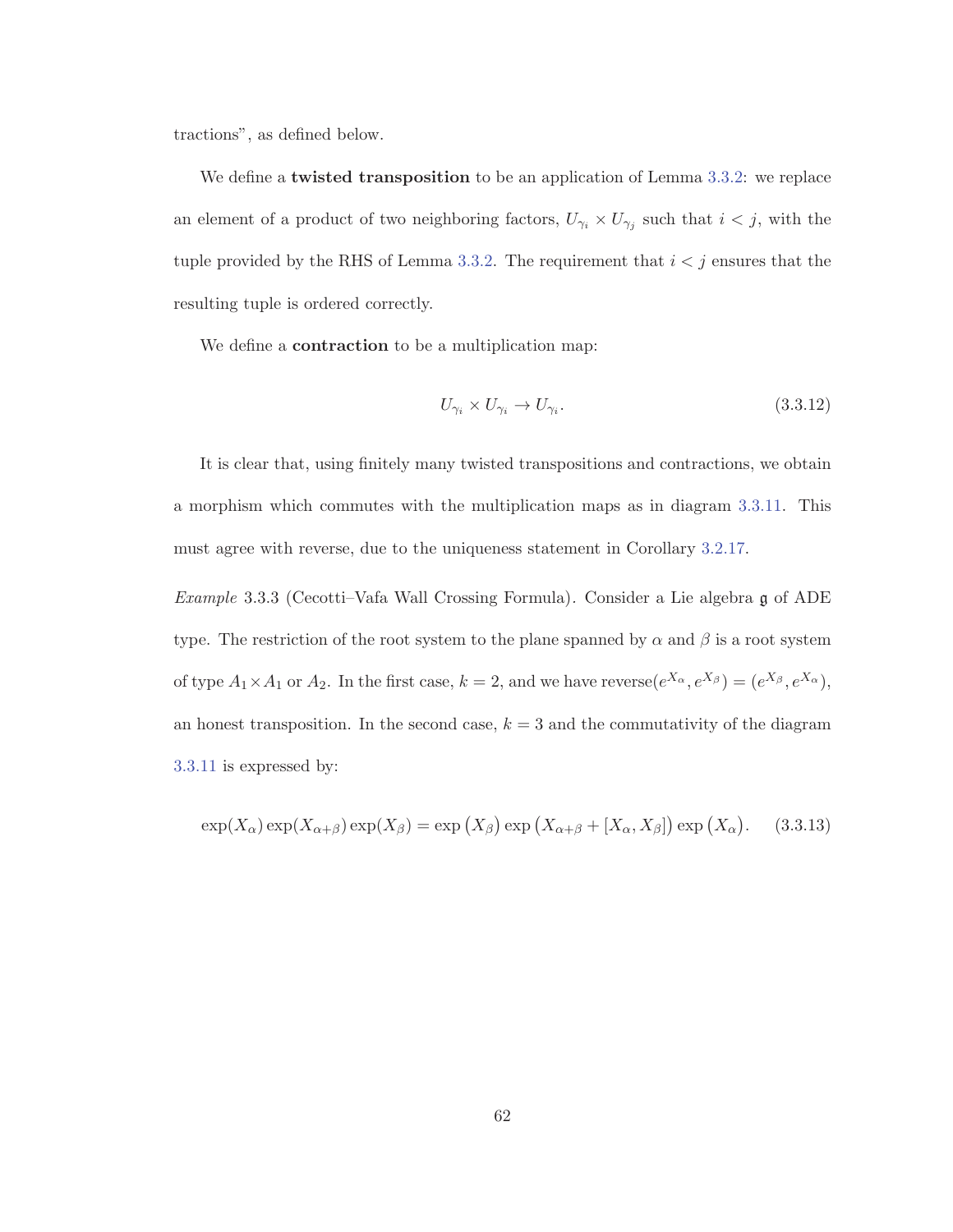Example 3.3.4. In the B2 case,  $k = 4$  and we have:

$$
\exp(X_{\alpha}) \exp(X_{2\alpha+\beta}) \exp(X_{\alpha+\beta}) \exp(X_{\beta}) =
$$
\n
$$
= \exp(X_{\beta}) \times
$$
\n
$$
\exp(X_{\alpha+\beta} + [X_{\alpha}, X_{\beta}]) \times
$$
\n
$$
\exp\left(X_{2\alpha+\beta} + [X_{\alpha}, X_{\alpha+\beta}] + \frac{1}{2} [X_{\alpha}, X_{\beta}]^{[2]}\right) \times
$$
\n
$$
\exp(X_{\alpha}).
$$
\n(3.3.14)

Example 3.3.5. In the G2 case,  $k = 6$  and we have:

$$
\exp(X_{\alpha}) \exp(X_{3\alpha+\beta}) \exp(X_{2\alpha+\beta}) \exp(X_{3\alpha+2\beta}) \exp(X_{\alpha+\beta}) \exp(X_{\beta}) =
$$
\n
$$
= \exp(X_{\beta}) \cdot
$$
\n
$$
\exp(X_{\alpha+\beta} + [X_{\alpha}, X_{\beta}]) \times
$$
\n
$$
\exp\left(X_{3\alpha+2\beta} + [X_{3\alpha+\beta}, X_{\beta}] + [X_{2\alpha+\beta}, X_{\alpha+\beta}] + \frac{1}{2}[[X_{\alpha}, X_{\beta}]^{[2]}, X_{\alpha+\beta}] + \frac{1}{6}[[X_{\alpha}, X_{\beta}], [X_{\alpha}, X_{\beta}]^{[2]}]\right) \times
$$
\n
$$
\exp\left(X_{2\alpha+\beta} + [X_{\alpha}, X_{\alpha+\beta}] + \frac{1}{2}[X_{\alpha}, X_{\beta}]^{[2]}\right) \times
$$
\n
$$
\exp\left(X_{3\alpha+\beta} + [X_{\alpha}, X_{2\alpha+\beta}] + \frac{1}{6}[X_{\alpha}, X_{\beta}]^{[3]}\right) \times
$$
\n
$$
\exp(X_{\alpha}) \cdot
$$
\n
$$
\exp(X_{\alpha}) \cdot
$$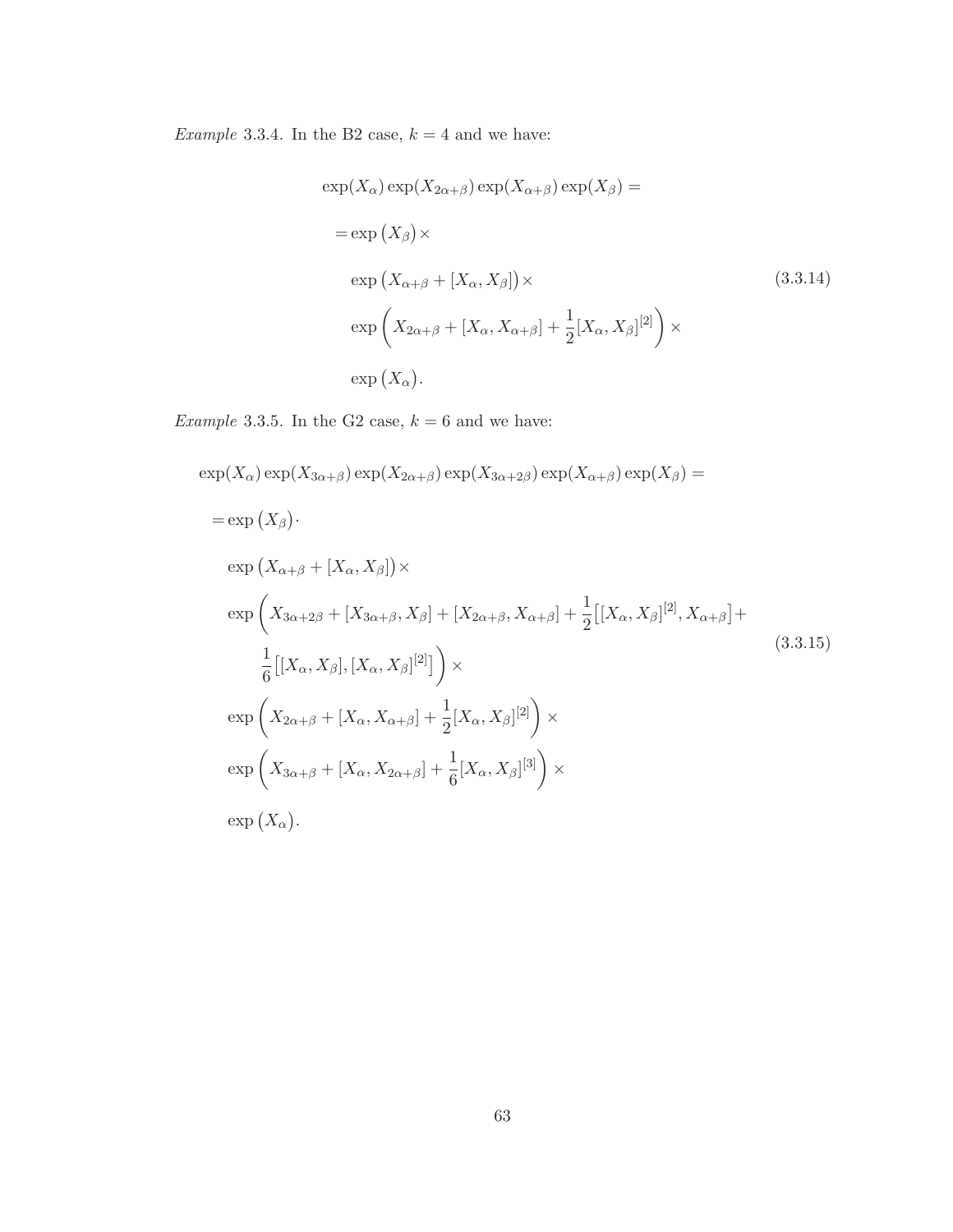## **Chapter 4**

# **Cameral and spectral networks**

Throughout this chapter and the next, we fix a compact Riemann surface  $X$  and a reduced, effective non-zero divisor D. Let  $\mathcal L$  denote the line bundle  $K_X(D)$ .

Recall that  $\mathcal{B}^{\diamond}(X, G, \mathcal{L})$  is the set of all b such that all ramification points of the cameral cover  $\pi$  :  $\tilde{X}_b \to X$  have order 2. Equivalently, due to Proposition 2.3.6,  $\tilde{X}_b$  is smooth. We denote by  $P \subset X$  the branch points, and by  $R \subset \tilde{X}_b$  the ramification points of the map  $\pi$ .

### **4.1 The WKB construction**

**Definition 4.1.1.** Let  $b \in \mathcal{B}^{\diamond}(X, G, K_X(D))$ . For any  $d \in D$ , we can write a series expansion of  $b$  in a local coordinate  $x$  around  $d$ :

$$
b(x) = \left(\sum_{i=-1}^{\infty} a_i x^i\right) dx, \quad a_i \in \mathfrak{t}/W. \tag{4.1.1}
$$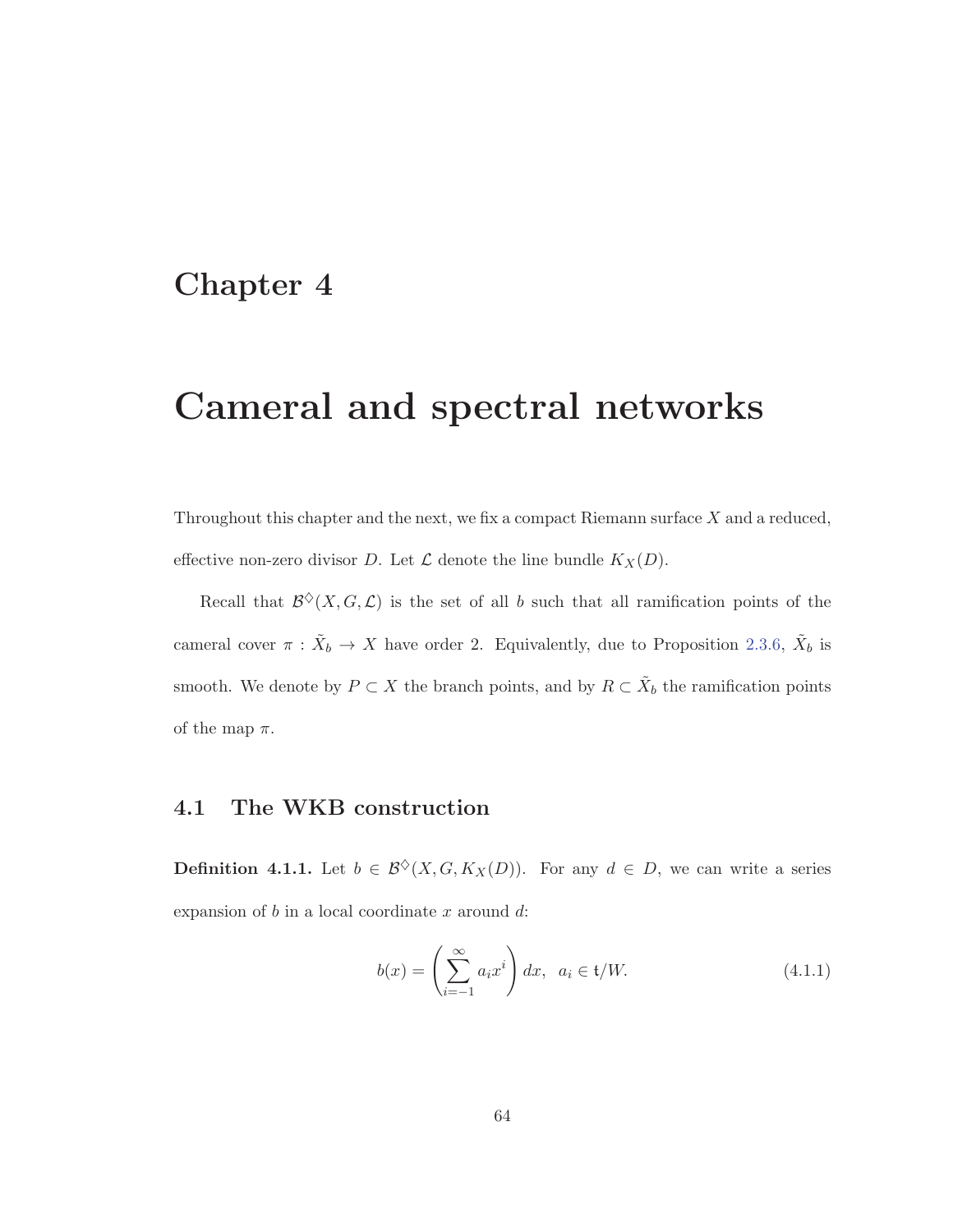We call any lift  $\tilde{a}_{-1} \in \mathfrak{t}$  of  $a_{-1}$  a **residue** of b at  $d$ .<sup>1</sup>

We say that b **satisfies condition R** if for all  $d \in D$ , any residue of b at d lies in the complement of the root hyperplanes:

$$
\tilde{a}_{-1} \in \mathfrak{t} \setminus \bigcup_{\alpha \in \Phi} H_{\alpha}.\tag{4.1.2}
$$

(This condition is W-invariant, so if one residue satisfies it, then all of them do.)

We denote by  $\mathcal{B}_{R}^{\lozenge}(X, G, K_X(D)) \subset \mathcal{B}^{\lozenge}(X, G, K_X(D))$  the subset of points b which satisfy condition R. It is a Zariski open set; its complement has complex codimension 1.

Remark 4.1.2. Recall the pullback diagram that defines a cameral cover:

$$
\tilde{X}_b \xrightarrow{\tilde{b}} \mathfrak{t}_{K_X(D)} \n\downarrow^{\pi} \qquad \qquad \downarrow^{\pi} \nX \xrightarrow{b} \mathfrak{t}_{K_X(D)}/W.
$$
\n(4.1.3)

The ramification points of the cover  $\pi$  are precisely the points  $\tilde{b}^{-1}(\cup_{\alpha\in\Phi} H_{\alpha}\times_{\mathbb{C}^{\times}} K_X(D)).$ Therefore, condition R says that  $\pi$  is unramified at D.

**Proposition 4.1.3.** Let  $b \in \mathcal{B}_{R}^{\Diamond}(X, G, \mathcal{L})$ , and let  $\pi : \tilde{X}_{b} \to X$  be the associated smooth cameral cover. For each  $\alpha \in \Phi$ , let  $\tilde{X}_{b,\alpha} := \tilde{X}_{b}/\langle s_{\alpha} \rangle$ , and consider the decomposition:

$$
\tilde{X}_b \xrightarrow{\pi} \tilde{X}_{b,\alpha} \xrightarrow{p_{\alpha}} X. \tag{4.1.4}
$$

Then b determines a meromorphic quadratic differential on  $\tilde{X}_{b,\alpha}$ , with simple zeros at the branch points of  $\pi_{\alpha}$ , and double poles at preimages of D.

<sup>&</sup>lt;sup>1</sup>Residues do not depend on the local coordinate x, because they can be obtained from a contour integral of  $\tilde{b}(z)$  around a preimage of d in  $\tilde{X}_b$ .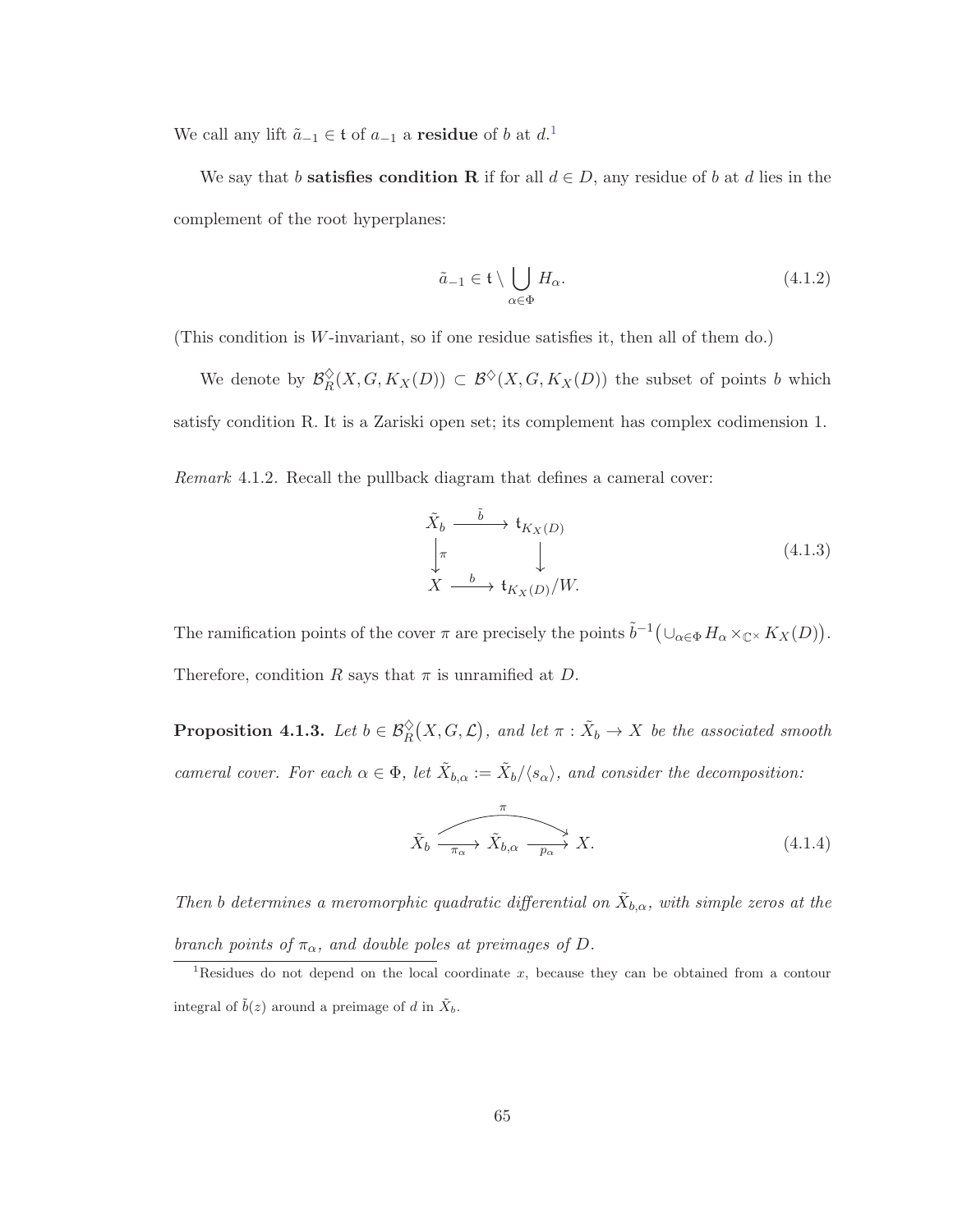Proof. We have the following commutative diagram, in which the horizontal arrows in the middle column are pullbacks of differential forms; all squares are fiber products.

$$
\tilde{X}_{b} \longrightarrow t_{\pi^{*}K_{X}(D)} \longrightarrow t_{\pi^{*}(K_{\tilde{X}_{b,\alpha}}(p_{\alpha}^{*}D))} \longrightarrow \pi_{\alpha}^{*}(K_{\tilde{X}_{b,\alpha}}(p_{\alpha}^{*}D))
$$
\n
$$
\pi_{\alpha} \downarrow \qquad \qquad \downarrow \qquad \qquad \downarrow \qquad \qquad \downarrow \qquad \qquad \downarrow
$$
\n
$$
\tilde{X}_{b,\alpha} \longrightarrow t_{p_{\alpha}^{*}K_{X}(D)}/\langle s_{\alpha} \rangle \longrightarrow t_{K_{\tilde{X}_{b,\alpha}}(p_{\alpha}^{*}D)}/\langle s_{\alpha} \rangle \longrightarrow K_{\tilde{X}_{b,\alpha}}(p_{\alpha}^{*}D)/\mathbb{Z}_{2} \qquad (4.1.5)
$$
\n
$$
\pi_{\alpha} \downarrow \qquad \qquad \downarrow \qquad \qquad \downarrow
$$
\n
$$
X \longrightarrow t_{K_{X}(D)}/W
$$

The composition of the middle horizontal arrows is an element of:

$$
\Gamma\big(\tilde{X}_{b,\alpha}, K_{\tilde{X}_{b,\alpha}}(p^*_{\alpha}D)/\mathbb{Z}_2\big) \cong \Gamma\big(\tilde{X}_{b,\alpha}, (K_{\tilde{X}_{b,\alpha}}(p^*_{\alpha}D))^{\otimes 2}\big).
$$
\n(4.1.6)

This is the desired quadratic differential. The branch points of  $\pi_{\alpha}$  are  $b_{\alpha}^{-1}(H_{\alpha} \times_{\mathbb{C}^*} K_X(D)),$ which coincide with the zeros of the quadratic differential. Since we started with  $b \in$  $\mathcal{B}_{R}^{\diamond}(X, G, K_X(D)), b_{\alpha}(\tilde{X}_{b,\alpha})$  intersects  $H_{\alpha} \times_{\mathbb{C}^*} K_X(D)$  transversely, so all the zeros are  $\Box$ simple.

**Definition 4.1.4.** For each  $\alpha \in \Phi$ , we denote by:

$$
\omega_{b,\alpha} \in \Gamma\left(\tilde{X}_{b,\alpha}, (K_{\tilde{X}_{b,\alpha}}(p^*_{\alpha}D))^{\otimes 2}\right) \tag{4.1.7}
$$

the quadratic differential obtained in Proposition 4.1.3. We denote by:

$$
\chi_{b,\alpha} \in \Gamma\big(\tilde{X}_b, K_{\tilde{X}_{b,\alpha}}(p_\alpha^* D)\big) \tag{4.1.8}
$$

the linear differential on  $\tilde{X}_b$  obtained from composing the top horizontal arrows in diagram 4.1.5. It is immediate from the diagram that:

$$
\chi_{b,\alpha} \otimes \chi_{b,\alpha} = \pi_{\alpha}^* \omega_{b,\alpha}.
$$
\n(4.1.9)

Moreover, due to Condition R (Definition 4.1.1),  $\omega_{b,\alpha}$  has a pole of order 2 at each  $d \in D$ .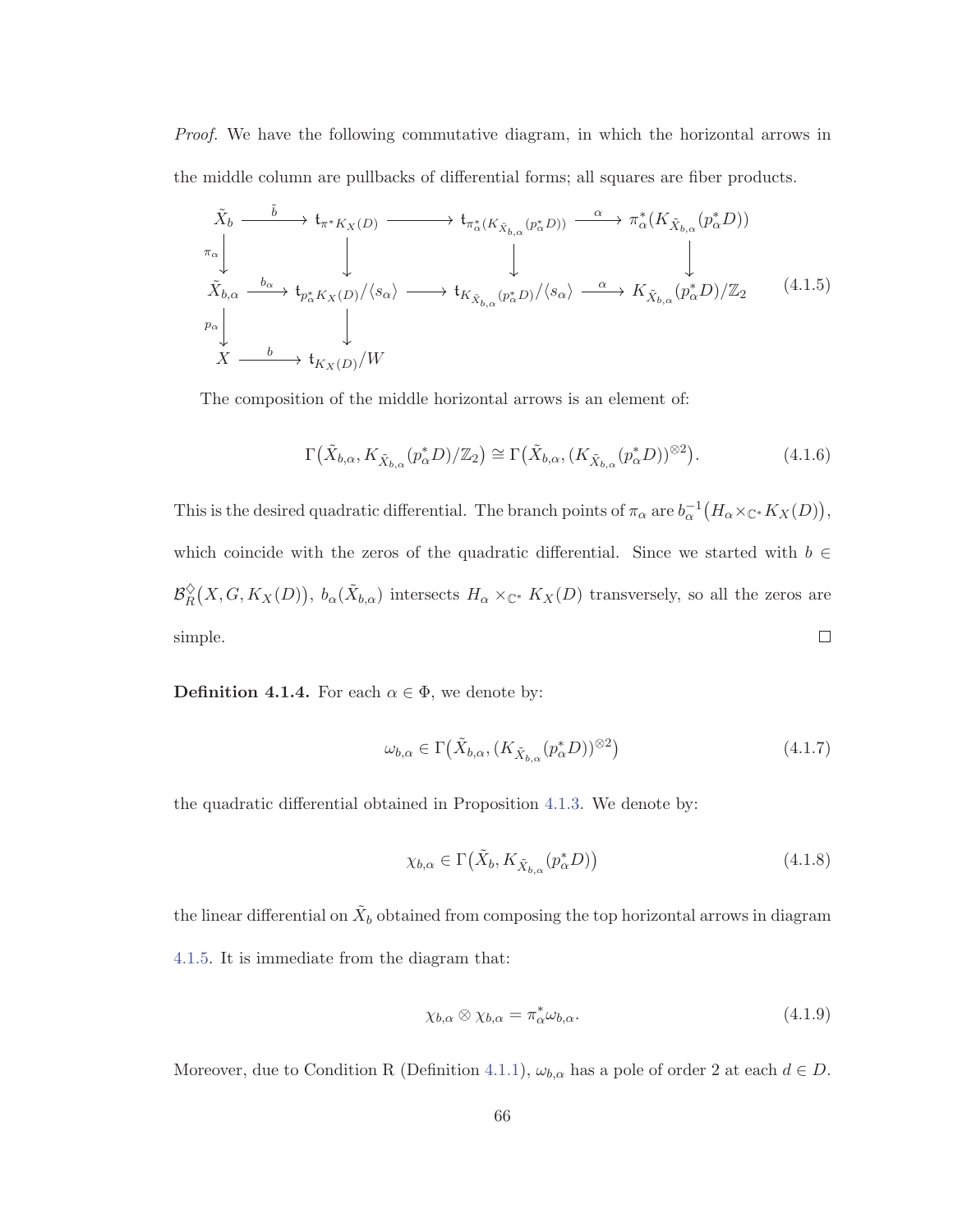**Definition 4.1.5.** Each  $\chi_{b,\alpha}$  determines an oriented foliation on  $\tilde{X}_b$ , by curves  $\gamma : \mathbb{R} \to \tilde{X}_b$ satisfying:

$$
\int_{t_0}^{t_1} \chi_{b,\alpha}(\gamma(s)) \in \mathbb{R}_+.
$$
\n(4.1.10)

The **oriented trajectories** of  $\chi_{b,\alpha}$  are the maximal leaves of this foliation.

In Section 1.2, we already gave a teaser of how spectral networks arise from the interaction between these oriented trajectories for different  $\alpha \in \Phi$ . Below we make this precise. This is a generalization to arbitrary reductive  $G$  of the construction of WKB spectral networks in [16] (for  $SL(n)$ ,  $GL(n)$ ), [27] (type ADE), and of the Stokes graphs in the literature on exact WKB analysis, e.g. [4, 1, 24, 22, 36] (these correspond to networks for  $SL(n)$ , and  $GL(n)$ .

**Definition 4.1.6.** From the data determined by  $b \in \mathcal{B}_R^{\lozenge}(X, G, K_X(D))$ , we make the **WKB construction**  $\tilde{\mathcal{W}}_b$ , which consists of oriented curve segments on  $\tilde{X}_b$  called **Stokes curves**, each labeled by an element of Φ. The curves are constructed algorithmically as follows.

- A primary Stokes curve is a critical oriented trajectory of one of the  $\chi_{b,\alpha}$ ; its label is  $\alpha$ . (We will prove in Lemma 4.1.15 that there are six primary Stokes curves starting from each ramification point.)
- Let  $x \in \tilde{X}_b$  be any isolated intersection point of Stokes curves labeled by distinct roots in some subset  $C_{in} \subset \Phi$ . For each  $\gamma \in Conv^{\mathbb{N}}_{C_{in}}$ , a secondary Stokes curve  $\ell_{\gamma}$ starts at  $x$ ; it is the unique leaf outgoing from  $x$  of the oriented foliation determined by  $\chi_{b,\gamma}$ . See Figure 4.1.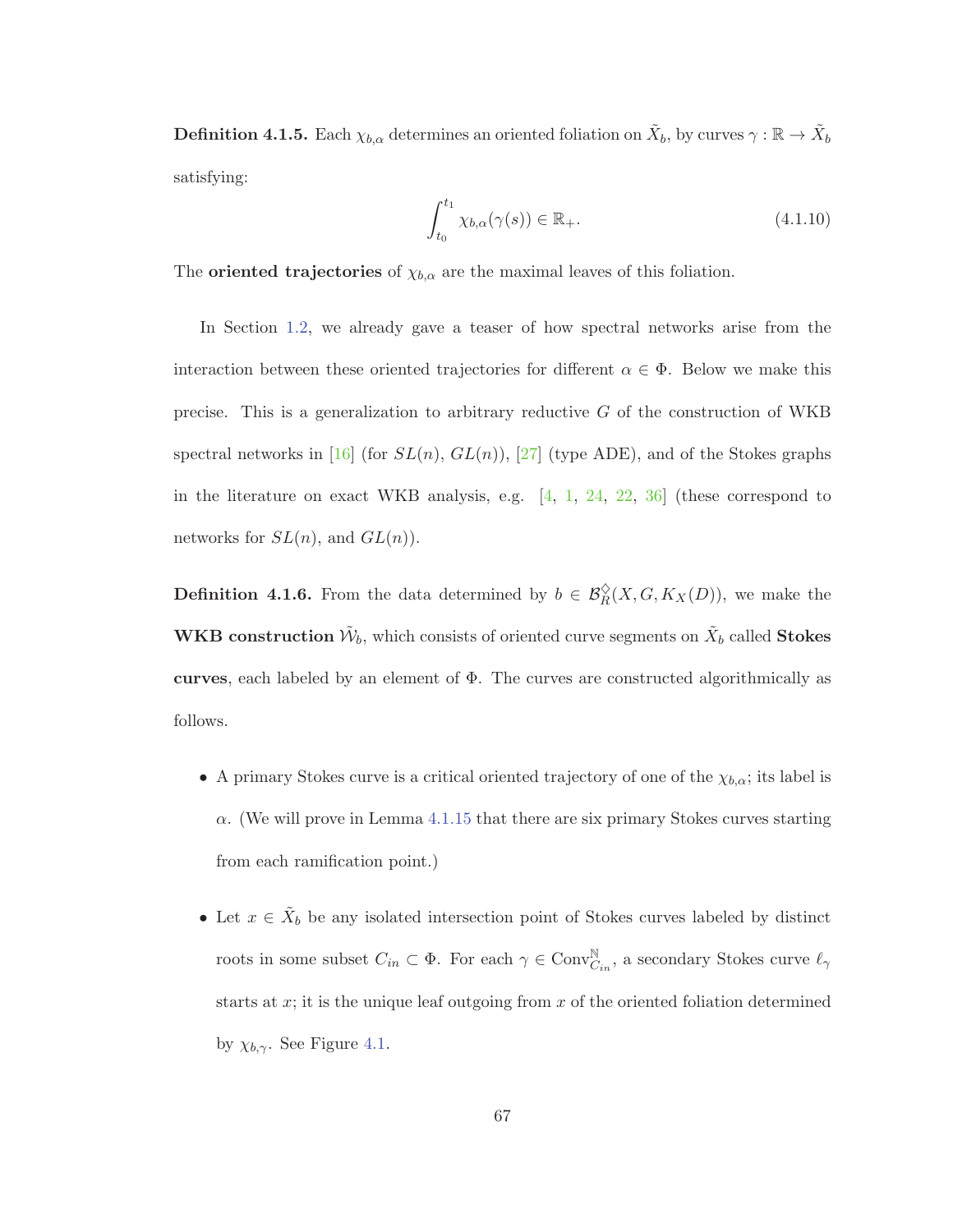

Figure 4.1: Stokes curves (solid) are segments of certain oriented trajectories (transparent). When Stokes curves labeled by  $\alpha$  (blue) and  $\beta$  (yellow) intersect, oriented trajectories of  $\chi_{b,\gamma_1}$ ,  $\chi_{b,\gamma_2}$ , for  $\gamma_1, \gamma_2 \in \text{Conv}_{\{\alpha,\beta\}}^{\mathbb{N}}$ , are activated at the intersection point, and become Stokes curves labeled by  $\gamma_1$ ,  $\gamma_2$  (green, khaki, respectively).

• Secondary Stokes curves are recursively created every time two or more of the existing Stokes curves intersect.

Define the **joints** of  $\tilde{\mathcal{W}}_b$  to be the intersection points of Stokes curves; we denote by J the set of joints.

Think of  $\tilde{\mathcal{W}}_b$  as a directed graph, with vertex set  $R \cup J$ , and a directed edge for each connected component of  $\tilde{\mathcal{W}}_b \setminus \{R \cup J\}$ . We say that  $\tilde{\mathcal{W}}_b$  is **admissible** if:

- no point in  $\tilde{X}_b \setminus \pi^{-1}(D)$  is an accumulation point of the set  $J$ ;
- $R \cap J = \emptyset$ , i.e. Stokes curves do not run into ramification points;
- the directed graph corresponding to  $\tilde{\mathcal{W}}_b$  is acyclic;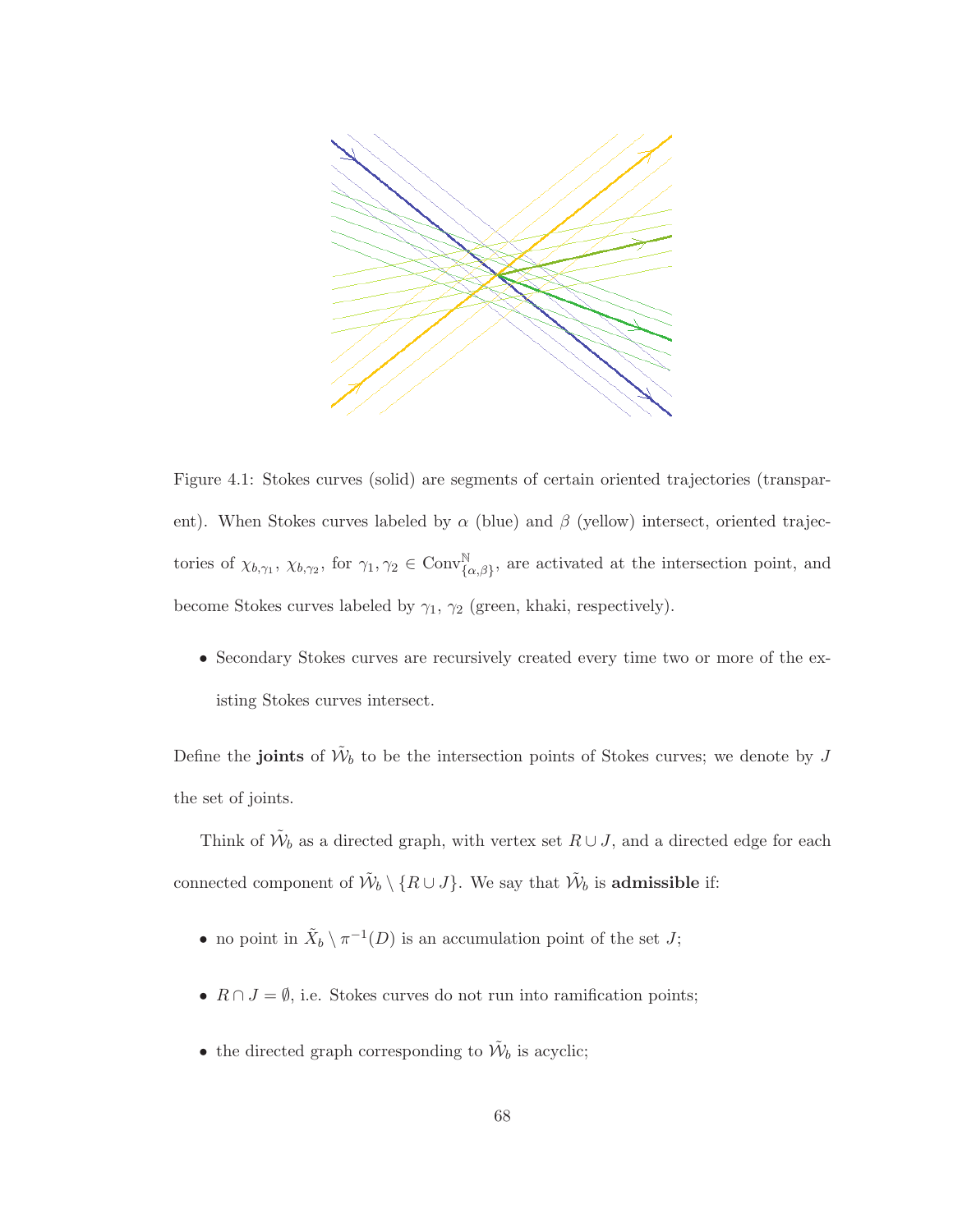• for every joint, the set  $C_{in} \subset \Phi$  of labels of the incoming Stokes curves is convex, in the sense of Definition 3.2.1. (Since  $C_{out} = \text{Conv}_{C_{in}}^{\mathbb{N}}$ , convexity of  $C_{in}$  implies convexity of  $C_{out}$ .)

Remark 4.1.7. Any directed acyclic graph admits a total order on its vertices, such that for every edge starting at v and ending at  $w, v < w$ . This is an elementary result in the field of graph theory, where this order is called a **topological order**. Since we required admissible WKB constructions to be acyclic, we can make inductive arguments on the topologically ordered set of vertices.

Example 4.1.8. We give some examples of inadmissible WKB constructions, and spell out why we want to exclude them. The reason has to do with our algorithm for associating Stokes factors to Stokes curves, in the non-abelianization construction of Chapter 5.

Figure 4.2 depicts what is called a saddle trajectory in the literature on quadratic differentials; two critical trajectories with opposite orientations overlap. (Readers may be more familiar with the depiction in Figure 4.3, which is obtained by pushing forward the WKB construction via  $\pi : \tilde{X}_b \to X$ .) This is not admissible due to the  $R \cap J = \emptyset$ condition. Stokes factors associated to the primary Stokes curves starting at  $r \in R$  will eventually be used to cancel out the monodromy of local systems around the branch point  $\pi(r)$ , as demonstrated in Example 1.1.1. If we allowed Stokes curves to run into r, we would introduce new factors in equations such as 1.1.10. Dealing with these extra factors requires, at the very least, generalizations of our results on Stokes factors in Section 3.2.

Figure 4.4 shows an oriented cycle: a Stokes curve is about to enter a joint at which one of its ancestors was created. The methods of Section 3.2 allow us to assign Stokes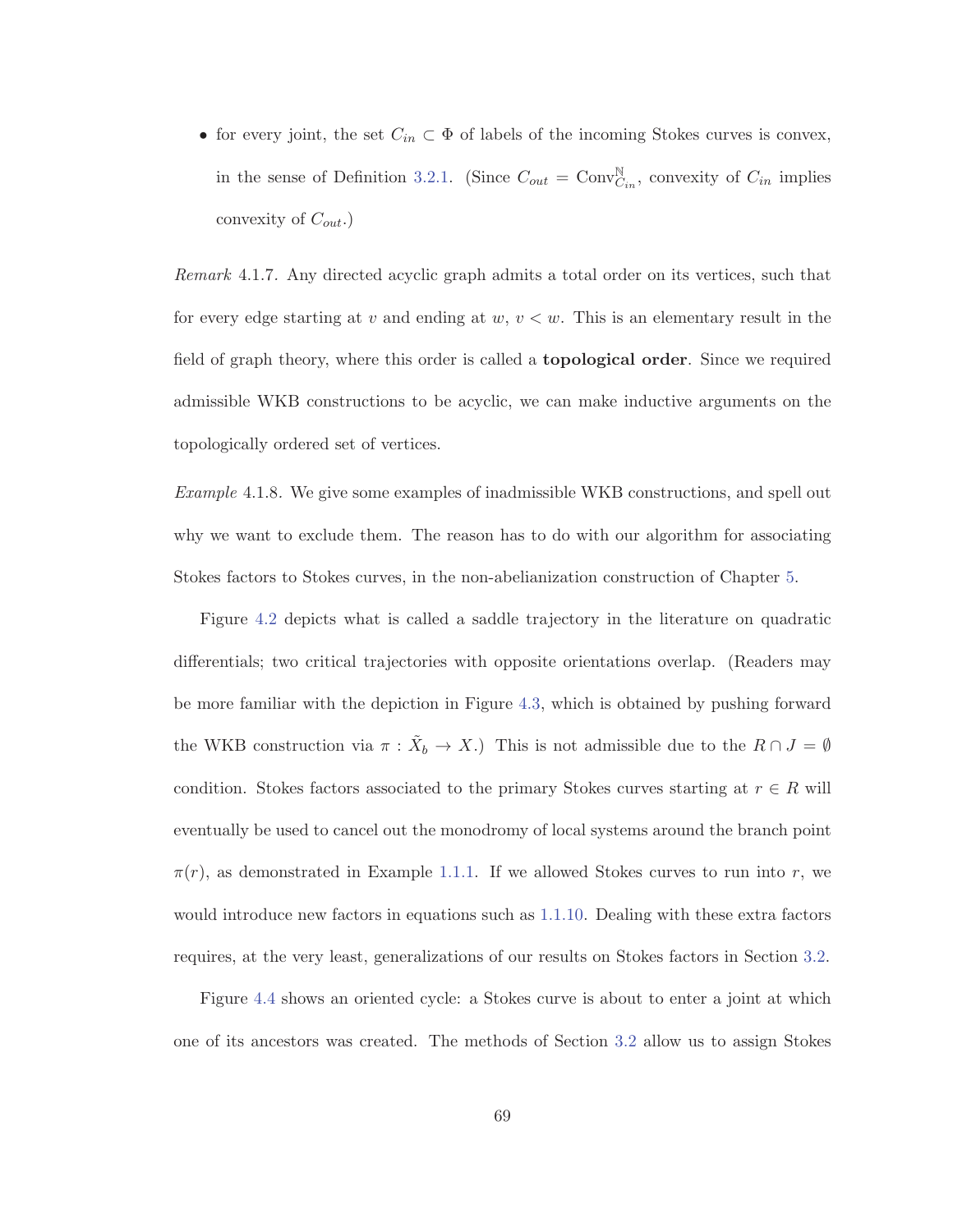

Figure 4.2: Saddle trajectory, cameral view. Figure 4.3: Saddle trajectory, spectral view.

factors to outgoing curves, based on the factors for incoming curves. Applying this in the presence of oriented cycles would lead to circular reasoning.



Figure 4.4: An oriented cycle (labels of curves not shown).

Example 4.1.9. The "finite webs" that [16] consider also break the admissibility condition. In Figures 4.5 - 4.6, we show finite webs for  $\mathfrak{g} = \mathfrak{sl}_3$ , where  $\alpha$ ,  $\beta$  are simple roots (see the root system A2 in Figure 3.2), and  $\gamma = -\alpha - \beta$ .

The webs are not admissible because there are Stokes curves running into ramification points, and because each double line creates an oriented cycle.

**Definition 4.1.10.** Let  $\tilde{W}_b$  be an admissible WKB construction. We call  $\tilde{W}_b$  a **WKB**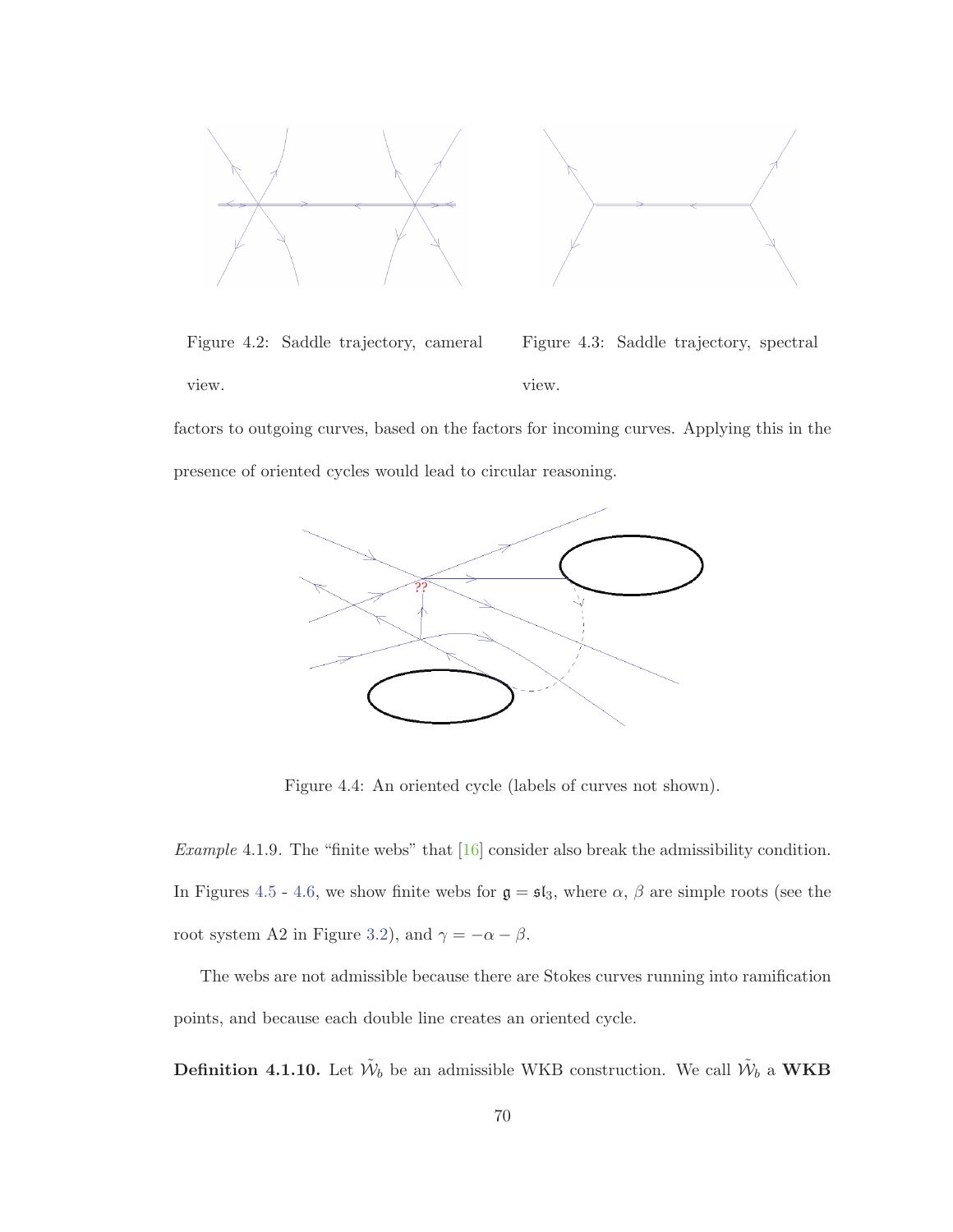

Figure 4.5: A finite web for  $\mathfrak{sl}_3$ ;  $\alpha + \beta + \gamma = 0$ .

**cameral network** if there exists a subset  $X' \subset X \setminus D$  such that:

- $\bullet\,$  the inclusion map  $X' \hookrightarrow X\setminus D$  is a homotopy equivalence;
- with  $\tilde{X}'_b = \pi^{-1}(X') \subset \tilde{X}_b$ , the restriction of  $\tilde{W}_b$  to  $\tilde{X}'_b$  consists of finitely many Stokes curves.

In other words, WKB cameral networks are WKB constructions which have finitely many curves away from a neighborhood of the divisor at infinity D. We expect that generic  $b \in \mathcal{B}_R^{\diamond}(X, G, K_X(D))$  produce WKB cameral networks; we present some evidence for this assertion in Section 4.2. However, it would not be reasonable to expect finitely many Stokes curves for generic b, without first restricting away from a neighborhood of  $D$ , as in Definition 4.1.10; we will explain why in Example 4.1.14. In order to state this example, we need to introduce some results about the local structure of trajectories of quadratic differentials around poles. All results about quadratic differentials are classical, and we learned about them from the work of Strebel in [35]. Our only contribution is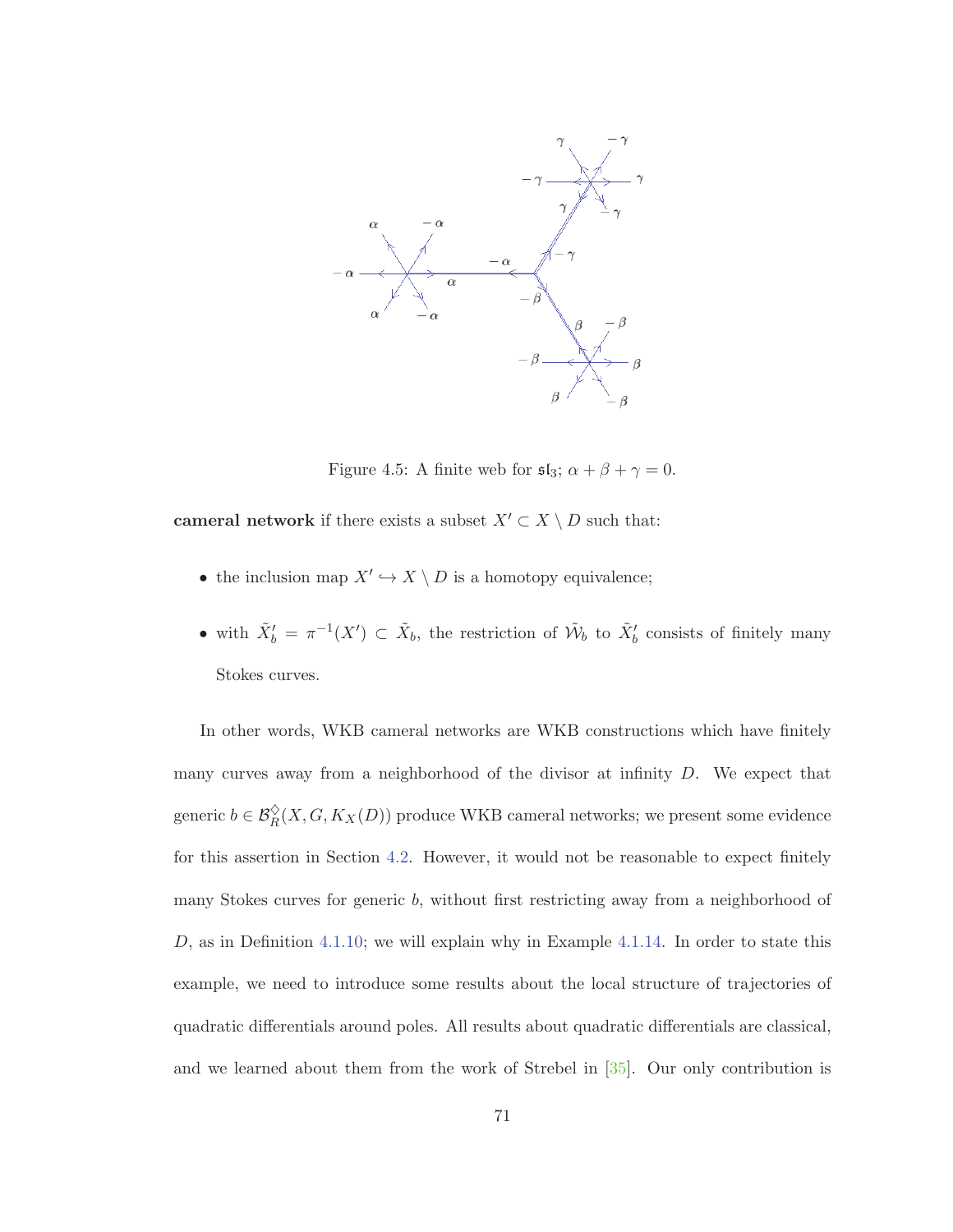

Figure 4.6: A more complicated finite web for  $\mathfrak{sl}_3$ ;  $\alpha + \beta + \gamma = 0$ .

deducing the implications of these results for WKB cameral networks.

**Lemma 4.1.11** (Section 6.3 in [35]). Let  $\mathcal{L} = K_X(D)$ , and  $\omega \in \Gamma(X, \mathcal{L}^{\otimes 2})$  a meromorphic quadratic differential. For every  $d \in D$ , there exists a local coordinate t centered at d such that:

$$
\omega(t) = c_d \frac{dt \otimes dt}{t^2}.
$$
\n(4.1.11)

Moreover,  $c_d \in \mathbb{C}^\times$  is independent of the choice of coordinate t.

*Proof.* Expand  $\omega$  in a power series around  $d \in D$ :

$$
\omega(z) = \left(\sum_{i=-2}^{\infty} a_i z^i\right) dz \otimes dz.
$$
\n(4.1.12)

Strebel, in Theorem 6.3 of [35], defines a holomorphic function  $t = t(z)$ , as an explicit power series in the coefficients  $a_i$  with non-zero radius of convergence, such that 4.1.11 holds. We have  $c_d = a_{-2}$  – this coefficient is independent on the choice of coordinate, because it is determined by a contour integral of  $\sqrt{\omega}$  around d.  $\Box$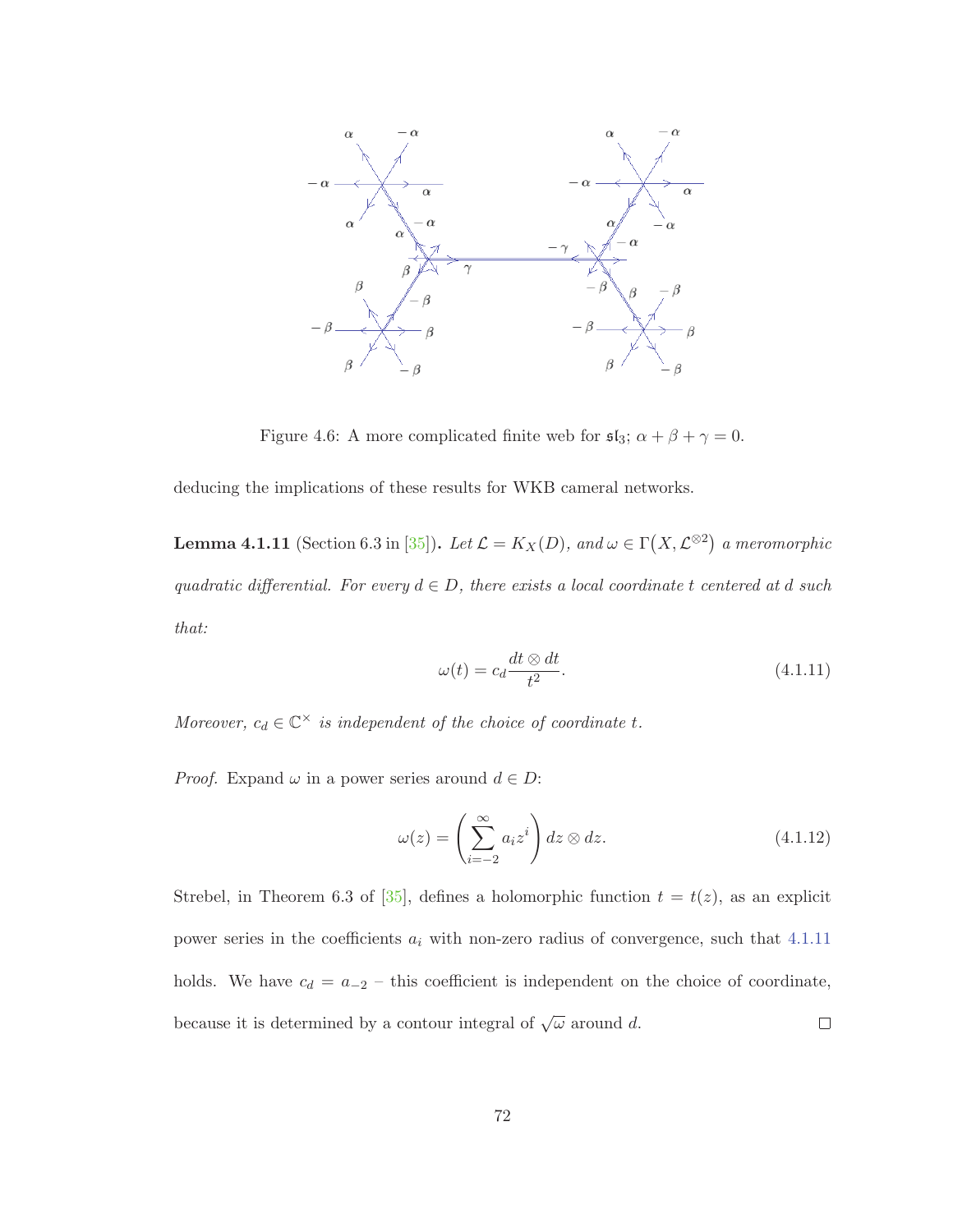**Definition 4.1.12.** In the setting of Lemma 4.1.11, the **residue** of  $\omega$  at  $d \in D$  is<sup>2</sup>:

$$
\text{Res}_d(\omega) = \pm \sqrt{c_d}.\tag{4.1.13}
$$

**Lemma 4.1.13** (Theorem 7.2 in [35]; see also Figure 9 in [8]). Let  $d \in D$  be a pole of order 2 of  $\omega$ . Then there exists a neighborhood of d where the trajectories of  $\omega$  are the images, under a conformal mapping, of those in Figure 4.7, based on whether the residue  $\text{Res}_{d}(\omega)$  is real, imaginary, or generic.



Figure 4.7: The trajectories of  $\omega$  in a neighborhood of a double pole, based on the value of the residue.

In particular, if  $\text{Res}_d(\omega) \notin i\mathbb{R}$ , then the pole is an attractor for all trajectories which pass close enough to it.

*Proof.* Working with the t coordinate from Lemma  $4.1.11$ , a square root of the quadratic differential is:

$$
\pm \sqrt{a_d} \frac{dt}{t}.\tag{4.1.14}
$$

The trajectories  $\gamma(s)$  are determined, up to reparametrization, by the equation:

$$
\sqrt{a_d} \frac{d\gamma(s)}{\gamma(s)} \in \mathbb{R}^*,\tag{4.1.15}
$$

<sup>&</sup>lt;sup>2</sup>Our convention differs from that of [8] by a factor of  $4\pi i$ .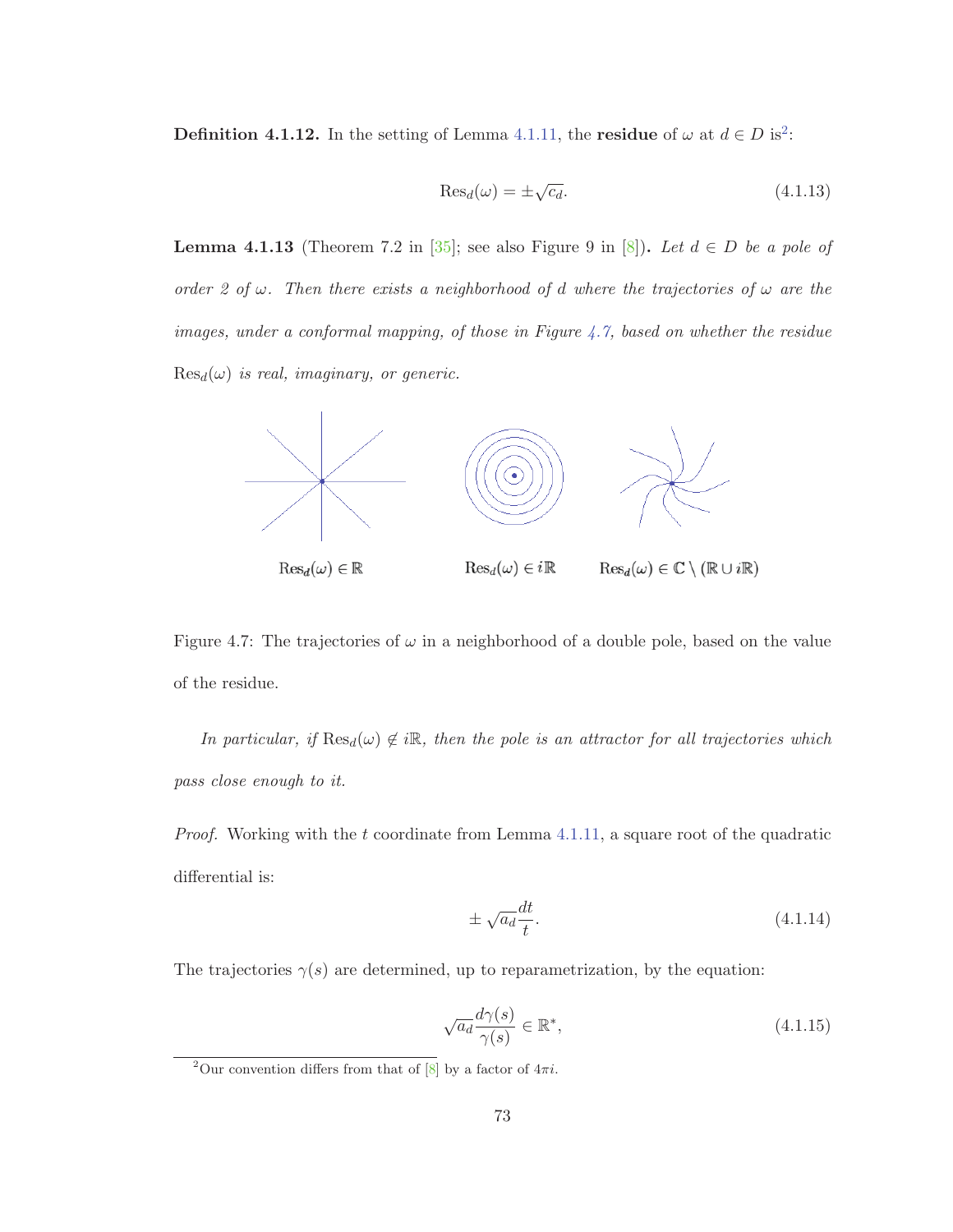which has the solution:

$$
\gamma(s) = \gamma(0) \exp\left(\mathbb{R}^* \sqrt{a_d} s\right). \tag{4.1.16}
$$

If  $\sqrt{a_d} \in \mathbb{R}$ , then  $\gamma(s)$  are radial rays. If  $\sqrt{a_d} \in i\mathbb{R}$ , then  $\gamma(s)$  are circles centered at d. In the generic case  $\sqrt{a_d} \notin \mathbb{R} \cup i\mathbb{R}, \gamma(s)$  are logarithmic spirals.

The transformation  $z \mapsto t(z)$  is conformal. So, in any other coordinate, the trajectories are conformal images of the ones in Figures 4.7.  $\Box$ 

Example 4.1.14. Let  $\tilde{\mathcal{W}}_b$  be a WKB construction, and consider two Stokes curves  $\ell_{\alpha}, \ell_{\beta}$ labeled by  $\alpha, \beta \in \Phi$ , in a neighborhood of  $d \in D$ . Modulo orientation, they are the preimages in  $X_b$  of trajectories of  $\omega_{b,\alpha}$ ,  $\omega_{b,\beta}$ , respectively. So, assuming that the residues of  $\omega_{b,\alpha}$ ,  $\omega_{b,\beta}$  at d are generic and different,  $\ell_{\alpha}, \ell_{\beta}$  are logarithmic spirals with different slopes<sup>3</sup>, and one end converging to the pole. Assume that the orientation of  $\ell_{\alpha}$ ,  $\ell_{\beta}$  is towards the pole. Then  $\ell_{\alpha}, \ell_{\beta}$  intersect infinitely many times as they spiral towards the pole. If it happens that  $\alpha + \beta \in \Phi$ , then each intersection spawns a new Stokes curve labeled by  $\alpha + \beta$ ; the situation is depicted in Figure 4.8. Gaiotto, Moore and Neitzke noticed this accumulation of joints at a pole; see figure 17 in their paper [16].

In the remainder of this section, we give some details about the structure of WKB cameral networks locally around a ramification point or a joint on  $X_b$ .

**Lemma 4.1.15.** Assume that  $\tilde{W}_b$  is a WKB cameral network, and let  $r \in \tilde{X}_b$  be a ramification point of the covering map  $\pi : \tilde{X}_b \to X$ . Then there are six Stokes curves starting from r. Moreover, there exists  $\alpha \in \Phi$ , uniquely determined up to sign, such that the lines are labeled by  $\alpha$  and  $-\alpha$ , in alternating fashion, as shown in Figure 4.9.

<sup>&</sup>lt;sup>3</sup>By "slope" of a logarithmic spiral we mean the phase of  $\sqrt{a_d}$  from equation 4.1.16.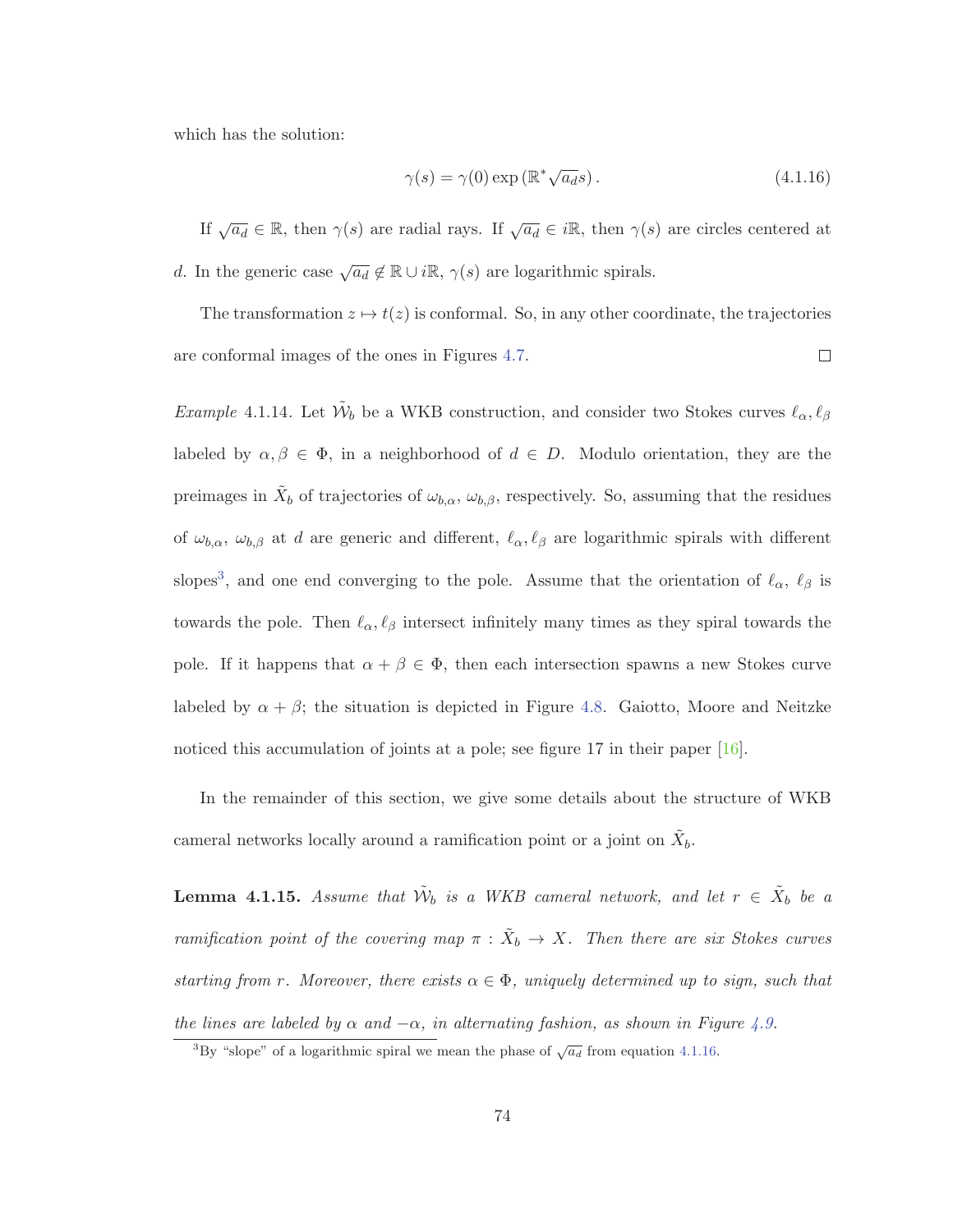

Figure 4.8: Two Stokes curves labeled by  $\alpha$ ,  $\beta$  (blue, black, respectively) spawn infinitely many curves labeled by  $\alpha + \beta$  (red).



Figure 4.9: Stokes curves near a ramification point.

*Proof.* Due to admissibility, the only Stokes curves incident to  $r$  are the primary curves produced there. Up to orientation, they are the inverse images, by  $\pi_{\alpha}: \tilde{X}_{b} \to \tilde{X}_{b,\alpha}$ , of critical trajectories of the quadratic differential  $\omega_{b,\alpha}$ , for some  $\alpha \in \Phi$ . Specifically, we want the critical trajectories of  $\omega_{b,\alpha}$  starting from a simple zero at  $\pi_\alpha(r)$ ; this means  $\tilde{b}(r) \in H_\alpha$ . For  $b \in \mathcal{B}^{\diamond}(X, G, \mathcal{L})$ , there is a unique hyperplane on which  $\tilde{b}(r)$  lies – this determines  $\alpha$ up to sign.

There are three critical trajectories of  $\omega_{b,\alpha}$  starting at r, because of the computation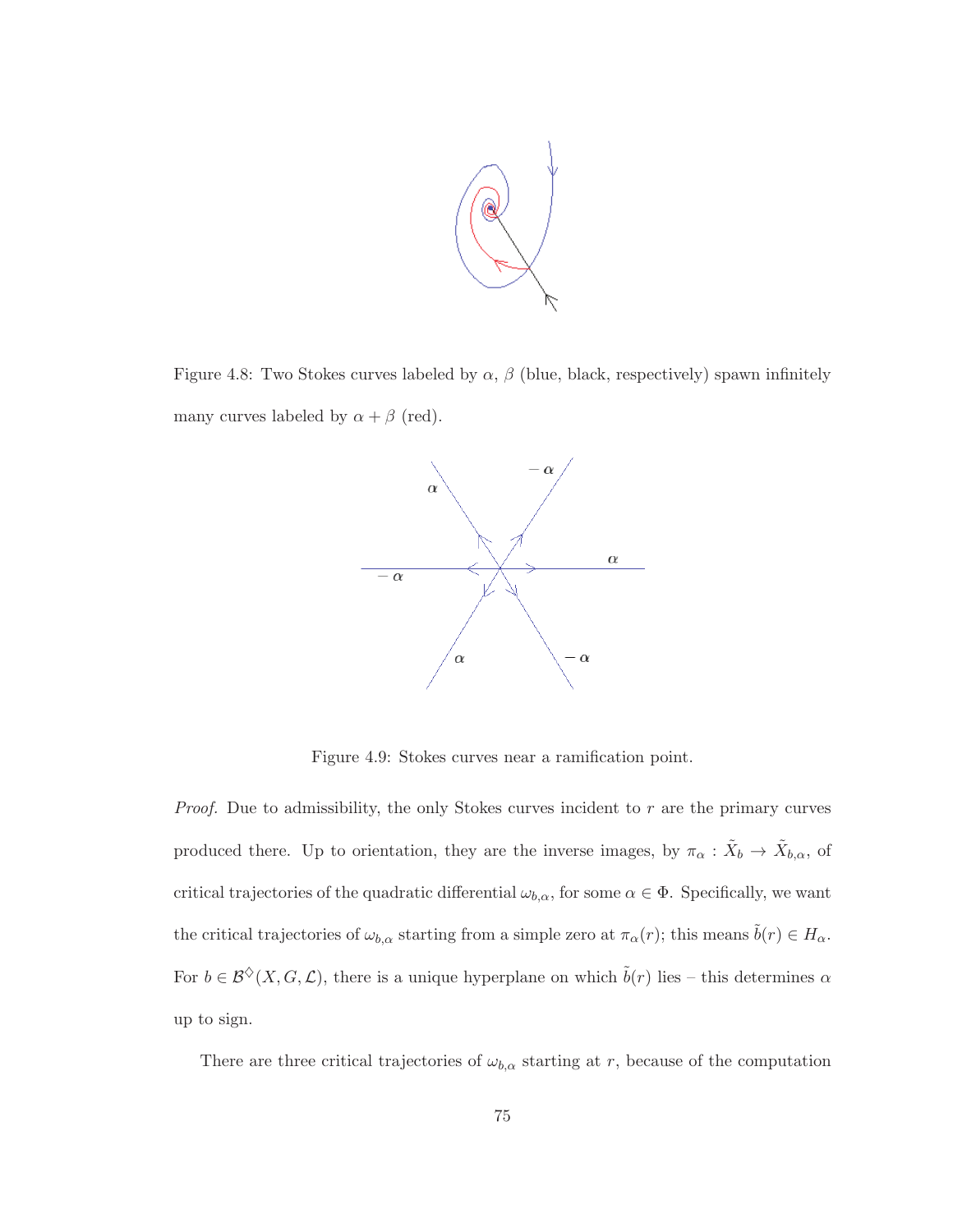done in Example 1.2.4. Pulling back to  $\tilde{X}_b$  via the 2:1 covering map  $\pi_{\alpha}$ , we obtain six Stokes curves, oriented as in Figure 1.7. Notice that only three of them are oriented out of r, thus giving Stokes curves labeled by  $\alpha$ . The other three are oriented out of r when  $\Box$ regarded as trajectories of  $\omega_{b,-\alpha}$ , so they are labeled by  $-\alpha$ .

**Definition 4.1.16.** Let  $x \in J$  be a joint of a WKB cameral network  $\tilde{\mathcal{W}}_b$ . We say that  $\tilde{\mathcal{W}}_b$  is **convexity-preserving at x** if the following condition holds. For each triple of outgoing Stokes curves labeled by  $\alpha, \alpha + \beta, \beta \in \Phi$ , denote by  $v_{\alpha}, v_{\alpha+\beta}, v_{\beta} \in T_x\tilde{X}_b$ , their tangent vectors at x, well-defined up to scaling by  $\mathbb{R}_+$ . Then  $v_{\alpha+\beta}$  is contained in the cone spanned by  $v_{\alpha}, v_{\beta}$ . See Figure 4.10.

More formally, the condition is that there exist  $c_{\alpha}, c_{\beta} \in \mathbb{R}_+$  such that  $v_{\alpha+\beta} = c_{\alpha}v_{\alpha} + c_{\beta}v_{\alpha}$  $c_{\beta}v_{\beta}$ . The fullfillment of this condition clearly does not depend on rescaling the vectors by  $\mathbb{R}_+$ .



Figure 4.10: The tangent vector  $v_{\alpha+\beta}$  is contained in the cone (shaded) spanned by  $v_{\alpha}$ ,  $v_{\beta}$ .

**Lemma 4.1.17.** WKB cameral networks are convexity-preserving at every joint  $x \in J$ .

*Proof.* For each  $\gamma \in \{\alpha, \alpha + \beta, \beta\}$ , saying that  $v_{\gamma}$  is tangent to a Stokes curve labeled by  $\gamma$  means that:

$$
\gamma(\tilde{b}_x(v_\gamma)) \in \mathbb{R}_+, \tag{4.1.17}
$$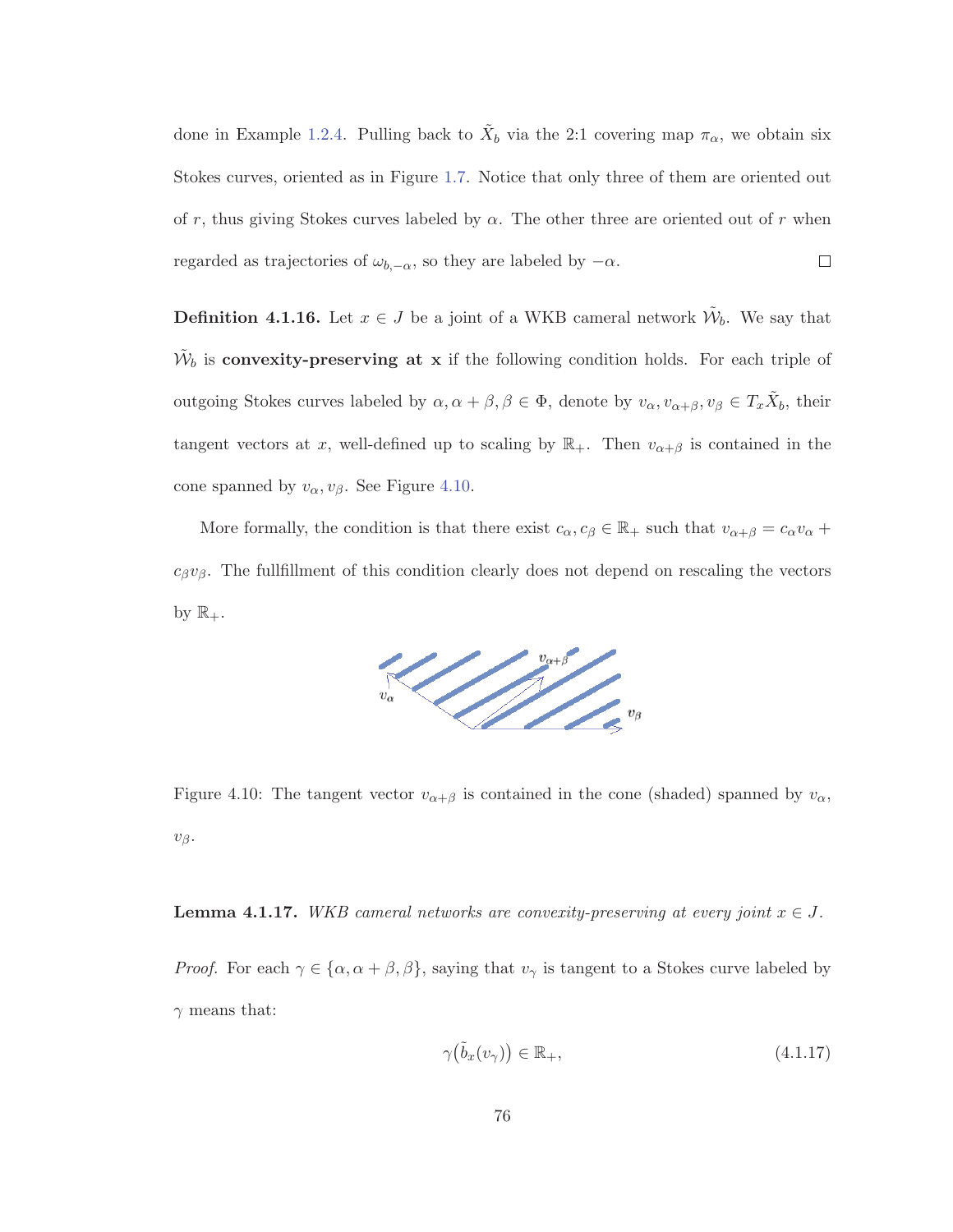with  $\tilde{b}$  as in diagram 4.1.5, and  $\tilde{b}_x : T_x\tilde{X}_b \to \mathfrak{t}$  its evaluation at x. Since the result of this lemma is independent of rescaling  $v_{\gamma}$  by  $\mathbb{R}_{+}$ , we may as well assume that:

$$
\gamma(\tilde{b}_x(v_\gamma)) = 1. \tag{4.1.18}
$$

Moreover, since  $T_x\tilde{X}_b$  is 1-dimensional over  $\mathbb{C}$ , there exist  $\eta_\alpha, \eta_\beta \in \mathbb{C}^*$  such that:

$$
v_{\alpha} = \eta_{\alpha} v_{\alpha+\beta},
$$
  

$$
v_{\beta} = \eta_{\beta} v_{\alpha+\beta}.
$$

Then:

$$
1 = (\alpha + \beta)(\tilde{a}_x(v_{\alpha+\beta}))
$$
  
=  $\alpha(\tilde{a}_x(v_{\alpha+\beta})) + \beta(\tilde{a}_x(v_{\alpha+\beta}))$   
=  $\eta_{\alpha}^{-1}\alpha(\tilde{a}_x(v_{\alpha})) + \eta_{\beta}^{-1}\beta(\tilde{a}_x(v_{\beta}))$   
=  $\eta_{\alpha}^{-1} + \eta_{\beta}^{-1}$ .

Consequently,  $\bar{\eta}_{\alpha}^{-1} + \bar{\eta}_{\beta}^{-1} = 1$ . Then, using the fact that  $\bar{\eta}\eta = |\eta|^2$ , for all  $\eta \in \mathbb{C}$ :

$$
\frac{1}{|\eta_{\alpha}|^2}v_{\alpha} + \frac{1}{|\eta_{\alpha}|^2}v_{\beta} = \frac{1}{|\eta_{\alpha}|^2}\eta_{\alpha}v_{\alpha+\beta} + \frac{1}{|\eta_{\alpha}|^2}\eta_{\beta}v_{\alpha+\beta}
$$

$$
= (\bar{\eta}_{\alpha}^{-1} + \bar{\eta}_{\beta}^{-1})v_{\alpha+\beta}
$$

$$
= v_{\alpha+\beta}.
$$

So we can take  $c_{\alpha} = 1/|\eta_{\alpha}|^2$  and  $c_{\beta} = 1/|\eta_{\beta}|^2$ .

Remark 4.1.18. An immediate corollary of Lemma 4.1.17 is that, if the outgoing Stokes curves at some joint  $x \in J$  ar labeled by a planar subset  $C_{out} \subset \Phi$ , then the ordering of these curves respects the ordering of the roots in the plane. For example, let  $\alpha, \beta$  be the

 $\Box$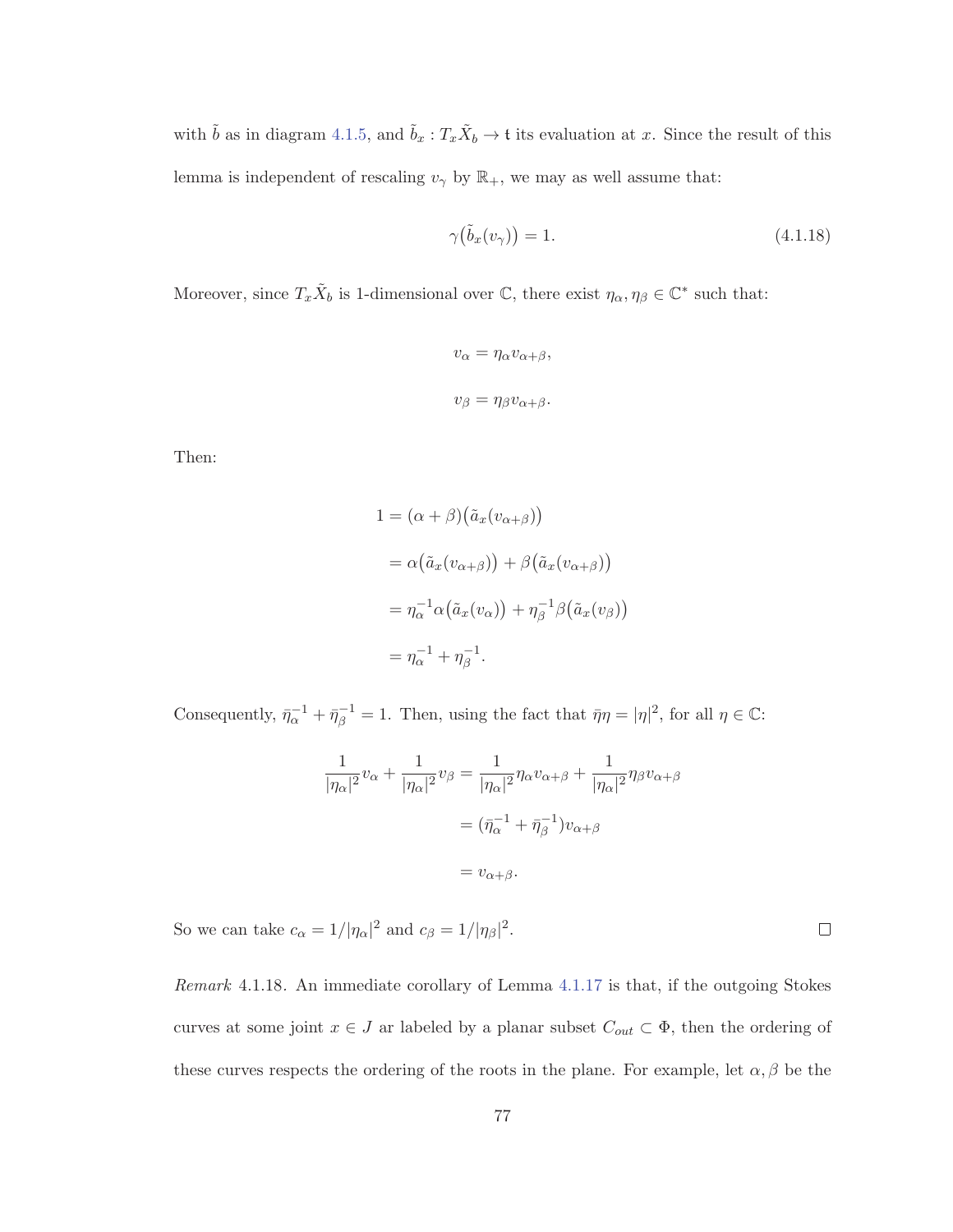short and long root of  $g_2$ , respectively. Figure 4.11 depicts a possible pattern of outgoing Stokes curves, labeled by  $C_{out} = \text{Conv}_{\alpha,\beta}^{\mathbb{N}}$ ; compare to the  $G_2$  root system from Figure 3.4.



Figure 4.11: Ordering of outgoing Stokes curves respects the ordering of the planar set of labels.

When listing admissibility requirements in Definition 4.1.6, we included a convexity property of the set  $C_{in} \subset \Phi$  of labels of incoming Stokes curves at every joint. This convexity assumption is needed for the results about Stokes factors from section 3.2, such as Theorem 3.2.21. We believe that the convexity property follows from the acyclicity property, which is another item on the list of admissibility requirements. But to prove this, we seem to need the following fact about root systems.

**Conjecture 4.1.19.** Assume that  $\{\gamma_i\}_{i=0}^k \subset \Phi_+$  is a subset of roots, positive for a choice of polarization  $\Phi_+$ . Assume that they satisfy a linear relation:

$$
n_0 \gamma_0 = \sum_{i=1}^k n_i \gamma_i,
$$
\n(4.1.19)

with all  $n_i \in \mathbb{N}$ . Finally, assume that this relation is minimal, in the sense that, if there is a tuple  $(m_0, \ldots, m_k) \in \mathbb{N}^{k+1}$ , with  $m_i \leq n_i$  for all i, and:

$$
m_0 \gamma_0 = \sum_{i=1}^k m_i \gamma_i, \tag{4.1.20}
$$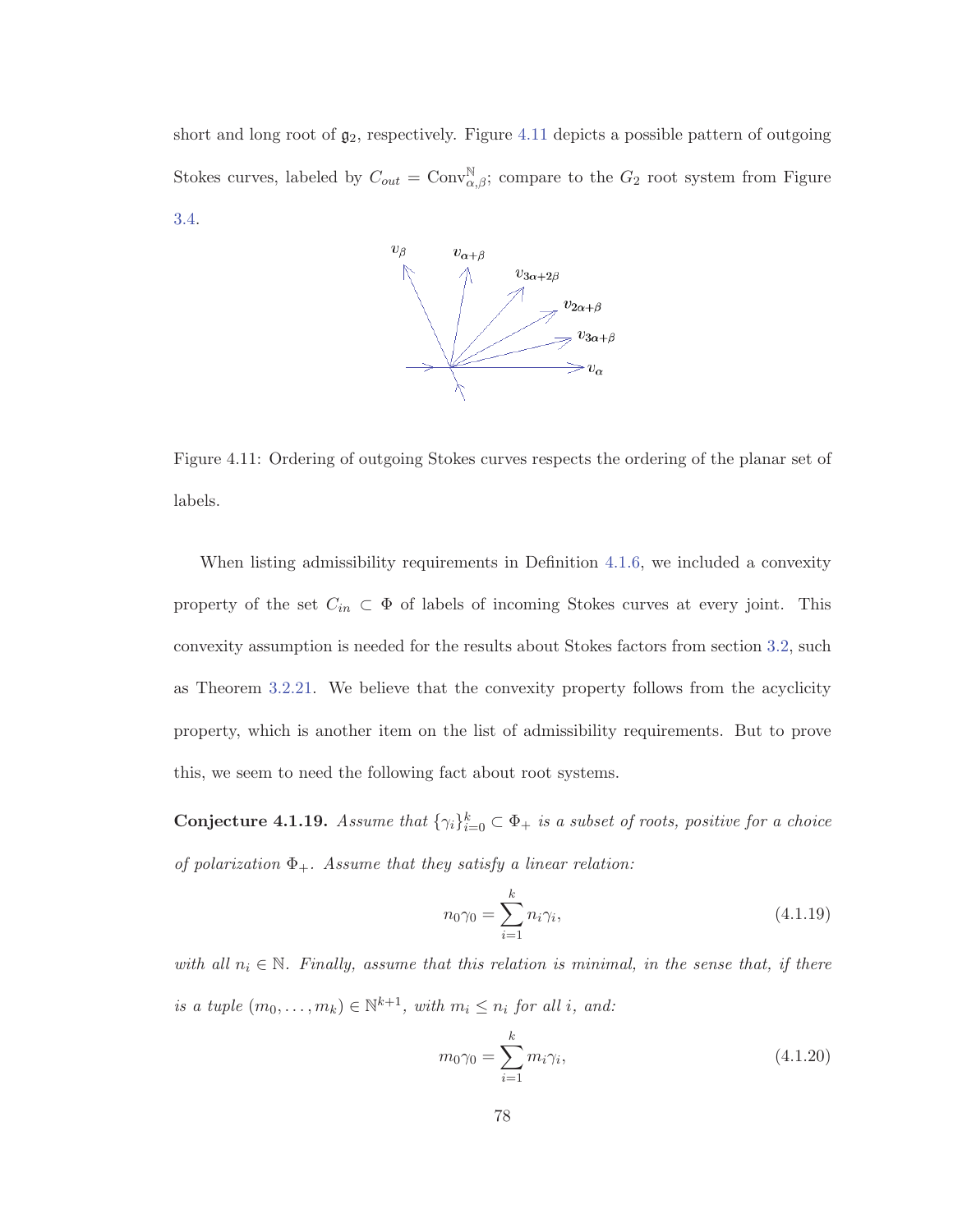then  $(m_0, \ldots, m_k) = (n_0, \ldots, n_k)$ .

Then at least one of the coefficients in  $\{n_i\}_{i=0}^k$  is equal to 1.

We can prove this conjecture in the following cases:

- 1. For root systems of type A, the proof of Lemma 3.2.6 shows that, in a minimal linear relation between positive roots, all coefficients are 1.
- 2. For the planar root systems  $B_2$  and  $G_2$ , the result is obvious from Figures 3.3–3.4.

**Lemma 4.1.20.** Let  $\tilde{W}_b$  be a WKB cameral network for a Lie algebra g whose root system satisfies Conjecture 4.1.19. Let  $x \in J$  be a joint. Then the set  $C_{in}$  of labels of the incoming Stokes curves at x is a convex subset of  $\Phi$ .

*Proof.* Assume that  $C_{in}$  is not convex, and let  $C'_{in} \subset C_{in}$  be the smallest subset which is not convex. Then:

- For all  $\gamma \in C'_{in}$ , the set  $C'_{in} \setminus \gamma$  is convex.
- By Definition 3.2.1, for all  $\gamma \in C'_{in}, -\gamma \in Conv_{C'_{in} \setminus {\{\gamma\}}}.$

We claim that there exists  $\gamma_0 \in C'_{in}$ , such that  $-\gamma_0 \in Conv^{\mathbb{N}}_{C'_{in}\setminus{\{\gamma_0\}}}$ . As a consequence of the claim, there is an outgoing Stokes curve labeled by  $-\gamma_0$  at the joint x. Its underlying curve, and the underlying curve of the incoming Stokes curve labeled by  $\gamma_0$ , are the same, but they have opposite orientations. This "double wall" creates an oriented cycle in  $\mathcal{W}_b$ , contradicting admissibility.

To prove the claim, choose any  $\gamma_0 \in C'_{in}$ , and let  $\{\gamma_1, \ldots, \gamma_n\}$  be an ennumeration of  $C'_{in} \setminus {\gamma_0}$ . Then:

$$
-\gamma_0 = \sum_{i=1}^{k} c_i \gamma_i, \ c_i \in [0, \infty).
$$
 (4.1.21)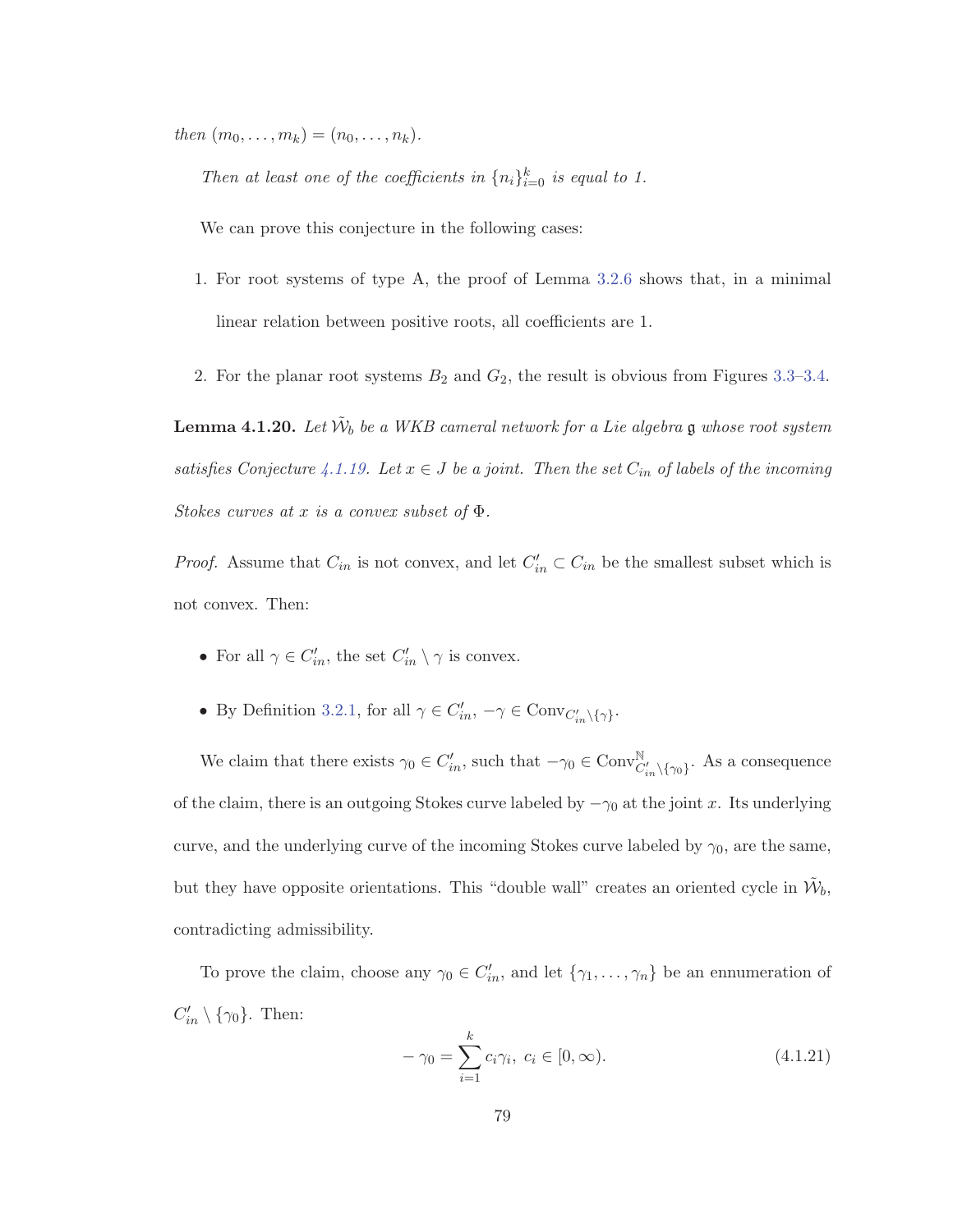In fact, we can take  $c_i \in \mathbb{Q}$ . This is because each  $\gamma_i$  is an integral linear combination of simple roots, so the  $c_i$  are a solution to a system of linear equations with integral coefficients. Then, multiplying 4.1.21 by the lowest common multiple of all denominators, we obtain a linear relation with integral coefficients:

$$
n_0(-\gamma_0) = \sum_{i=1}^k n_i \gamma_i, \ n_i \in \mathbb{N}.
$$
 (4.1.22)

Moreover, by the convexity of  $C'_{in} \setminus {\gamma_0}$ , there is a polarization of the root system, such that  $-\gamma_0$  and all other  $\gamma_i$  are positive.

Applying the result of Conjecture 4.1.19, and decreasing the coefficients in 4.1.22 if the relation is not already minimal, we obtain that one of the  $n_i$  is equal to 1. If  $n_0 = 1$ , then  $-\gamma_0 \in \text{Conv}^{\mathbb{N}}_{C'_{in}\setminus{\{\gamma_0\}}},$  and we are done. If one of the other  $n_j$  is 1, then rewrite the linear relation as:

$$
-\gamma_j = \sum_{i \neq j} n_i \gamma_i,\tag{4.1.23}
$$

and swap the indices of  $\gamma_j$  and  $\gamma_0$ .

Remark 4.1.21. In Section 9 of their paper [16], Gaiotto, Moore and Neitzke observe that certain applications, such as non-abelianization, make use of the topological structure of spectral networks, without relying on their analytic structure, given by the differential equations that prescribe the trajectories. They introduce "generic spectral networks" in [16], as objects with just as much structure as non-abelianization requires.

Motivated by this point of view, in [23] we introduced what we think is a minimal list of axioms for Stokes curves, in order to make non-abelianization possible. We called the resulting topological objects "abstract cameral networks".

 $\Box$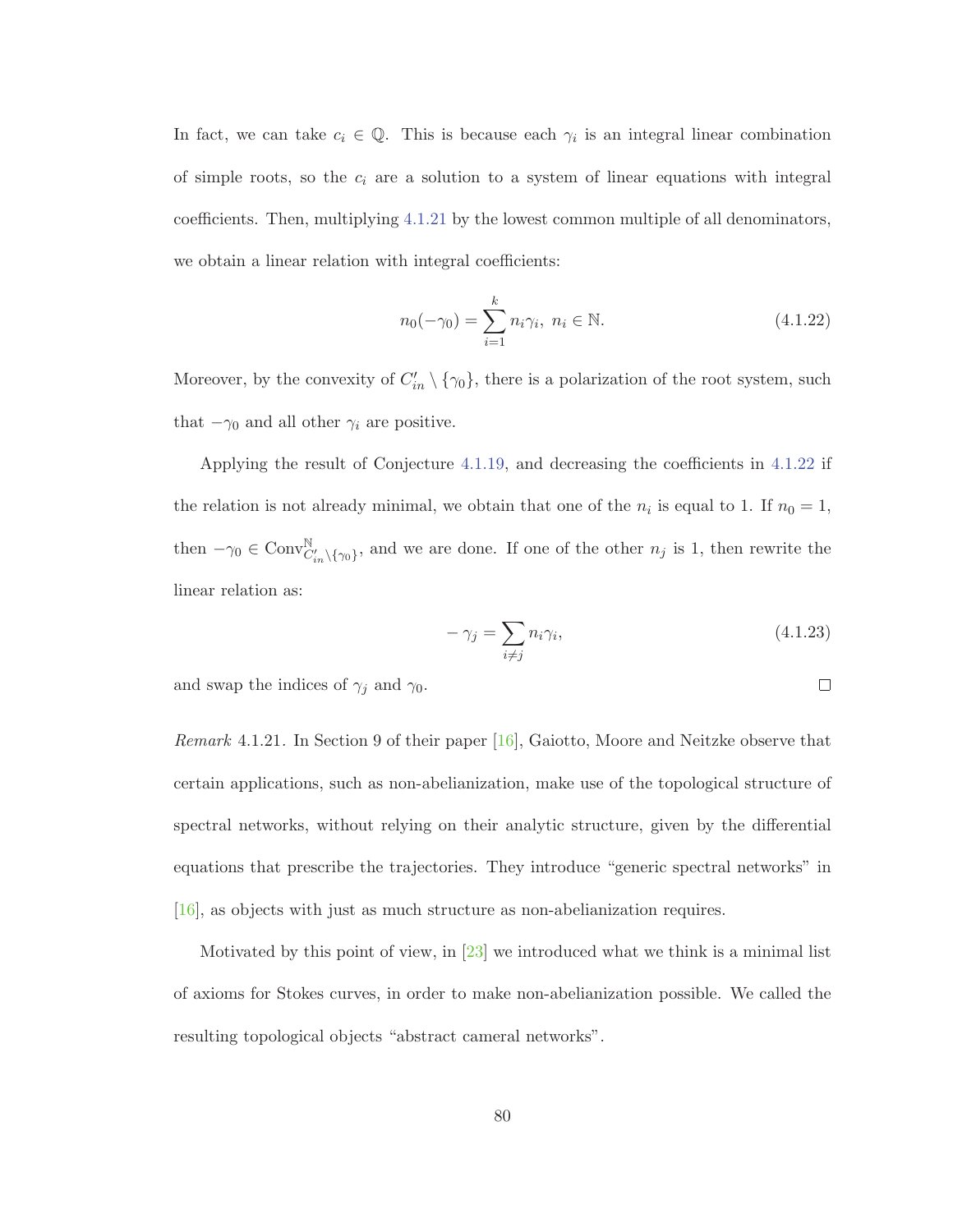#### **4.2 How generic are WKB cameral networks?**

We begin this section by reviewing some facts about the global structure of trajectories, following the book [35] by Strebel and the paper [8] by Bridgeland and Smith. Then we will use these facts to comment on the genericity of admissible WKB constructions and WKB cameral networks – see Conjecture 4.2.10 and Proposition 4.2.13 below.

**Definition 4.2.1** (Section 3.4 in [8]). Let  $\omega$  be a meromoprhic quadratic differential on a compact Riemann surface.

- The **finite critical points** of  $\omega$ , denoted by Crit<sub> $< \infty$ </sub> $(\omega)$ , are the zeros and poles of order 1 of  $\omega$ .<sup>4</sup>
- The **infinite critical points** of  $\omega$ , denoted by Crit<sub>∞</sub> $(\omega)$ , are the poles of order  $\geq 2$ of  $\omega$ .

We call a trajectory of  $\omega$ :

- 1. a **saddle trajectory** if it approaches finite critical points at both ends (see Figure 4.3);
- 2. a **separating trajectory** if it approaches a finite critical point at one end, and an infinite critical point at the other;
- 3. a **closed trajectory** if it is a closed curve;
- 4. a **recurrent trajectory** if it is dense at every point in its closure;

<sup>&</sup>lt;sup>4</sup>This definition is motivated by the fact that trajectory segments which run into a finite critical point have finite length, measured in the metric determined by  $\omega$ . See section 5.3 in [35].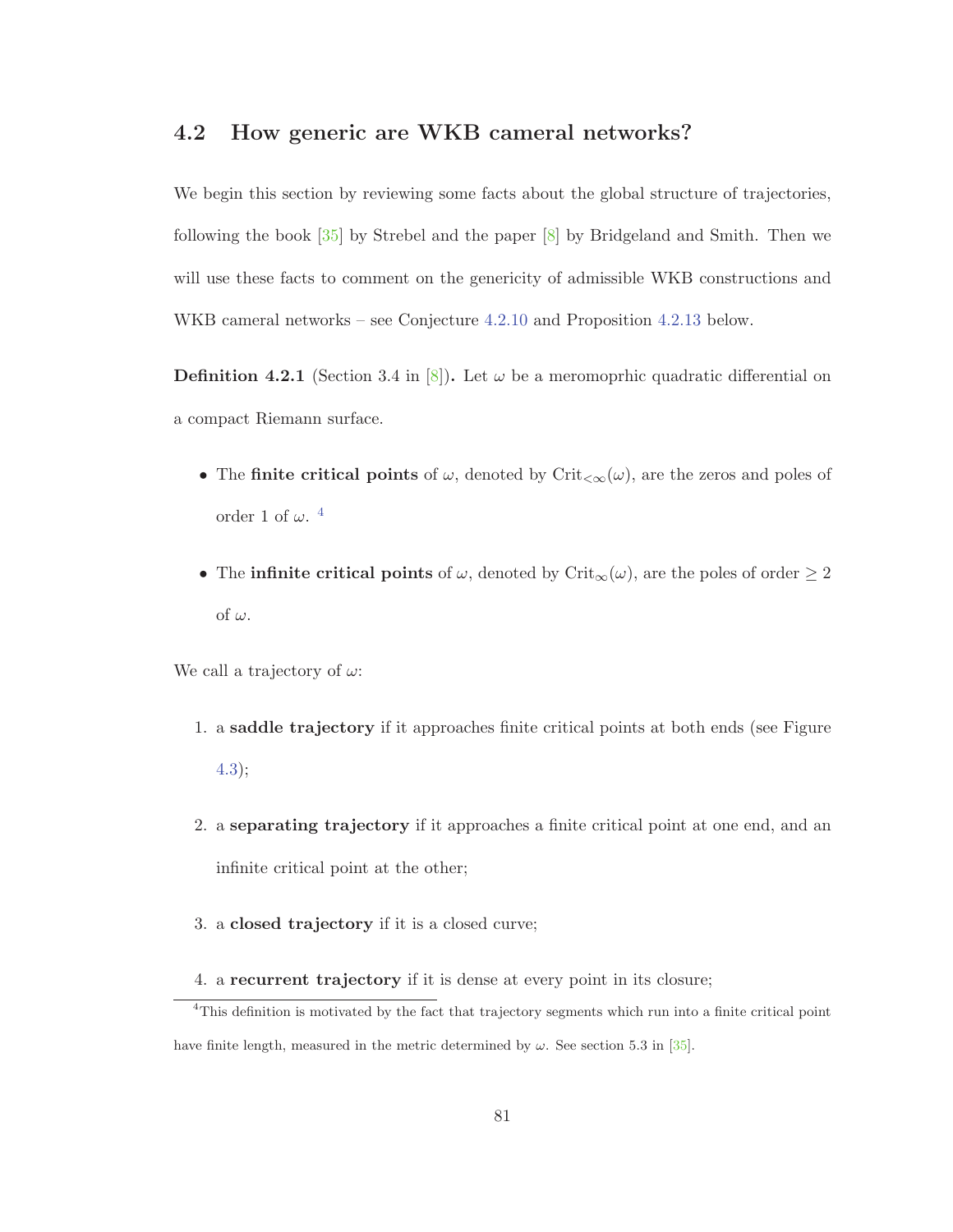5. a **generic trajectory** if it approaches infinite critical points at both ends.

**Proposition 4.2.2** (Sections 9-11 in [35]). Let  $\omega$  be a meromorphic quadratic differential on a compact Riemann surface. Then every trajectory of  $\omega$  is of one of the 5 types listed above.

Proposition 4.2.2 implies that, if a trajectory is dense at a regular point of  $\omega$ , then it is recurrent, i.e. dense at every point in its closure. In this case, it must be a space-filling curve in some open subset of X.

*Example* 4.2.3. Consider the meromorphic quadratic differential on  $\mathbb{P}^1$ :

$$
\omega(x) = \frac{x(x-4)}{(x-1)^2(x-2)^2(x-3)^2} dx \otimes dx.
$$
 (4.2.1)

It has simple zeros at 0,4 and double poles at 1, 2, 3. Away from  $\infty \in \mathbb{P}^1$ , the trajectory structure of  $\omega$  is sketched in Figure 4.12.

The solid curves are separating trajectories; there are three of them for each simple zero. They subdivide  $\mathbb{P}^1$  into 3 regions, each of which is filled by generic trajectories having both ends on a double pole.

*Example* 4.2.4 (§12.1 in [35]). Let X be the compact torus  $\mathbb{C}/(\mathbb{Z} + i\mathbb{Z})$ . Consider holomorphic quadratic differentials on X,  $\omega(x) = f(x)dx \otimes dx$ . Then  $f(x)$  is a holomorphic function on the compact torus, hence equal to a constant c. Up to scaling by  $\mathbb{R}^*$ , tangent vectors to the trajectories are  $c^{-1/2}\partial_x$ . We consider two cases:

1. If  $c \in \mathbb{R}_+$ , then the trajectories are horizontal on  $\mathbb{C}$ , hence closed curves on the torus.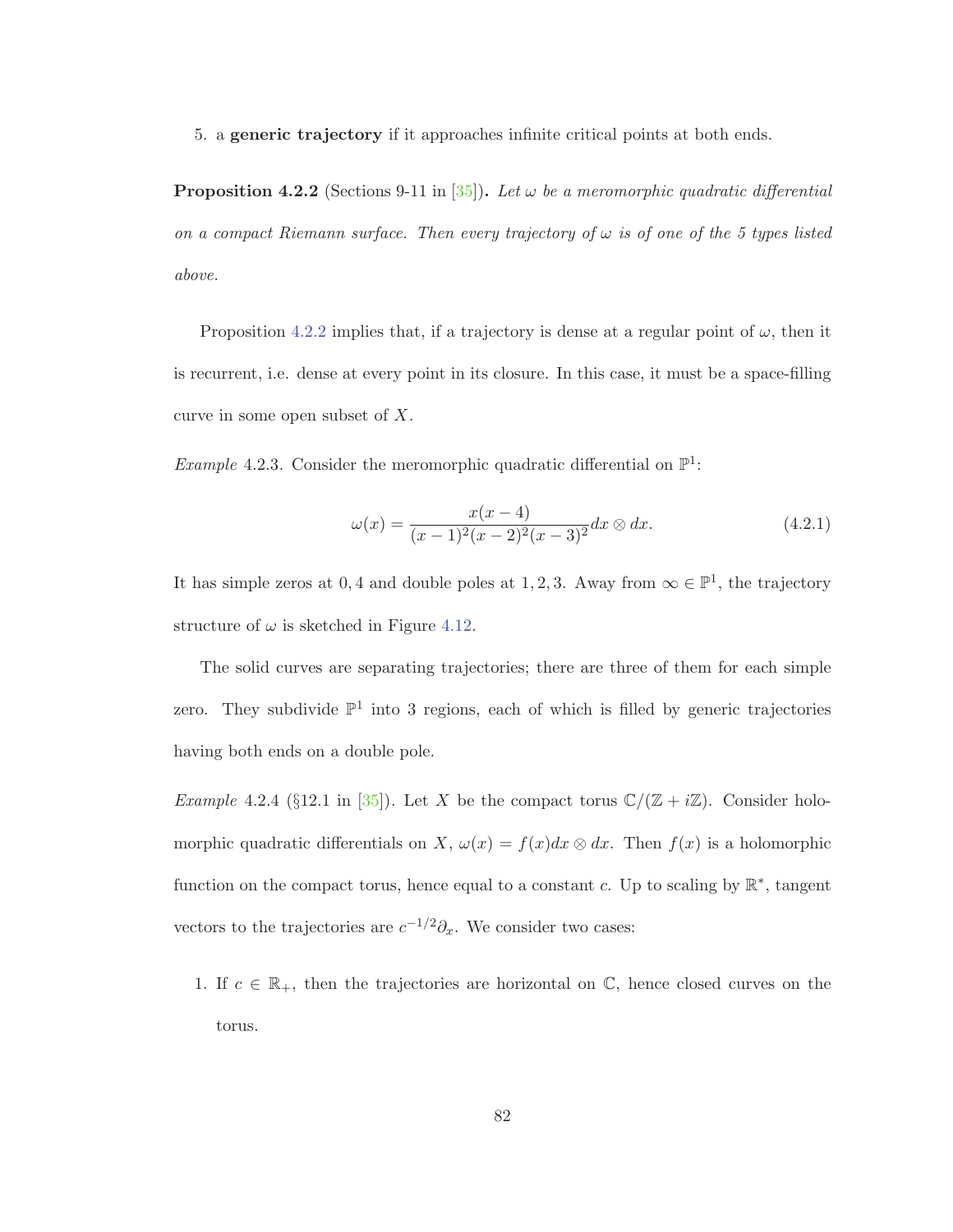

Figure 4.12: Separating trajectories (solid) and generic trajectories (transparent), for the quadratic differential from equation 4.2.1. The three blue circles are the double poles.

2. If  $\Re(c^{-1/2})/\Im(c^{-1/2})$  is irrational, then the trajectories are space-filling curves, dense at every point of the torus.

**Definition 4.2.5.** We say that a quadratic differential is **saddle-free** if it has no saddle trajectories. We say that  $b \in \mathcal{B}_R^{\diamond}(X, G, \mathcal{L})$  is **saddle-free** if for all  $\alpha \in \Phi$ , the quadratic differential  $\omega_{b,\alpha}$  induced by b on  $\tilde{X}_{b,\alpha}$  is saddle-free.

The next results show that, under mild hypotheses on the number and type of critical points, saddle-free quadratic differentials form a dense open subset in the space of quadratic differentials; moreover, all their trajectories are either separating (finitely many) or generic (all others), as was the case in Example 4.2.3.

**Proposition 4.2.6** (Sections 9-11 of [35]; Lemma 3.1 in [8]; Section 6.3 in [17]). Let  $\omega$  be a saddle-free meromorphic quadratic differential, with at least one finite and one infinite critical point. Then  $\omega$  has no recurrent or closed trajectories.

Proof. Strebel proves that closed trajectories never come alone, but in families whose union is open; he calls these ring domains (Theorem 9.4 in  $[35]$ ). For example, the case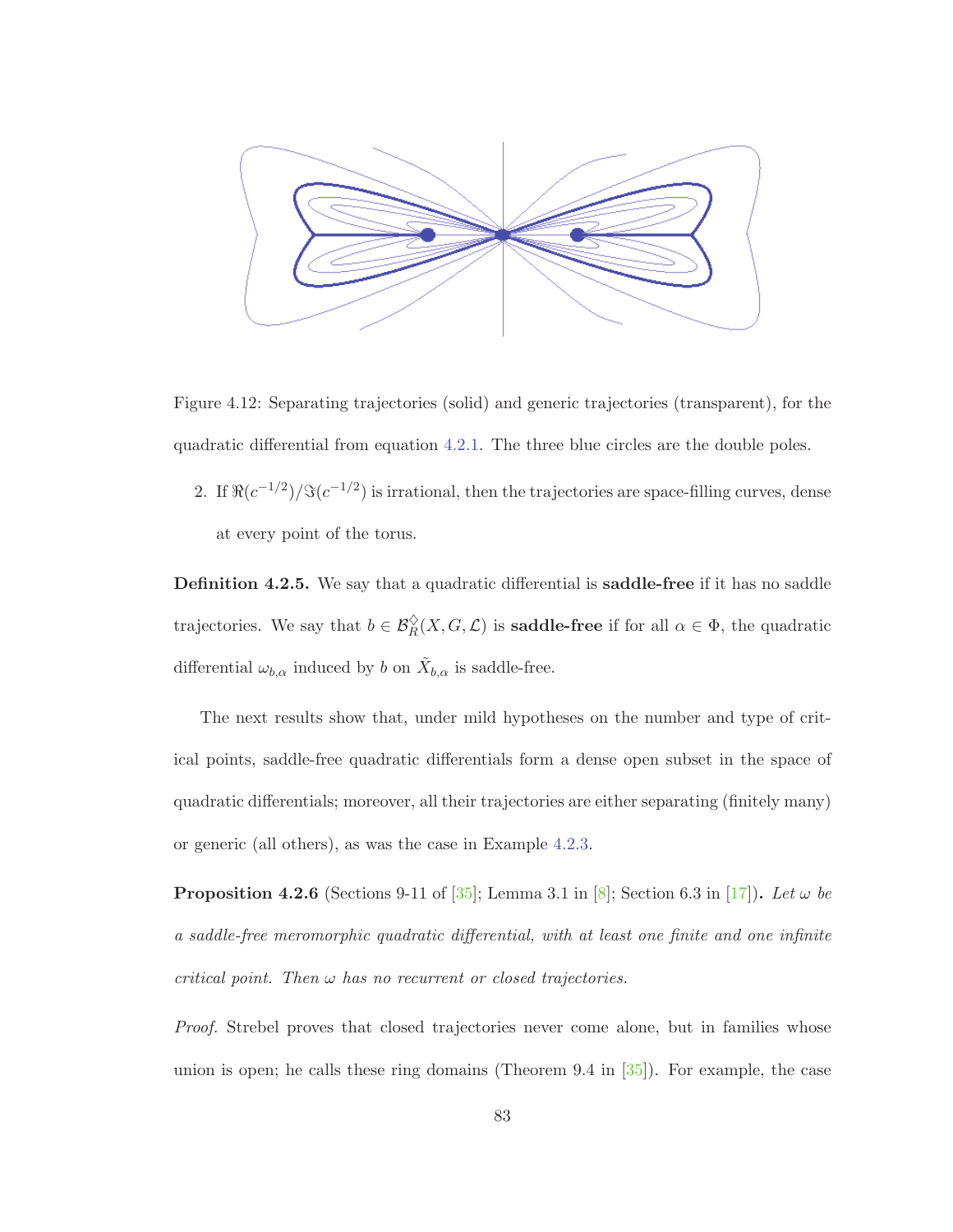$\text{Res}_{d}(\omega) \in i\mathbb{R}$  from Figure 4.7 depicts a ring domain. Similarly, recurrent trajectories span an open set called a spiral domain. Strebel then proves that the boundaries of both ring domains and spiral domains necessarily include a saddle trajectory, except for two situations (Corollary 2 to Theorem 11.2 in loc. cit.):

- A ring domain which contains all but finitely many points (e.g. a compact torus, or  $\mathbb{P}^1 \setminus \{0,\infty\}$  can be foliated by circles). This is forbidden by the assumption that  $\omega$ has at least one finite critical point.
- A spiral domain which is dense on the Riemann surface. This is forbidden by the existence of an infinite critical point. Indeed, due to Proposition 4.1.13, poles of order 2 have a neighborhood in which no trajectory can be recurrent. Strebel proves in Theorem 7.4 of  $\left[35\right]$  that an analogous statement holds for all poles of order  $\geq 2$ .

**Definition 4.2.7** (§2.5 in [8])**.** For  $g, n \in \mathbb{N}$  such that  $2g-2+n > 0$  let  $\text{Quad}(g, n)$  denote the moduli stack (orbifold) of meromorphic quadratic differentials  $\omega$  on a Riemann surface of genus  $q$  with  $n$  punctures, such that:

- $\omega$  has a pole of order 2 at each puncture;
- $\omega$  has only simple zeros.

More precisely, let  $\mathcal{M}_{g,n}$  denote the moduli stack of Riemann surfaces of genus g and n punctures, and let  $\mathcal{H}_{g,n} \to \mathcal{M}_{g,n}/S_n$  denote the vector bundle whose fiber over  $(X, \{p_1, \ldots, p_n\})$  is:

$$
H^{0}\big(X, K_{X}^{\otimes 2}(2p_{1} + \cdots + 2p_{n})\big). \tag{4.2.2}
$$

 $\Box$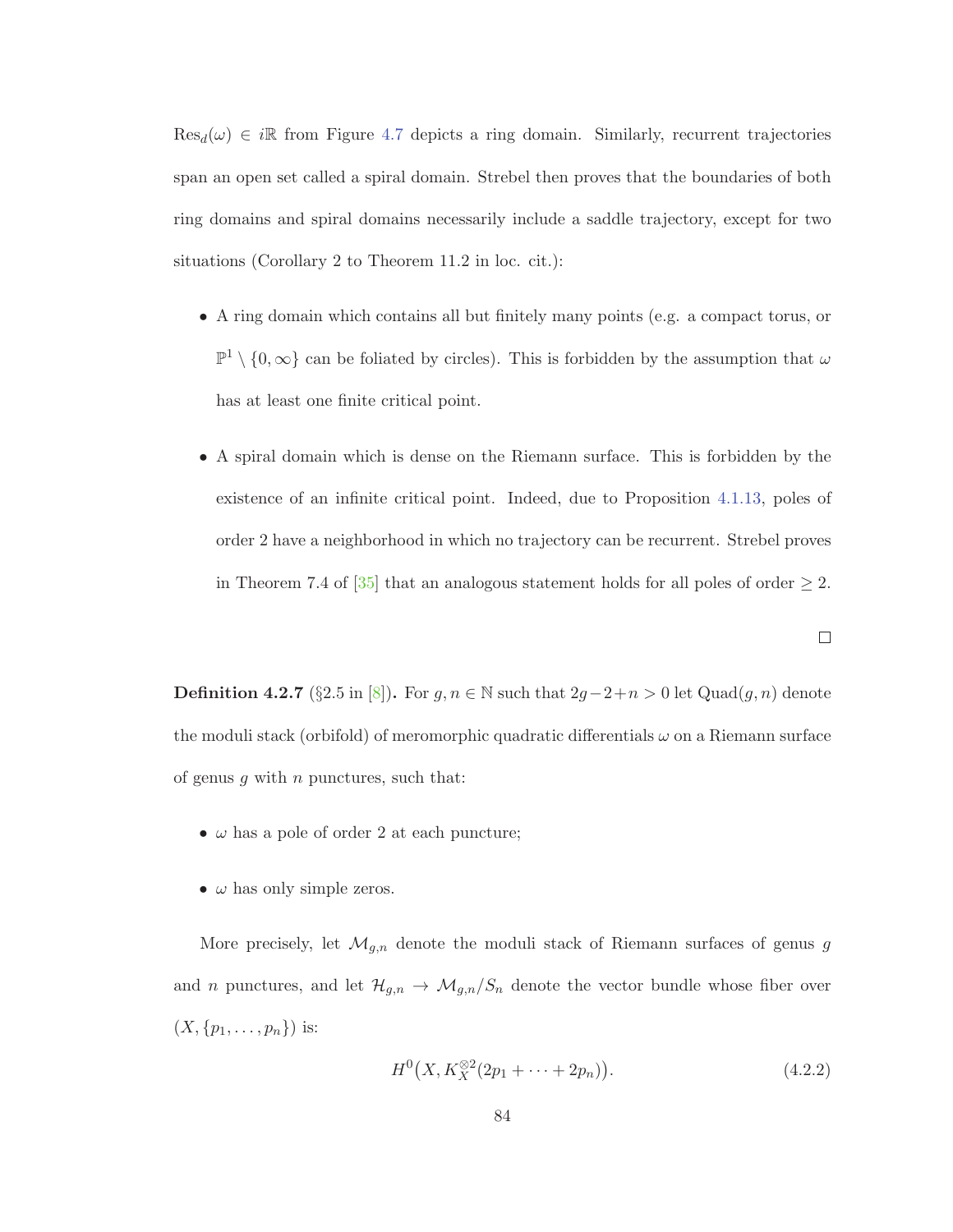Then Quad $(g, n)$  is the Zariski open substack of  $\mathcal{H}_{g,n}$ , consisting of sections with simple zeros that avoid the  $p_i$ .

**Proposition 4.2.8** (Lemma 4.11 in [7]; see Theorem 1.4 in [2] for a statement involving higher-order poles). The subset  $U \subset \text{Quad}(g, n)$  consisting of saddle-free quadratic differentials is open and dense in the classical topology. Moreover, the intersection of U with every orbit of  $S^1$ , acting on quadratic differentials as rescaling by  $e^{i\theta}$ , is dense in the orbit.

Consequently, we can make the following statement about points in the Hitchin base.

**Proposition 4.2.9.** The subset of saddle-free points in  $\mathcal{B}_R^{\diamond}(X, G, \mathcal{L})$  is open and dense in the classical topology.

*Proof.* Diagram 4.1.5, provides, for each  $\alpha \in \Phi$ , a map:

$$
\mathcal{B}_{R}^{\diamond}(X, G, K_X(D)) \xrightarrow{\omega_{\alpha}} \mathrm{Quad}(g_{\alpha}, n),
$$
\n(4.2.3)

 $b \longmapsto \omega_{h\alpha}$ 

where *n* is the degree of  $p^*_{\alpha}(D)$ , and  $g_{\alpha}$  is the genus of  $\tilde{X}_{b,\alpha}$ ; both numbers are constant as b varies in  $\mathcal{B}_{R}^{\Diamond}(X, G, \mathcal{L})$ . (Note that, using Propositions 2.3.6 and 2.3.7,  $\tilde{X}_{b}$  is smooth and connected; then the same holds for  $\tilde{X}_{b,\alpha}$ .)

According to Proposition 4.2.8, saddle-free differentials in  $Quad(g_{\alpha}, n)$  form an open subset  $U_{\alpha}$ . Then saddle-free points of  $\mathcal{B}_{R}^{\diamond}(X, G, \mathcal{L})$  also form the open subset:

$$
U := \bigcap_{\alpha \in \Phi} \omega_{\alpha}^{-1}(U_{\alpha}).
$$
\n(4.2.4)

It remains to prove that U is dense. Clearly the image of  $\omega_{\alpha}$  is a disjoint union of S<sup>1</sup> orbits: under  $b \mapsto e^{i\theta}b$ , we have  $\omega_{b,\alpha} \mapsto e^{2i\theta}\omega_{b,\alpha}$ . By Proposition 4.2.8,  $U_{\alpha}$  is dense in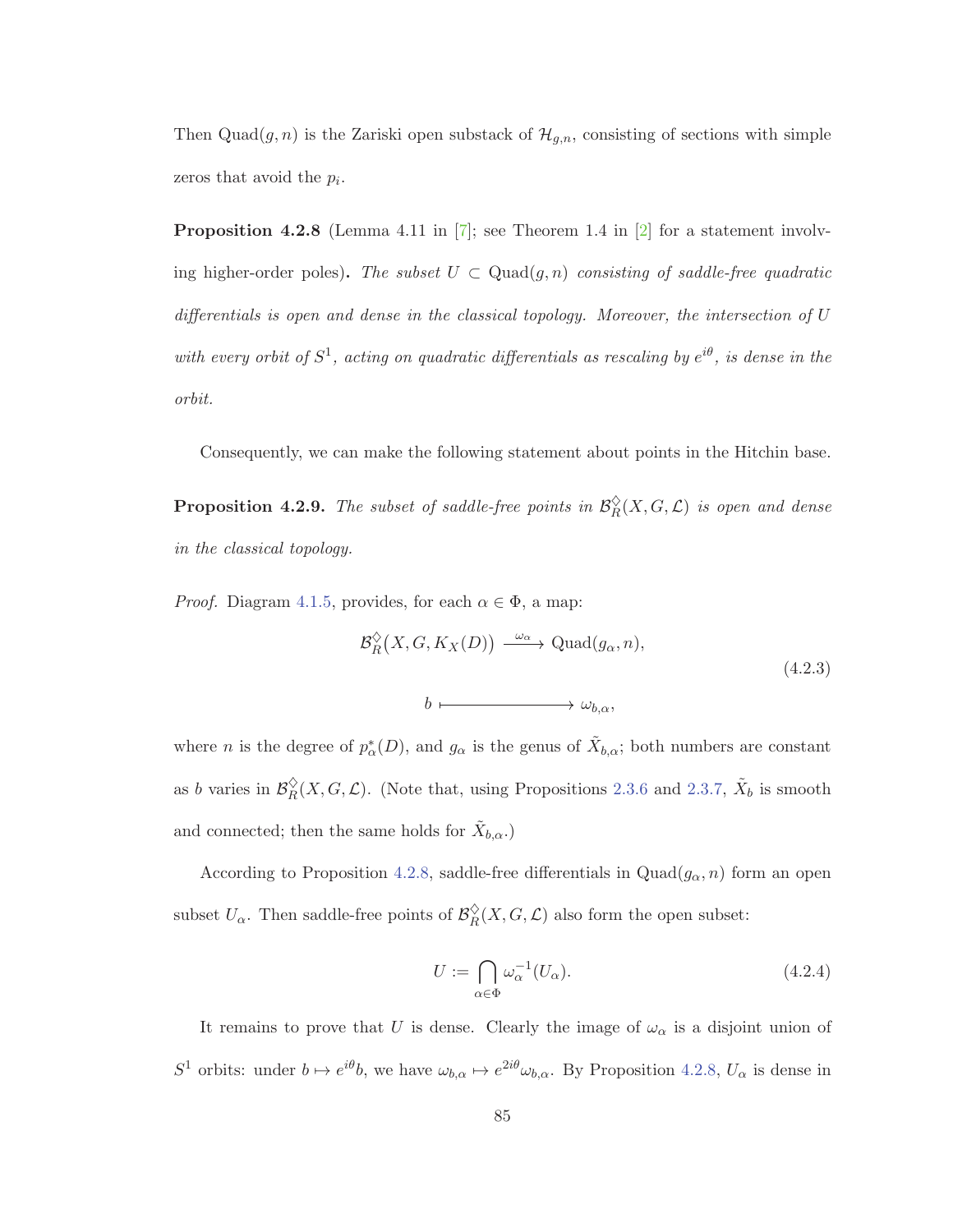each  $S^1$  orbit. Therefore  $\omega_\alpha^{-1}(U_\alpha)$  is dense in  $\mathcal{B}_R^{\diamond}(X, G, \mathcal{L})$ . Taking the intersection over all  $\alpha \in \Phi$ , U is also dense.  $\Box$ 

**Conjecture 4.2.10.** The subset of  $b \in \mathcal{B}_R^{\Diamond}(X, G, \mathcal{L})$  such that  $\tilde{\mathcal{W}}_b$  is admissible is open and dense in the classical topology.

Proposition 4.2.9 is a partial result in the direction of this conjecture. For a full proof, we would need to argue that the following phenomena are also non-generic:

- oriented cycles such as the one in Figure 4.4;
- a Stokes curve  $\ell$  running into a ramification point  $r \in R$ , with the label of  $\ell$  not necessarily equal to the root  $\alpha$  such that  $\tilde{b}(r) \in H_{\alpha}$ ;
- joints accumulating at some point in  $\tilde{X}_b \setminus \pi^{-1}(D)$ .

Such arguments necessarily involve dealing with  $\omega_{b,\alpha}$  for multiple  $\alpha$  at the same time; we do not carry them out.

However, being saddle-free is enough to guarantee the following desirable property for the WKB construction.

**Proposition 4.2.11.** If  $b \in \mathcal{B}_0^{\diamond}(X, G, \mathcal{L})$  is saddle-free, then the limit set of each Stokes curve  $\ell$  in  $\tilde{\mathcal{W}}_b$  consists of only two points:

- the finite critical point or joint where  $\ell$  is created;
- $\bullet$  the infinite critical point where  $\ell$  ends.

*Proof.* Each Stokes curve is a subset of a (not necessarily critical) trajectory of  $\omega_{b,\alpha}$ , for some  $\alpha$ . By assumption, each  $\omega_{b,\alpha}$  is saddle-free. Then Proposition 4.2.6 guarantees that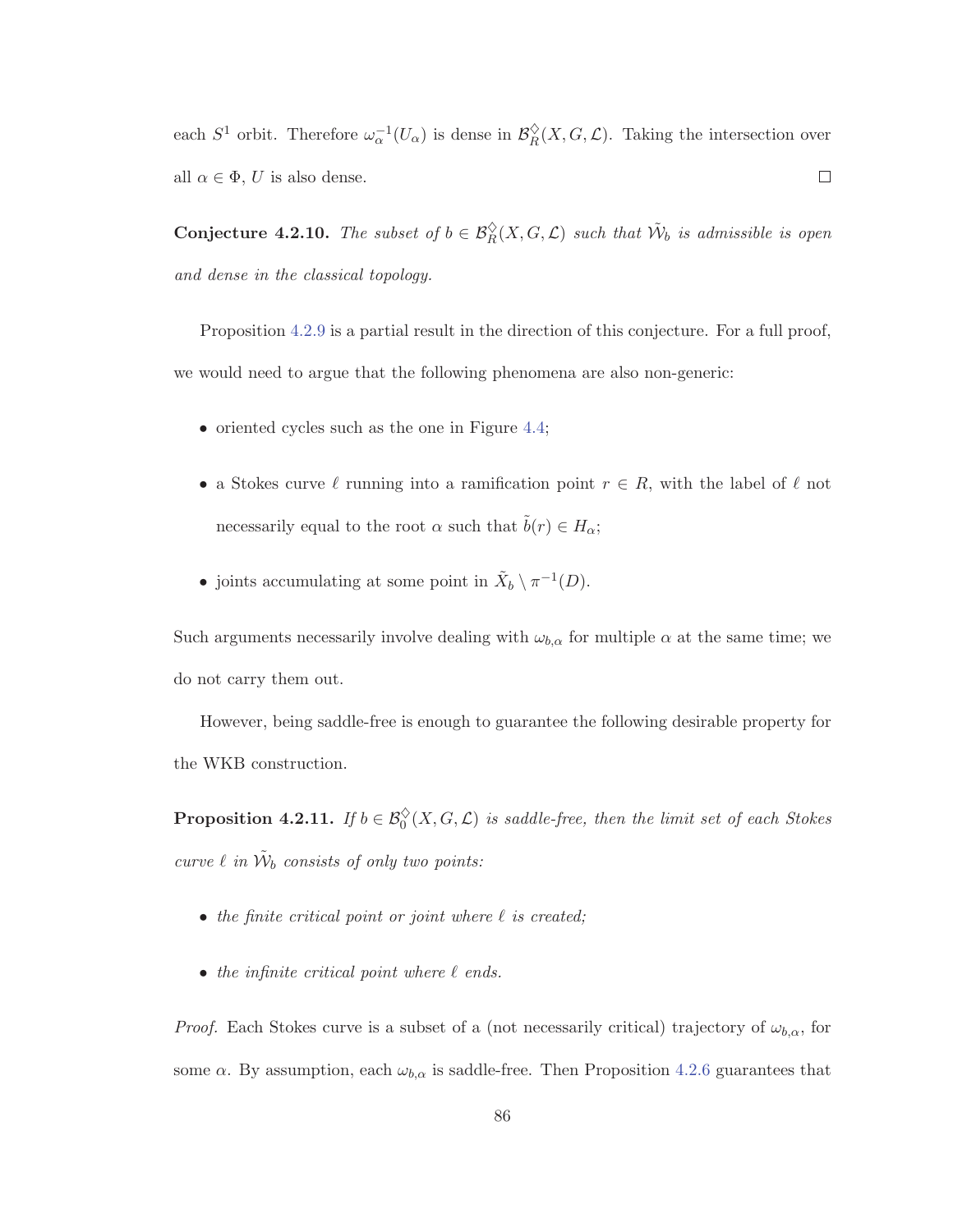all trajectories are either separating or generic. In particular, they all end at an infinite critical point.  $\Box$ 

Putting together Propositions 4.2.9 and 4.2.11, we obtain:

**Corollary 4.2.12.** There is a dense open subset of the Hitchin base, consisting of points b such that for all Stokes curves  $\ell$  in the associated WKB construction  $\mathcal{W}_b$ , the limit set of  $\ell$  consists of two critical points, one initial and one final.

Finally, we prove that, under the admissibility hypotheses made in Definition 4.1.6, WKB constructions have finitely many Stokes curves away from a neighborhood of  $\pi^{-1}(D)$ .

**Proposition 4.2.13.** Assume that  $\tilde{W}_b$  is admissible. Then  $\tilde{W}_b$  is a WKB cameral network.

*Proof.* We must prove that the restriction of  $\tilde{\mathcal{W}}_b$  away from a small neighborhood of  $\pi^{-1}(D)$  contains finitely many Stokes curves. The strategy is to find a contractible neighborhood  $U_d$  of each  $d \in D$ , such that the (possibly infinitely many, as in Example 4.1.14) Stokes curves produced in  $U_d$  never leave  $U_d$ .

For admissible WKB constructions  $\tilde{\mathcal{W}}_b$ , and for all  $\alpha \in \Phi$ , the quadratic differentials  $\omega_{b,\alpha}$  are saddle-free. From Proposition 4.2.6,  $\omega_{b,\alpha}$  have no closed trajectories. Then, due to Lemma 4.1.13, we have  $\text{Res}_{d}(\omega_{b,\alpha}) \notin \mathbb{R}$  for all  $d \in D$ . Then there exists a contractible neighborhood  $U_{\alpha,d}$  of d such that the trajectories of  $\omega_{b,\alpha}$  passing through  $U_{\alpha,d}$  have one end at d, and cross the boundary of  $U_{\alpha,d}$  only once.

Define  $U_d = \bigcap_{\alpha \in \Phi} \pi_{\alpha}^*(U_{d,\alpha}) \subset \tilde{X}_b$ . The Stokes curves passing through  $U_d$  are inverse images by some  $\pi_{\alpha}$  of the trajectories discussed in the previous paragraph. Therefore,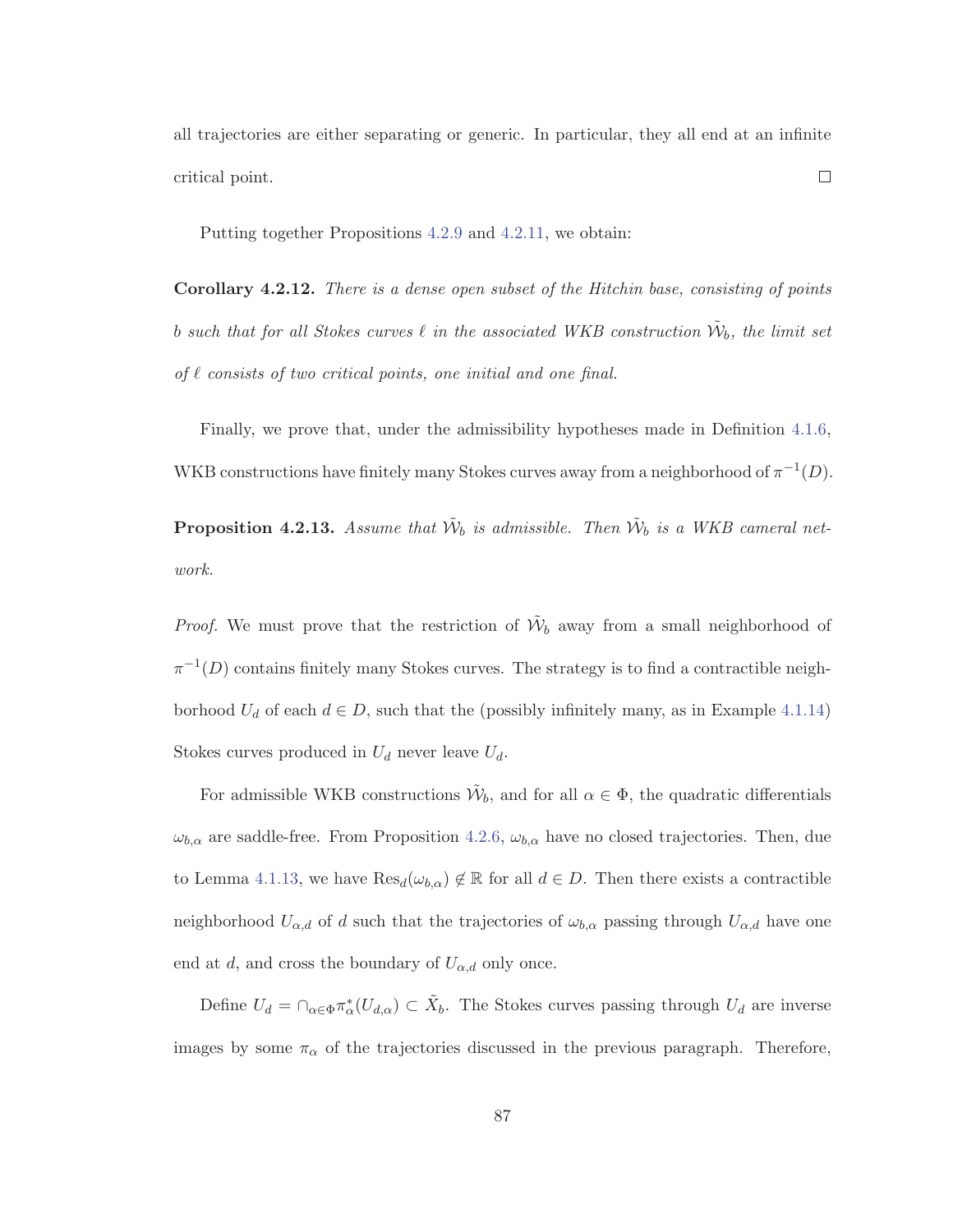they have one end at  $d$ , and pass through the boundary of  $U_d$  at most once. We want to prove that all of them are oriented towards  $d$ , so that they never exit  $U_d$ .

This is clear for primary Stokes curves – by definition, they are created at a ramification point of  $\pi$ , outside  $U_d$ , so they must end at d. The argument for secondary Stokes curves is by induction on the topologically-ordered set of joints (see Remark 4.1.7); its validity relies on the acyclicity condition for admissible WKB constructions. So let  $\{x_n\}_{n\in\mathbb{N}}$ be a topologically-ordered ennumeration of J. The primary Stokes curves provide the base case for the induction. Assume, then, that all Stokes curves created at  $\{x_1,\ldots,x_{n-1}\},$ for some  $n \in \mathbb{N}$ , are oriented towards d. We want to prove the same for  $x_n$ . Due to the topological order and the inductive hypothesis, the incoming Stokes curves at  $x_n$  are oriented towards d. Lemma 4.1.17 then guarantees that tangent vectors to the outgoing curves are contained in the real cone spanned by tangent vectors to the incoming curves. Therefore, the outgoing curves at  $x_n$  must also be oriented towards d.

It remains to prove that there cannot be infinitely many secondary Stokes curves produced outside of the opens  $U_d$ . Note that the subset:

$$
\tilde{X}'_b := \tilde{X}_b \setminus \cup_{d \in D} U_d \tag{4.2.5}
$$

is compact; as such, if there are infinitely many joints inside it, they must have an accumulation point in  $\tilde{X}'_b$ . Our hypothesis explicitly forbids this, so there must be finitely many joints inside  $\tilde{X}'_b$ . Since the number of secondary Stokes curves produced at a joint is bounded above by  $|\Phi|$ , we conclude that there are finitely many secondary Stokes curves produced inside  $\tilde{X}'_b$ .

The subsets  $U_d$  are contractible; by shrinking them if necessary, we can assume they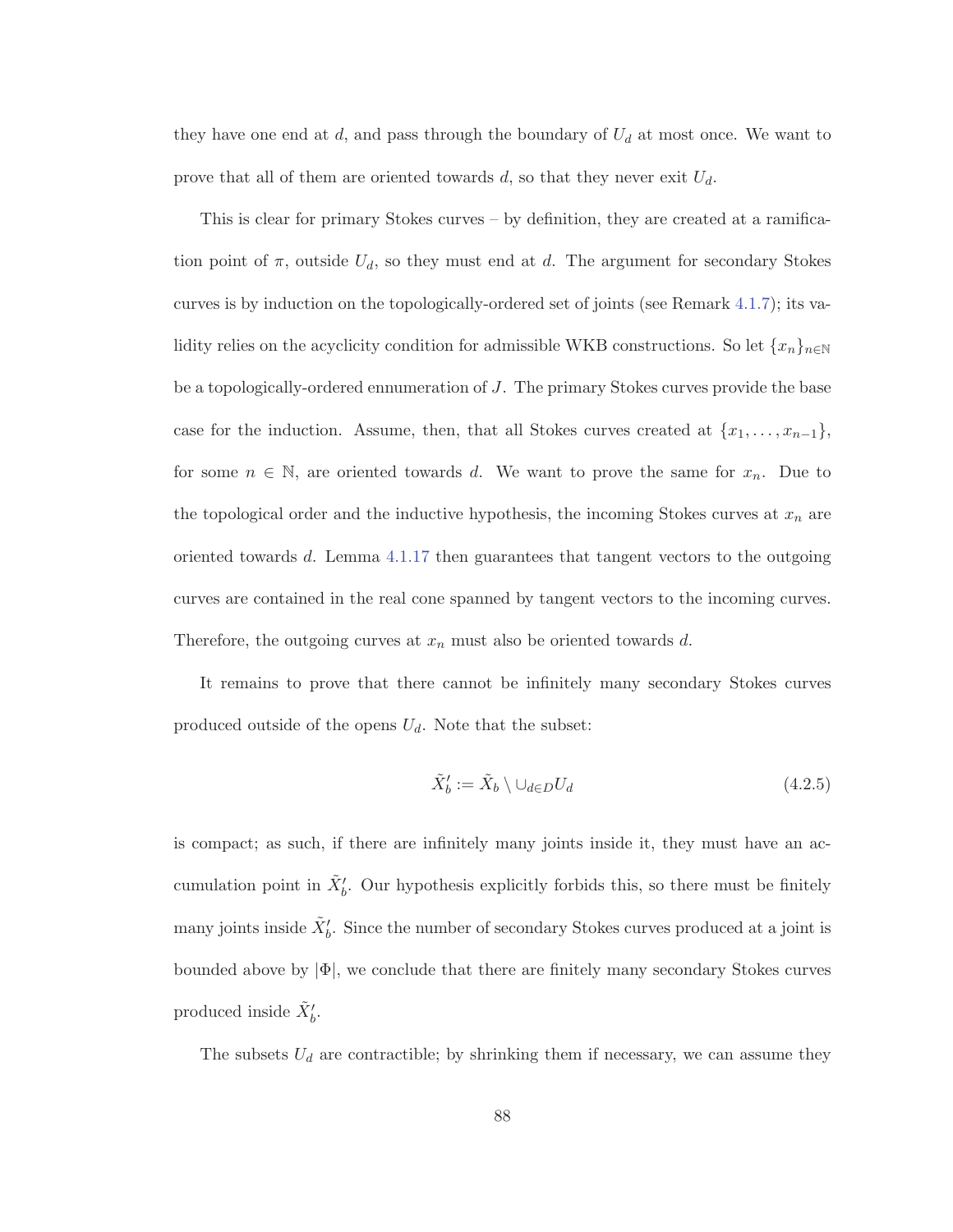are disjoint. Then the inclusion  $\tilde{X}'_b \hookrightarrow \tilde{X}_b \setminus \pi^{-1}(D)$  induces a homotopy equivalence.

## **4.3 Equivariance and spectral networks**

Ultimately, to perform non-abelianization we need networks on X, and not on  $\tilde{X}_b$ . In this section we describe the passage from WKB cameral networks, which are objects on  $\tilde{X}_b$ , to spectral networks, which are objects on X.

**Lemma 4.3.1.** WKB cameral networks are W-equivariant, in the following sense. For every  $w \in W$ , and Stokes curve  $\ell \subset \tilde{X}_b$  labeled by  $\alpha \in \Phi$ , the subset  $w(\ell) \subset \tilde{X}_b^5$  is a Stokes curve labeled by  $w(\alpha)$ .

*Proof.* The action of W on  $\mathfrak{t}^* \ni \alpha$ , is dual to that on  $\mathfrak{t}$ . Then, for every  $w \in W$  and  $r \in R$ ,  $\tilde{b}(w(r)) \in H_{w(\pm\alpha)} \times_{\mathbb{C}^*} K_X(D)$ . Therefore, the primary Stokes curves starting at  $w(r)$  are labeled by  $w(\alpha)$ .

The W-equivariance of  $\tilde{b}$  implies that:

$$
\chi_{w\alpha} = (w(\alpha) \otimes 1) \circ \tilde{b} = (\alpha \otimes 1) \circ w\tilde{b} = w^* \chi_{\alpha}.
$$
 (4.3.1)

For the oriented trajectories, this means  $w(\ell_{\alpha}) = \ell_{w(\alpha)}$ .

Whenever  $\ell_1, \ell_2$  intersect at  $x \in J$ , then  $w(\ell_1), w(\ell_2)$  intersect at  $w(x)$ . The restricted convex hulls satisfy  $\text{Conv}^{\mathbb{N}}_{\alpha_{w(\ell_1),w(\ell_2)}} = w(\text{Conv}^{\mathbb{N}}_{\alpha_{\ell_1,\ell_2}})$ . Therefore, the production of sec- $\Box$ ondary Stokes curves is W-equivariant.

**Definition 4.3.2.** Let  $\tilde{W}_b$  be a WKB cameral network. The associated **WKB** spectral **network**  $W_b$  is the following union of oriented, labeled curves on X:

<sup>&</sup>lt;sup>5</sup>When we write  $w(\ell)$ , we are using the action of the Weyl group on the cameral cover  $\tilde{X}_b$ .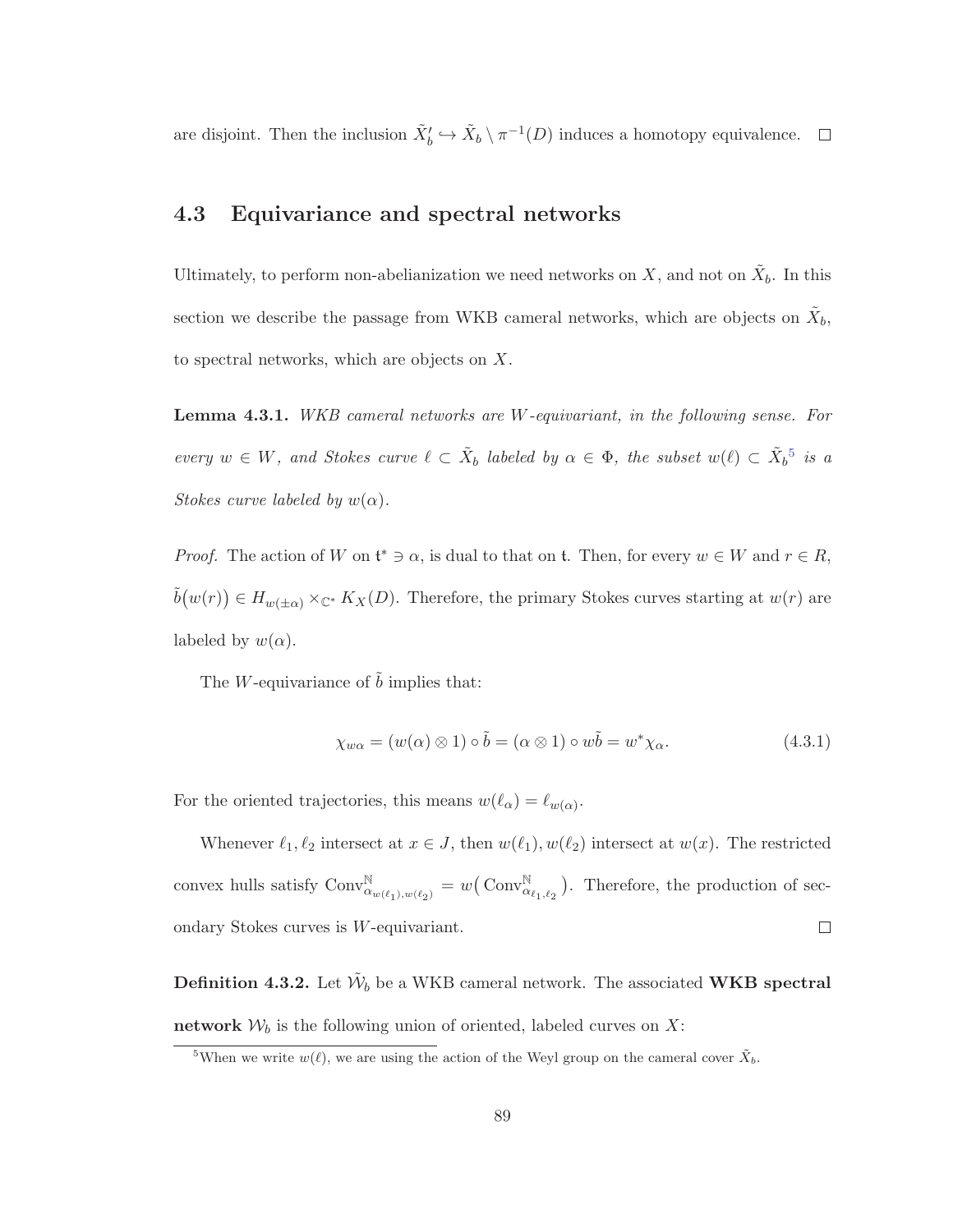- As oriented curves,  $W_b = \pi_* \tilde{W}_b$ .
- The label of  $\ell \in W_b$  is a locally constant section  $\psi_{\ell}$  of  $\text{Hom}_W(\tilde{X}_b|\ell,\Phi)$ . It maps any preimage  $\tilde{\ell}$  of  $\ell$  to the root which labels  $\tilde{\ell}$ .

Remark 4.3.3. WKB cameral networks have six Stokes curves are created from each ramification point  $r \in R$  (Lemma 4.1.15). The restriction of  $\pi : \tilde{X}_b \to X$  to a small neighborhood of  $r$  has degree 2, so the W-equivariance proved in Lemma 4.3.1 ensures that the corresponding spectral network has three Stokes curves outgoing from each branch point. This agrees with the constructions of spectral networks in [16], [27].

To analyze the relationship between the labeling of our spectral networks and the labeling of spectral networks in  $[16]$ ,  $[27]$ , we introduce the following definition.

**Definition 4.3.4.** Let  $x \in X \setminus P$ . A **W-framing** of the cameral cover  $\pi : \tilde{X}_b \to X$  at x is the data of a local trivialization  $\phi_x : \pi^{-1}(x) \cong W$ .

*Remark* 4.3.5. A *W*-framing  $\phi_x$  at any  $x \in \ell$ , for  $\ell \in \mathcal{W}$ , gives a mapping:

$$
\text{Hom}_W(\tilde{X}_b|\ell, \Phi) \to \Phi,
$$
\n
$$
\psi_\ell \mapsto \psi_\ell(\phi_x^{-1}(1_W)).
$$
\n(4.3.2)

Thus, each choice of trivialization gives a way to label curves in the spectral network by elements of  $\Phi$ . If x is chosen close to a branch point p, then we can parallel transport a trivialization  $\phi_x$  along a loop around p, to obtain a labeling of the 3 outgoing Stokes curves at p by  $\alpha, -\alpha, \alpha$ , for some  $\alpha \in \Phi$ . Note, however, that this process is necessarily discontinuous, because the cover has monodromy around p.

The spectral cover used by the earlier works [16], [27] is trivialized away from a system of branch cuts, and curves in the spectral network are labeled by roots of g. The map in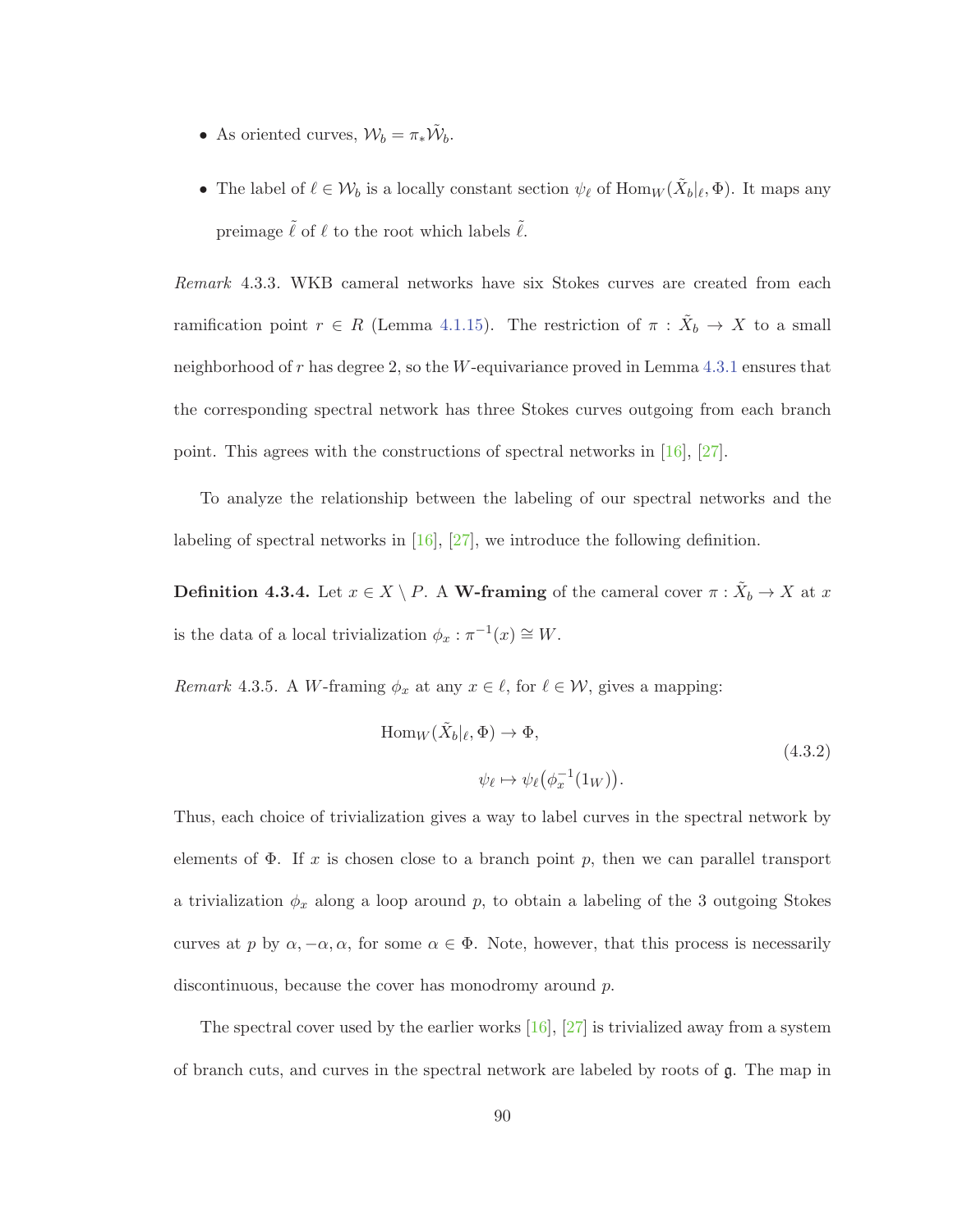equation 4.3.2 gives the relationship between our labels and their labels. This identifies our spectral networks with those of loc. cit.

In the remainder of this section, we present examples of spectral networks.

*Example 4.3.6.* If  $G = SL(2, \mathbb{C})$ , then the Hitchin base  $\mathcal{B}(X, SL(2, \mathbb{C}), K_X(D))$  is the set of meromorphic quadratic differentials with poles of order at most 2 at D (Example 2.2.6). Then the spectral network consists only of critical trajectories of the quadratic differential, three for each branch point. They are oriented away from the branch point.

Let  $X = \mathbb{P}^1$ ,  $D = 4 \cdot \infty$ , and  $\omega \in \Gamma(X, (K_X(D))^{\otimes 2})$  be:

$$
\omega(x) = (x+1)x(x-1)dx \otimes dx.
$$
\n(4.3.3)

The resulting spectral network is shown in Figure 4.13.



Figure 4.13: An A1 spectral network.

Example 4.3.7. Recall from Lemma 3.3.1 that, for Lie algebras of type A, given any two roots  $\alpha, \beta$ , the restricted convex hull satisfies:

$$
Conv_{\alpha,\beta}^{\mathbb{N}} \subset \{\alpha, \alpha + \beta, \alpha\}.
$$
\n(4.3.4)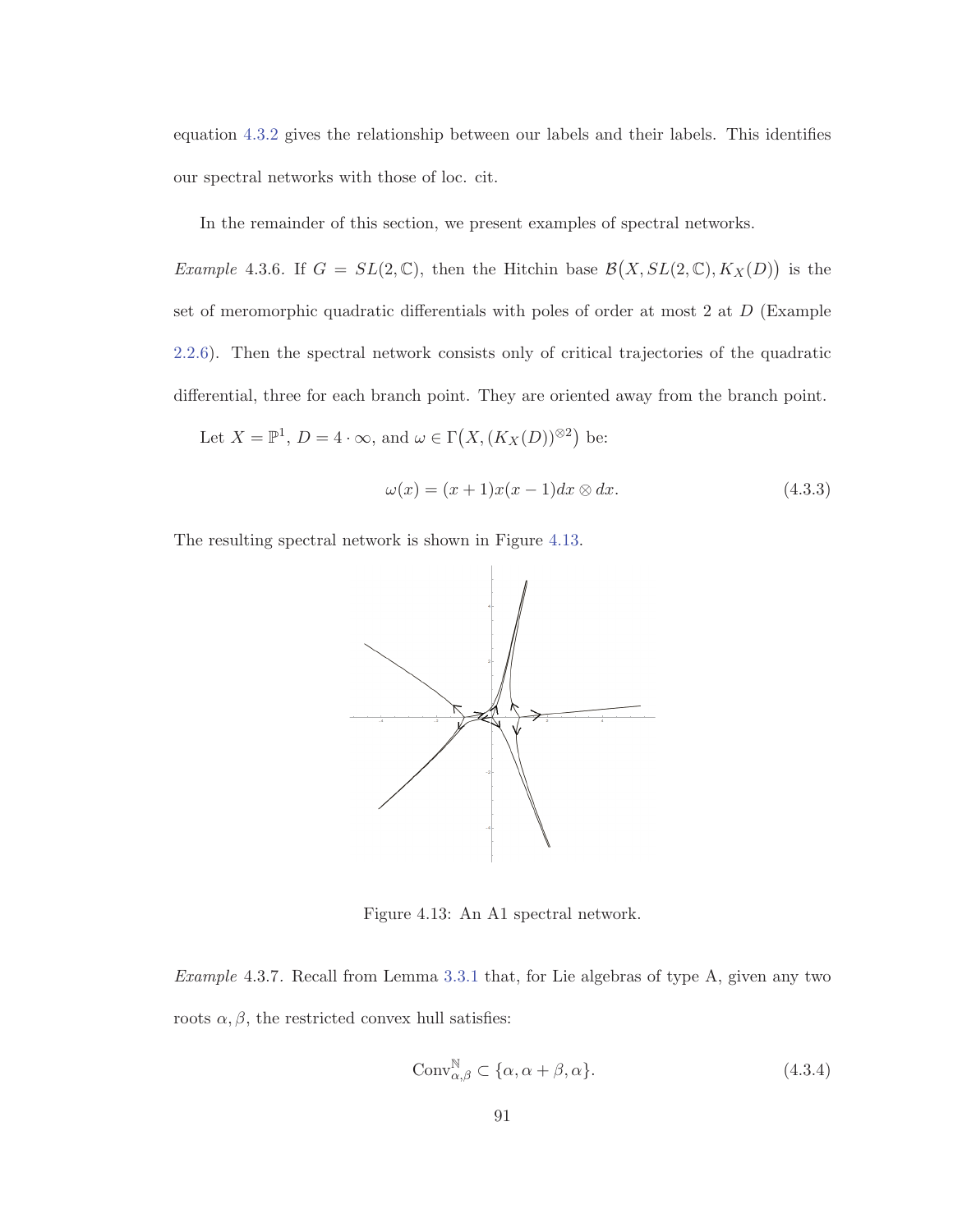See Figure 3.2. As such, there is at most one new Stokes curve generated at each joint.

Consider  $G = SL_3(\mathbb{C})$ , which has the root system  $A_2$ ;  $X = \mathbb{P}^1$ ;  $D = \infty$ . Take  $b \in \mathcal{B}_{R}^{\diamond}(X, G, \mathcal{L})$  corresponding to the characteristic polynomial:

$$
f(\lambda, x) = \lambda^3 + 3\lambda + 2ix = 0.
$$
 (4.3.5)

The discriminant of  $f$ :

$$
-4 \cdot 3^3 - 27(2ix)^2 \tag{4.3.6}
$$

vanishes at  $x = \pm 1$ . These are the branch points of the associated cameral cover. We choose a pre-image  $r_{+1}$ ,  $r_{-1}$  of each branch point in the cameral cover. Let  $\pm \alpha, \pm \beta \in \Phi$ denote the roots such that  $\tilde{b}(r_{+1}) \in H_{\alpha}$ ,  $\tilde{b}(r_{-1}) \in H_{\beta}$ . The cameral network has 6 primary Stokes curves starting at  $r_{+1}$ , labeled by  $\pm \alpha$ , and 6 starting at  $r_{-1}$ , labeled by  $\pm \beta$ . There are two pairs of curves labeled by  $\alpha, \beta$  which intersect on  $\tilde{X}_b$ , producing curves labeled by  $\alpha + \beta$ ; by equivariance, two analogous intersections happen for pairs  $w(\alpha)$ ,  $w(\beta)$ , for all  $w \in W$ .

Pushing forward the network to  $X$ , we obtain the result in Figure 4.14.

This example first appeared in  $[4]$ , which was, to the best of our knowledge, the first source to mention new Stokes curves at the intersections of old ones. The context was WKB analysis of solutions to differential equations.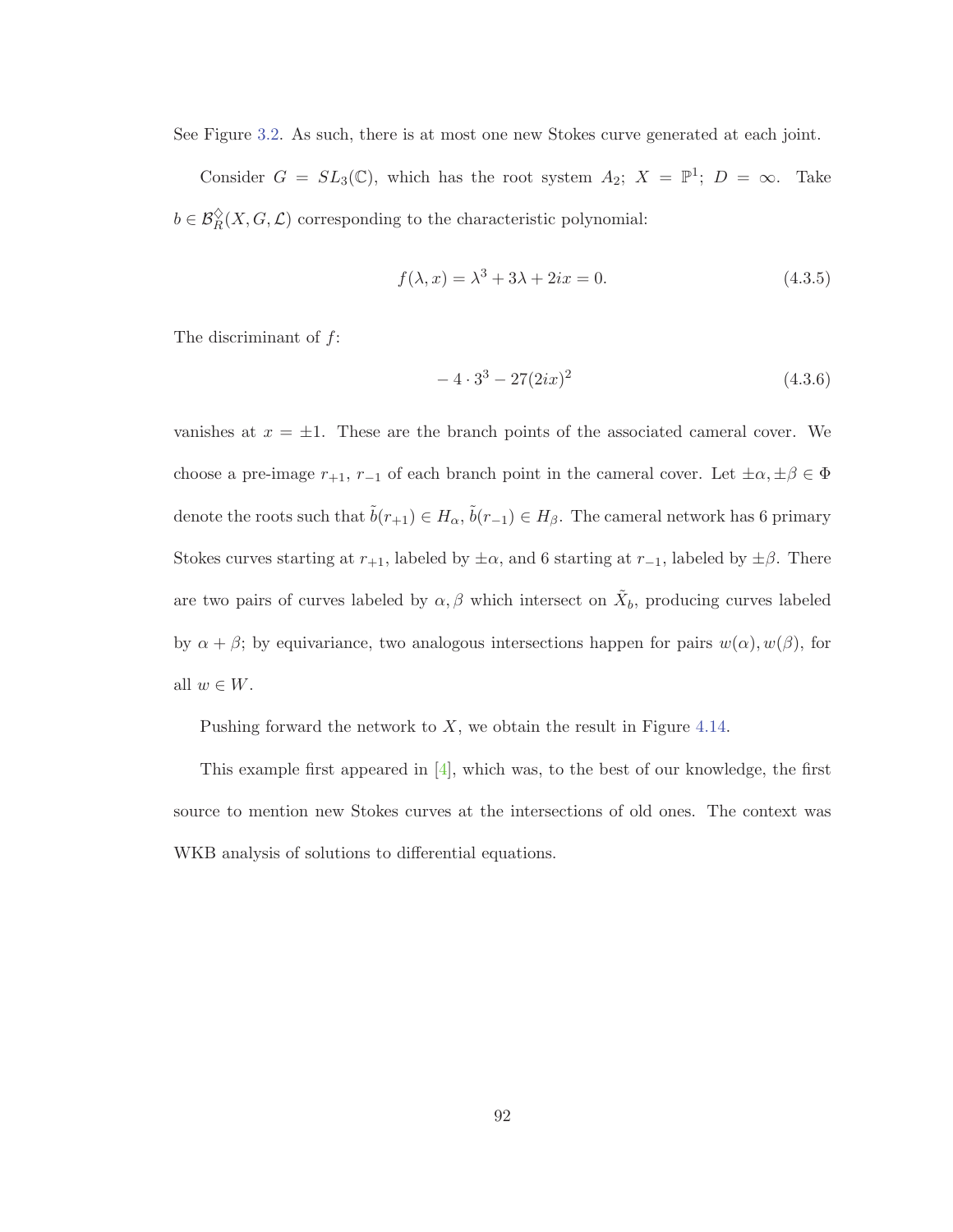

Figure 4.14: The BNR spectral network. Black is  $w(\alpha)$ , red is  $w(\beta)$ , purple is  $w(\alpha + \beta)$ .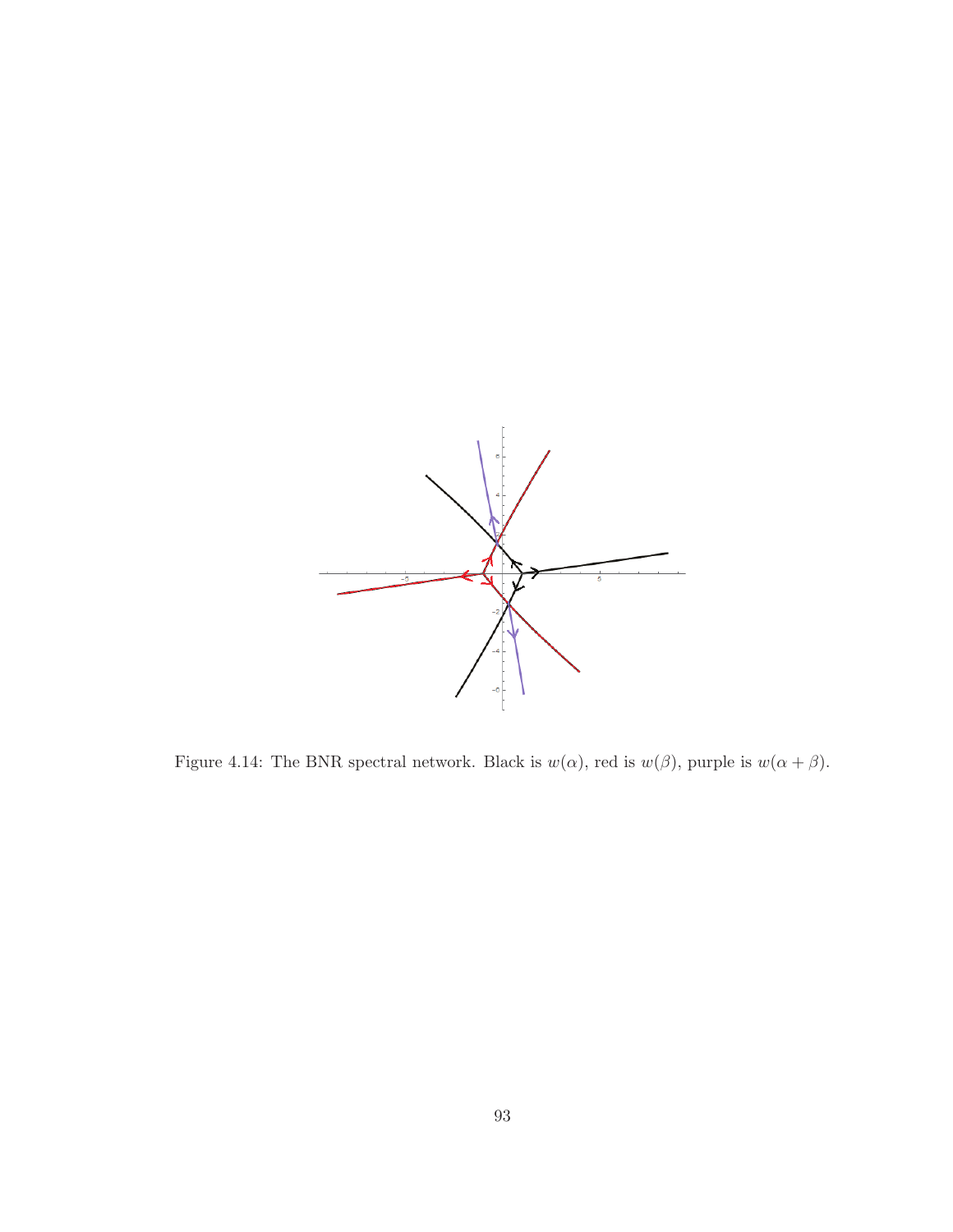# **Chapter 5**

# **The non-abelianization map**

In this chapter we introduce the moduli spaces involved in non-abelianization, and provide the non-abelianization construction. Rather than local systems on the closed Riemann surface X, we will consider local systems on certain oriented real blowups<sup>1</sup> of X. If E is a reduced, effective divisor on X, then  $X^{\circ_E}$  denotes the oriented real blowup at every point in the support of  $E$ . Specifically, in this chapter we will consider:

- $E = D$ , where D is the divisor at infinity;
- $E = D + P$ , where P is the branch divisor of the cover  $\pi$ ;
- $E = D + P + J$ , where J are the joints of a spectral network.

Throughout the chapter, we work with a fixed  $b \in \mathcal{B}_R^{\diamond}(X, G, K_X(D))$ , and we suppress b from the notation for the cameral cover, which we denote by  $\tilde{X}$ . We will also use  $\tilde{X}^{\circ D+R}$ , where R is the ramification divisor of  $\pi$ , and we omit the distinction between D and its

<sup>&</sup>lt;sup>1</sup>Concretely, an "oriented real blowup at  $x \in X$ " means replacing x with a boundary circle  $S_x^1$ , which inherits an orientation from the orientation of X.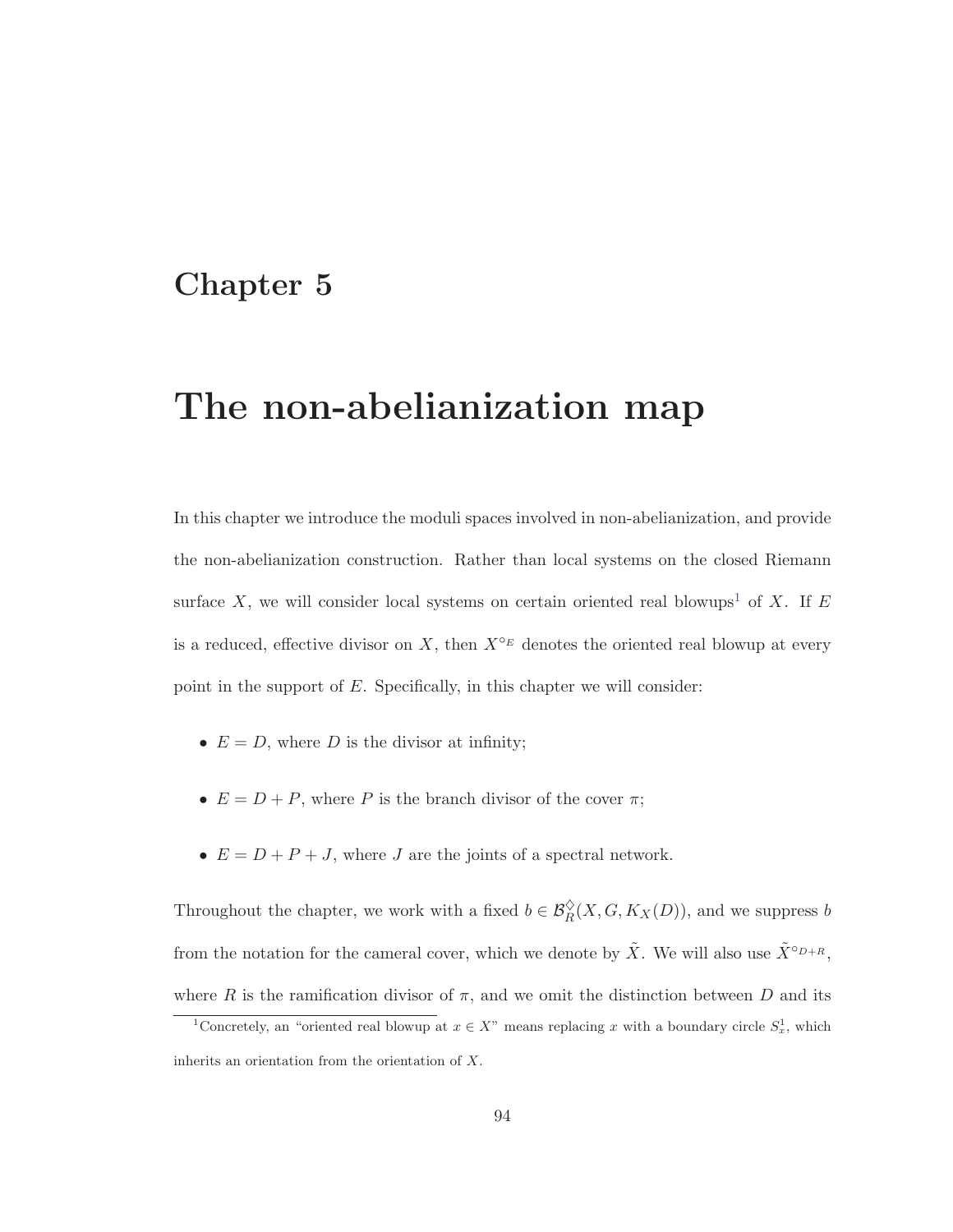preimage  $\pi^{-1}(D)$ . (Due to Condition R, introduced in Definition 4.1.1,  $\pi$  is unramified over D.) The restriction  $\pi^{\circ}$ :  $\tilde{X}^{\circ D+R} \to X^{\circ D+P}$  of  $\pi$  is unramified, hence a principal W-bundle.

In section 5.1 we introduce N-shifted, weakly W-equivariant T-local systems on  $\tilde{X}^{\circ D+R}$ and show their equivalence to those N-local systems on  $X^{\circ D+P}$  which extend the cameral cover  $\tilde{X}$ . In section 5.2, we introduce a restriction on the monodromy of these  $T$ - and N-local systems, which we call the S-monodromy condition. Finally, in section 5.3 we provide the non-abelianization construction, giving a proof of Theorem 1.1.5.

### **5.1 From T-local systems to N-local systems**

In the case  $G = GL(n, \mathbb{C})$ , the spectral construction described in Section 2.3 works by pushing forward a line bundle  $\mathcal L$  on the n-sheeted spectral cover  $\bar \pi : \bar X \to X$ , to obtain a rank  $n$  vector bundle on  $X$ . Away from the branch points of the cover, we obtain a reduction of structure of  $\bar{\pi}_*(\mathcal{L})$  to a  $N_{GL(n,\mathbb{C})}$ -bundle, by considering automorphisms which preserve the following decomposition, for  $x \in X$  not a branch point:

$$
\pi_*(\mathcal{L})|_x \cong \bigoplus_{\bar{x} \in \bar{\pi}^{-1}(x)} \mathcal{L}_{\bar{x}}.\tag{5.1.1}
$$

 $T_{GL(n,\mathbb{C})} \cong (\mathbb{C}^*)^n$  acts by scaling on each summand, while elements in non-trivial cosets of  $N_{GL(n,\mathbb{C})}$  also permute the factors.

In [12], Donagi and Gaitsgory give an analogue of this for reductive algebraic groups G, using the cameral cover  $\tilde{X}$  instead of the spectral cover  $\bar{X}$ . In the special case of an unramified cover such as  $\pi^{\circ}$ :  $\tilde{X}^{\circ D+R} \to X^{\circ D+P}$ , their work relates certain N-bundles on  $X^{\circ D+P}$  to "N-shifted, weakly W-equivariant" T-bundles on  $\tilde{X}^{\circ D+R}$ . In this section, we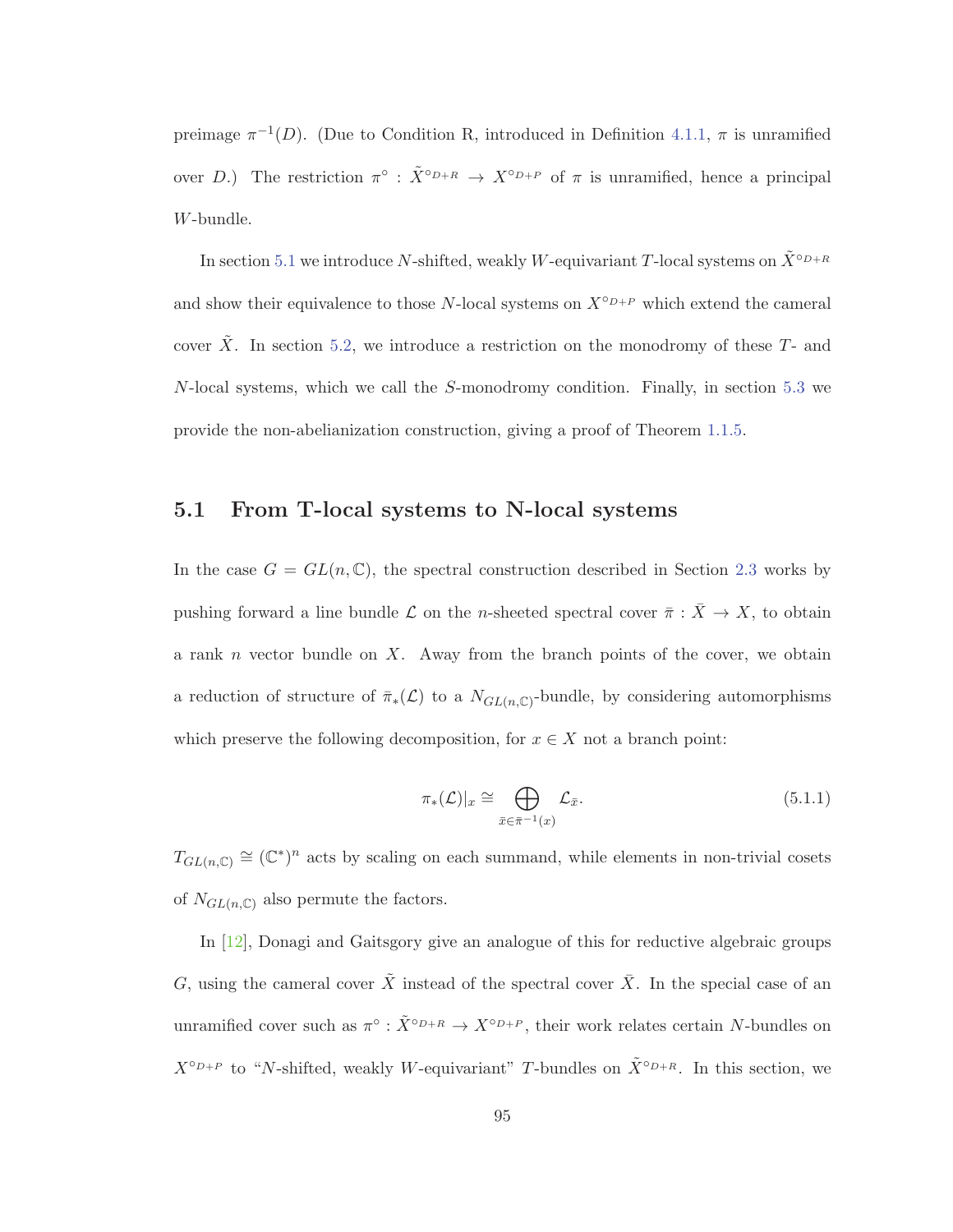introduce these ideas in the setting of local systems, where the unramified case of [12] applies with no significant modifications. The result is Theorem 5.1.7.

In a nutshell, the strategy is to:

- Take the direct image  $\pi^{\circ}_{*}(\mathcal{L})$  of a T-local system on  $\tilde{X}^{\circ_{D+R}}$ .
- Find conditions on  $\mathcal{L}$ , such that  $\pi^{\circ}_{*}(\mathcal{L})$  is an N-local system.

**Lemma 5.1.1.** Let  $\mathcal{L} \in \text{Loc}_T(\tilde{X}^{\circ D+R})$ . Let  $\mathcal{A}ut(\pi^{\circ}_*(\mathcal{L}))$  denote the sheaf of automorphisms of the direct image  $\pi^{\circ}_{*}(\mathcal{L})$ , seen as a sheaf on  $X^{\circ_{D+P}}$  with the classical topology. Then its sections over an open set  $U \subset X^{\circ_{D+P}}$  are:

$$
\mathcal{A}ut(\pi^{\circ}_{*}(\mathcal{L}))(U) = \left\{ (w,\phi) \Big| w \in W, \phi : w^{*}\mathcal{L}|_{(\pi^{\circ})^{-1}(U)} \stackrel{\cong}{\to} \mathcal{L}|_{(\pi^{\circ})^{-1}(U)} \right\}.
$$
 (5.1.2)

*Proof.* Let  $\tilde{U}_i \subset (\pi^{\circ})^{-1}(U)$  be a homeomorphic preimage of U. Since  $\pi^{\circ}$  has the structure of a W-local system, for each  $1 \leq i, j \leq |W|$ , there is a unique  $w_{ij} \in W$  such that  $w_{ij}(\tilde{U}_i) = \tilde{U}_j$ . An element of  $Aut(\pi^{\circ}_*(\mathcal{L}))(U)$  is equivalent to:

- A choice of  $w \in W$ , such that  $w^*(\mathcal{L}|_{\tilde{U}_1})$  is a sheaf over  $\tilde{U}_l$ , for some l.
- An isomorphism  $\phi_1 : w^* \mathcal{L} |_{\tilde{U}_1} \cong \mathcal{L} |_{\tilde{U}_l}.$

Then, for values of j other than 1,  $w^*(\mathcal{L}|_{\tilde{U}_j})$  is a sheaf over  $ww_{1j}w^{-1}(\tilde{U}_l)$ , and  $\phi_1$  determines an isomorphism:

$$
\phi_j := (ww_{1j}w^{-1})^*(\phi_1) : w^*(\mathcal{L}|_{\tilde{U}_j}) \cong \mathcal{L}|_{ww_{1j}w^{-1}(\tilde{U}_l)}.
$$
\n(5.1.3)

 $\Box$ 

The set of all  $\phi_l$  provides  $\phi$  as in 5.1.2.

In order for  $\pi^{\circ}_*(\mathcal{L})$  to be an N-local system, we need an identification of  $Aut(\pi^{\circ}_*(\mathcal{L}))$ with the constant sheaf N. Such an identification does not exist for arbitrary  $\mathcal{L}$ ; we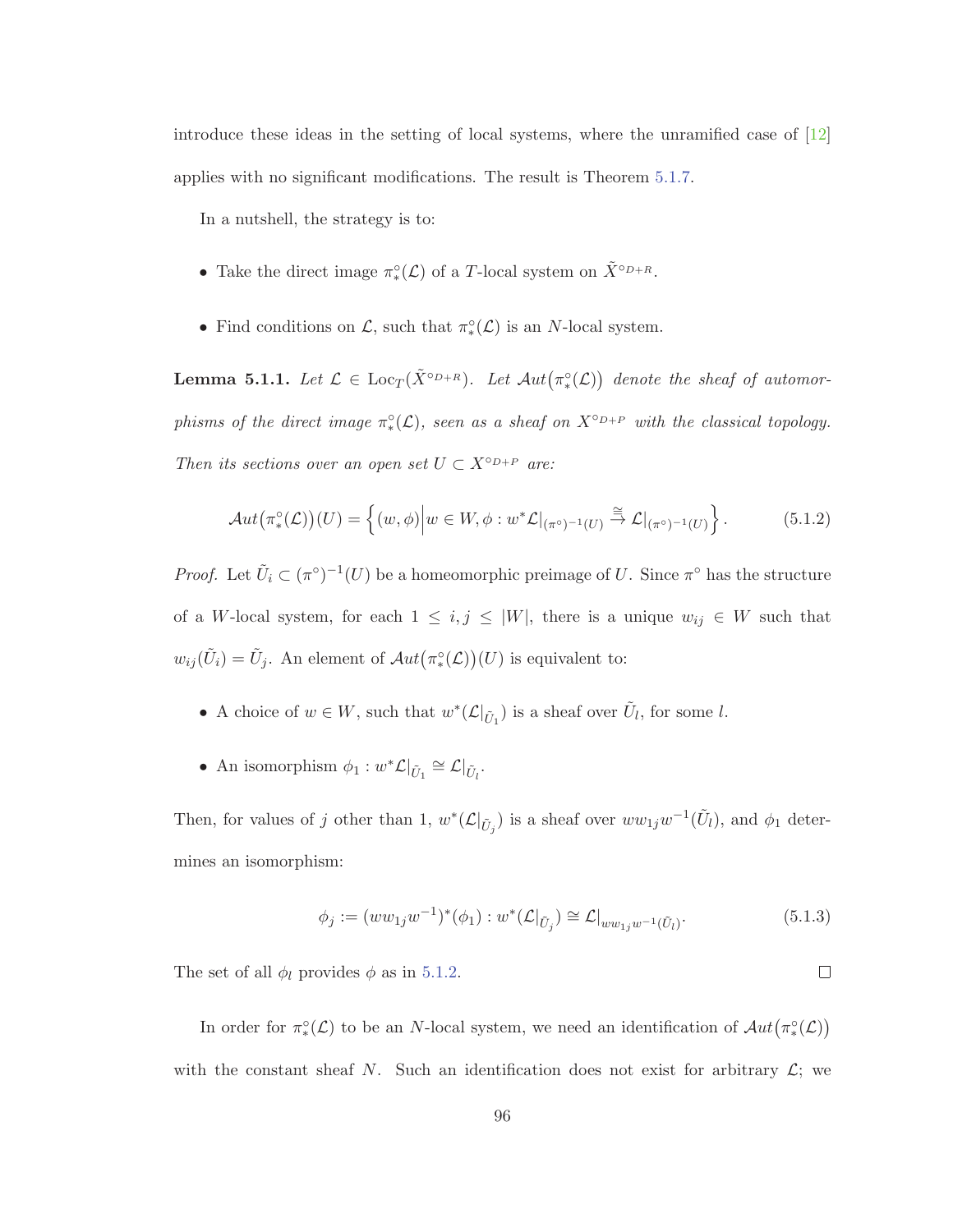need to impose a constraint on  $\mathcal L$  (weak W-equivariance) and equip it with extra data  $(N\text{-shifting}).$ 

**Definition 5.1.2** (cf. Definition 5.7 of [12]). We call a T-local system  $\mathcal{L}$  on  $\tilde{X}^{\circ D+R}$ **weakly** W-equivariant if for each U, the projection  $Aut(\pi^{\circ}_*(\mathcal{L})) \to W$  is surjective.

Let  $\mathcal{H}om_{lc}(\tilde{X}^{\circ_{D+R}},T)$  denote the sheaf of locally constant morphisms  $\tilde{X}^{\circ_{D+R}} \to T$ . Then  $Aut_{X^{\circ D+p}}(\mathcal{L})$  is part of a sequence of locally constant sheaves on  $X^{\circ D+p}$ , which is exact on the right if and only if  $\mathcal L$  is weakly W-equivariant:

$$
1 \longrightarrow \mathcal{H}om_{lc}(\tilde{X}^{\circ}_{\rho+R},T) \longrightarrow \mathcal{A}ut(\pi^{\circ}_{*}(\mathcal{L})) \longrightarrow W \longrightarrow 1. \tag{5.1.4}
$$

Defining this sequence uses the fact that  $T$  is abelian, so we can globally identify automorphisms of  $\mathcal L$  on  $\tilde X^{\circ p_R}$  with locally constant maps  $\tilde X^{\circ p_R} \to T$ .

Remark 5.1.3. The short exact sequence 5.1.4 splits if and only if  $\mathcal L$  is W-equivariant. In this case, we obtain an identification of  $Aut(\pi^{\circ}_*(\mathcal{L}))$  with the constant sheaf  $T \rtimes W$ . This is not quite what we want, because N can be a non-split extension of  $W$  by  $T$ . For example,  $N \cong T \rtimes W$  for the groups  $GL(n,\mathbb{C}), SL(2n+1,\mathbb{C}), SO(n,\mathbb{C}),$  but not for  $SL(2n, \mathbb{C})$  (see, for example, the introduction to [12]).

For general G, we need the following definition.

**Definition 5.1.4** (cf. §6.2 in [12])**.** An N**-shifted, weakly** W**-equivariant** T**-local system** on  $\tilde{X}^{\circ D+R}$  is a weakly W-equivariant T-local system  $\mathcal{L}$  on  $\tilde{X}^{\circ D+R}$ , together with a map  $\gamma: N \to Aut(\pi^{\circ}_*(\mathcal{L}))$  making the following diagram commute:

$$
\begin{array}{ccc}\n1 & \longrightarrow & T \longrightarrow N \longrightarrow W \longrightarrow 1 \\
\downarrow & \downarrow & \downarrow \\
1 & \longrightarrow \mathcal{H}om_{lc}(\tilde{X}^{\circ D+R}, T) \longrightarrow \mathcal{A}ut(\pi^{\circ}_{*}(\mathcal{L})) \longrightarrow W \longrightarrow 1.\n\end{array} \tag{5.1.5}
$$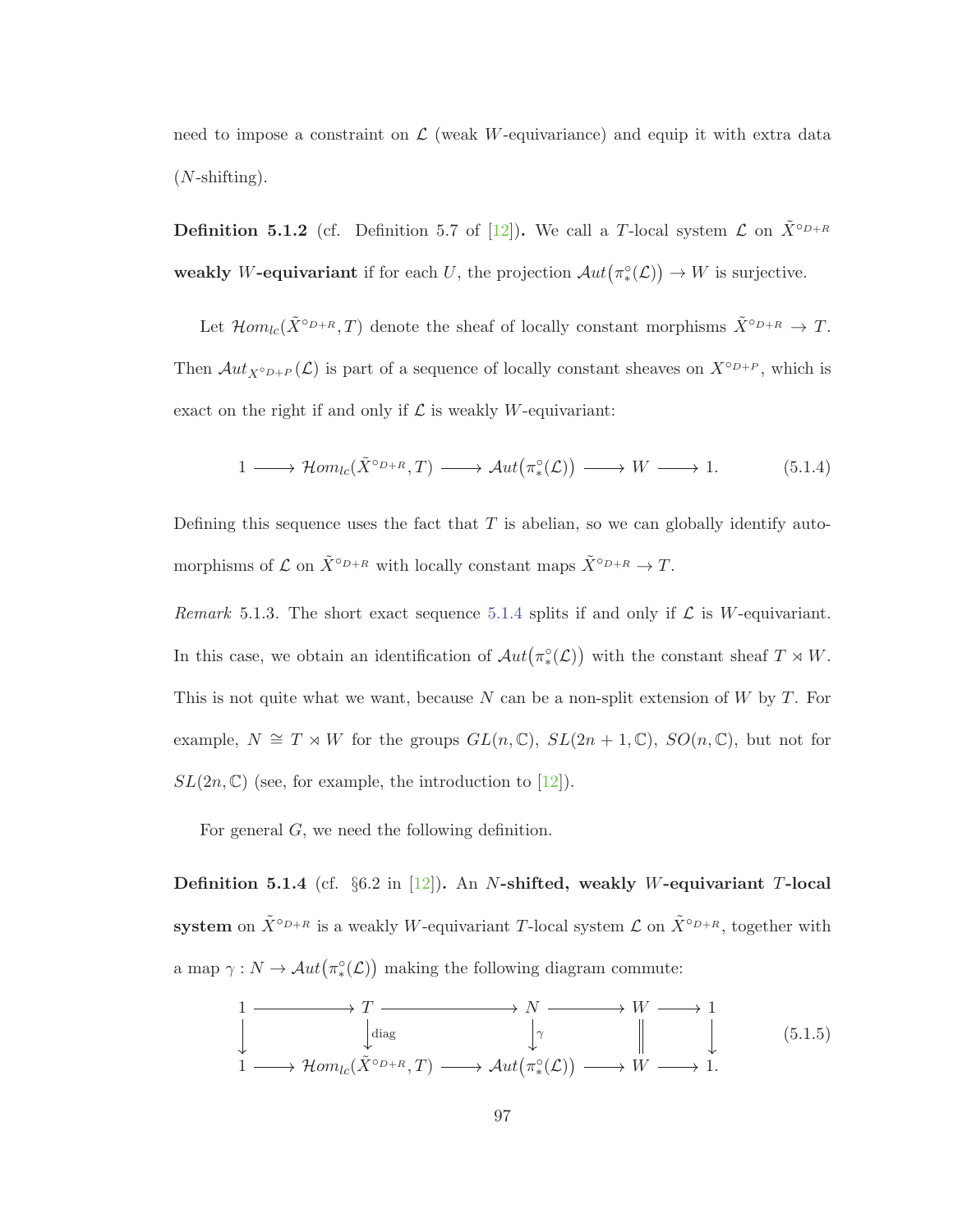**Definition 5.1.5.** We define  $\text{Loc}_T^N(\tilde{X}^{\circ D+R})$  to be the moduli stack of N-shifted, weakly W-equivariant T-local systems on  $\tilde{X}^{\circ D+R}$ . A more formal definition, in terms of fiber products of stacks, can be found in [23]. We do not reproduce it here, because it is not necessary for the understanding of the rest of this chapter.

We will prove that, if  $\mathcal{L} \in \text{Loc}_{T}^{N}(\tilde{X}^{\circ_{D+R}})$ , then  $\pi_{*}^{\circ}(\mathcal{L})$  is an N-local system on  $X^{\circ_{D+P}}$ . The following definition specifies which N-local systems arise in this way.

**Definition 5.1.6.** Recall that  $\pi^{\circ}$  :  $\tilde{X}^{\circ D+R} \to X^{\circ D+P}$  is a W-local system. An N-local system on  $\tilde{X}^{\circ D+P}$  which **extends**  $\pi^{\circ}$  (or **extends the cameral cover**, when the particular cameral cover is clear from context) is an N-local system  $\mathcal{E}$ , together with the data of an isomorphism:

$$
\mathcal{E}/T \cong \tilde{X}^{\circ_{D+R}}.\tag{5.1.6}
$$

We denote by  $\text{Loc}_{N}^{\tilde{X}}(X^{\circ_{D+P}})$  the moduli space of N-local systems extending the cameral cover. More formally, the relevant moduli space is:

$$
\operatorname{Loc}_N^{\tilde{X}}(X^{\circ D+P}) := \operatorname{Loc}_N(X^{\circ D+P}) \times_{\operatorname{Loc}_W(X^{\circ D+P})} {\tilde{X}}^{\circ D+R}.
$$
 (5.1.7)

**Theorem 5.1.7.** Then there is an equivalence of categories between:

- 1. Weakly W-equivariant, N-shifted T-local systems  $\mathcal L$  on  $\tilde X^{\circ D+R}$ ;
- 2. N-local systems which extend the cameral cover  $\tilde{X}^{\circ D+R}$ .

This gives an isomorphism of stacks:

$$
\operatorname{Loc}_{T}^{N}(\tilde{X}^{\circ D+R}) \cong \operatorname{Loc}_{N}^{\tilde{X}}(X^{\circ D+P}).\tag{5.1.8}
$$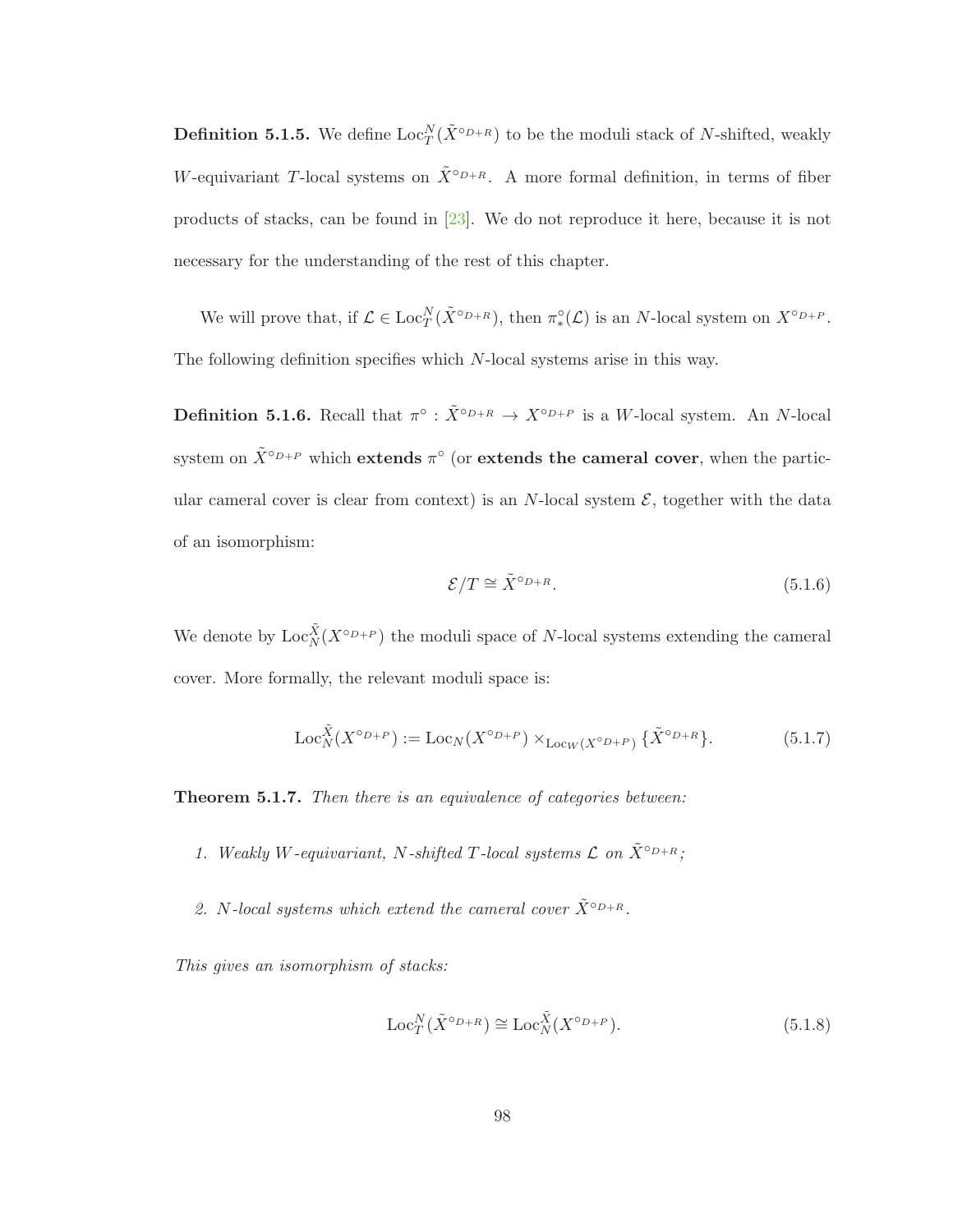*Proof.* Let  $\mathcal L$  be a weakly W-equivariant, N-shifted T-local system on  $\tilde{X}^{\circ_{D+R}}$ , and define  $\mathcal{E} = \pi^{\circ}_{*}(\mathcal{L})$ . Then the map  $\gamma : N \to \text{Aut}(\mathcal{E})$  allows us to consider  $\mathcal{E}$  as an N-local system. Due to Diagram 5.1.4, there is an isomorphism of W-local systems:

$$
\mathcal{E}/T \cong \tilde{X}^{\circ D + R}.\tag{5.1.9}
$$

Conversely, let  $\mathcal E$  be an N-local system on  $X^{\circ_{D+P}}$  which extends  $\pi^{\circ}$ . Then  $\mathcal E \to \mathcal E/T \cong$  $\tilde{X}^{\circ_{D+R}}$  is a T-local system  $\mathcal L$  on  $\tilde{X}^{\circ_{D+R}}$ , on which the T-action comes from the inclusion  $T \subset N$ . It is clear that  $\pi^{\circ}(\mathcal{E}) \cong \mathcal{L}$ ; the identification  $N \cong \text{Aut}(\mathcal{E})$  provides the map  $\gamma: N \to Aut(\pi^{\circ}_*(\mathcal{L}))$ , required by diagram 5.1.4.

The above constructions work in families, and their application to the universal fam- $\Box$ ilies over the two stacks yields the stated isomorphism.

Being N-shifted, weakly W-equivariant imposes non-trivial monodromy constraints on the T-local system. We give an example below, and we will elaborate on this point in the next section.

*Example* 5.1.8. Consider  $G = SL(2)$ ,  $X = \mathbb{P}_x^1$ ,  $D = \{\infty\}$  and  $\tilde{X} = \mathbb{P}_z^1$ , with the map  $\tilde{X} \to X$  given by  $z \mapsto z^2$ . Then  $\text{Loc}_{N}^{\tilde{X}}(X^{\circ p+p}) \cong (nT)/N$ , where  $n \in N$  is a representative of the T-coset  $N \setminus T$ , and the map takes a local system to its monodromy around 0, well-defined up to the adjoint action of N.

Now let  $\mathcal{L} \in \text{Loc}_{T}^{N}(\tilde{X}^{\circ_{D+R}})$ . Then the monodromy of  $\mathcal{L}$  around 0 is  $M^{2}$ , where M is the monodromy of  $\pi^{\circ}_{*}(\mathcal{L})$  around 0. By the previous paragraph,  $M \in (nT)/N$ ; for any such element, a quick computation shows that  $M^2 = -id$ .

*Remark* 5.1.9. In their version of non-abelianization in [16], Gaiotto, Moore and Neitzke notice that they cannot work with honest local systems on the spectral cover, and consider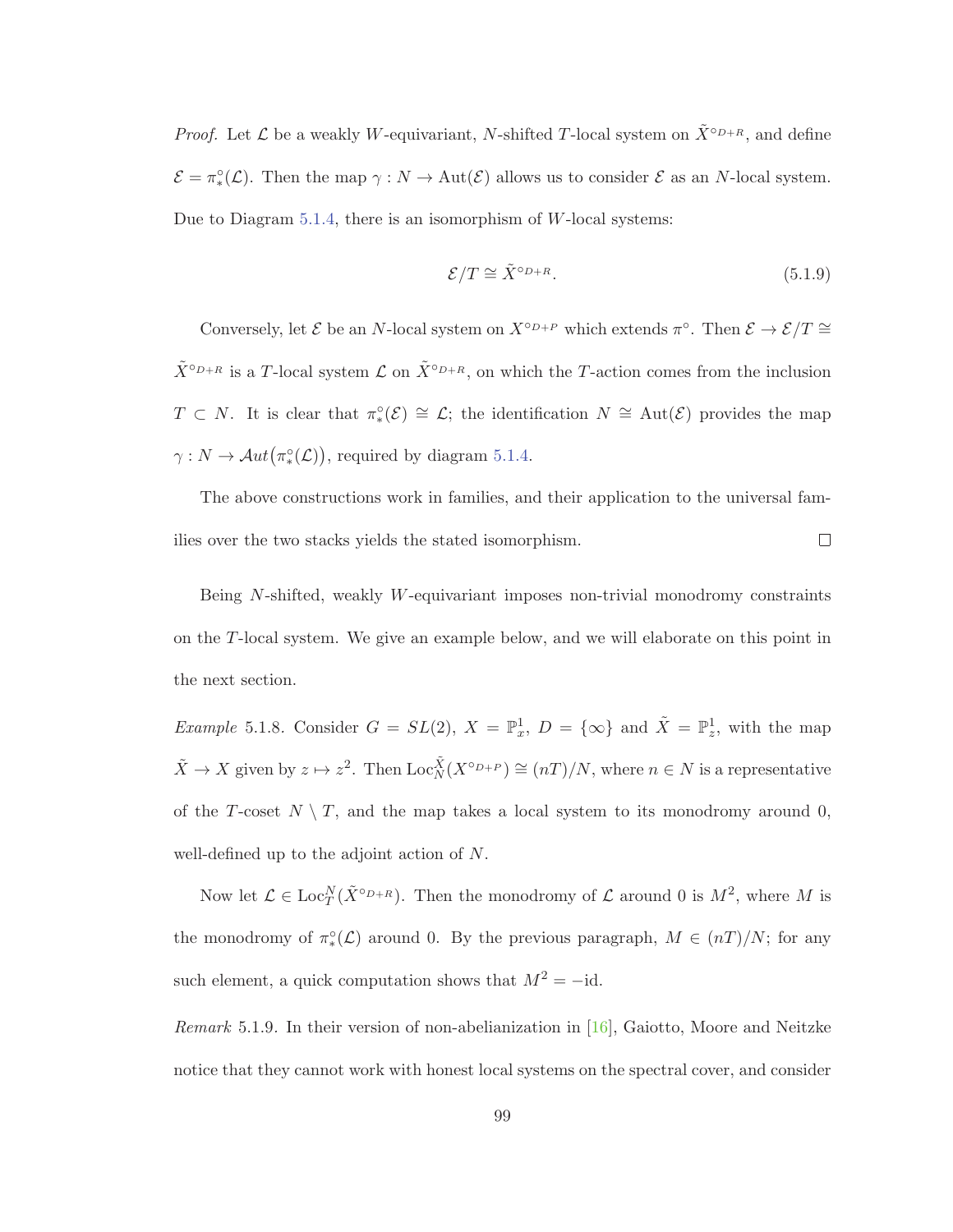"twisted local systems" instead. The monodromy constraint for  $\text{Loc}_{T}^{N}(\tilde{X}^{\circ_{D+R}})$  that we obtained in Example 5.1.8 is a manifestation of the same phenomenon: we need to work with T-local systems which have constrained, nontrivial monodromy around ramification points.

### **5.2 The S-monodromy condition**

We could attempt to define non-abelianization as a map<sup>2</sup>:

$$
\operatorname{Loc}_N^{\tilde{X}}(X^{\circ D+P}) \longrightarrow \operatorname{Loc}_G(X^{\circ D+P}).\tag{5.2.1}
$$

However, this is not satisfactory: we would like the resulting G-local systems to extend past the branch divisor P. To ensure this, we will construct a map from an appropriate subspace of the source moduli space.

$$
\begin{array}{ccc}\n? & \cdots \xrightarrow{\text{nonab}} \cdots \rightarrow \text{Loc}_G(X^{\circ D}) \\
\downarrow & & \downarrow \\
\text{Loc}_{N}^{\tilde{X}}(X^{\circ D+P}) & & \text{Loc}_G(X^{\circ D+P})\n\end{array} \tag{5.2.2}
$$

The goal of this section is to introduce the unknown space in the diagram above.

**Definition 5.2.1.** We say that  $\mathcal{E} \in \text{Loc}_{N}^{\tilde{X}}(X^{\circ D+P})$  satisfies the S monodromy con**dition** if, for each  $p \in P$ , the monodromy of  $\mathcal{E}$  around  $S_p^1$  is contained in:

$$
\left(\coprod_{\alpha \in \Lambda_p} n_{\alpha} T_{\alpha}\right) / N, \tag{5.2.3}
$$

where  $\Lambda_p$  denotes the W-orbit of roots  $\alpha$  such that  $b(p) \in H_\alpha \times_{\mathbb{C}^*} K_X(D)$ .

For Definition 5.2.1 to make sense,  $\prod_{\alpha \in \Lambda_p} n_{\alpha} T_{\alpha}$  must be preserved by the adjoint action of N. This is shown in Lemma 3.1.16.

 $2$ See Remarks 5.3.7, 5.3.8.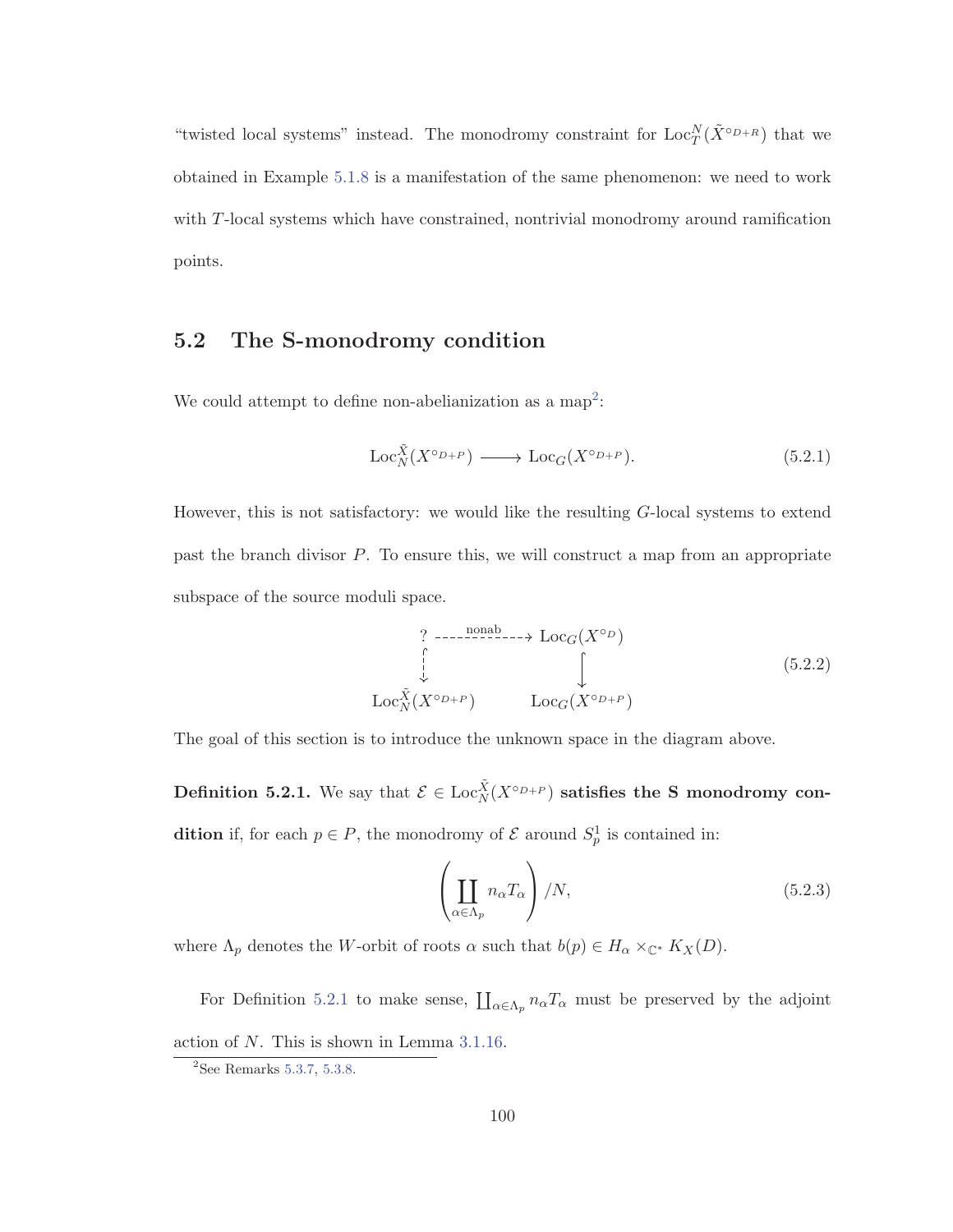**Definition 5.2.2.** We denote by  $\text{Loc}_{N}^{\tilde{X},S}(X^{\circ D+P})$  the moduli space of N-local systems which extend the cameral cover  $\pi$ <sup>°</sup> and satisfy the S-monodromy condition.

More formally, we define:

$$
\operatorname{Loc}_{N}^{\tilde{X},S}(X^{\circ D+P}) := \operatorname{Loc}_{N}^{\tilde{X}}(X^{\circ D+P}) \times_{\left(\prod_{p \in P} N/N\right)} \prod_{p \in P} \left(\left(\coprod_{\alpha \in \Lambda_{p}} n_{\alpha} T_{\alpha}\right) / N\right),\tag{5.2.4}
$$

where the map  $\text{Loc}_{N}^{\tilde{X}}(X^{\circ p+p}) \to \prod_{p \in P} N/N$  is restriction of local systems to the boundary circles, and  $\Lambda_p$  is the W-orbit of  $\alpha \in \Phi$  such that  $b(p) \in H_\alpha \times_{\mathbb{C}^*} K_X(D)$ .

We provide a further point of view on the S-monodromy condition, which will be useful in section 5.3.

Remark 5.2.3. By Lemma 3.1.14, conjugation by T preserves the subset  $n_{\alpha}T_{\alpha}$  of  $n_{\alpha}T$ , so we obtain a map:

$$
n_{\alpha}T_{\alpha}/T \to n_{\alpha}T/T. \tag{5.2.5}
$$

Let  $\mathcal{E} \in \text{Loc}_{N}^{\tilde{X}}(X^{\circ p+p}),$  and let  $p \in P$ . In the presence of a W-framing (Definition 4.3.4) at  $x_p$ , for some  $x_p$  on the boundary circle  $S_p^1$ , the monodromy of the cameral cover  $\mathcal{E}/T$  around  $S_p^1$  is identified with  $s_\alpha \in W$ , for some root  $\alpha$ . Then, using the notation of section 3.1, the monodromy of  $\mathcal E$  around  $S_p^1$  is identified with an element of  $n_\alpha T/T$ . The S-monodromy condition for N-local systems is the requirement that this element be in the image of the map 5.2.5.

Example 5.2.4. If  $G = SL(2)$  or  $PSL(2)$ , then the homomorphism  $I_{\alpha} : SL(2) \rightarrow G$  is surjective; in particular,  $n_{\alpha}T_{\alpha} = n_{\alpha}T$ . Therefore  $\text{Loc}_{N}^{\tilde{X},S}(X^{\circ D+P}) = \text{Loc}_{N}^{\tilde{X}}(X^{\circ D+P})$ .

Remark 5.2.5. For more general G, the S-monodromy condition has actual content. Recall the comparison of spectral and cameral covers for  $G = GL(n, \mathbb{C})$ , and in particular Figure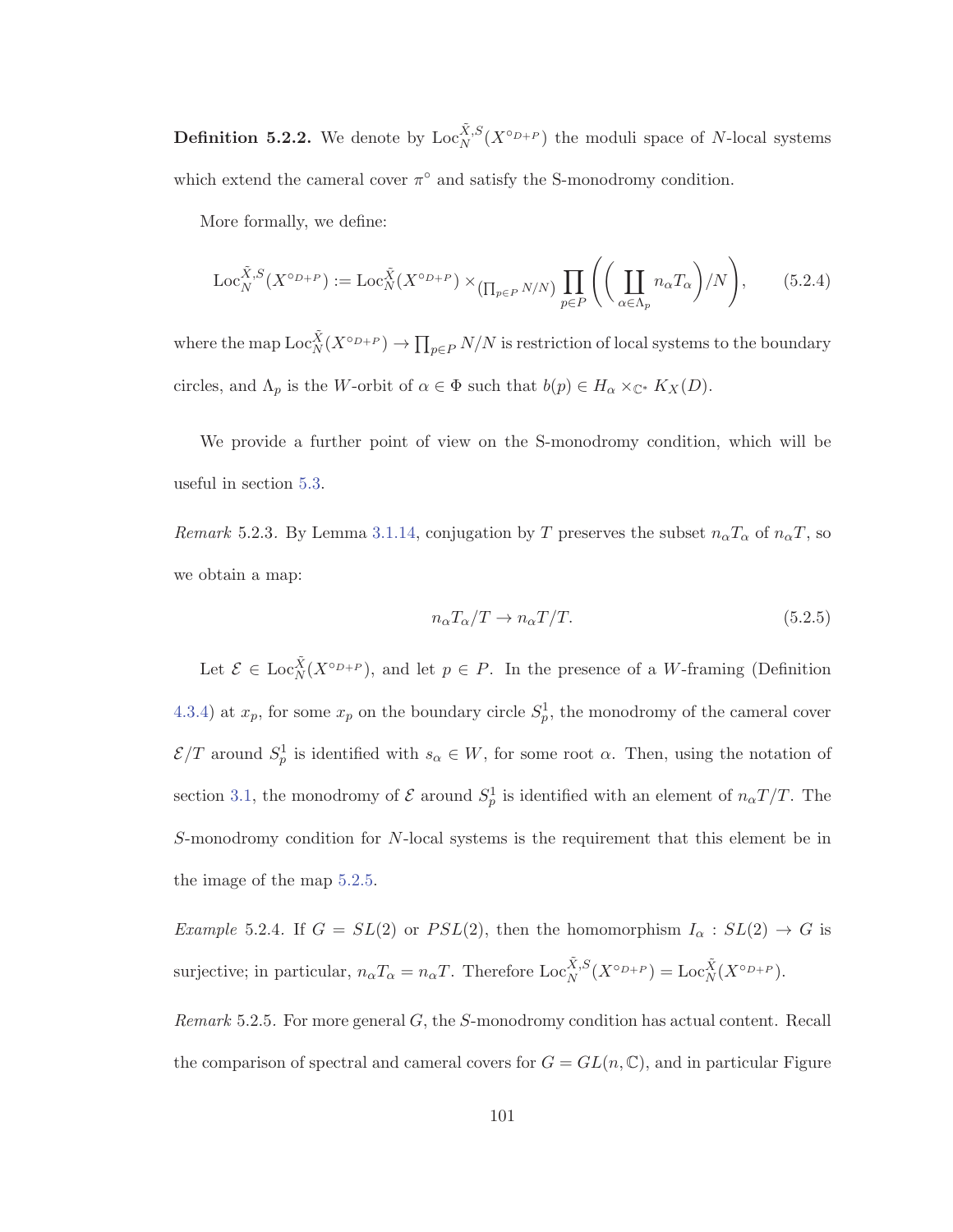2.1, which compares the ramification of the two covers in the case  $n = 3$ . Note that, for the spectral cover, not all preimages of the branch point are ramification points. It turns out that:

- N-shifted, weakly W-equivariant T-local systems on the cameral cover induce C<sup>∗</sup> local systems on the spectral cover;
- the T-local system satisfies the S-mondromy condition if any only if the C<sup>∗</sup> local system on the spectral cover has trivial monodromy at unramified preimages of branch points.

See [23] for more details.

Remark 5.2.6. We would also like to define a S-monodromy condition for weakly Wequivariant,  $N$ -shifted  $T$ -local systems, in such a way that it corresponds to the Smonodromy condition for N-local systems under the isomorphism of Theorem 5.1.7.

Let  $\mathcal L$  be an N-shifted, weakly W-equivariant, T-local system on  $\tilde{X}^{\circ D+R}$ . For every  $r \in R$ , we can canonically identify the monodromy of  $\mathcal L$  around the boundary circle  $S_r^1$ with an element  $t_r \in T$  – this makes sense because T is commutative. Since we work with cameral covers associated to  $b \in \mathcal{B}^{\diamond}(X, G, K_X(D))$ , there is a unique root hyperplane  $H_{\alpha_r}$  such that  $\tilde{b}(r) \in H_{\alpha_r} \times_{\mathbb{C}^*} K_X(D)$ . The calculation in example 5.1.8 shows that, if  $\pi^{\circ}_*(\mathcal{L}) \in \mathrm{Loc}_N^{\tilde{X},S}(X^{\circ_{D+P}})$ , then:

$$
t_r = I_{\alpha_r}(-1),\tag{5.2.6}
$$

where we are using the map  $I_{\alpha_r} : \mathbb{C}^\times \cong T_{\alpha_r} \to T$  from diagram 3.1.8. (Note that  $\alpha_r$ is only well-defined up to a sign, but the element  $I_{\alpha_r}(-1) \in T$  does not depend on this sign.)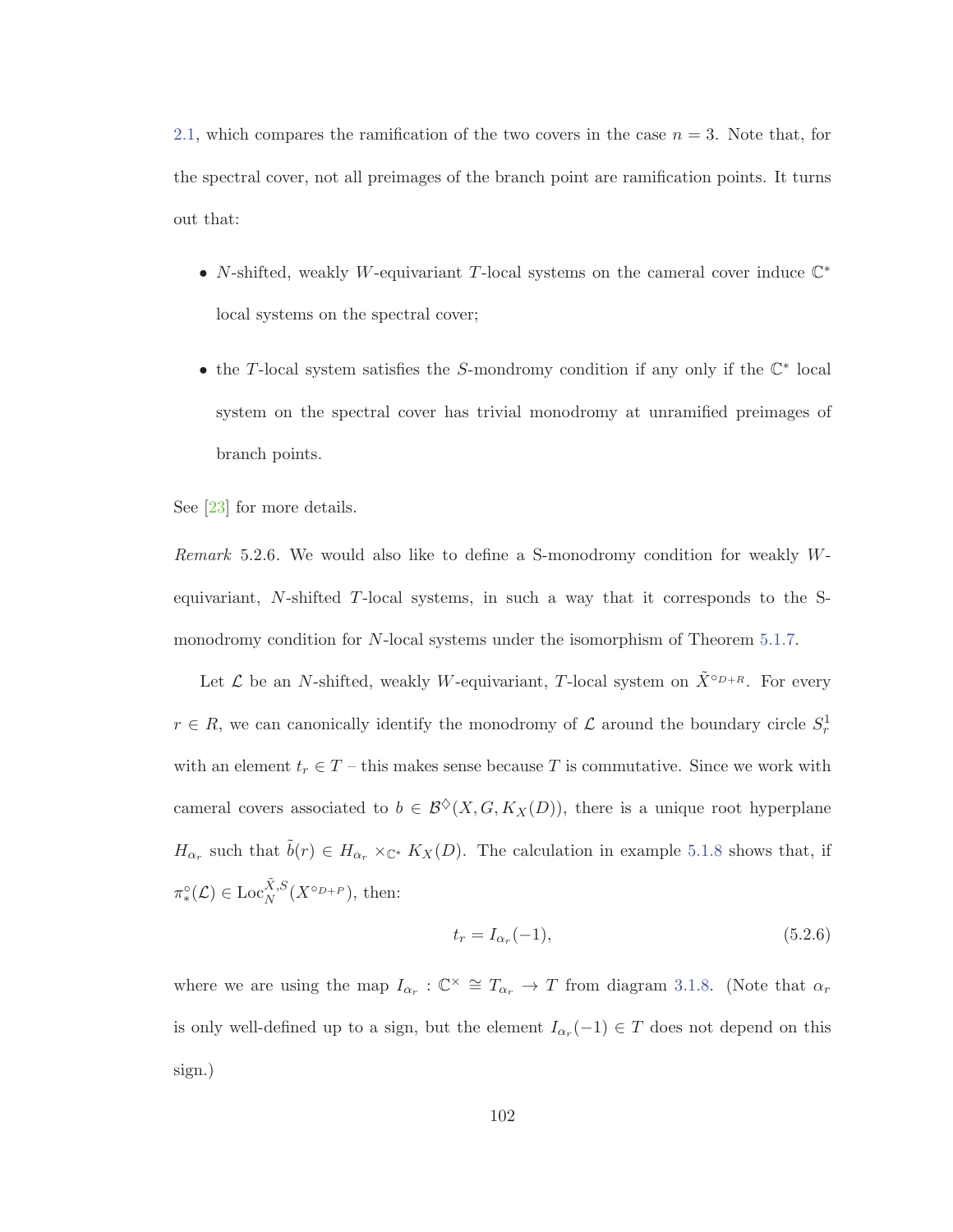This determines the underlying T-bundle of  $\mathcal{L}$ , but not the data of the N-shift. For example, say that  $G = GL(3, \mathbb{C})$ , and the underlying T-bundle of  $\mathcal L$  has monodromy:

$$
\begin{pmatrix}\n-1 & 0 & 0 \\
0 & -1 & 0 \\
0 & 0 & 1\n\end{pmatrix}
$$
\n(5.2.7)

around a ramification point  $r$ . Then, depending on the  $N$ -shifting data, the monodromy of  $\pi^{\circ}_*(\mathcal{L})$  around  $\pi(r)$  can be in either of the following distinct N-conjugacy classes.

$$
\begin{pmatrix}\n0 & 1 & 0 \\
-1 & 0 & 0 \\
0 & 0 & 1\n\end{pmatrix}\n\begin{pmatrix}\n0 & 1 & 0 \\
-1 & 0 & 0 \\
0 & 0 & -1\n\end{pmatrix}
$$
\n(5.2.8)

However, only the first of these is in  $\prod_{\alpha \in \Lambda_{\pi(r)}} n_{\alpha} T_{\alpha}$ .

**Definition 5.2.7.** Consider the restriction  $\text{Loc}_{T}^{N}(\tilde{X}^{\circ D+R}) \to \prod_{r \in R} T/T$  of local systems to the boundary circles, and for all  $r \in R$ , choose  $\alpha_r \in \Phi$  so that  $\tilde{b}(r) \in H_{\alpha_r} \times_{\mathbb{C}^*} K_X(D)$ . We denote by  $\text{Loc}_T^{N,S}(\tilde{X}^{\circ D+R})$  the connected component of:

$$
\operatorname{Loc}_{T}^{N}(\tilde{X}^{\circ_{D+R}}) \times_{\left(\prod_{r \in R} T/T\right)} \prod_{r \in R} I_{\alpha_r}(-1)/T,
$$
\n(5.2.9)

consisting of weakly W-equivariant, N-shifted T-local systems  $\mathcal{L}$ , such that  $\pi^{\circ}_{*}(\mathcal{L}) \in$  $\mathrm{Loc}_N^{\tilde{X},S}(X^{\circ_{D+P}}).$ 

As a consequence of Theorem 5.1.7 and the definitions in this section, we obtain:

**Theorem 5.2.8.** There is a commutative diagram:

$$
\operatorname{Loc}_{T}^{N,S}(\tilde{X}^{\circ D+R}) \longleftrightarrow \operatorname{Loc}_{T}^{N}(\tilde{X}^{\circ D+R})
$$
  
\n
$$
\cong \downarrow \qquad \qquad \downarrow \cong
$$
  
\n
$$
\operatorname{Loc}_{N}^{\tilde{X},S}(X^{\circ D+P}) \longrightarrow \operatorname{Loc}_{N}^{\tilde{X}}(X^{\circ D+P})
$$
  
\n(5.2.10)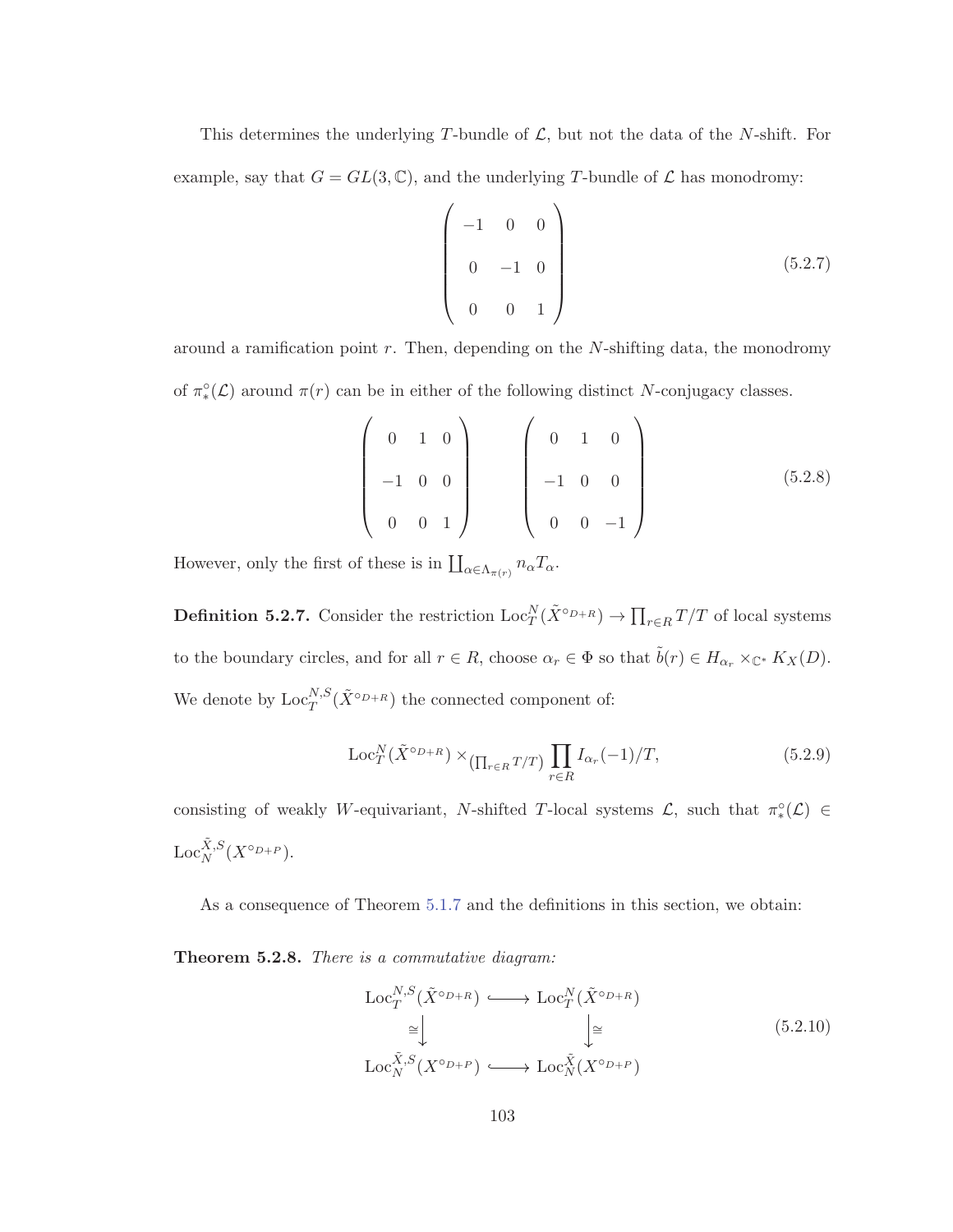## **5.3 From N-local systems to G-local systems**

The main result of this section is:

**Theorem 5.3.1.** The data of a spectral network  $W$  determines a morphism of algebraic stacks:

$$
\operatorname{Loc}_N^{\tilde{X},S}(X^{\circ D+P}) \xrightarrow{\text{nonab}} \operatorname{Loc}_G(X^{\circ D}).\tag{5.3.1}
$$

*Proof.* Recall that a spectral network comes equipped with a subset  $X' \subset X$ , homotopy equivalent to  $X^{\circ_D}$ , such that the restriction of the network to  $X'$  consists of finitely many Stokes curves (Definition 4.1.10). Since local systems are topological objects, there are isomorphisms  $\text{Loc}_G(X^{\circ_D}) \cong \text{Loc}_G(X')$ ,  $\text{Loc}_{N}^{\tilde{X},S}(X^{\circ_{D+P}}) \cong \text{Loc}_{N}^{\tilde{X},S}(X'^{\circ_{P}})$ . Then it suffices to give a proof in the case  $X' = X \setminus D$ ; otherwise we could replace  $X^{\circ D}$  by  $X'$  everywhere.

The proof strategy is an extension of the reasoning used in Example 1.1.1. Concretely, we define nonab as the composition of the morphisms in the following diagram:

$$
\operatorname{Loc}_{N}^{\tilde{X},S}(X^{\circ D+P}) \xrightarrow{\ S} \operatorname{Aut}_{W,G}(X^{\circ D+P+J}) \xrightarrow{\operatorname{reglue}} \operatorname{Loc}_{G}(X^{\circ D+P+J})
$$
  
nonab  

$$
\updownarrow
$$
  

$$
\operatorname{Loc}_{G}(X^{\circ D})
$$
  

$$
\downarrow
$$
  

$$
\operatorname{Loc}_{G}(X^{\circ D})
$$
  

$$
(5.3.2)
$$

We now give an informal description of these stacks and morphisms, and we will spell out the details throughout the rest of the section.

- Aut $_{W,G}(X^{\circ_{D+P+J}})$  (Definition 5.3.3) is the moduli stack of G-local systems  $\mathcal{E}_G$  on  $X^{\circ_{D+P+J}}$ , equipped with the extra data of a unipotent automorphism of  $\mathcal{E}|_c$ , for every Stokes curve segment c. Specifically, c is a connected component of  $W \setminus (P \cup J)$ .
- The morphism S (Construction 5.3.6) sends an N-local system  $\mathcal E$  to the induced  $G$ local system  $\mathcal{E} \times_N G$ , and equips each Stokes curve segment c with a Stokes factor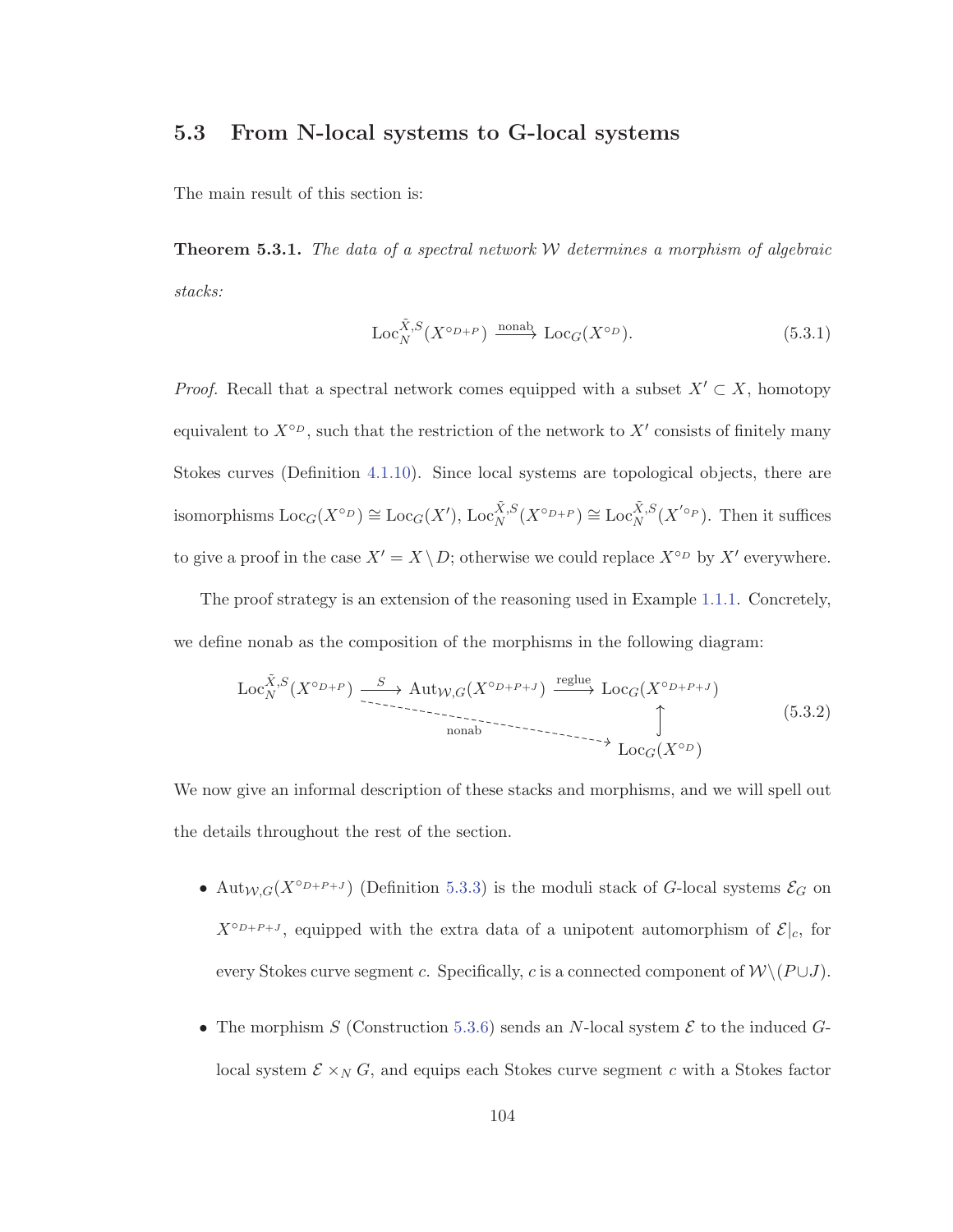$S_c \in \mathrm{Aut}(\mathcal{E} \times_N G|_c).$ 

- The morphism reglue (Definition 5.3.5) cuts a G-local system  $\mathcal{E}_G$  along each Stokes curve segment c in  $W$ , and reglues it using the automorphism  $S_c$ .
- For each joint  $x \in J$ , the oriented product of Stokes factors  $S_c$  for segments c incident to x is the identity (Lemma 5.3.14). Therefore, the image of reglue  $\circ S$ consists of local systems with trivial monodromy around joints of the network, so reglue  $\circ S$  factors through  $Loc<sub>G</sub>(X<sup>o<sub>D+P</sub></sup>)$ .
- Moreover, for each branch point  $p \in P$ , the product of Stokes factors  $S_c$  for segments c incident to x cancels out the monodromy of  $\mathcal{E} \times_N G$  around p (Lemma 5.3.11). Therefore, reglue  $\circ S$  factors through the substack  $Loc_G(X \circ D)$ , giving the morphism nonab.

$$
\Box
$$

Let us fill in the missing definitions and constructions.

**Definition 5.3.2.** Let  $W$  be a spectral network. A **Stokes curve segment** c is a connected component of  $W \setminus (P \cup J)$ .

 $W$  has finitely many Stokes curves and joints, so there are only finitely many Stokes curve segments.

**Definition 5.3.3.** Informally, we define the stack  $\text{Aut}_{W,G}(X^{\circ D+P+J})$  to be the moduli stack parametrizing G-local systems  $\mathcal{E}_G$  on  $X^{\circ_{D+P+J}}$ , together with a section  $S_c$  of the locally constant sheaf  $Aut(\mathcal{E}_G)|_c$ , for each Stokes curve segment c. A formal definition, using fiber products of stacks, can be found in [23].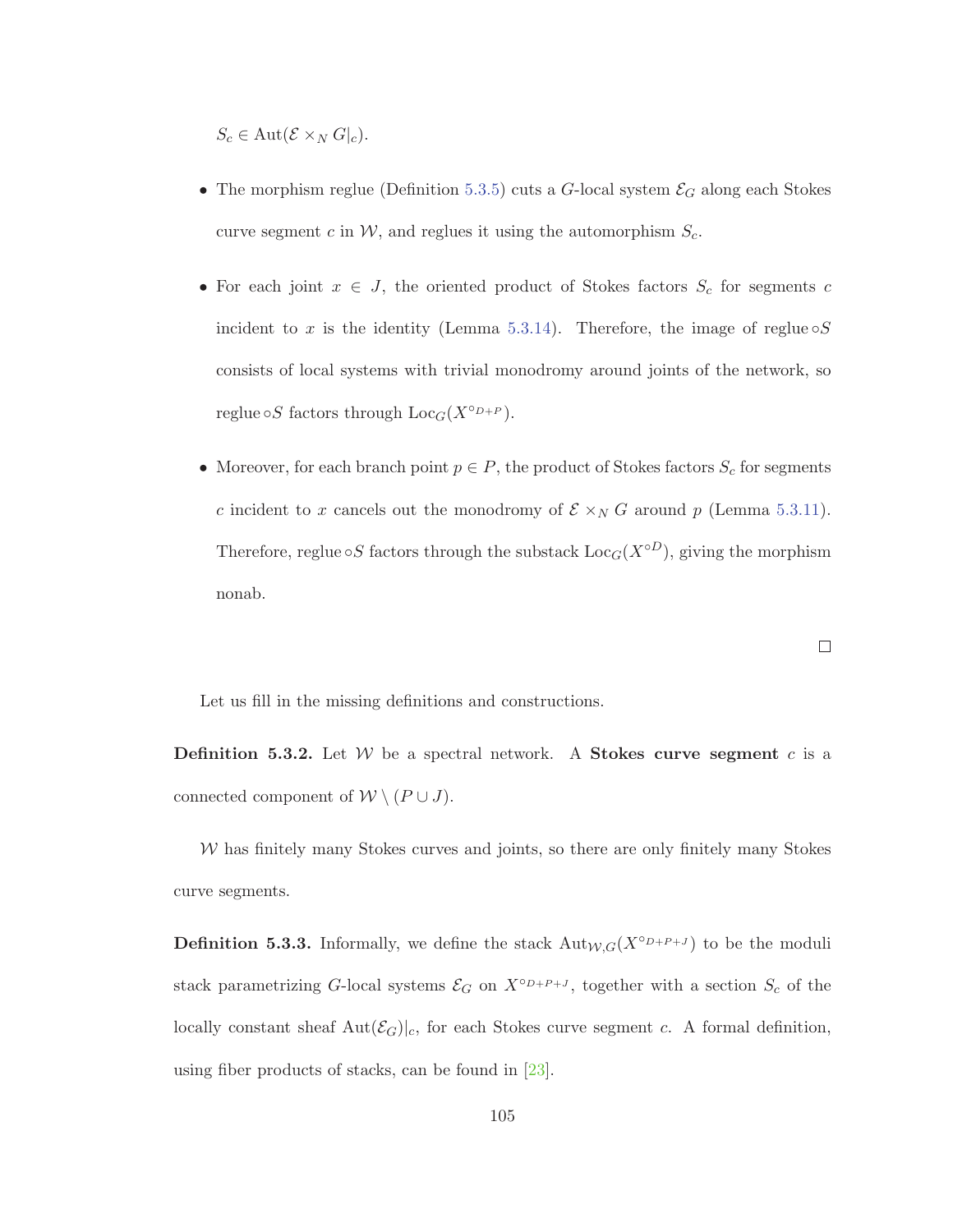In Construction 5.3.6, we will also make use of the following variation.

**Definition 5.3.4.**  $\text{Aut}^{\tilde{X}}_{W,N,G}(X^{\circ_{D+P+J}})$  is the moduli stack of N-local systems extending the cameral cover  $\tilde{X}$ , together with the data of an automorphism of the induced G-local system over each Stokes curve segment of  $W$ . More formally, it is the fiber product in the diagram:

$$
\begin{array}{ccc}\n\text{Aut}_{W,N,G}^{\tilde{X}}(X^{\circ D+P+J}) & \longrightarrow \text{Loc}_{N}^{\tilde{X}}(X^{\circ D+P+J}) \\
\downarrow & & \downarrow \text{ind} \\
\text{Aut}_{W,G}(X^{\circ D+P+J}) & \xrightarrow{\text{forget}} \text{Loc}_{G}(X^{\circ D+P+J}).\n\end{array} (5.3.3)
$$

Above, ind induces a G-local system from an N-local system, and forget maps a G-local system with automorphisms to the underlying G-local system.

Next, we prepare to define the regluing morphism. Consider the decomposition of  $X^{\circ_{D+P+J}}\backslash W$  into connected components:

$$
X^{\circ_{D+P+J}} \setminus \mathcal{W} = \cup_{k \in \mathcal{K}} V_k. \tag{5.3.4}
$$

For each  $k \in \mathcal{K}$ , let  $\overline{V}_k$  be the closure of  $V_k \subset X^{\circ D + P + J}$ . Let  $\iota_k : \overline{V}_k \to X^{\circ D + P + J}$  be the inclusions, and  $\iota = \coprod_{k \in cK} \iota_k$ .

Each Stokes curve segment c separates two distinct  $\overline{V}_{k_1(c)}$  and  $\overline{V}_{k_2(c)}$ . We define  $c_1 = \iota_{k_1(c)}^{-1}(c)$  and  $c_2 = \iota_{k_2(c)}^{-1}(c)$ . The orientations on X and c give a preferred normal direction to c; we may assume without loss of generality that this normal direction points out of  $\overline{V}_{k_1(c)}$  and into  $\overline{V}_{k_2(c)}$ .

**Definition 5.3.5.** We define:

$$
reglue: Aut_{\mathcal{W},G}(X^{\circ D+P+J}) \to Loc_G(X^{\circ D+P+J})
$$
\n
$$
(5.3.5)
$$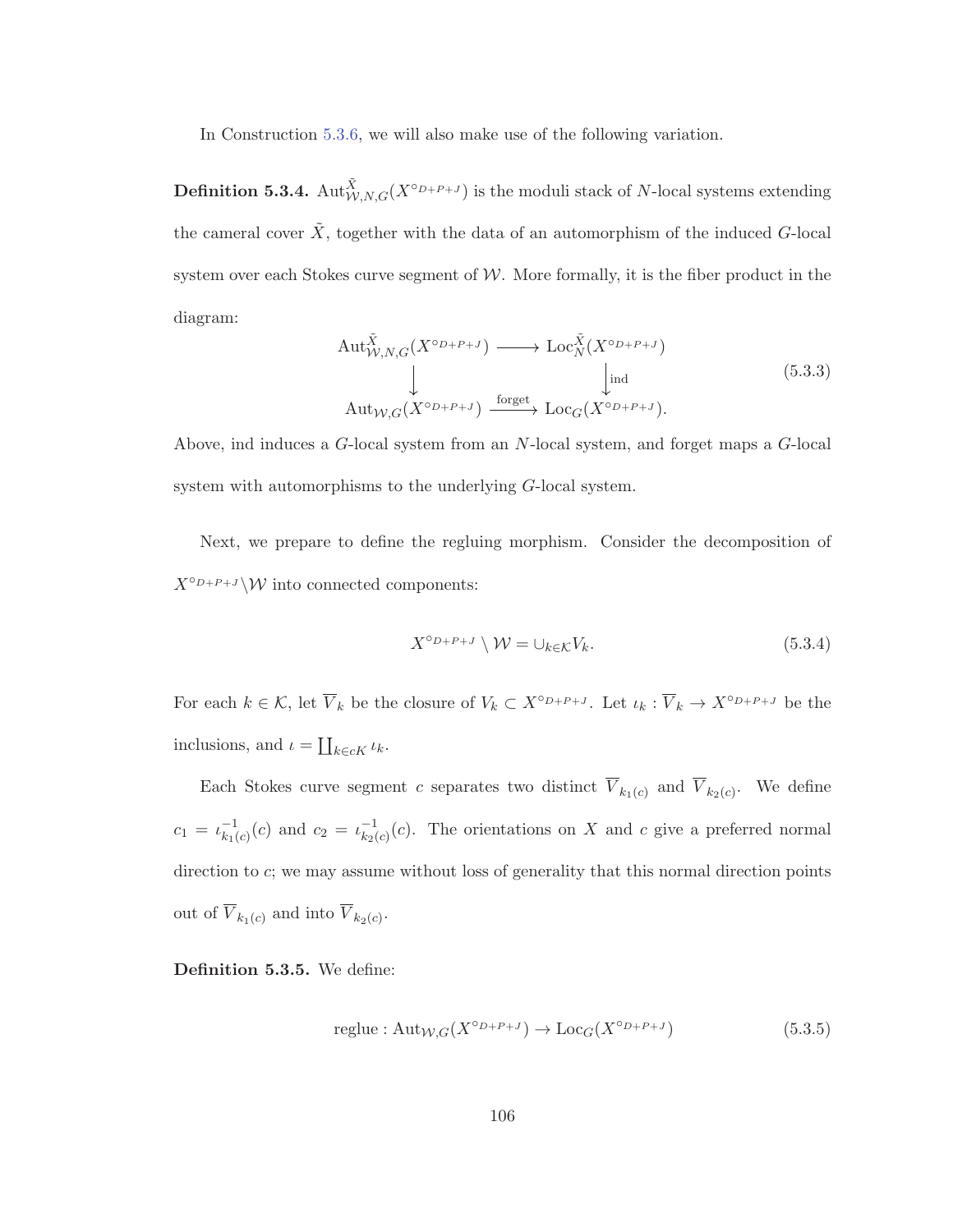as follows. Letting  $\mathcal E$  denote a G-local system on  $X^{\circ_{D+P+J}}$ , and  $S_c \in \text{Aut}(\mathcal E)|_c$ , for all Stokes curve segments c, we define:

$$
\mathcal{E}' := (\iota^*\mathcal{E})/\left\{\iota^*_{k_1(c)}\mathcal{E}|_{c_1} \xrightarrow{S_c} \iota^*_{k_2(c)}\mathcal{E}|_{c_2}\right\}.
$$
\n(5.3.6)

This gives a G-local system on  $(\cup_k V'_k) / \{c_1 \sim c_2\} \cong X^{\circ D + P + J}$ , and by the universal property this defines the map in equation 5.3.5.

Next, we construct the morphism  $S$ :

Construction 5.3.6. Recall the acyclicity assumption on WKB constructions made in Definition 4.1.6. Spectral networks satisfy the same acyclicity property; this can be proved by a simple lifting argument. As explained in Remark 4.1.7, this endows the set of joints of W with a total order  $J = \{x_1, \ldots, x_n\}$ , such that for each Stokes curve segment oriented from  $x_i$  to  $x_j$ , we have  $i < j$ . Define, then, an increasing filtration  $F_{\bullet}(\mathcal{W} \setminus J)$  on the set of Stokes curve segments, such that:

- $F_0(\mathcal{W} \setminus J)$  contains those Stokes curve segments starting from branch points.
- $F_j(W \setminus J)$  contains those Stokes curve segments starting at ramification points or joints  $x_i$  with  $i \leq j$ .

We first construct a map:

$$
\operatorname{Loc}_{N}^{\tilde{X},S}(X^{\circ D+P+J}) \xrightarrow{S^{0}} \operatorname{Aut}_{F_{0}(\mathcal{W}\backslash J),N,G}^{\tilde{X}}(X^{\circ D+P+J}),
$$
(5.3.7)

meaning that we only assign automorphisms to Stokes curve segments which start from branch points.

Fix  $p \in P$ ; then there are three Stokes curve segments  $c_1, c_2, c_3$  starting from  $p$  (Remark 4.3.3). The monodromy of  $\mathcal{E} \in \text{Loc}_{N}^{\tilde{X},S}(X^{\circ D+P+J})$  around the boundary circle  $S_p^1$  takes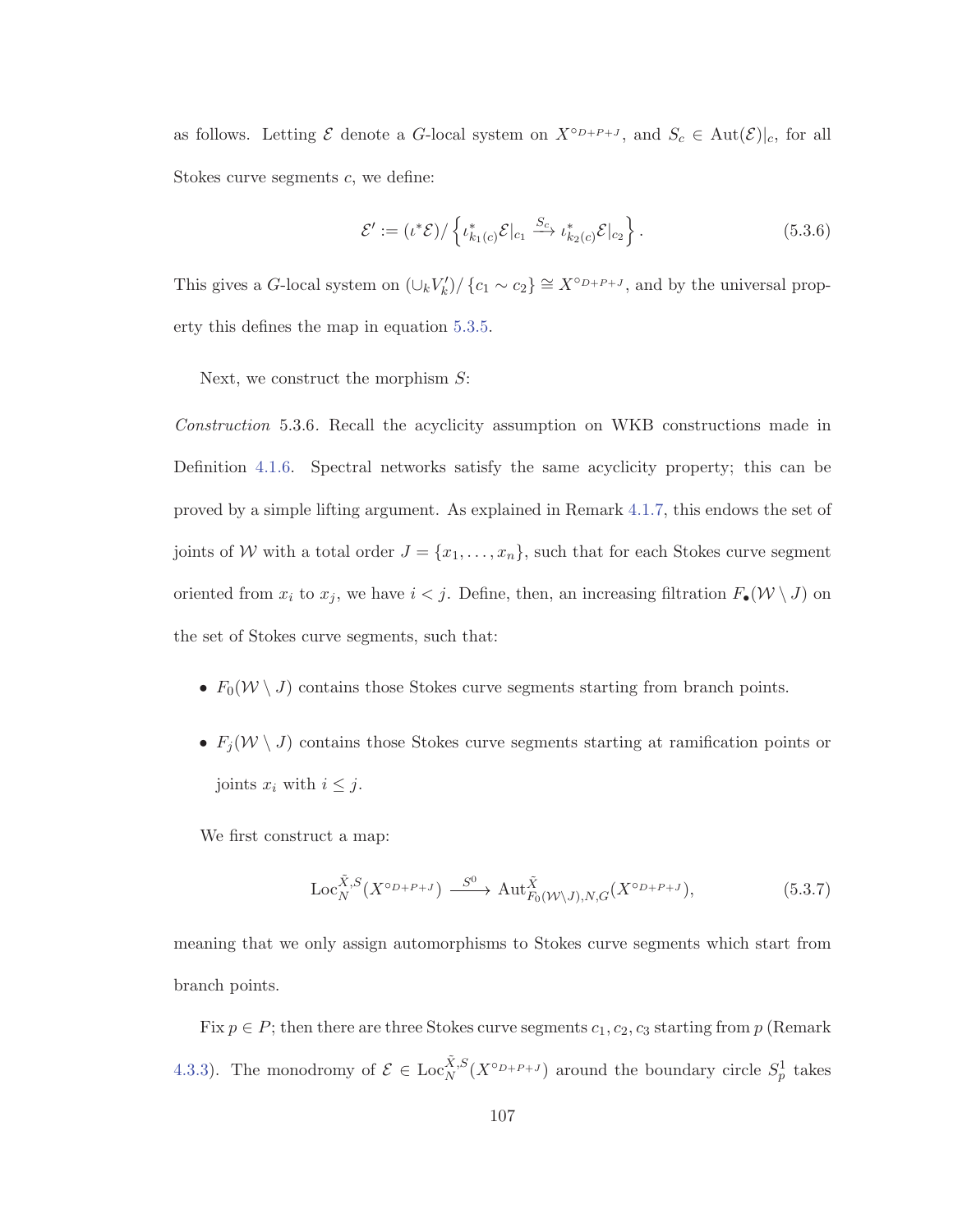values in:

$$
\left(\coprod_{\alpha\in\Lambda} n_{\alpha}T_{\alpha}\right)/N,
$$
\n(5.3.8)

where  $\Lambda \subset \Phi$  is an orbit of the W-action on roots, and the quotient is by the adjoint action of N. We will use maps:

$$
n_{\alpha}T_{\alpha} \xrightarrow{S_{\pm\alpha}} U_{\pm\alpha}, \tag{5.3.9}
$$

where  $U_{\alpha}$  is the 1-parameter subgroup of G obtained as the exponential of the root space  $\mathfrak{u}_{\alpha}$ , as in Section 3.2; we postpone a definition of  $S_{\pm\alpha}$  until Definition 5.3.9. Lemma 5.3.11 then shows that  $S_{\pm\alpha}$  satisfy an equivariance property, so they induce maps of stacks:

$$
\left(\coprod_{\alpha\in\Lambda}n_{\alpha}T_{\alpha}\right)/N\stackrel{S_{\pm}}{\longrightarrow}\left(\coprod_{\alpha\in\Lambda}U_{\alpha}\right)/N.\tag{5.3.10}
$$

The automorphisms assigned to  $c_1, c_2, c_3$ , called **Stokes factors**, are defined as the composition:

$$
\operatorname{Loc}_{N}^{\tilde{X},S}(X^{\circ D+P+J}) \qquad \operatorname{Aut}(\mathcal{E} \times_{N} G)|_{c_{1}} \amalg c_{2} \amalg c_{3}
$$
\n
$$
\operatorname{Mon}_{S_{p}^{1}} \downarrow \qquad \qquad \downarrow \qquad \qquad \downarrow
$$
\n
$$
\left(\coprod_{\alpha \in \Lambda} n_{\alpha} T_{\alpha}\right) / N \xrightarrow{(S_{\pm}, S_{\pm}, S_{\pm})} \left(\coprod_{\alpha \in \Lambda} U_{\pm \alpha}\right)^{3} / N \xrightarrow{\qquad \qquad \downarrow} G^{3} / G
$$
\n
$$
(5.3.11)
$$

where the sign is chosen for each of  $c_1, c_2, c_3$  to match the label of the Stokes curve.

Doing this for each branch point provides the desired map:

$$
\operatorname{Loc}_{N}^{\tilde{X},S}(X^{\circ D+P+J}) \xrightarrow{S^{0}} \operatorname{Aut}_{F_{0}(\mathcal{W}\backslash J),N,G}^{\tilde{X}}(X^{\circ D+P+J}).
$$
\n(5.3.12)

We now lift  $S^0$  to a map S. We work inductively, by assuming we are given a map  $S^i$  as in the diagram below, such that for all  $c \in F_i(\mathcal{W} \setminus J)$ , the Stokes factors  $S_c$  are in  $U_{\alpha}/T$ , when using a W-framing (Definition 4.3.4) such that the Stokes curve segment c is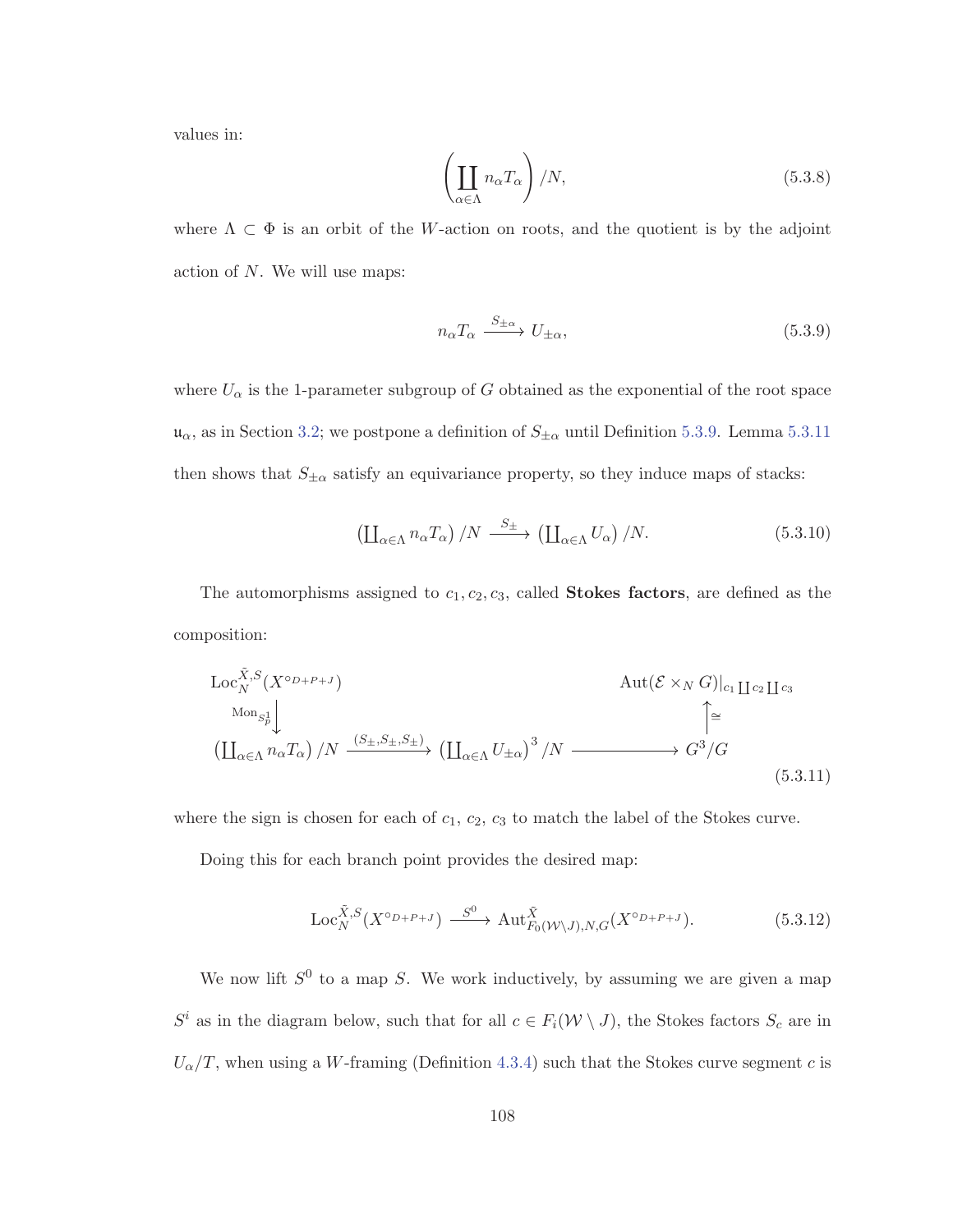labelled by  $\alpha$ . We show how to construct a map  $S^{i+1}$  such that the diagram commutes.

$$
\operatorname{Aut}_{F_{i+1}(W\setminus J),N,G}^{\tilde{X}}(X^{\circ D+P+J})\xrightarrow[S^{i+1}]{S^{i+1}}\downarrow^{\tilde{X}}\operatorname{forget} \qquad (5.3.13)
$$
  
\n
$$
\operatorname{Loc}_{N}^{\tilde{X},S}(X^{\circ D+P+J})\xrightarrow[S^{i+1}]{S^{i+1}}\operatorname{Aut}_{F_{i}(W\setminus J),N,G}^{\tilde{X}}(X^{\circ D+P+J})
$$

The base step  $S^0$  is provided in equation 5.3.12. The inductive step of obtaining  $S^{i+1}$  from  $S<sup>i</sup>$  works by picking a W-framing at the joint  $x_{i+1}$ , and applying the N-equivariant map from Lemma 5.3.14. This provides the Stokes factors  $S_c$ , for all Stokes curve segments c outgoing from  $x_{i+1}$ , and hence the lift  $S^{i+1}$ .

Because the number of joints is finite, there is some integer N, such that  $F_N(\mathcal{W}) = \mathcal{W}$ . Then we define:

$$
\begin{array}{ccc}\n & S \\
\hline\n\text{Loc}_{N}^{\tilde{X},S}(X^{\circ D+p+j}) & \xrightarrow{SN} \text{Aut}_{\mathcal{W},N,G}^{\tilde{X}}(X^{\circ D+p+j}) & \xrightarrow{\longrightarrow} \text{Aut}_{\mathcal{W},G}(X^{\circ D+p+j}), \qquad (5.3.14)\n\end{array}
$$

which completes the construction.

Before proving the remaining lemmas about Stokes factors, we make some remarks about a possible extension of Theorem 5.3.1.

*Remark* 5.3.7. It would be desirable to define an extended morphism nonab<sup>'</sup> like in the diagram below, whose restriction to  $\text{Loc}_N^{\tilde{X},S}(X^{\circ_{D+P}})$  is nonab.

$$
\begin{array}{ccc}\n\text{Loc}_{N}^{\tilde{X},S}(X^{\circ D+P}) & \xrightarrow{\text{nonab}} & \text{Loc}_{G}(X^{\circ D}) \\
\downarrow & & \downarrow & \\
\text{Loc}_{N}^{\tilde{X}}(X^{\circ D+P}) & \xrightarrow{\text{nonab}'} & \text{Loc}_{G}(X^{\circ D+P})\n\end{array} \tag{5.3.15}
$$

For example, this would fit well in the framework of derived symplectic geometry. Let  $\mathcal{C}_D = \prod_{d \in D} [\mathcal{C}_d/G]$  denote a product of conjugacy classes of G, modulo the adjoint action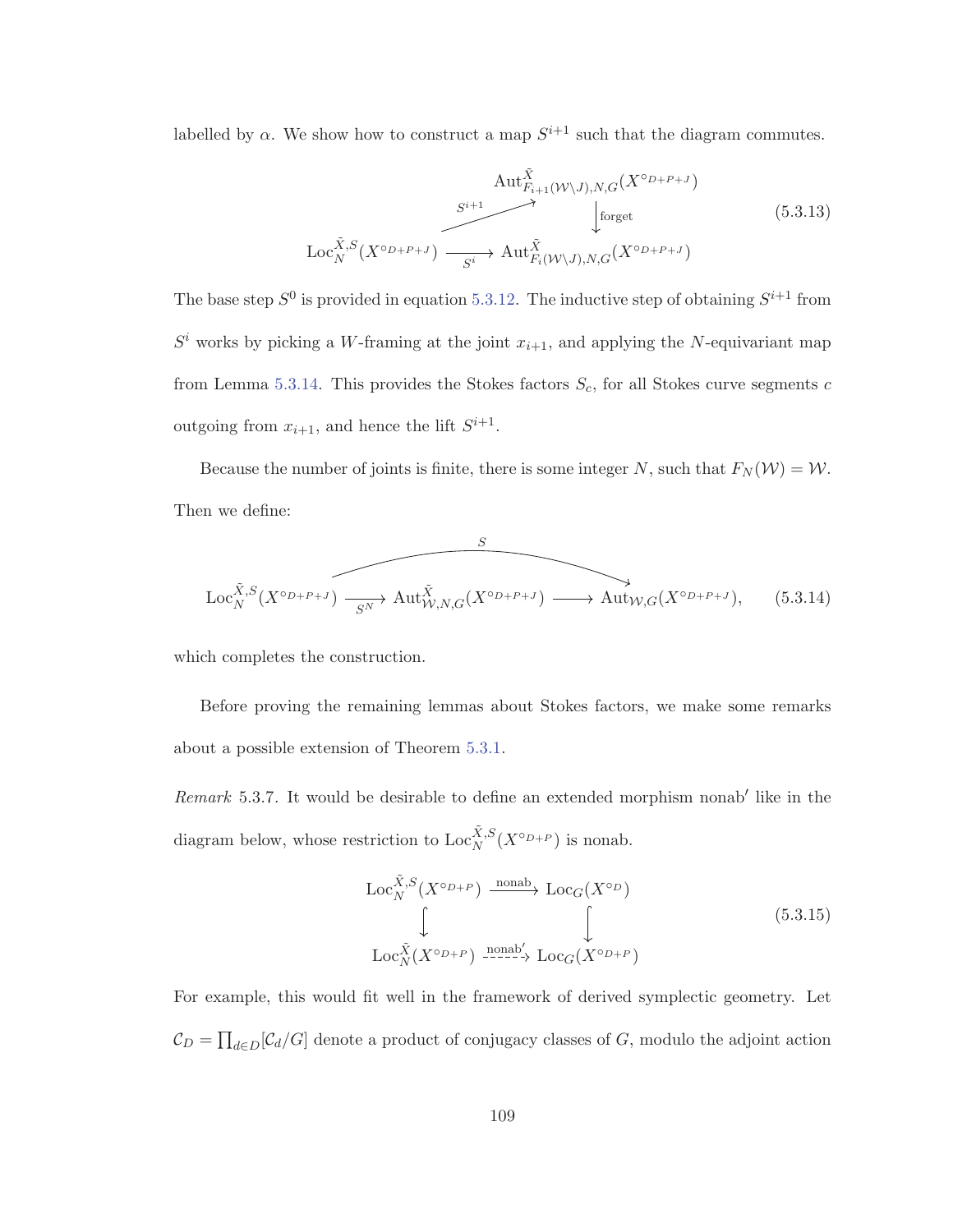of G. Let  $\text{Loc}_G^{C_D}(X^{\circ D}) \to \text{Loc}_G(X^{\circ D})$  denote the substack of local systems whose monodromy around each  $d \in D$  is constrained to be in  $[\mathcal{C}_d/G]$ . Then we can write  $\text{Loc}_G^{\mathcal{C}_D}(X^{\circ_D})$ as a Lagrangian intersection, in the sense of  $[30]$ . This is displayed in the following diagram, where the horizontal arrows are evaluation of the monodromy around boundary circles.

$$
\begin{array}{ccc}\n\text{Loc}_{G}^{\mathcal{C}_{D}}(X^{\circ D}) & \longrightarrow \prod_{d \in D}[\mathcal{C}_{d}/G] \times \prod_{p \in P}[\mathbf{1}_{G}/G] \\
\downarrow & \downarrow & \\
\text{Loc}_{G}(X^{\circ D+P}) & \longrightarrow \prod_{d \in D}[G/G] \times \prod_{p \in P}[G/G]\n\end{array} \tag{5.3.16}
$$

Similarly, we can write  $\text{Loc}_N^{\tilde{X},S}(X^{\circ D+P})$  as a Lagrangian intersection. Then we could interpret non-abelianization as a morphism between Lagrangian intersections. This opens up the possibility of using the formalism of shifted symplectic structures to prove that nonab is a symplectomorphism.

Remark 5.3.8. A naive attempt to construct nonab' as in  $5.3.15$  fails, for the following reason. We would need to extend the maps  $S_{\pm\alpha}$  from equation 5.3.9 to maps  $S'_{\pm\alpha}$  fitting in the following diagram.

$$
n_{\alpha} \cdot T
$$
\n
$$
\uparrow \qquad \qquad \searrow \qquad S'_{\pm \alpha}
$$
\n
$$
n_{\alpha} \cdot T_{\alpha} \xrightarrow[S_{\pm \alpha}]{S'_{\pm \alpha}} U_{\pm \alpha}
$$
\n
$$
(5.3.17)
$$

If there exists a projection  $T \to T_{\alpha}$ , we can obtain  $S'_{\pm \alpha}$  as a composition of  $S_{\pm \alpha}$  with the projection  $n_{\alpha} \cdot T \to n_{\alpha} \cdot T_{\alpha}$ . However, as shown in Lemma 3.1.13, the natural map  $T_{\alpha} \times T_{H_{\alpha}} \to T$  sometimes has a kernel of order 2. In this case, the domain of definition of  $S'_{\pm\alpha}$  cannot be  $n_{\alpha} \cdot T$ , but a double cover thereof. Consequently, the domain of definition of nonab' must be a finite cover of  $\text{Loc}_{N}^{\tilde{X}}(X^{\circ D+P})$ . It would not be difficult to define this finite cover and the map nonab', but we do not carry this out.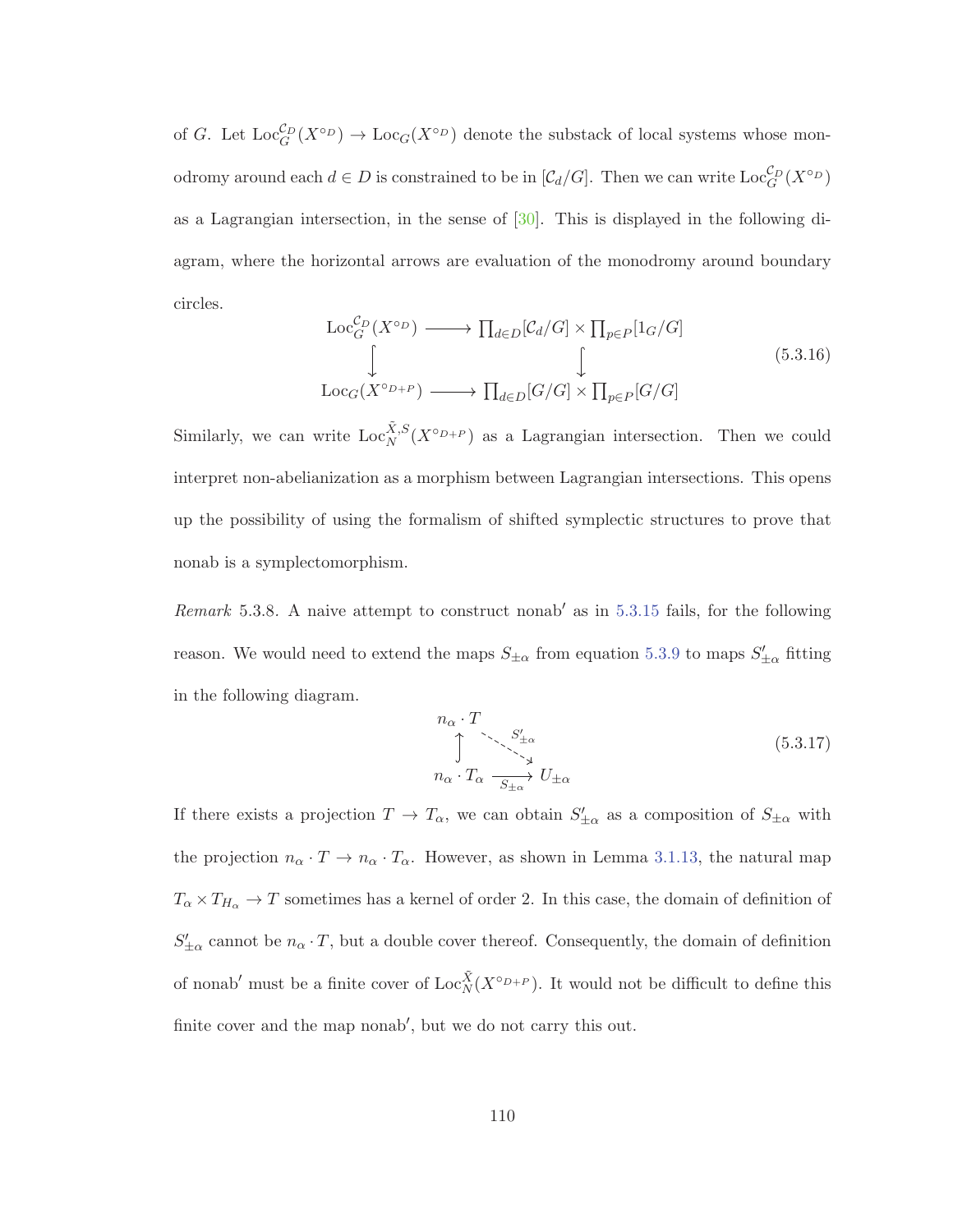## **5.3.1 Equivariant assignment of Stokes factors**

We now state and prove some lemmas used in Construction 5.3.6.

- First, in Lemma 5.3.11, we provide an equivariant map from the monodromy of an object of  $\text{Loc}_N^{\tilde{X},S}(X^{\circ_{D+P}})$  to the Stokes factors used in diagram 5.3.11.
- Then, in Lemma 5.3.14, we provide an equivariant map from the Stokes factors of incoming curves, to the Stokes factors of outgoing curves, at each joint of the network.

Fix a branch point  $p$ . Temporarily, fix also a W-framing of the W-local system  $\pi^{\circ}$ :  $\tilde{X}^{\circ D+R} \to X^{\circ D+P}$  at any point  $x_p \in S_p^1$  (Definition 4.3.4). Under the identification given by the framing, and due to the S-monodromy condition, the monodromy of  $\mathcal{E} \in$ Loc<sup> $\tilde{X}$ </sup>, $S(X^{\circ D+P})$  around  $S_p^1$  takes values in  $n_\alpha \cdot T_\alpha/T$ . (See Remark 5.2.3.)

**Definition 5.3.9.** Let  $e_{\pm\alpha} \in \mathfrak{u}_{\pm\alpha}$  be Chevalley basis elements (Definition 3.1.3). We define the morphisms:

$$
n_{\alpha} \cdot T_{\alpha} \xrightarrow{S_{\pm \alpha}} U_{\pm \alpha}
$$
  
\n
$$
n_{\alpha} t_{\alpha} \longmapsto (u_{\pm \alpha}),
$$
\n(5.3.18)

where:

$$
u_{\pm\alpha} = \text{Ad}_{t_{\alpha}^{-1/2}} \exp(-e_{\pm\alpha}).\tag{5.3.19}
$$

The choice of square root  $t_{\alpha}^{1/2}$  is irrelevant for the adjoint action  $\text{Ad}_{t_{\alpha}^{-1/2}}$ .

Remark 5.3.10. Definition 5.3.9 is phrased in terms of a choice of Chevalley basis. Due to the T-equivariance which we will prove in Lemma 5.3.11, different choices of Chevalley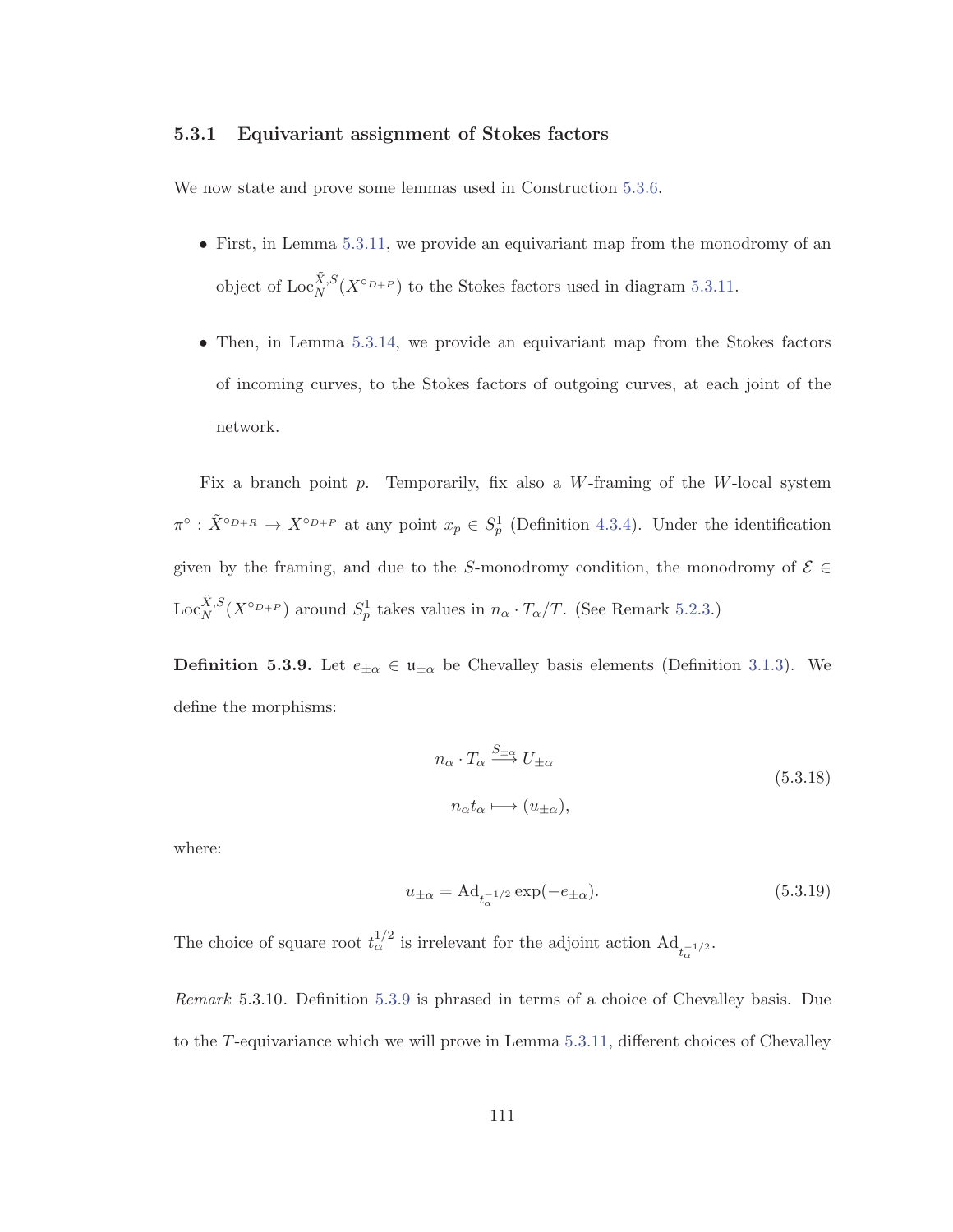basis actually produce the same map. However, this statement would be false if we allowed an arbitrary basis adapted to the root space decomposition  $\mathfrak{g} = \mathfrak{t} \oplus \bigoplus_{\alpha \in \Phi} \mathfrak{g}_{\alpha}$ .

Concretely, since root spaces are 1-dimensional, and since all scalar multiples of  $e_{\pm\alpha}$ can be obtained from the adjoint action of  $T_{\alpha}$  on  $e_{\pm\alpha}$  (see Lemma 3.1.15), in a new basis we have:

$$
e'_{\alpha} = \text{ad}_{t_1} e_{\alpha}
$$

$$
e'_{-\alpha} = \text{ad}_{t_2} e_{-\alpha}
$$

for some  $t_1, t_2 \in T_\alpha$ . Now, if we assume that  $ad_{t_1} = ad_{t_2}$ , then the relation:

$$
n_{\alpha} = \exp(e_{\alpha}) \exp(e_{-\alpha}) \exp(e_{\alpha})
$$
\n(5.3.20)

shows that  $n'_\n\alpha = \text{ad}_{t_1}(n_\alpha)$ . Thus, T-equivariance implies that the definition of  $S_{\pm\alpha}$  using the new basis:

$$
\mathrm{Ad}_t n'_\alpha \mapsto \mathrm{Ad}_t \exp(e'_{\pm \alpha}) \tag{5.3.21}
$$

agrees with the definition of  $S_{\pm\alpha}$ .

A Chevalley basis is constrained to satisfy:

$$
[e_{\alpha}, e_{-\alpha}] = -h_{\alpha},\tag{5.3.22}
$$

where  $h_{\alpha}$  is fixed. Therefore, in two distinct Chevalley bases, it must be the case that  $[e_{\alpha}, e_{-\alpha}] = [e'_{\alpha}, e'_{-\alpha}]$ . This forces  $ad_{t_1} = ad_{t_2}$ , justifying the assumption we had made in the previous paragraph.

Outside the setting of Chevalley bases, there would be no reason for  $\mathrm{ad}_{t_1}$  and  $\mathrm{ad}_{t_2}$  to be related, and different bases for g would give different maps in Definition 5.3.9.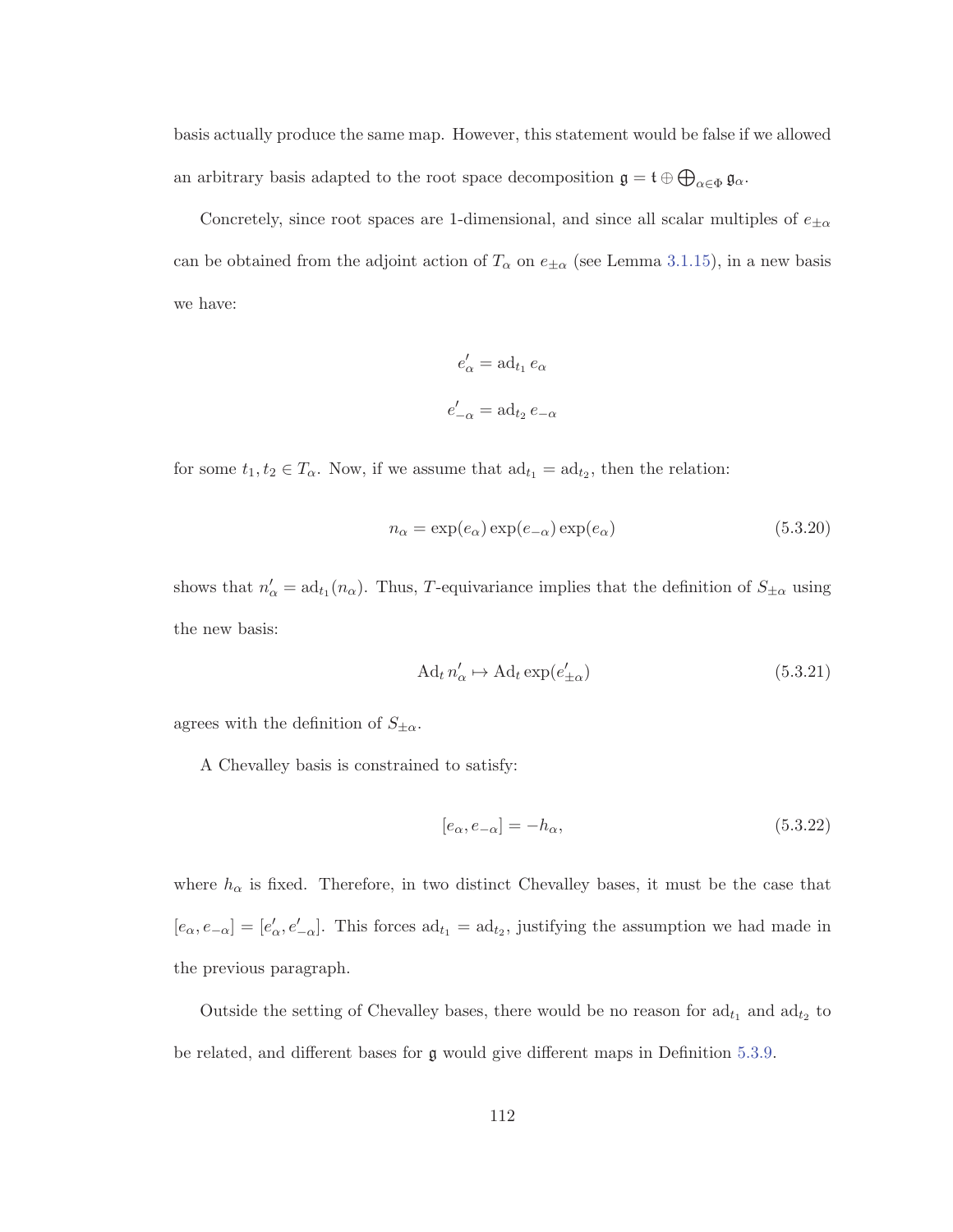**Lemma 5.3.11.** For all  $t_{\alpha} \in T_{\alpha}$ , and  $u_{\pm \alpha}$  as in Definition 5.3.9, the following relation holds in G:

$$
n_{\alpha}t_{\alpha}u_{\alpha}u_{-\alpha}u_{\alpha} = id.
$$
\n(5.3.23)

Moreover,  $S_{\pm\alpha}$  are equivariant with respect to the adjoint action of T. As such, they descend to morphisms of stacks:

$$
n_{\alpha} \cdot T_{\alpha}/T \longrightarrow U_{\pm \alpha}/T, \tag{5.3.24}
$$

where the action of  $T$  is by conjugation.

*Proof.* In light of Lemma 3.1.14 applied to a square root  $t_{\alpha}^{1/2}$ :

$$
n_{\alpha}t_{\alpha}^{1/2}n_{\alpha}^{-1} = t_{\alpha}^{-1/2},\tag{5.3.25}
$$

the relation  $n_{\alpha}t_{\alpha} = \text{Ad}_{t_{\alpha}^{-1/2}} n_{\alpha}$  holds. Then we can write the maps  $S_{\pm \alpha}$  in the manifestly  $T_{\alpha}$ -equivariant form:

$$
\operatorname{Ad}_{t_{\alpha}^{-1/2}} n_{\alpha} \mapsto \operatorname{Ad}_{t_{\alpha}^{-1/2}} \exp(-e_{\pm \alpha}).\tag{5.3.26}
$$

Due to Lemma 3.1.14, the adjoint action of  $T_{H_{\alpha}}$  on  $e_{\pm\alpha}$  and  $n_{\alpha}$  is trivial, so that  $S_{\pm\alpha}$  are actually T-equivariant.

It remains to prove equation 5.3.23:

$$
n_{\alpha}t_{\alpha}u_{\alpha}u_{-\alpha}u_{\alpha} = \mathrm{Ad}_{t_{\alpha}^{-1/2}} n_{\alpha} \mathrm{Ad}_{t_{\alpha}^{-1/2}} \exp(-e_{\alpha}) \mathrm{Ad}_{t_{\alpha}^{-1/2}} \exp(-e_{-\alpha}) \mathrm{Ad}_{t_{\alpha}^{-1/2}} \exp(-e_{\alpha})
$$

$$
= \mathrm{Ad}_{t_{\alpha}^{-1/2}} \left( n_{\alpha} \exp(-e_{\alpha}) \exp(-e_{-\alpha}) \exp(-e_{\alpha}) \right)
$$

$$
= \mathrm{Ad}_{t_{\alpha}^{-1/2}} \left( n_{\alpha}n_{\alpha}^{-1} \right)
$$

$$
= \mathrm{id}
$$

In the calculation above, the third equality follows from Lemma 3.1.12.

 $\Box$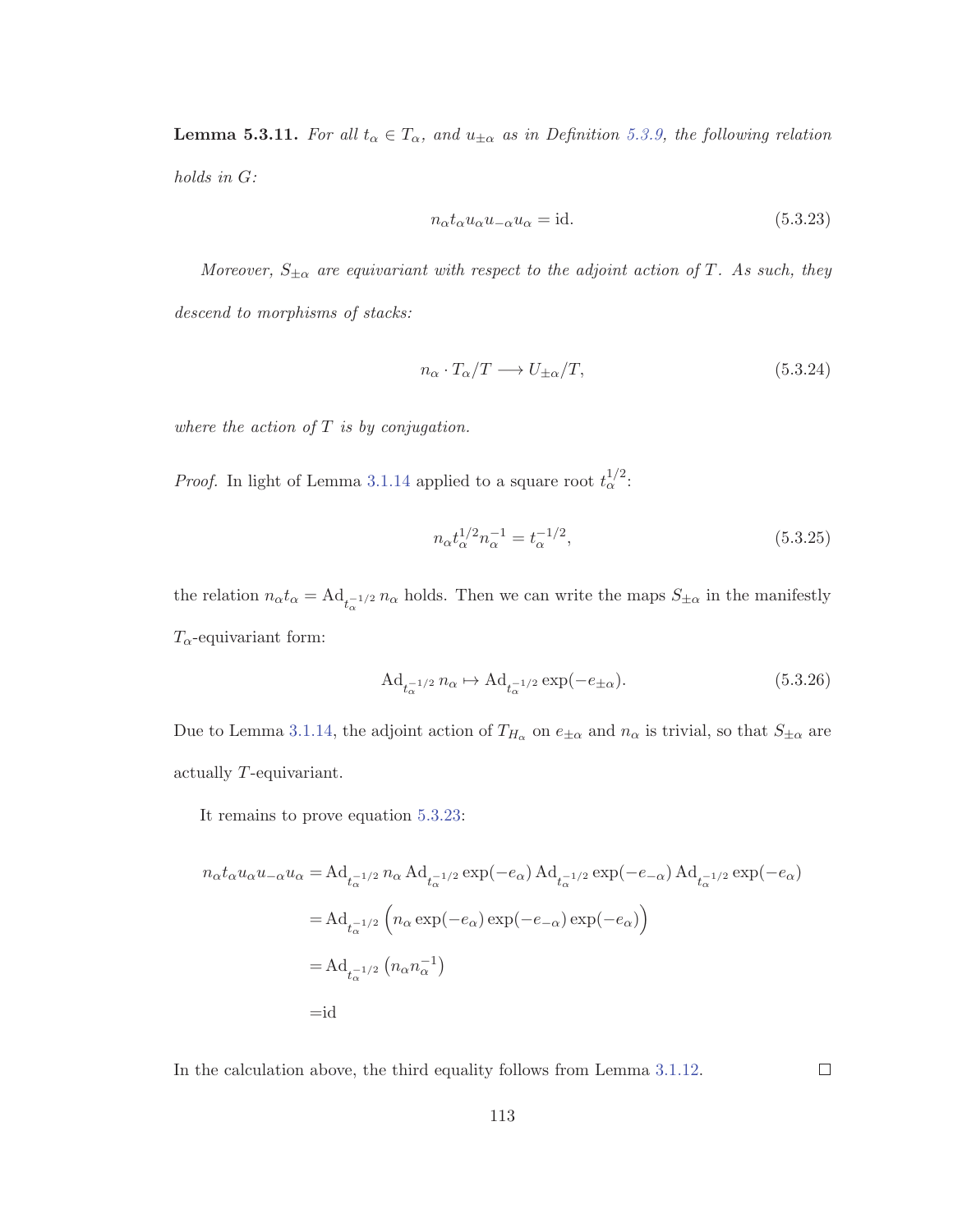Next, we remove the W-framing, but work at the same branch point  $p$ . The monodromy of  $\mathcal E$  around  $S_p^1$  canonically takes values in:

$$
\left(\coprod_{\alpha\in\Lambda} n_{\alpha}T_{\alpha}\right)/N, \tag{5.3.27}
$$

where  $\Lambda \subset \Phi$  is a W-orbit. In this setting, we can refine Lemma 5.3.11 as follows.

**Lemma 5.3.12.** Let  $\Lambda$  denote an orbit of the W action on  $\Phi$ . Let  $S_{\pm}$  be the coproduct of the maps  $S_{\pm\alpha}$  of Lemma 5.3.11, ranging over  $\alpha \in \Lambda$ :

$$
S_{\pm} : \left(\coprod_{\alpha \in \Lambda} n_{\alpha} T_{\alpha}\right) \to \coprod_{\alpha \in \Lambda} U_{\pm \alpha}.\tag{5.3.28}
$$

Then  $S_{\pm}$  are N-equivariant, so they induce maps of stacks:

$$
\left(\coprod_{\alpha\in\Lambda} n_{\alpha}T_{\alpha}\right)/N \to \left(\coprod_{\alpha\in\Lambda} U_{\pm\alpha}\right)/N.
$$
\n(5.3.29)

*Proof.* In light of Lemma 3.1.14, for every  $\alpha \in \Phi$  and  $t_{\alpha} \in T_{\alpha}$ , we have  $n_{\alpha}t_{\alpha} = \text{Ad}_{t_{\alpha}^{-1/2}} n_{\alpha}$ , This means that we can parametrize  $n_{\alpha}T_{\alpha}$  by  $\text{Ad}_{t_{\alpha}^{-1/2}} n_{\alpha}$ , where  $t_{\alpha}$  ranges over  $T_{\alpha}$ . Moreover, we can parametrize  $\prod_{\alpha} n_{\alpha}T_{\alpha}$  by  $\text{Ad}_n n_{\alpha}$ , where  $\alpha$  is fixed and n ranges over N.

Let [n] denote the image of n under the projection to W, and  $\alpha' = [n](\alpha)$ . Then, according to Lemma 3.1.16, there exists  $t_0 \in T_{\alpha'}$  such that:

- $\mathrm{ad}_{n_0}(e_{\pm\alpha}) = \mathrm{ad}_{t_0}(e_{\pm\alpha'})$ ;
- $\operatorname{Ad}_{n_0}(n_\alpha) = \operatorname{Ad}_{t_0}(n_{\alpha'})$ .

Then  $S_{\pm}(\text{Ad}_n n_{\alpha})$  is the following composition, which is manifestly N-equivariant.

$$
\operatorname{Ad}_{n} n_{\alpha} \qquad \operatorname{Ad}_{n} \exp(-e_{\alpha})
$$
\n
$$
\operatorname{Lem. 3.1.16} \parallel \qquad \qquad \parallel \operatorname{Lem. 3.1.16} \qquad \qquad \parallel \operatorname{5.3.30}
$$
\n
$$
\operatorname{Ad}_{t_{0}}(n_{\alpha'}) \xrightarrow{\text{Eq. 5.3.26}} \operatorname{Ad}_{t_{0}} \exp(-e_{\alpha'})
$$
\n
$$
\Box
$$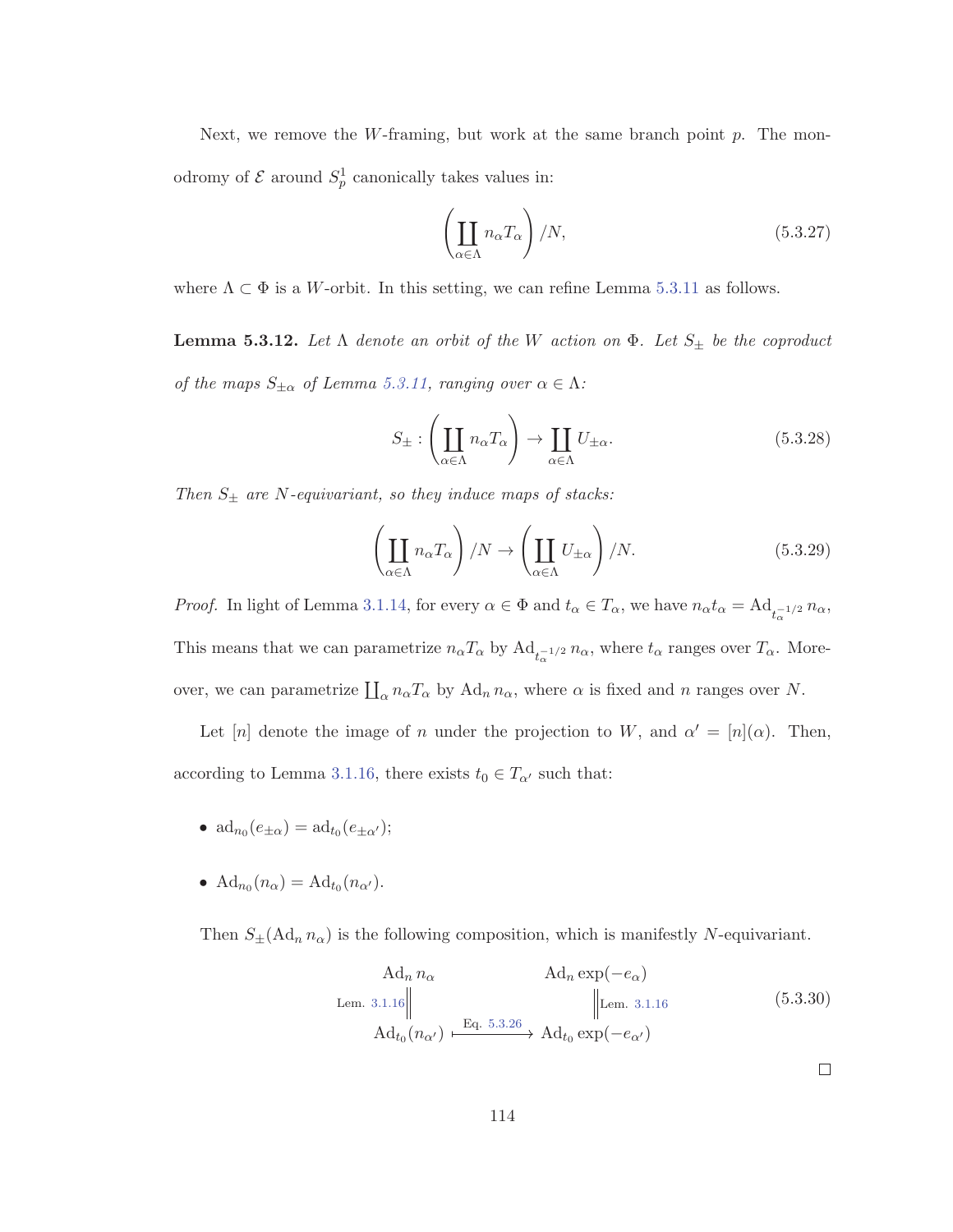We move on to the equivariant map between incoming and outgoing Stokes factors at a joint x of W. Temporarily fix a trivialization  $\phi_x : \mathcal{E}_x \cong N$  of the fiber of the N-local system over the joint. Then  $\phi_x$  determines a W-framing at x, which determines a labeling of the Stokes curves segments incident to x by roots (see Remark 4.3.5). Moreover,  $\phi_x$ determines an isomorphism:

$$
Aut(\mathcal{E} \times_N G)|_x \cong G. \tag{5.3.31}
$$

Due to the inductive procedure in Construction 5.3.6, we assume that we already have Stokes factors for the incoming Stokes curves at  $x$ ; furthermore, we can assume that, for an incoming curve labeled by  $\gamma \in \Phi$ , the image of the Stokes factor under 5.3.31 is an element  $u_{\gamma} \in U_{\gamma}$ . This discussion, together with the convexity result in 4.1.20, proves:

**Lemma 5.3.13.** Under a trivialization  $\phi_x : \mathcal{E}_x \cong N$ , the structure of the spectral network in the neighborhood of the joint  $x$  is locally modeled by an undecorated 2D scattering diagram.

According to Theorem 3.2.21, the scattering diagram has a unique solution, i.e. there is a unique morphism of schemes:

$$
\prod_{\gamma \in C_{in}} U_{\gamma} \longrightarrow \prod_{\gamma \in C_{out}} U_{\gamma}
$$
\n
$$
(u_{\gamma})_{\gamma \in C_{in}} \longmapsto (u_{\gamma}')_{\gamma \in C_{out}} \tag{5.3.32}
$$

such that the product  $u_{C_{out}}$  (equation 3.2.36) is the identity in G. We interpret the relation  $u_{C_{out}}$  = id as saying that the re-glued local system has no monodromy around the joint  $x$ .

Then, we define the outgoing Stokes factors as the preimages of  $(u'_\gamma)_{\gamma \in C_{out}}$ , under the identification 5.3.31 determined by the trivialization  $\phi_x$ . It remains to show that this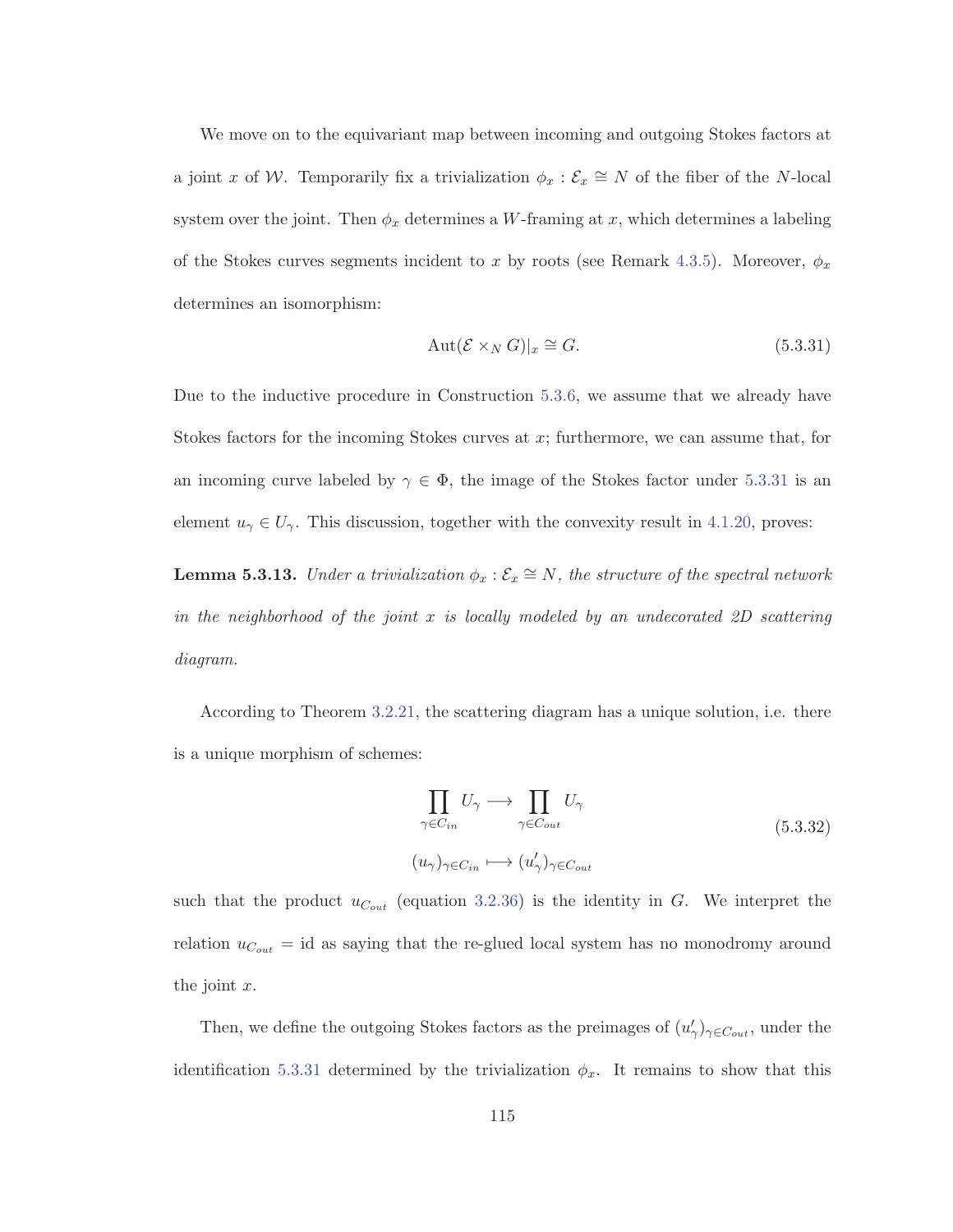definition does not depend on  $\phi_x$ . This follows from the next lemma.

**Lemma 5.3.14.** Let  $\Lambda$  be an orbit of the action of W on convex, ordered subsets of  $\Phi$ . For every  $C_{in} \in \Lambda$ , define  $C_{out} := \text{Conv}_{C_{in}}^{\mathbb{N}}$ . Consider the coproduct, ranging over  $C_{in} \in \Lambda$ , of the morphisms given by Theorem 3.2.21:

$$
\coprod_{C_{in} \in \Lambda} \prod_{\gamma \in C_{in}} U_{\gamma} \longrightarrow \coprod_{C_{in} \in \Lambda} \prod_{\gamma \in C_{out}} U_{\gamma}.
$$
\n(5.3.33)

It is  $N$ -equivariant with respect to the adjoint action of  $N$ , acting diagonally on the factors of the product, but permuting factors of the coproduct. As a consequence, it descends to a morphism of stacks:

$$
\left(\coprod_{C_{in}\in\Lambda}\prod_{\gamma\in C_{in}}U_{\gamma}\right)/N\to\left(\coprod_{C_{in}\in\Lambda}\prod_{\gamma\in C_{out}}U_{\gamma}\right)/N.\tag{5.3.34}
$$

*Proof.* For every  $C_{in} \in \Lambda$ , Theorem 3.2.21 asserts that there is a unique tuple  $(u'_\gamma)_{\gamma \in C_{out}}$ , such that the product  $u_{C_{out}}$  from equation 3.2.36 is the identity. This takes the explicit form

$$
\overrightarrow{\prod}_{\gamma \in C_{in}} \prod_{C_{out}} u_{\gamma}^{\pm 1} = \text{id},\tag{5.3.35}
$$

where the product is ordered clockwise around the joint, and the exponent is  $-1$  for incoming curves and  $+1$  for outgoing curves. Applying  $Ad<sub>n</sub>$  to this equation, and using the uniqueness of the solution, the result follows.  $\Box$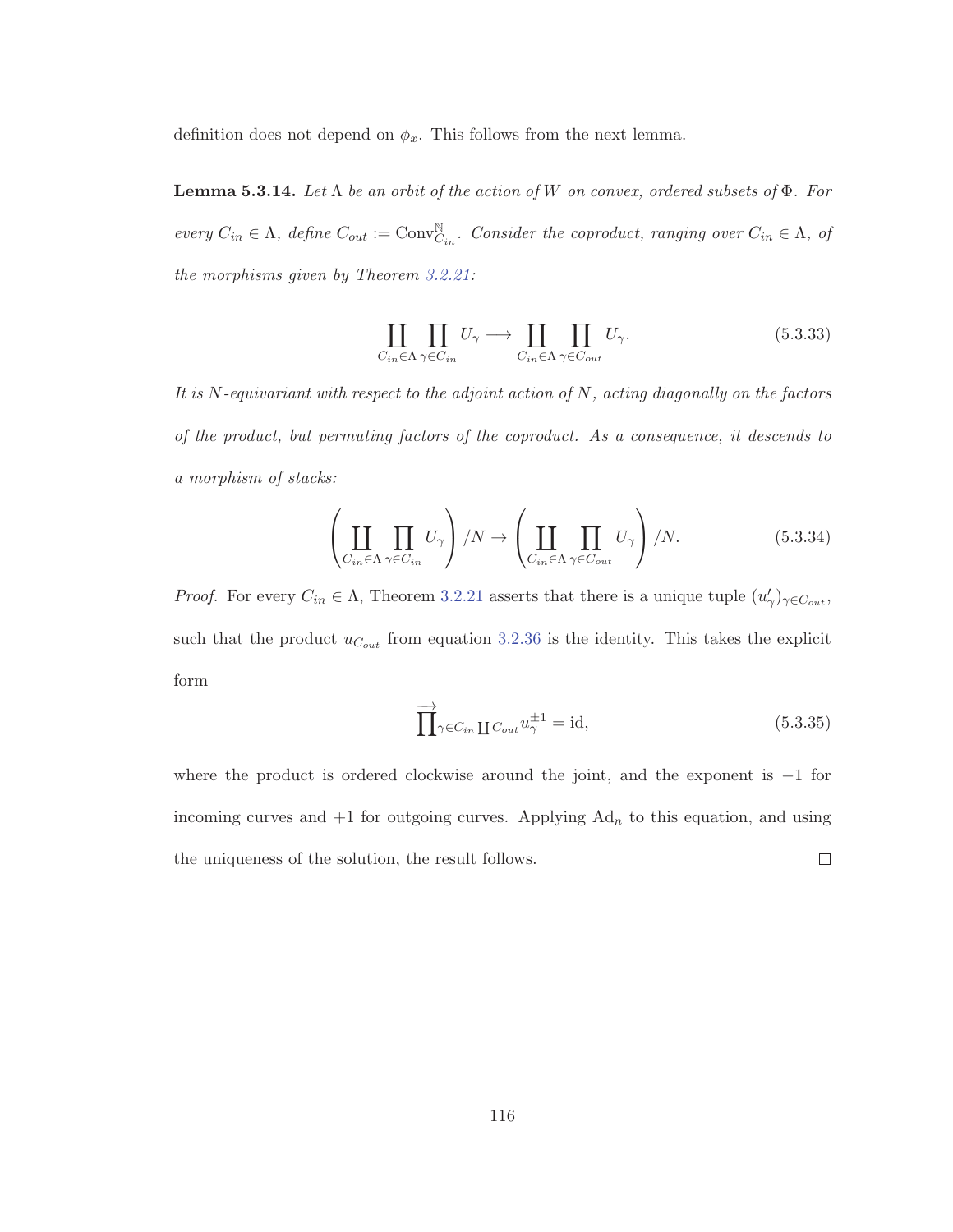## **Bibliography**

- [1] Takashi Aoki, Takahiro Kawai, and Yoshitsugu Takei, On the exact steepest descent method: a new method for the description of Stokes curves, Journal of Mathematical Physics **42** (2001), no. 8, 3691–3713.
- [2] David Aulicino, The Cantor-Bendixson rank of certain Bridgeland-Smith stability conditions, Communications in Mathematical Physics (2015).
- [3] Arnaud Beauville, MS a Narasimhan, and S Ramanan, Spectral curves and the generalised theta divisor, J. reine angew. Math **398** (1989), 169–179.
- [4] H. L. Berk, William McCay Nevins, and K. V. Roberts, New Stokes' line in WKB theory, Journal of Mathematical Physics **23** (1982), no. 6, 988–1002.
- [5] Philip Boalch, Quasi-hamiltonian geometry of meromorphic connections, Duke Math. J. **139** (2007), no. 2, 369–405.
- [6] Nicolas Bourbaki, Lie groups and Lie algebras, Part I: Chapters 1-3, Hermann, Addison-Wesley, 1975.
- [7] Tom Bridgeland and Valerio Toledano Laredo, Stability conditions and Stokes factors, Inventiones mathematicae **187** (2012), no. 1, 61–98.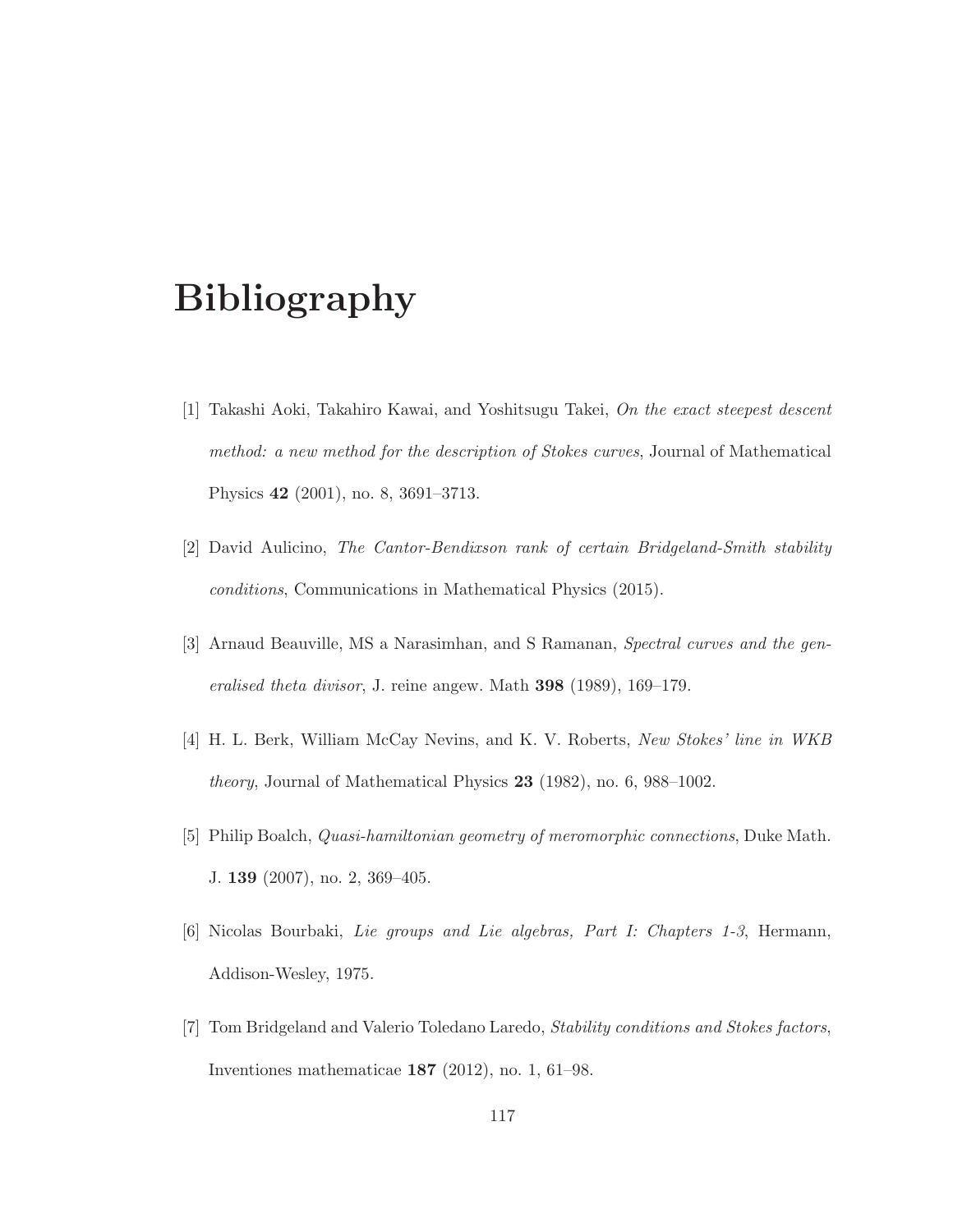- [8] Tom Bridgeland and Ivan Smith, Quadratic differentials as stability conditions, Publications mathématiques de l'IHÉS **121** (2015), no. 1, 155–278.
- [9] C. Chevalley, Sur certains groupes simples, Tohoku Math. J. (2) **7** (1955), no. 1-2, 14–66.
- [10] Ron Donagi, Decomposition of spectral covers, In Current topics in complex algebraic geometry, Citeseer, 1993.
- [11] \_\_\_\_\_, Spectral covers, Current Topics in Complex Algebraic Geometry (Berkeley, CA 1992/93), Math. Sci. Res. Inst. Publ **28** (1995), 65–86.
- [12] Ron Donagi and Dennis Gaitsgory, The gerbe of Higgs bundles, Transformation groups **7** (2002), no. 2, 109–153.
- [13] Gerd Faltings, Stable G-bundles and projective connections, J. Algebraic Geom **2** (1993), no. 3, 507–568.
- [14] Aaron Fenyes, Abelianization of SL(2,R) local systems, arXiv preprint arXiv:1510.05757 (2015).
- [15] Vladimir Fock and Alexander Goncharov, Moduli spaces of local systems and higher Teichmüller theory, Publications Mathématiques de l'Institut des Hautes Études Scientifiques **103** (2006), no. 1, 1–211.
- [16] Davide Gaiotto, Gregory W Moore, and Andrew Neitzke, Spectral networks, Annales Henri Poincaré, vol. 14, Springer, 2013, pp. 1643–1731.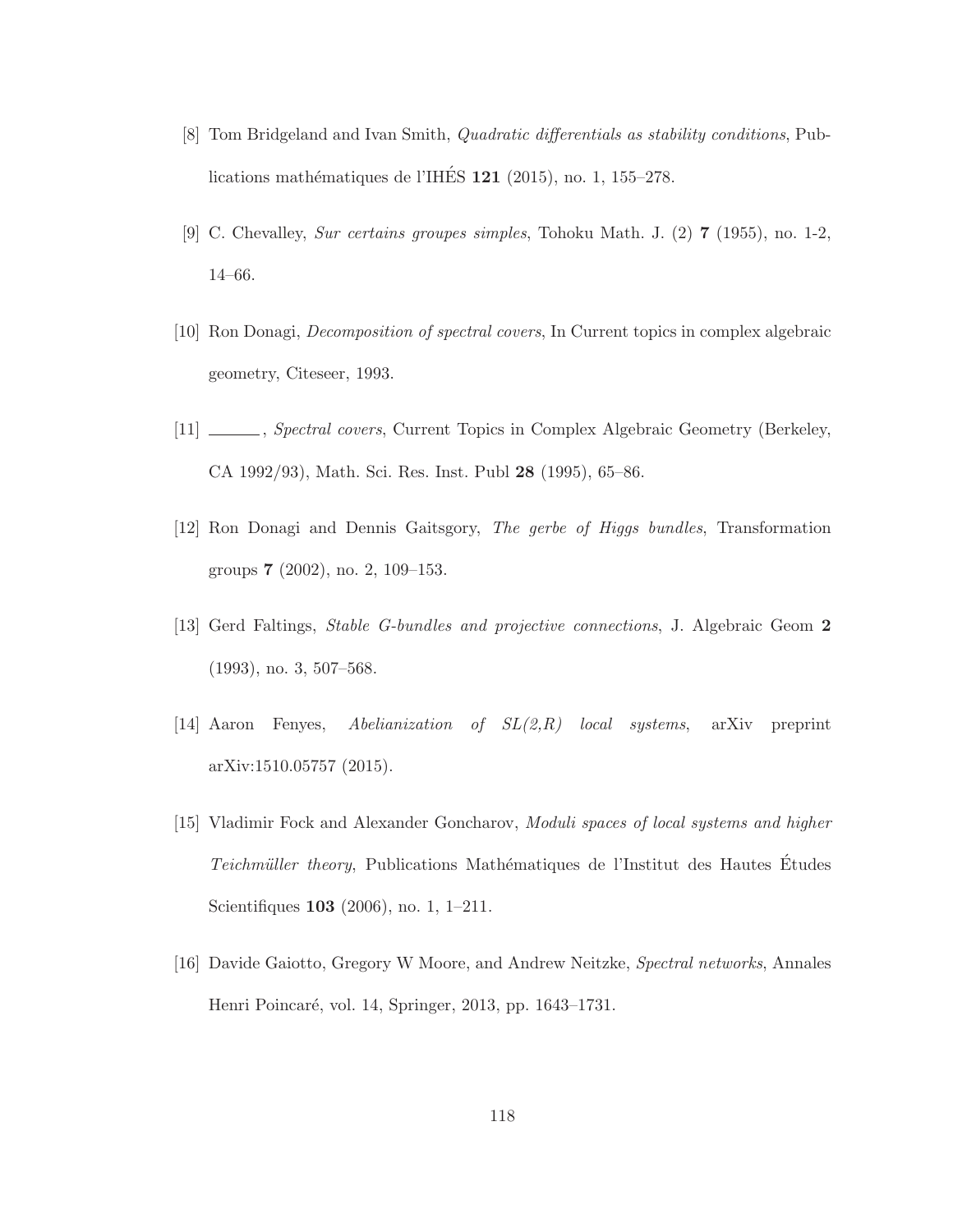- [17]  $\_\_\_\_\$ , Wall-crossing, Hitchin systems, and the WKB approximation, Advances in Mathematics **234** (2013), 239–403.
- [18] , Spectral networks and snakes, Annales Henri Poincaré, vol. 15, Springer, 2014, pp. 61–141.
- [19] Nigel J Hitchin, The self-duality equations on a Riemann surface, Proceedings of the London Mathematical Society **3** (1987), no. 1, 59–126.
- [20] Nigel J. Hitchin, Stable bundles and integrable systems, Duke mathematical journal **54** (1987), no. 1, 91–114.
- [21] Lotte Hollands and Andrew Neitzke, Spectral networks and Fenchel–Nielsen coordinates, Letters in Mathematical Physics **106** (2016), no. 6, 811–877.
- [22] Naofumi Honda, Takahiro Kawai, and Yoshitsugu Takei, Virtual turning points, Springer, 2015.
- [23] Matei Ionita and Benedict Morrissey, Spectral networks and non-abelianization, to appear.
- [24] Kohei Iwaki and Tomoki Nakanishi, Exact WKB analysis and cluster algebras, Journal of Physics A: Mathematical and Theoretical **47** (2014), no. 47, 474009.
- [25] , Exact WKB analysis and cluster algebras II: Simple poles, orbifold points, and generalized cluster algebras, International Mathematics Research Notices **2016** (2015), no. 14, 4375–4417.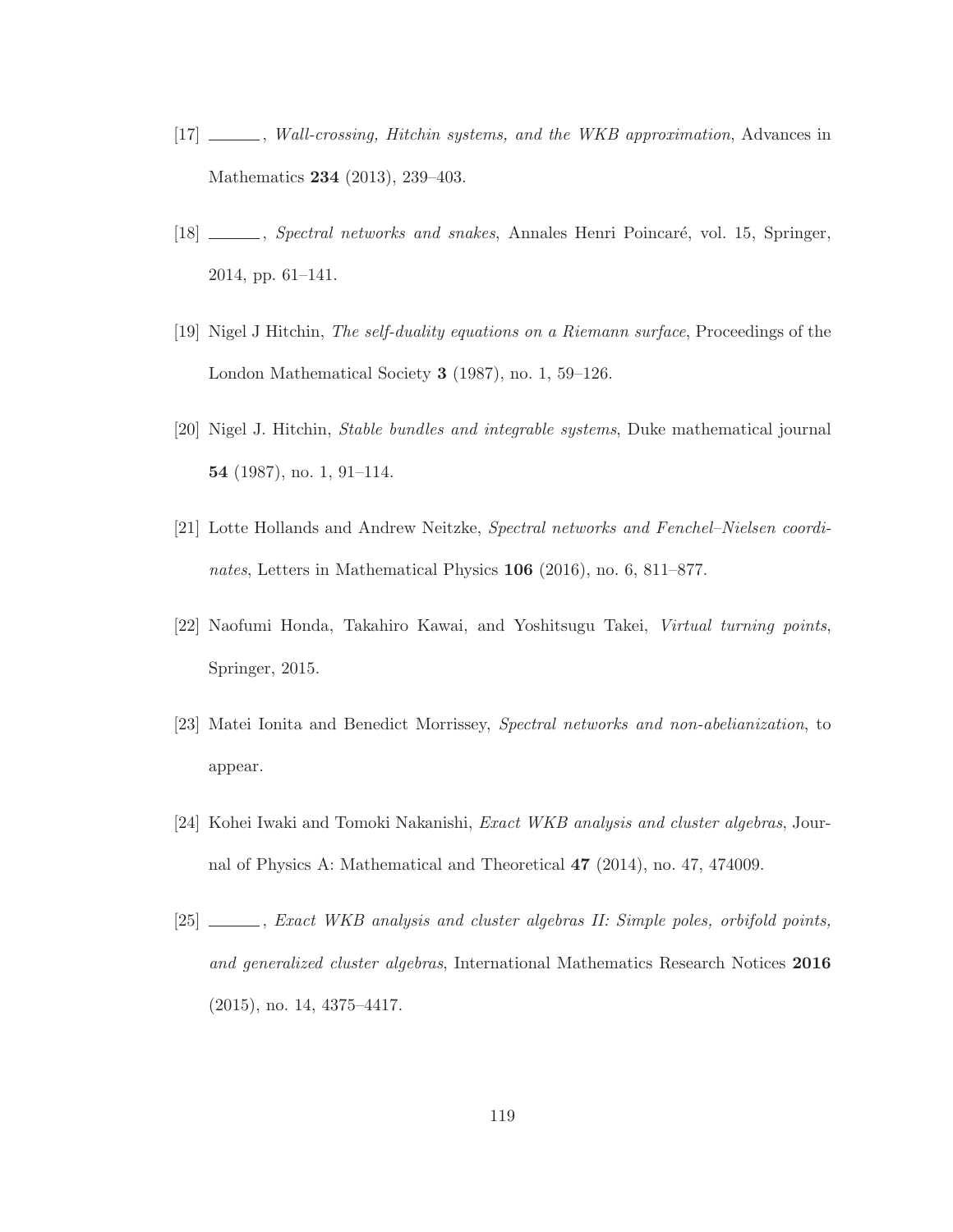- [26] Alexander Kirillov, Jr., An introduction to Lie groups and Lie algebras, Cambridge Studies in Advanced Mathematics, vol. 113, Cambridge University Press, Cambridge, 2008. MR 2440737
- [27] Pietro Longhi and Chan Y Park, ADE spectral networks, Journal of High Energy Physics **2016** (2016), no. 8, 87.
- [28] Bao Châu Ngô, Le lemme fondamental pour les algebres de Lie, Publications mathématiques de l'IHÉS 111 (2010), no. 1, 1–169.
- [29] Nikita Nikolaev, Abelianisation of Logarithmic  $sI_2$ -connections, arXiv preprint alggeom/1902.03384 (2019).
- [30] Tony Pantev, Bertrand Toën, Michel Vaquié, and Gabriele Vezzosi, Shifted symplectic structures, Publications mathématiques de l'IHÉS 117 (2011).
- [31] Renata Scognamillo, An elememtary approach to the abelianization of the Hitchin system for arbitrary reductive groups, Compositio Mathematica **110** (1998), no. 1, 17–37.
- [32] Carlos Simpson, The Hodge filtration on nonabelian cohomology, arXiv preprint alggeom/9604005 (1996).
- [33] Carlos T Simpson, Nonabelian Hodge theory, Proceedings of the International Congress of Mathematicians, vol. 1, 1990, pp. 747–756.
- [34] , Higgs bundles and local systems, Publications Mathématiques de l'Institut des Hautes Études Scientifiques  $75$  (1992), no. 1, 5–95.